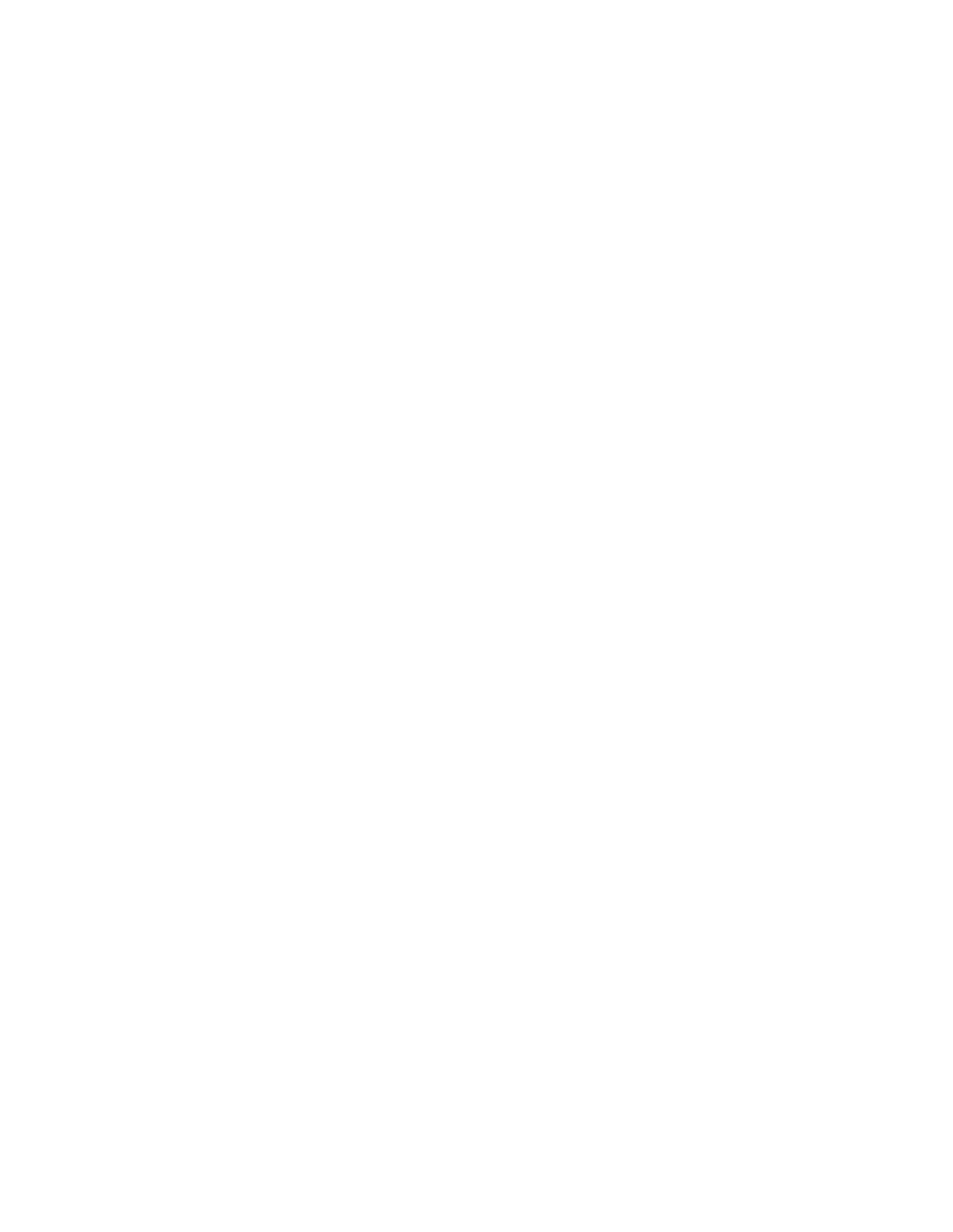# **CONTENTS**

| Chapter |                                                                                                                | Page |
|---------|----------------------------------------------------------------------------------------------------------------|------|
| L.      | Stagnant employment and benign inflation persist (and all contacts) and all contacts and all contacts and Al a |      |
| Ш.      | Official flows                                                                                                 |      |
| Ш.      | Developed economies                                                                                            |      |

**III**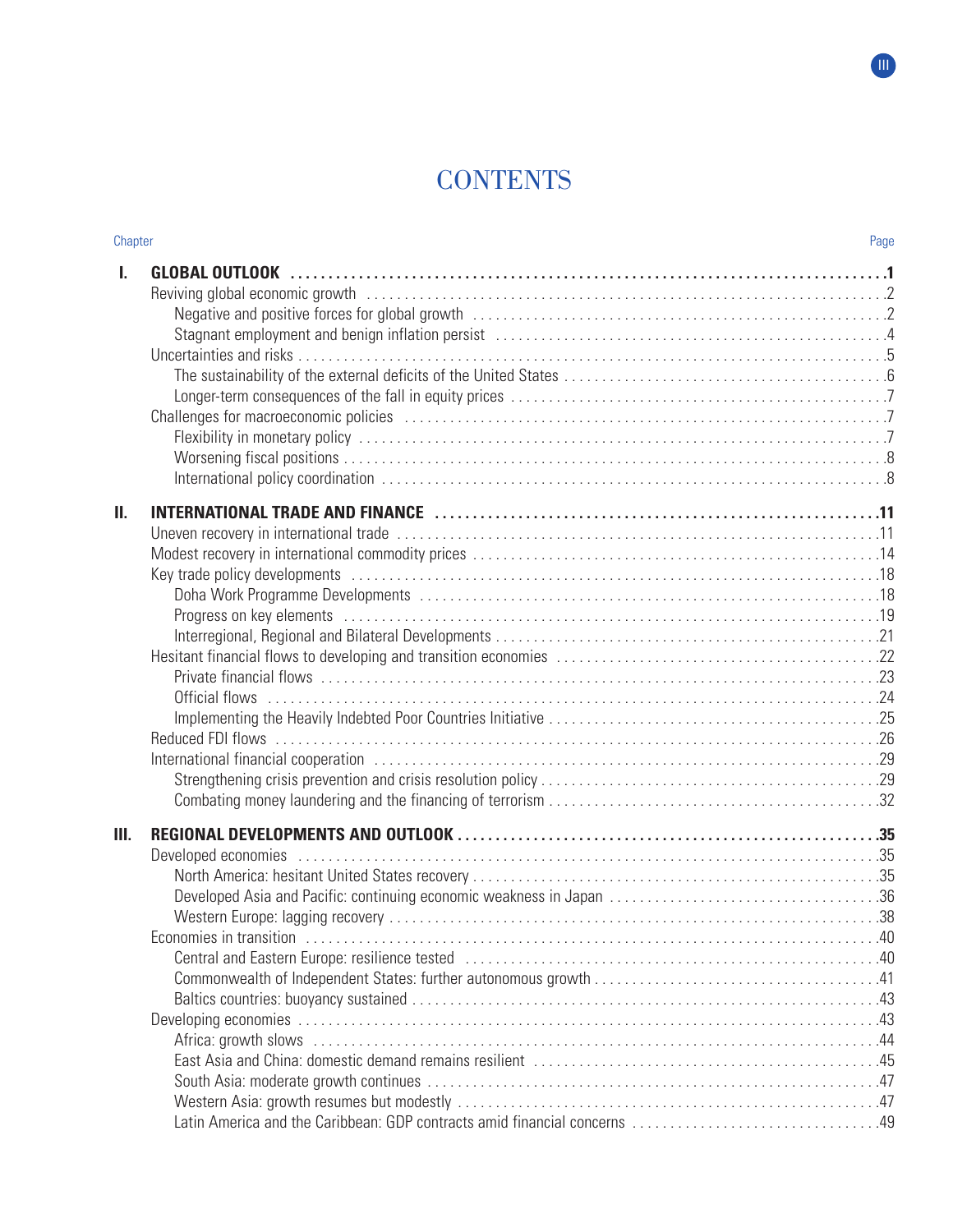# **CONTENTS**

# BOXES

**IV** 

# FIGURES

| 12. 12. Selected developed economies: industrial production, excluding construction, January 1999-October 2002 12 |  |
|-------------------------------------------------------------------------------------------------------------------|--|
| II.2. Selected developed economies: growth of imports of goods and services,                                      |  |
|                                                                                                                   |  |
|                                                                                                                   |  |
|                                                                                                                   |  |
|                                                                                                                   |  |
|                                                                                                                   |  |
|                                                                                                                   |  |
| III.2. Selected Western Asian fuel exporting countries: average crude oil production, first 9 months of 2002 48   |  |
| III.3. Selected Latin American countries: foreign exchange rate, July 2001-November 2002 50                       |  |

# TABLES

| 1.2. Developing countries: frequency of high and low growth of per capita output, 2000-2003 3                      |  |
|--------------------------------------------------------------------------------------------------------------------|--|
|                                                                                                                    |  |
|                                                                                                                    |  |
| 1.28 Inflows of foreign direct investment by geographical origin for selected group of economies, 1999-2001 28     |  |
| 1.28 28 II.4. Inflows of foreign direct investment to the United States, by component: 2001-second quarter of 2002 |  |
|                                                                                                                    |  |
|                                                                                                                    |  |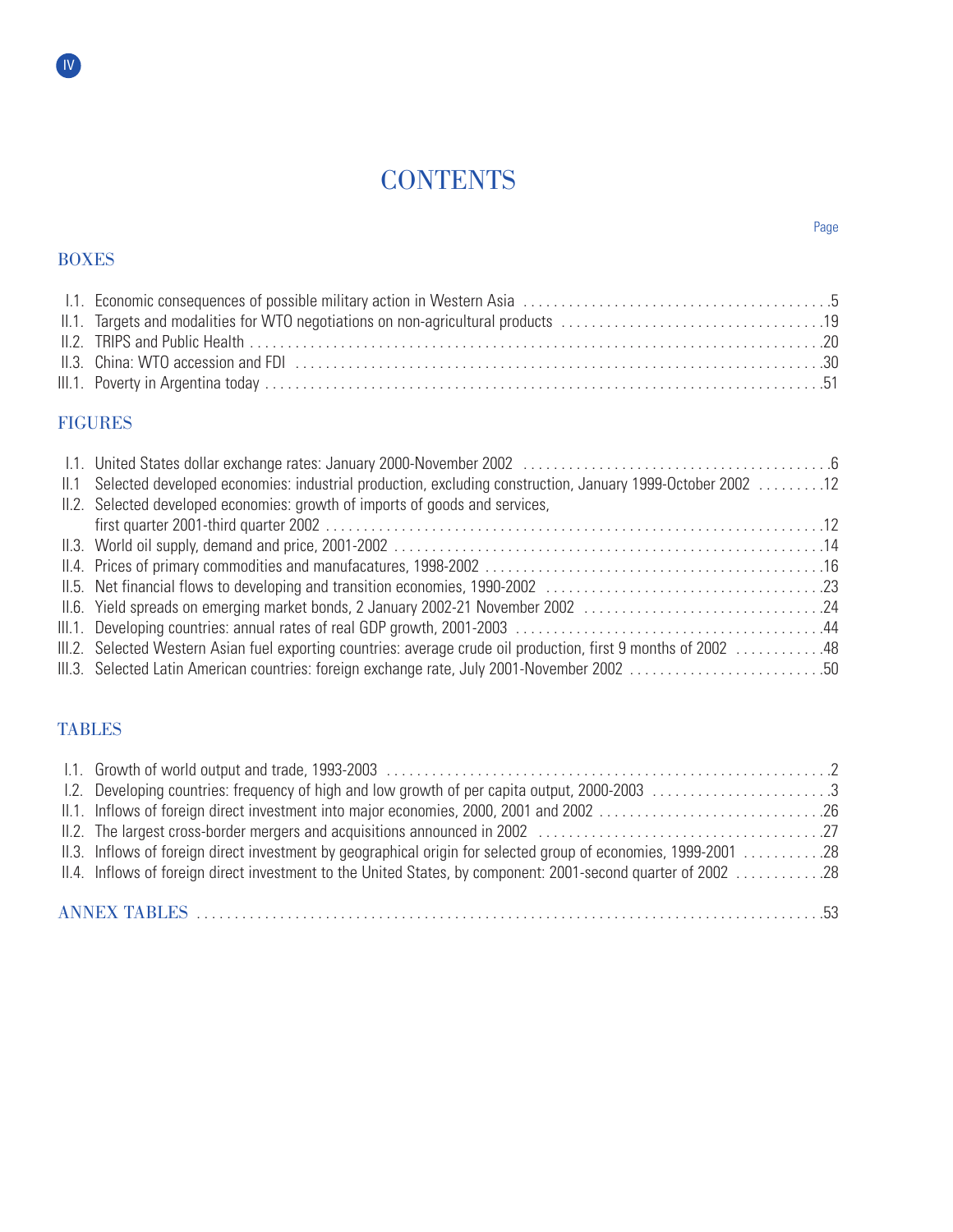# EXPLANATORY NOTES

# **The following symbols and conventions have been used in the tables throughout the report**

- **.. Two dots** indicate that data are not available or are not separately reported.
- **A dash** indicates that the amount is nil or negligible.
- **A hyphen** indicates that the item is not applicable.
- **A minus sign** indicates deficit or decrease, except as indicated.
- **. A full stop** is used to indicate decimals.
- **/ A slash** between years indicates a crop year or financial year, for example, 1990/91.
- **Use of a hyphen** between years, for example, 1990-1991, signifies the full period involved, including the beginning and end years.

**Reference** to "dollars" (\$) means United States dollars, unless otherwise stated.

**Annual rates** of growth or change, unless otherwise stated, refer to annual compound rates.

In most cases, the growth rate forecasts for 2003 are rounded to the nearest quarter of a percentage point.

Details and percentages in tables do not necessarily add to totals, because of rounding.

#### **The following abbreviations have been used:**

| <b>ACP</b>     | African, Caribbean and Pacific (Group of) States                              |
|----------------|-------------------------------------------------------------------------------|
| <b>ADF</b>     | African Development Fund                                                      |
| <b>AGOA</b>    | Africa Growth and Opportunity Act                                             |
| <b>AML/CFT</b> | anti-money-laundering efforts and efforts to<br>combat financing of terrorism |
| <b>ASEAN</b>   | Association of Southeast Asian Nations                                        |
| AU             | African Union                                                                 |
| <b>BCBS</b>    | <b>Basel Committee on Banking Supervision</b>                                 |
| bps            | basis points                                                                  |
| <b>CAC</b>     | collective action clause                                                      |
| <b>CAP</b>     | Common Agricultural Policy (EU)                                               |
| <b>CEE</b>     | Central and Eastern European (countries)                                      |
| <b>CIS</b>     | Commonwealth of Independent States                                            |
| <b>CPI</b>     | consumer price index                                                          |
| <b>CTC</b>     | Counter-Terrorism Committee                                                   |
| <b>CTD</b>     | Committee on Trade and Development (WTO)                                      |
| <b>DAC</b>     | Development Assistance Committee (of OECD)                                    |
| <b>ECB</b>     | European Central Bank                                                         |
| EGS            | environmental goods and services                                              |
| <b>EPAs</b>    | Economic Partnership Agreements                                               |
| <b>ESM</b>     | emergency safeguard mechanism                                                 |
| EU             | European Union                                                                |
| <b>FATF</b>    | <b>Financial Action Task Force</b>                                            |
|                | (Bretton Woods institutions)                                                  |

| FDI<br>FTA                     | foreign direct investment<br>free trade agreement                                        |
|--------------------------------|------------------------------------------------------------------------------------------|
| <b>FTAA</b>                    | Free Trade Area of the Americas                                                          |
| <b>GATT</b>                    | General Agreement on Tariffs and Trade                                                   |
| <b>GDP</b>                     | gross domestic product                                                                   |
| <b>GEF</b>                     | <b>Global Environment Facility</b>                                                       |
| GI                             | geographical indicators                                                                  |
| <b>GNP</b>                     | gross national product                                                                   |
| <b>GWP</b>                     | gross world product                                                                      |
| <b>HIPC</b><br>IC <sub>0</sub> | heavily indebted poor countries                                                          |
| <b>ICT</b>                     | International Coffee Organization<br>information and communications technologies         |
| <b>IDA</b>                     | International Development Association                                                    |
| <b>IMF</b>                     | International Monetary Fund                                                              |
| <b>IMFC</b>                    | International Monetary and                                                               |
|                                | <b>Financial Committee</b>                                                               |
| <b>LDCs</b>                    | least developed countries                                                                |
| M&As                           | mergers and acquisitions                                                                 |
| mbd                            | million barrels per day                                                                  |
| <b>MEA</b>                     | multilateral environmental agreement                                                     |
| <b>MERCOSUR</b>                | Southern Cone Common Market                                                              |
| <b>NAFTA</b><br><b>NEPAD</b>   | North American Free Trade Agreement<br>New Partnership for Africa's Development          |
| <b>NGLs</b>                    | natural gas liquids                                                                      |
| <b>NPLs</b>                    | non-performing loans                                                                     |
| <b>ODA</b>                     | official development assistance                                                          |
| <b>OECD</b>                    | Organisation for Economic Cooperation                                                    |
|                                | and Development                                                                          |
| <b>OPEC</b>                    | Organization of the Petroleum                                                            |
|                                | <b>Exporting Countries</b>                                                               |
| pb                             | per barrel                                                                               |
| <b>PRGF</b>                    | Poverty Reduction Growth Facility (IMF)                                                  |
|                                | Project LINK international econometric modelling group,                                  |
|                                | coordinated jointly by the Development<br>Policy Analysis Division of the United Nations |
|                                | Secretariat and the University of Toronto                                                |
| <b>ROSCs</b>                   | Reports on the Observance of Standards and Codes                                         |
|                                | (Bretton Woods institutions)                                                             |
| <b>RTAs</b>                    | regional trade arrangements                                                              |
| SACU                           | South African Customs Union                                                              |
| <b>SDRs</b>                    | special drawing rights                                                                   |
| <b>SDRM</b>                    | sovereign debt restructuring mechanism                                                   |
| S&D                            | special and differential treatment                                                       |
| <b>TIFAs</b><br><b>TNC</b>     | Trade and Investment Framework Agreements                                                |
| <b>TNCs</b>                    | Trade Negotiations Committee (WTO)<br>transnational corporations                         |
| <b>TRIMS</b>                   | <b>Trade-related Investment Measures</b>                                                 |
|                                | (Agreement on)                                                                           |
| <b>TRIPS</b>                   | Trade-related Aspects of Intellectual Property                                           |
|                                | Rights (Agreement on)                                                                    |
| <b>UNCTAD</b>                  | United Nations Conference on Trade and                                                   |
|                                | Development                                                                              |
| <b>UN/DESA</b>                 | Department of Economic and Social Affairs of the                                         |
|                                | <b>United Nations Secretariat</b>                                                        |
| <b>WTO</b>                     | World Trade Organization                                                                 |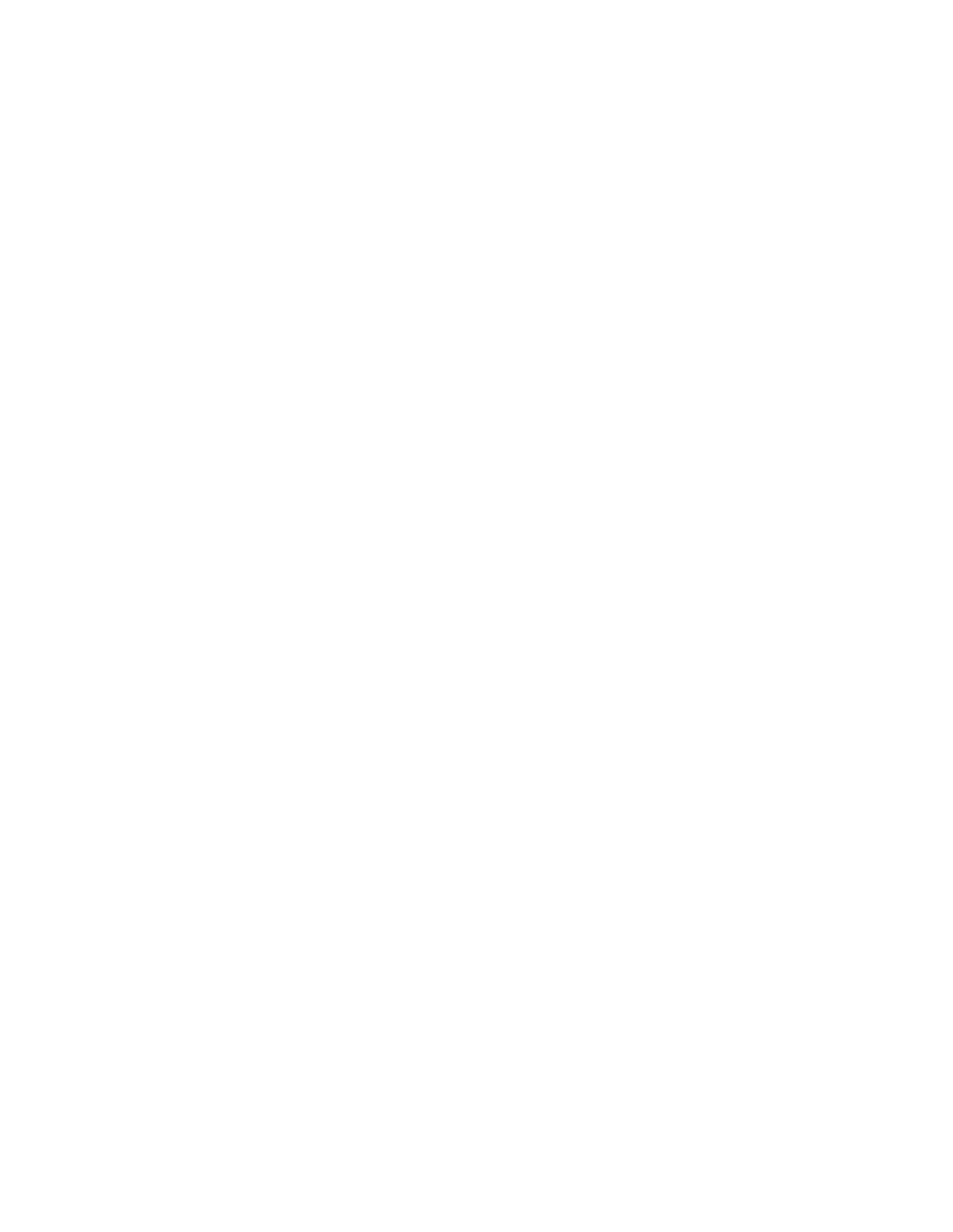# CHAPTER I: GLOBAL OUTLOOK

**The world economy in 2002 was characterized by several common features shared by a majority of countries to varying degrees: sluggish growth of output, benign inflation (and deflation in some cases), stagnant employment, low interest rates, worsening fiscal balances, low and uneven growth in international trade, reduced international capital flows, lower prices for many non-fuel commodities, and depreciated equity prices.** 

**With some signs of stabilization at the end of 2002, global economic growth is expected to improve in 2003 but the strength, breadth and sustainability of the recovery remain subject to many uncertainties. Risks associated with heightened geopolitical tensions, such as the possibility of higher oil prices and lower business and consumer confidence, are the key threats to global economic recovery in the short run. Moreover, such weaknesses as overcapacity, hesitant business capital spending and hiring of workers, and lower equity prices, may continue to inflict deflationary pressures on the world economy and prolong the period of slow global growth. In addition, the large external imbalances across countries, fragilities in the international financial system, as well as in the domestic corporate sector in some countries, and other structural problems portend substantial vulnerability for the world economy in the medium term.**

**In such a global economic environment, policy makers are facing prodigious challenges. Macroeconomic policy worldwide has in general been accommodative over the past year and has helped prevent the world economy from falling further into a synchronized global downturn. Nevertheless, the various policy stimuli have proven insufficient to provide a strong and widespread boost to economic activity. The policy framework in a large number of economies has constrained authorities from adopting measures that might have been more effective. In many economies, the policies pursued over the past decade focussed predominantly on fighting inflation; they appear to be less effective, or too rigid, or biased, when used to stimulate growth in the present low inflationary, or even deflationary, circumstances in much of the world. Moreover, the room for manoeuvre and for independent policy action in many developing countries and economies in transition has been increasingly restrained by growing global economic integration. Finally, weak macroeconomic policy coordination, both among countries and between monetary and fiscal policy within many countries, may have compromised the effectiveness of policies to revive global growth.**

**The present global economic weakness could be aggravated by prevailing uncertainties, to the particular detriment of many of the world's poorest. Bringing about a robust and sustained recovery in world economic growth should therefore be the top priority for macroeconomic policies in most economies in 2003. Over the longer run, further structural reforms continue to be needed so that both national economies and the international trade and financial systems contribute to higher and more balanced growth.**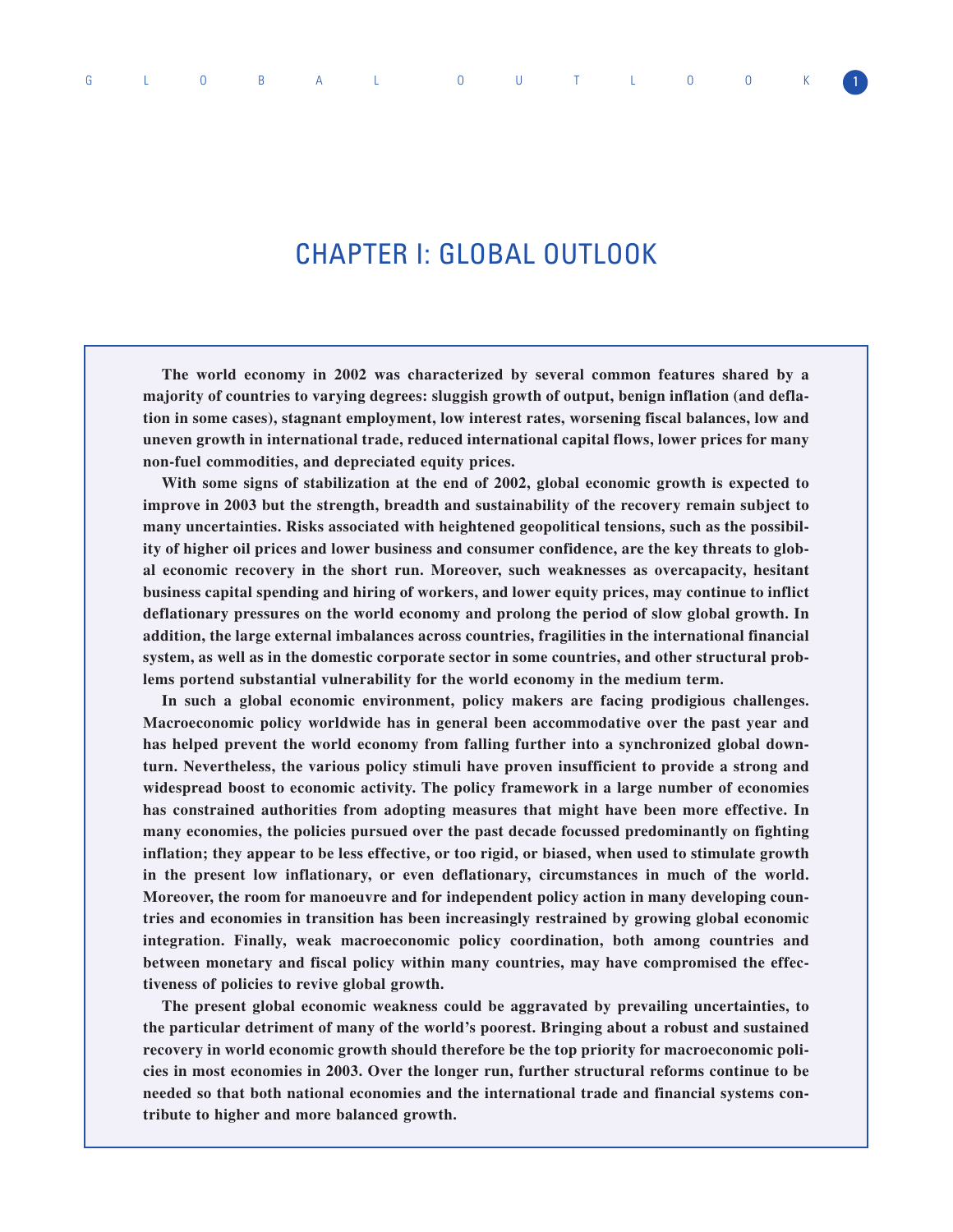# REVIVING GLOBAL ECONOMIC GROWTH

After its sharp slowdown in 2001, the world economy underwent a sluggish and unstable recovery in 2002. Neither the strength nor the breadth of the upturn has been satisfactory. Gross world product (GWP) is estimated to have grown by 1.7 per cent in 2002, only a marginal improvement from the previous year—itself the weakest performance in a decade. World trade barely stabilized following its outright decline in 2001, increasing by only 2 per cent. Only a small number of developing economies managed to increase per capita output by more than 3 per cent in the past two years (see table I.2).**<sup>1</sup>** Such mediocre global growth implies two consecutive years of decline in per capita income for the world as a whole and marks a setback to fulfilling the overriding Millennium Development Goal of reducing global poverty.**<sup>2</sup>** The slow pace of growth is expected to continue for the first half of 2003, with momentum gradually gathering in the second half of the year. GWP is forecast to grow by 2<sup>3</sup>/4 per cent for the year as a whole.

#### **Negative and positive forces for global growth**

The frail pace of the global economic recovery has resulted from a confluence of competing forces, with negative factors dominating.

The factors that contributed to the global downturn of 2001 included tepid business capital spending; a protracted consolidation in the global information and communication technologies (ICT) sector; and lower equity prices.**<sup>3</sup>** Additional negative factors have emerged since mid-2002, including rising geopolitical tensions and an associated

surge in the price of oil; an increasing number and an enlarged scale of corporate scandals in major industrial countries, particularly the United States of America; and worsening fiscal and external debt problems in several Latin American countries. As a result, business and consumer confidence, which were strengthening from their low levels in the wake of the terrorist attacks of 11 September 2001, reversed their course during the year. Those new factors, and the havoc wreaked by unusually severe floods and droughts in a number of economies, exacerbated the previous weaknesses in the world economy and almost aborted the tentative global economic recovery at various points in 2002. At the same time, a number of key supportive factors prevented the global economy from deteriorating further, notably monetary- and fiscal-policy stimuli in countries where they were possible, resilient consumer spending and inventory restocking.

Aside from non-economic uncertainties, the core of the current global economic weakness has been the problem of overcapacity, particularly in the developed economies, resulting from excess investment in the late 1990s. This overcapacity has resulted in asset price deflation, notably in the major equity markets, and debt overhang. Many of those excesses have yet to be worked off.**<sup>4</sup>** From a global perspective, the excess manufacturing capacity in developed economies reflects not only lacklustre effective demand within these economies, but also mediocre effective demand from the rest of the world, including developing economies. In today's more globalized constellation of production, trade and financing, capacity built in individual economies has become more dependent on aggregate demand worldwide. This holds especially for the high-technology sector with its large scope for economies

| Annual percentage change                                   |               |               |               |               |            |               |            |            |            |                   |                     |
|------------------------------------------------------------|---------------|---------------|---------------|---------------|------------|---------------|------------|------------|------------|-------------------|---------------------|
|                                                            | 1993          | 1994          | 1995          | 1996          | 1997       | 1998          | 1999       | 2000       | 2001       | 2002 <sup>a</sup> | 2003 <sub>b</sub>   |
| World output <sup>c</sup><br>of which:                     | 4.،           | 3.0           | 2.7           | 3.2           | 3.5        | 2.2           | 3.0        | 4.0        | 1.1        | 1.7               | $2\frac{3}{4}$      |
| Developed economies                                        | 0.9           | 2.9           | 2.3           | 2.7           | 3.0        | 2.5           | 2.8        | 3.4        | 0.7        | 1.3               | $2\frac{1}{4}$      |
| Economies in transition<br>Developing economies            | $-6.7$<br>5.2 | $-7.2$<br>5.6 | $-0.6$<br>5.0 | $-0.1$<br>5.7 | 2.2<br>5.4 | $-0.7$<br>1.6 | 3.0<br>3.5 | 6.3<br>5.8 | 4.4<br>2.0 | 3.5<br>2.9        | 4<br>$4\frac{1}{4}$ |
| World trade                                                | 4.6           | 10.5          | 8.6           | 5.5           | 9.2        | 3.3           | 5.2        | 12.3       | $-0.8$     | 1.9               | 61⁄4                |
| World output growth with<br>PPP-based weights <sup>d</sup> | 6.1           | 3.5           | 3.4           | 3.9           | 4.1        | 2.5           | 3.4        | 4.6        | 2.0        | 2.6               | $3\frac{1}{2}$      |

GROWTH OF WORLD OUTPUT AND TRADE, 1993-2003

**Source**: Department of Economic and Social Affairs of the United Nations Secretariat (UN/DESA).

**a** Partly estimated.

**b** Forecasts.

Table I.1.

**c** Calculated as a weighted average of individual country growth rates of gross domestic product (GDP), where weights are based on GDP in 1995 prices and exchange rates. **d** Employing an alternative scheme for weighting national growth rates of GDP, based on purchasing power parity (PPP) conversions of national currency GDP into international dollars (for explanation, see the introduction to the statistical tables in the World Economic and Social Survey 2002).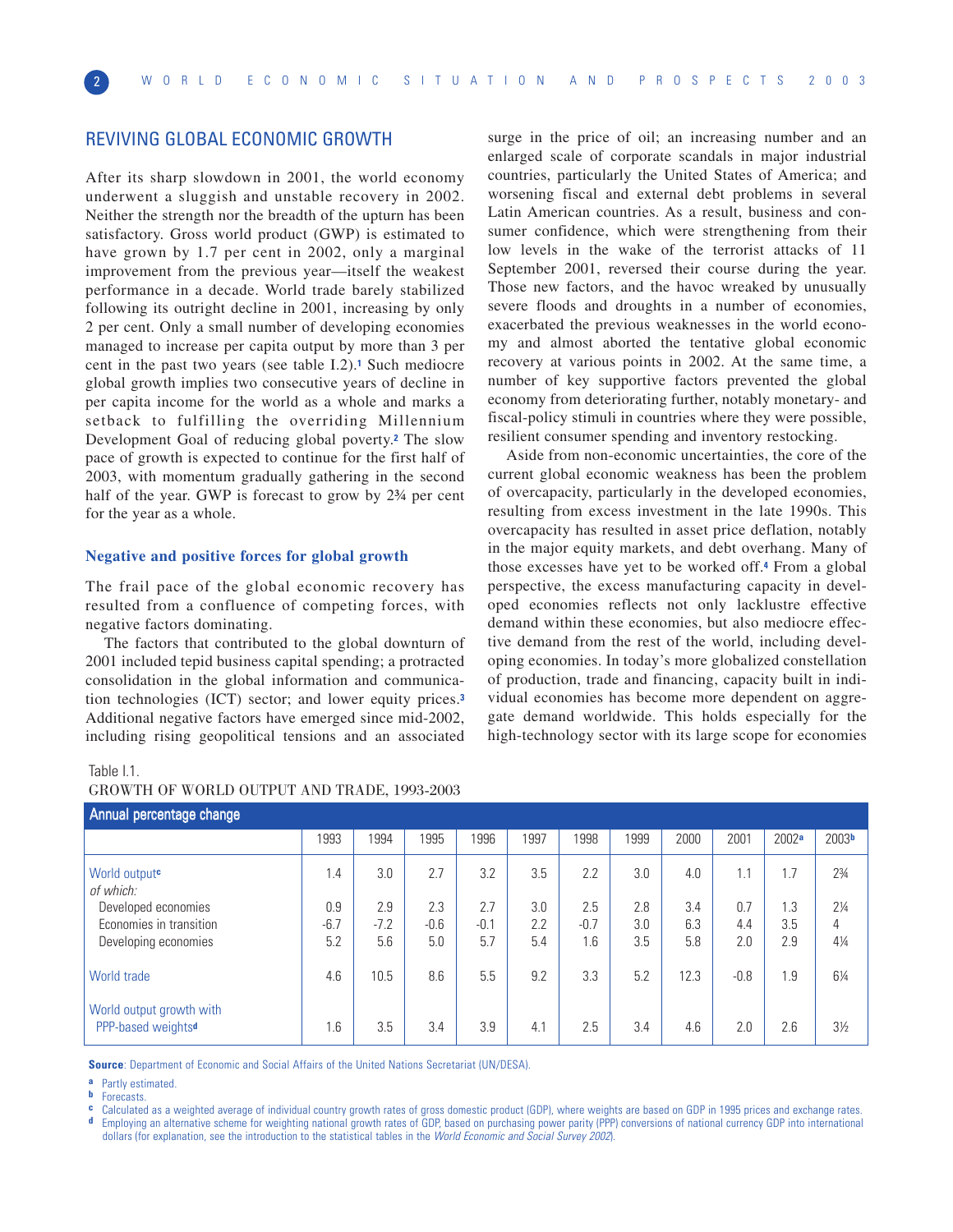|  |  | G L O B A L O U T L O O K 3 |  |  |  |  |
|--|--|-----------------------------|--|--|--|--|
|  |  |                             |  |  |  |  |

Table I.2.

DEVELOPING COUNTRIES: FREQUENCY OF HIGH AND LOW GROWTH OF PER CAPITA OUTPUT, 2000-2003

|                                                                | Number of |                     | Growth of GDP per capita  |                      |             |                |                |                      |                   |  |  |  |
|----------------------------------------------------------------|-----------|---------------------|---------------------------|----------------------|-------------|----------------|----------------|----------------------|-------------------|--|--|--|
|                                                                | countries |                     | Decline in GDP per capita |                      |             |                |                | exceeding 3 per cent |                   |  |  |  |
|                                                                | monitored | 2000                | 2001                      | 2002 <sup>a</sup>    | 2003b       | 2000           | 2001           | 2002 <sup>a</sup>    | 2003 <sup>b</sup> |  |  |  |
|                                                                |           | Number of countries |                           |                      |             |                |                |                      |                   |  |  |  |
| Developing countries<br>of which:                              | 95        | 24                  | 38                        | 33                   | 18          | 35             | 15             | 14                   | 30                |  |  |  |
| Latin America                                                  | 24        | 6                   | 13                        | 12                   | 5           | 7              | 1              |                      | 3                 |  |  |  |
| Africa                                                         | 38        | 14                  | 9                         | $\overline{9}$       | 5           | 8              | 8              | 6                    | 16                |  |  |  |
| Eastern and Southern Asia                                      | 18        | 1                   | $\overline{7}$            | 3                    | 2           | 13             | 4              | 6                    | $\boldsymbol{9}$  |  |  |  |
| Western Asia                                                   | 15        | 3                   | 9                         | 9                    | 6           | $\overline{7}$ | $\overline{2}$ |                      | $\overline{2}$    |  |  |  |
| Memo items:<br>Least developed countries<br>Sub-Saharan Africa | 41<br>31  | 16<br>13            | 12<br>9                   | 12<br>$\overline{7}$ | 11<br>5     | 9<br>5         | 6<br>6         | 6<br>6               | 12<br>13          |  |  |  |
|                                                                |           |                     | Percentage of population  |                      |             |                |                |                      |                   |  |  |  |
| Developing countries<br>of which:                              | 95        | 6.4                 | 12.5                      | 9.5                  | 4.6         | 74.2           | 55.9           | 57.1                 | 61.8              |  |  |  |
| Latin America                                                  | 24        | 11.8                | 49.4                      | 31.2                 | 15.3        | 59.7           | 2.5            | 1.6                  | 2.0               |  |  |  |
| Africa                                                         | 38        | 28.1                | 12.4                      | 20.8                 | 5.2         | 16.5           | 18.4           | 13.8                 | 35.3              |  |  |  |
| Eastern and Southern Asia                                      | 18        | 0.2                 | 2.5                       | 0.9                  | 0.2         | 90.6           | 75.5           | 78.8                 | 80.6              |  |  |  |
| Western Asia                                                   | 15        | 9.1                 | 66.7                      | 40.4                 | 37.7        | 71.3           | 29.6           | 29.1                 | 29.2              |  |  |  |
| Memo items:<br>Least developed countries<br>Sub-Saharan Africa | 41<br>31  | 24.3<br>37.2        | 13.1<br>17.7              | 17.9<br>15.8         | 14.1<br>5.8 | 39.0<br>9.3    | 22.1<br>21.9   | 23.2<br>22.6         | 38.6<br>45.8      |  |  |  |
|                                                                |           |                     |                           |                      |             |                |                |                      |                   |  |  |  |

Source: UN/DESA, including population estimates and projections from World Population Prospects: The 2000 Revision, Vol. I, Comprehensive Tables, and corrigendum (United Nations publication, Sales No. E.01.XIII.8 and Corr. 1).

**a** Partly estimates.

**b** Forecasts.

of scale. As part of the effort to reduce the overcapacity in developed economies, it is necessary for policy makers to boost domestic demand; however, it will be even more crucial in the longer run to promote growth in developing countries, where demand for high-technology products and services is potentially large.

The weakness of global demand has exerted downward pressure on the prices of many commodities that form the backbone of the export earnings of many developing economies and has reduced developing countries' inflows of private capital, which have proven once again to be highly pro-cyclical.<sup>5</sup> As a result, many developing countries with a high external debt burden have experienced pressure on their exchange rates when adhering to a fixed-rate regime or weaker exchange rates if they have adopted floating rates, as well as deteriorating debt-to-GDP ratios. Especially vulnerable have been countries with large current-account and fiscal deficits. The

diminution in capital flows to these countries has resulted in a contraction in economic activity**6**, which in turn has precipitated a deterioration in the fiscal situation, eroded investor confidence, and led to a further shrinkage in capital flows and a rise in the cost of external financing. A number of economies in Latin America were mired in such a vicious cycle in 2002—a situation that continued into 2003.

Another feature of the present situation is that the economic recovery of a large number of countries continues to depend to a large degree on the health of the economy of the United States. There is no other major economy that, at least in the short run, could plausibly assume the role of the United States as the locomotive of global economic growth. However, China is increasingly providing impetus to other countries within its region and to the world economy at large. Over time, other regionally significant countries could play a similar role in their respective regions.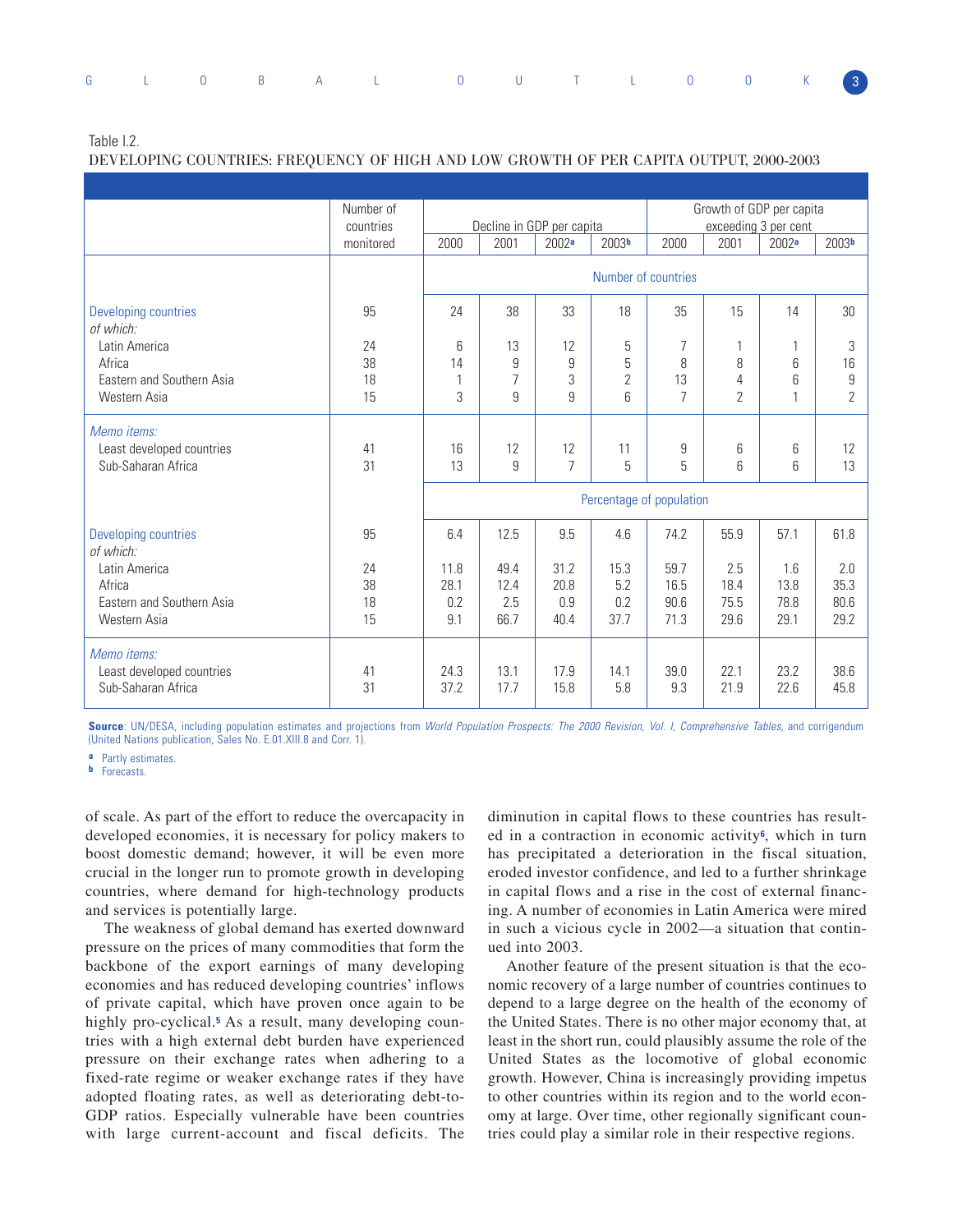Among the *developed economies*, the United States is forecast to continue to lead the global recovery, but without decisive momentum. In Japan and Western Europe, weak domestic demand means that economic recovery continues to rely chiefly on external demand and will remain fragile. Japan's fiscal and debt difficulties continue to weigh on its economy, while most economies in Western Europe are tightly constrained, on both the fiscal and monetary sides, by their adopted policy frameworks, leaving little scope for expansionary macroeconomic policies. The economies of Australia, Canada and New Zealand have fared better than other developed economies, but some moderation in their growth is expected as well.

Having experienced a deceleration in 2002, fairly robust growth is expected for the group of *economies in transition.* Strengthened domestic demand, resulting from fiscalpolicy stimuli and, to some degree, the cumulative benefits of the structural reforms enacted in recent years, are offsetting some of the external weakness. Over the medium term, prospective entry into the European Union (EU) is providing some stimulus, but has relatively little impact on short-term prospects. External deficits and fiscal constraints are major policy concerns for a number of Central and Eastern European (CEE) economies while, in the absence of further restructuring and a substantial increase in investment, growth in the medium term for many economies in the Commonwealth of Independent States (CIS) will be constrained by emerging supply bottlenecks.

Among *developing economies*, the rebound in several Asian economies is expected to continue, but the recent buoyancy remains vulnerable to any relapse in the economic recovery in the major developed economies. The outlook for Latin America remains poor, against a backdrop of outright decline in GDP for the region in 2002. An increasing number of countries in Africa are expected to grow by 4 per cent or higher due mainly to strengthened domestic economic factors, but many economies in the region are still not expected to achieve any tangible growth in per capita income. Despite the rebound in oil prices, the benefit for most oil-exporting developing economies in Western Asia and elsewhere will continue to be limited.

#### **Stagnant employment and benign inflation persist**

Accompanying the weak recovery in global output has been the discouraging situation for employment—a key channel linking macroeconomic weaknesses to poverty and other social problems, particularly for the most vulnerable groups in a country.

Except for such economies as Australia, Canada and New Zealand, most developed economies continued to experience a loss of employment in manufacturing sectors in 2002. In the United States, for example, factory employment is 10 per cent below its peak in 2000; there has been a similar decline in Japan and smaller losses in some EU economies. Recovery in industrial production has not yet been sufficiently strong, or of a sufficiently long duration, to staunch the employment losses incurred in those economies during the downturn. After rising to nearly 6 per cent during 2002 from below 4 per cent in 2000, the unemployment rate in the United States has stagnated (see table A.2). Although the total rate is far below levels observed in the past few decades, the number of long-term unemployed—those unemployed for six months or longer—reached a record in 2002. The unemployment rate in Japan is also rising to a historical high, while the rates for most economies in Western Europe have continued to hover around their 2001 levels. A new feature, associated with the consolidation in the ICT sector, is that the number of unemployed with a high level of skills has risen faster than that for low-skilled labour in a number of developed economies.

High unemployment and large underemployment remain rooted in the structure of many developing countries and economies in transition. This situation continues to pose a long-term policy challenge and is a key hurdle on the way to substantial poverty reduction. Cyclically rising unemployment rates have also become a problem in some Latin American economies, particularly Argentina, where the crisis has driven open urban unemployment above 20 per cent and the population living in poverty has soared (see box III.1.). A number of Asian economies have managed to lower their unemployment rates somewhat, but the rates are in general still higher than those observed prior to the Asian crisis of 1997-1998. In China, sizeable surplus labour in rural areas, combined with the large number of laid-off workers in the cities, continues to be a key policy concern.

A number of CIS economies are the only ones that have continued to reduce their unemployment rates in recent years, but only from the very high levels recorded in the earlier years of transition; unemployment rates remain high. In other transition economies, such as Poland, unemployment, especially among young people, has surged to very high levels.

In the recovery phase of the business cycle, improvements in the labour market normally lag the rebound of output. As a rule, an economy needs to grow above its potential rate of GDP growth for several months before businesses begin to absorb workers laid off during the downturn. Since GWP is forecast to grow only slowly in the near term, with many economies growing at far less than their potential, unemployment rates are expected—at best—to stagnate in many countries and to continue to worsen in others.

In comparison with the problem of employment, inflation is not a policy concern in a large number of economies.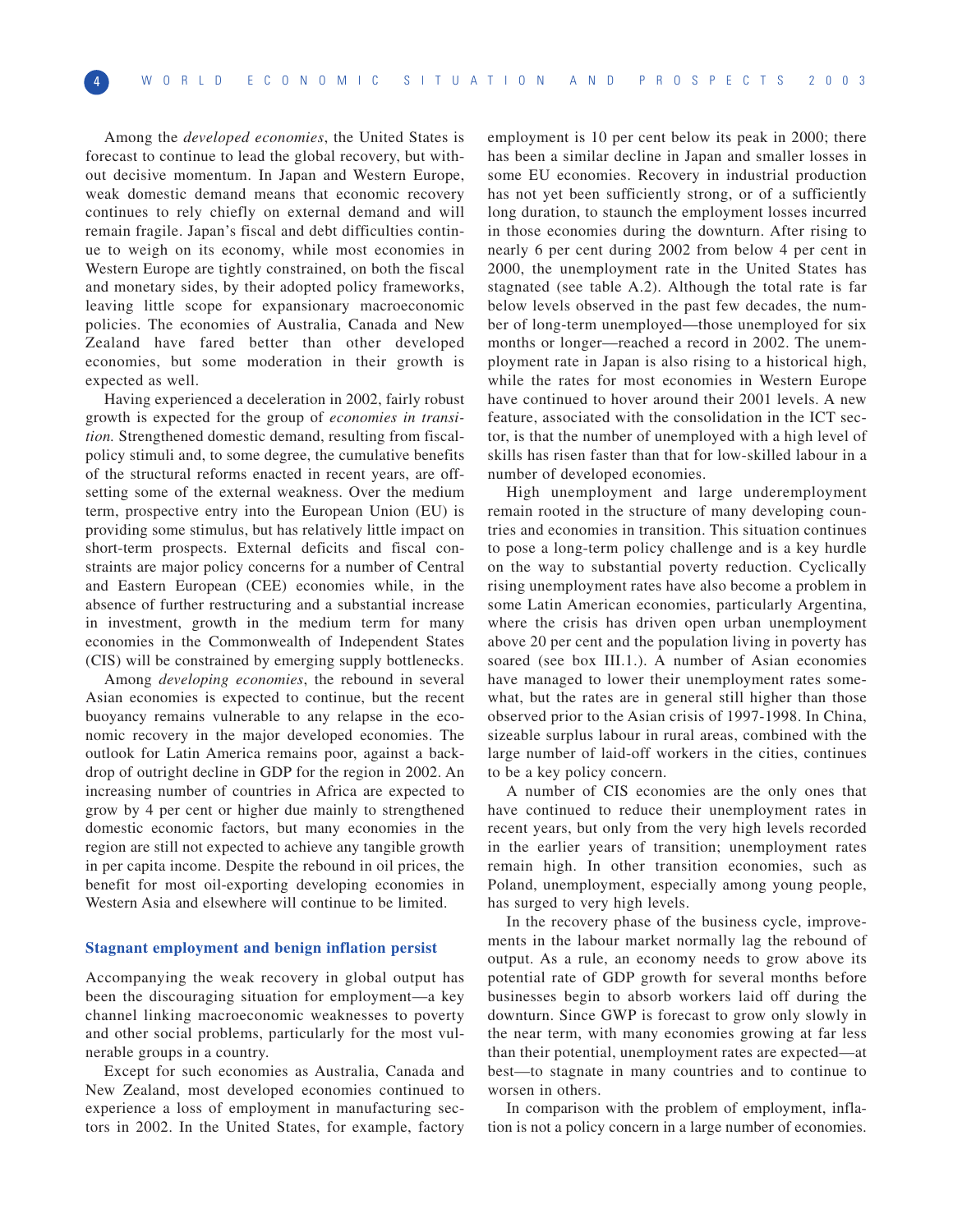|  |  |  | G L 0 B A L 0 U T L 0 0 K 5 |  |  |  |  |
|--|--|--|-----------------------------|--|--|--|--|
|  |  |  |                             |  |  |  |  |

Inflation edged up in many economies during the first part of 2002, driven by a rise in the prices of food and energy in some countries, weaker currencies in others, and large wage increases in some others. In spite of these developments, and with the exception of only a few countries, inflation remains tame throughout the global economy.

Apart from the possibility of an oil shock resulting from the geopolitical tensions in Western Asia, the inflation outlook continues to be benign for the majority of economies. A few developing economies that have recently experienced large currency devaluations need to bring inflation under control. In several CIS and south-east European economies where annual inflation rates remain around 20 per cent, further progress is anticipated. In the Baltic and CEE economies, inflation has already been reduced to single-digit levels so that further reductions can be only mar-

ginal. At the same time, continued deflationary pressures remain a concern in a number of Asian economies.

# UNCERTAINTIES AND RISKS

The baseline forecast is subject to a plethora of uncertainties and encompasses a number of risks. Major caveats include: (1) military action in Western Asia might lead to a disruption in oil supplies, provoking an oil-supply shock to the world economy or exacerbating the effects of the increase in oil prices in late 2002 (see box I.1); (2) a prolonged depression in major equity markets could send the global economy into another downturn, or trap it in a protracted period of growth well below its potential; (3) an abrupt adjustment in the large trade imbalances among the world's economies, notably

# Box I.1. Economic consequences of possible military action in Western Asia

In all respects, including from the point of view of the global economy and the region itself, the most beneficial outcome of the political tensions pertaining to Western Asia would be a prompt, definitive and peaceful solution. These tensions are already having a negative impact on global economic growth through the higher price of oil, rising economic uncertainty and the decrease in business and consumer confidence that they have generated. The present forecast includes these various existing "political premia", but does not include the possibility of military action. The political premia, and particularly the costs they entail, would probably increase if the stand-off continues for an extended period, but an escalation into military action would have even more profound negative economic consequences.

If there is military action in Western Asia, it could take a variety of courses and therefore have a wide range of plausible economic consequences of substantially different magnitudes. Opinions are widely split on the impact on the world economy of even a precisely-defined hypothetical military and political outcome. For example, some commentators claim that a brief conflict would reduce the price of oil and some of the uncertainties currently dampening consumer and investor confidence and equity markets and thereby boost economic growth. Dissenters argue, however, that new uncertainties arising from any military action will prolong, or even aggravate, the deterioration in confidence, that disruptions in the supply of oil could persist for some time, sustaining pressures on the price of oil, and that the financial costs of a military operation will crowd out business investment. All these forces would reduce global economic growth. A third possibility is that military and political developments are outside any presently hypothesized scenario, making it even more difficult to speculate on their economic impact.

In addition to the immediate human casualties, humanitarian crises, destruction of physical capital and overall disruption for the countries directly involved, the major global economic impact of military action in Western Asia would arise primarily as a result of its effects on the supply and price of oil, on consumer and business confidence worldwide and on macroeconomic policies. The magnitude of these effects would be directly related to the scale and duration of any conflict. A temporary rise in the price of oil would adversely affect oil-importing developing countries but would normally have only a limited impact on the world economy as a whole. However, an "oil shock", that is, a markedly higher price sustained for six months or longer, would have a global recessionary effect, not only through welfare losses, but also through further erosion of consumer and business confidence.**<sup>a</sup>** In addition to the losses in the zones of conflict, military action would have a substantial negative impact on economic activity in those countries in Western Asia not directly involved, through reduced trade and capital flows, lower workers' remittances, a fall-off in tourism and other effects of the poor security situation on domestic and international business and consumer confidence. Oil-exporting countries might initially gain from higher oil prices, but experience indicates that those gains are often short-lived, and even negated, by the slowdown in the world economy that ensues if higher oil prices persist.

The possibility of military action in Western Asia is already having a negative effect on the world economy; its realization would be a further brake on global economic growth, in particular on development in Western Asia.

For analyses of the effects of higher oil prices, see, for example, World Economic Situation and Prospects 2001 (United Nations publication, Sales No. E.01.II.C.2), pp. 5-6 and World Economic and Social Survey 2000 (United Nations publication, Sales No. E.00.II.C.1), box II.2, p. 48.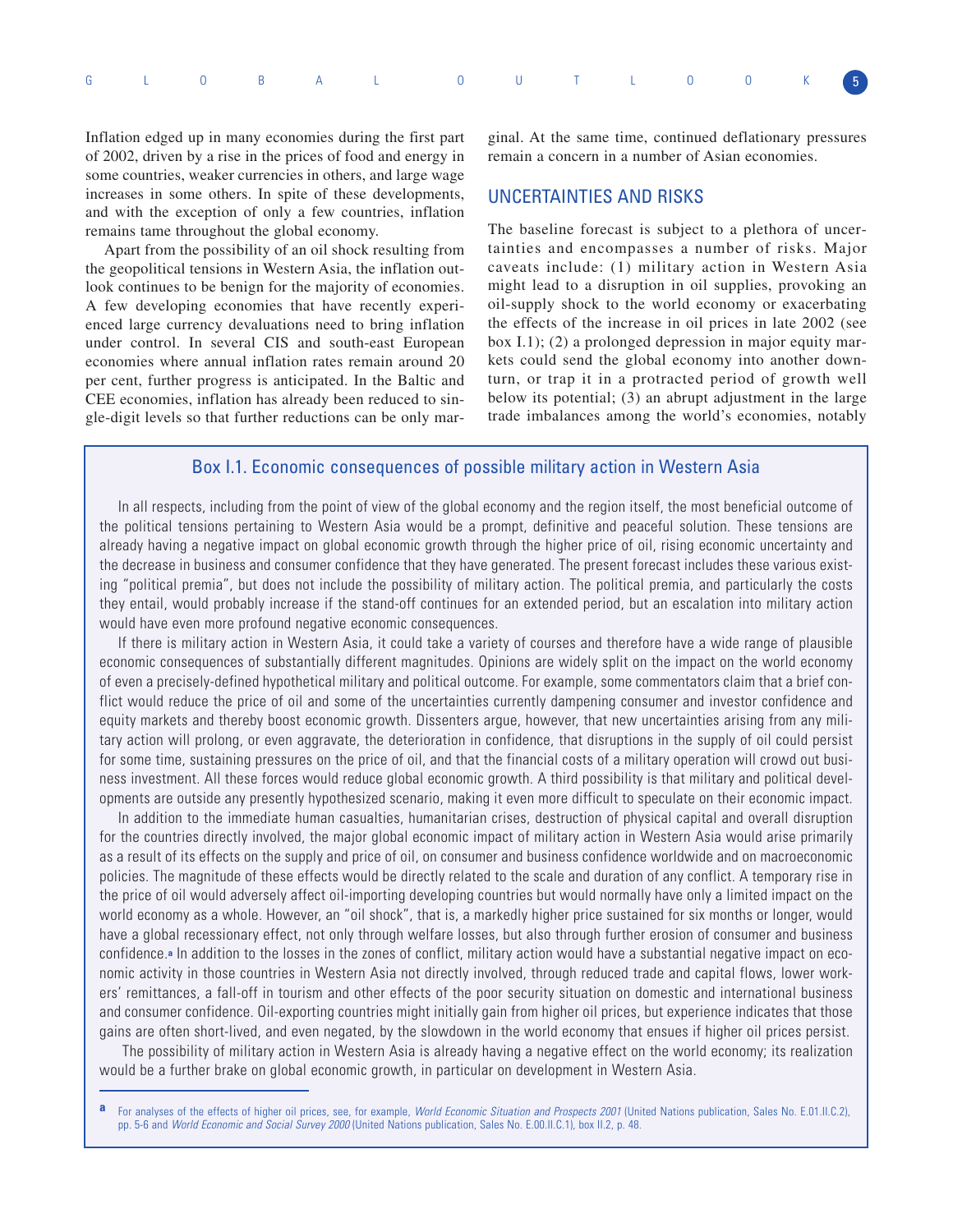a sharp reversal of the United States' external deficits, accompanied by a substantial devaluation of the dollar, could trigger financial and real economic shocks in the rest of the world; and (4) financial and fiscal fragility in a number of developing countries could set off further debt crises which, in the present weak economic environment, could have contagion effects.

#### **The sustainability of the external deficits of the United States**

A longstanding major downside risk for the world economy continues to be the sustainability of the large trade deficit of the United States and the value of the dollar. The possibility of a marked reversal in the external deficit of the United States, in conjunction with a sharp depreciation of the dollar against major currencies, remains.

The United States' external deficit presents a dilemma. It is well understood that, the more the deficits expand, the higher is the probability of an abrupt correction later, with consequently ever-larger shocks for both financial markets and the real sectors of the world economy. Nevertheless, strong import demand from the United States is in the interest of global economic recovery in the short run, making a further widening of the country's trade and current-account deficits desirable.

There are myriad ways in which the United States' trade deficit can be reversed. The three basic possibilities are: an abrupt adjustment, driven by a plunge in the value of the

dollar; longer-term structural adjustment in the United States, involving narrowing of the savings-investment gap brought about by an increase in domestic savings (because of a fall in consumer confidence) or a decline in investment (because of a decline in business confidence); and structural adjustment in the world economy, with new growth poles taking over the lead role of the United States and more balance in investment across countries. The most perilous outcome would be an abrupt adjustment. An earlier simulation showed that halving the trade deficit in the United States within two years would lead to a drop in GWP by 1.7 percentage points.**<sup>7</sup>** The challenge of ensuring a gradual and orderly adjustment therefore remains. Furthermore, the recent addition of a government deficit to the trade deficit in the United States (that is, the return of "twin deficits") may render the adjustment process more complicated than anticipated previously.

Directly associated with the sustainability of the external deficits of the United States is the exchange rate of the United States dollar vis-à-vis other major currencies, particularly the euro and the yen (see fig. I.1). In mid-2002, the trade-weighted value of the dollar fell about 8 per cent below its peak of January 2002. The decline was broadbased vis-à-vis major currencies, with the euro returning to parity against the dollar for the first time since February 2000. The fall against the yen was sufficient to prompt intervention by the Japanese authorities. Most other Asian currencies strengthened against the dollar. Nevertheless, the fall in the value of the dollar in terms of major currencies reversed only part of its rise during the

#### Figure I.1.

UNITED STATES DOLLAR EXCHANGE RATES: JANUARY 2000-NOVEMBER 2002



**Sources:** J.P. Morgan and European Central Bank, Monthly Bulletin.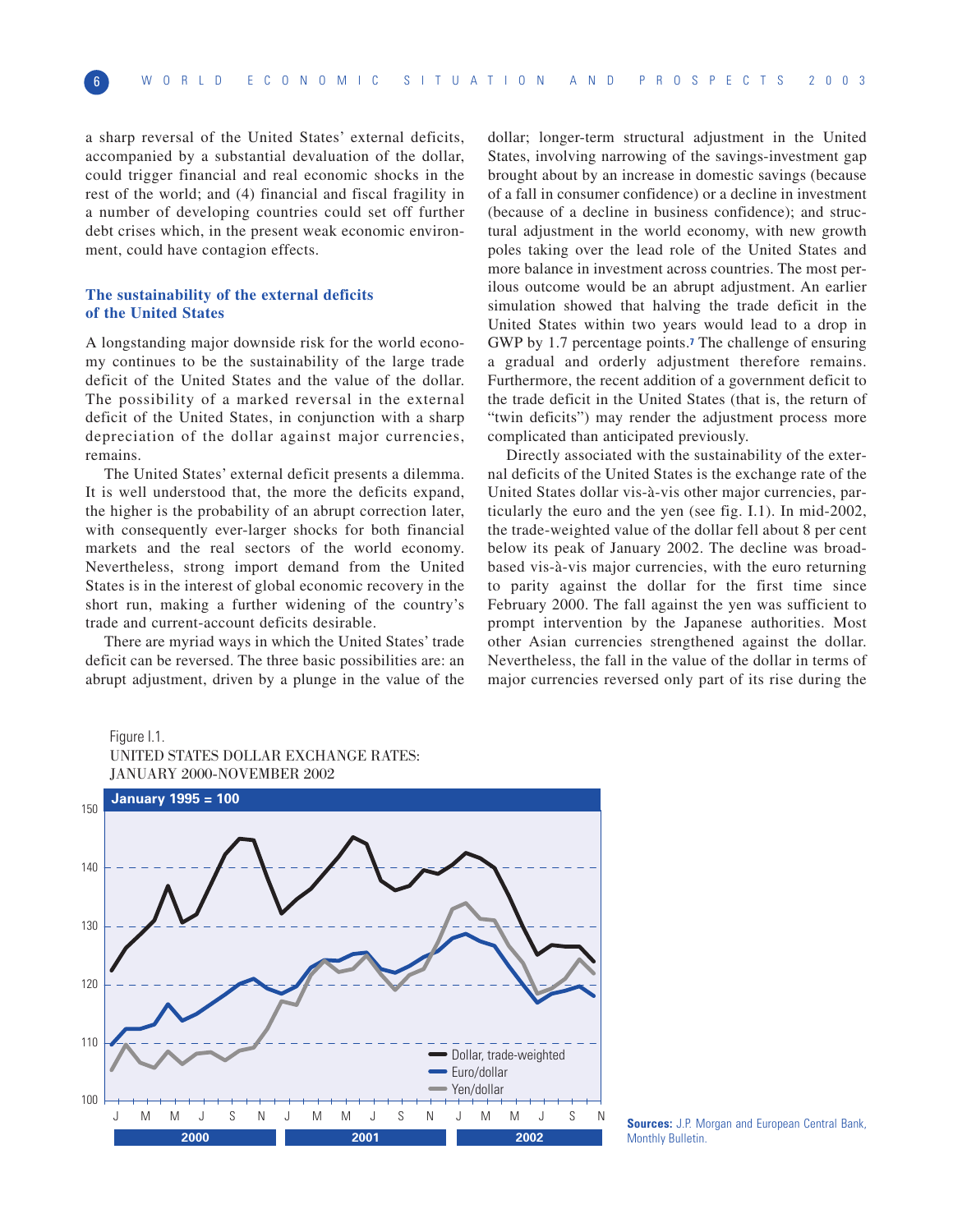|  |  |  | G L 0 B A L 0 U T L 0 0 K 7 |  |  |  |  |
|--|--|--|-----------------------------|--|--|--|--|
|  |  |  |                             |  |  |  |  |
|  |  |  |                             |  |  |  |  |

second half of the 1990s, when the trade-weighted dollar index increased by more than 20 per cent. Some further decline is therefore forecast, with the euro expected to drift upwards against the dollar but the yen assumed to remain stable.

The dilemma about the external deficits of the United States also applies to the value of the dollar. Depreciation of the dollar should reduce the risk of an abrupt adjustment in global financial markets in the medium term. In the short run, however, as illustrated by the intervention of the Japanese authorities in 2002, the corresponding appreciation of other currencies is likely to have an adverse effect on those countries' exports—currently the most vigorous component of demand for some of the world's largest economies.

#### **Longer-term consequences of the fall in equity prices**

The protracted fall in world equity prices since 2000 has inflicted downward pressure on world economic growth and continues to be a downside risk. After the recovery in prices following the 11 September 2001 terrorist attacks petered out in the second quarter of 2002, volatility in and downward pressure on equity prices again became a central feature of all major economies. There were declines in broad indices of share prices in the United States for the third consecutive year in 2002. Such a drawn-out contraction has occurred only twice in stock-market history. Moreover, the cumulative falls have been substantial: one broad index had fallen by 45 per cent in the trough of September 2002 from its peak of 2000, the largest fall since the Great Depression. Moreover, the erosion continued despite the substantial easing of monetary policy.

Equity markets in other countries have also weakened considerably and with a high degree of synchronicity. The core Japanese index has fallen to a 19-year low and all major indices of equity markets in developing countries have reverted to their levels of five years ago.

In the late 1990s and into 2000, equity prices were widely considered to be too high, prompting discussions about the broad economic consequences of their possible decline. A previously reported study**<sup>8</sup>** suggested that a 40 per cent drop in equity prices in the United States and Western Europe would lead to a decline of 1.7 percentage points in GWP in two years. This result corresponds closely to what materialized in the global economy in 2001-2002, when the growth in GWP was below its potential rate by about 1.5 to 2 percentage points.

Despite the large correction over the past two years, major equity markets remain overvalued according to such historical benchmarks as price-to-earning ratios and other measures. If equity markets continue to drop, or stay at a low level for a long period, the recovery in global growth towards its potential, as forecast for 2003, is likely to be jeopardized. Moreover, if major equity markets are trapped in a secular downturn, particularly if this is accompanied by a bursting of "bubbles" in real estate in some countries (as Japan experienced in the past decade), the prospects for the major developed economies in the medium term would be compromised.

Other risks may arise from the financial fragility and debt overhang in a number of economies, particularly developing countries. The latest debt crisis in Argentina has already underlined the severity of the issue. There remains the possibility that other countries could fall into such a situation, particularly if the global economic environment does not improve.

# CHALLENGES FOR MACROECONOMIC POLICIES

As the sluggishness in the world economy continues, the efficacy of current macroeconomic policies has been increasingly questioned.

#### **Flexibility in monetary policy**

Monetary policy in the world economy has remained largely accommodative since the substantial easing in 2001, as the majority of central banks decided to leave interest rates at low levels in 2002. While a few central banks (such as those of Australia, Canada, New Zealand and Sweden) raised interest rates somewhat in the first half of 2002, the Federal Reserve Bank of the United States (Fed) and a number of central banks in developing countries and economies in transition reduced their policy interest rates further. Most central banks are expected to maintain their accommodative stance at the current level until mid-2003. Moreover, in many economies, there remains room for further monetary easing if the recovery falters.

So far, low interest rates seem to have had more salutary effects on households than on businesses. The strong housing market and resilient consumption of durable goods in a large number of economies owe much to low interest rates. However, business capital spending has, on the whole, remained insensitive to the monetary easing, although low interest rates have ameliorated corporate financial conditions. Excess capacity, depressed equity prices, rising risk premia for corporate borrowing owing to heightened uncertainties, the lacklustre outlook for profits and financial scandals have offset—particularly in the major developed economies—the beneficial effect that the monetary stimulus would otherwise have had for the business sector. In addition, fragility in banking and non-banking financial systems, such as the large volume of non-performing loans, in a number of developed and developing economies may have prevented the effects of monetary easing from being fully channelled into the real sector.**<sup>9</sup>**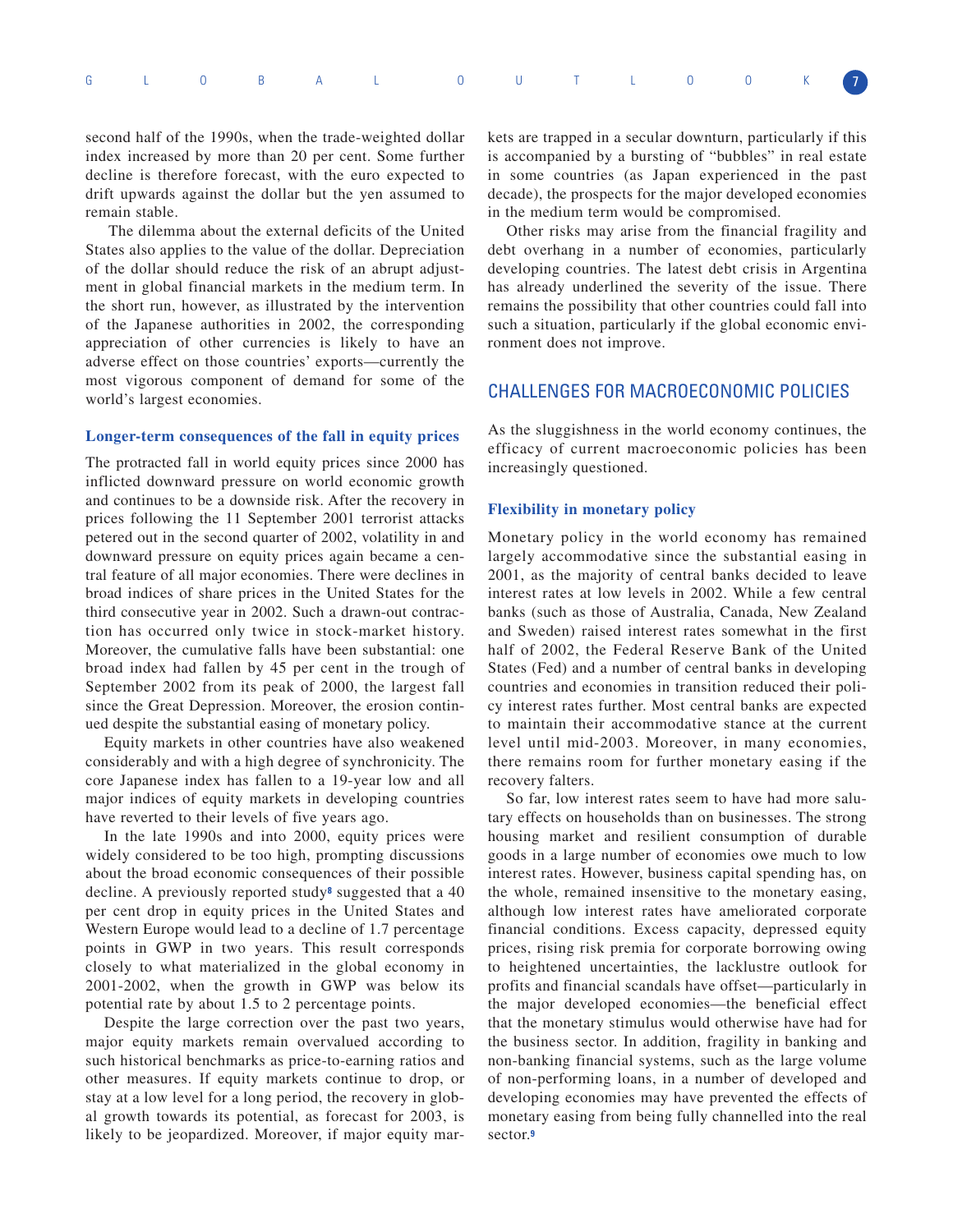At the same time, the rules for inflation-targeting adopted in a number of economies may have prevented some central banks from reducing interest rates low enough to generate adequate stimulus for real economic growth. This policy regime,**<sup>10</sup>** which has been adopted by an increasing number of countries over the past decade, has worked well in reducing and stabilizing inflation. However, it has not been tested for its efficacy in reflating an economy under circumstances of near-zero inflation, or even deflation, particularly when the deflationary pressures come from the bursting of asset bubbles and supply-side shocks, such as the current cycle in technological innovation. Some observers believe that inflationtargeting may be inherently asymmetric—that is, it may be less effective in dealing with deflationary problems than with inflation and may even generate deflationary pressure. Others believe that more flexibility in setting and implementing the rules could reduce the bias and improve the efficacy of the regime.**<sup>11</sup>**

#### **Worsening fiscal positions**

Most countries face a dilemma in their fiscal policy. The sluggish economic recovery suggests the need for more fiscal stimuli, but the majority of economies are facing growing difficulties in adopting such measures because the global slowdown has worsened budget balances owing to either a fall in tax revenues, a rise in government expenditures, or both.

Government accounts in most developed countries turned from a surplus in 2000 to a deficit in 2002. In the United States, fiscal stimuli, in the form of a combination of increased spending and tax reductions, have played a major role in driving the economic recovery, contributing an estimated 1.5 to 2 per cent to GDP. Government spending is estimated to have grown by 7 per cent in real terms in 2002. A government budget deficit of about \$150 billion is estimated for 2002 and is projected to be more than \$200 billion in 2003, compared with the surplus of more than \$200 billion in 2000. In Western Europe, automatic stabilizers, in a few cases combined with moderate discretionary stimuli, have helped to support growth but have also resulted in a broad deterioration in budget deficits; the fiscal deficit for the EU-15 increased from 1 per cent of GDP in 2000 to 1.9 per cent in 2002. In the euro zone, a number of countries, particularly the large ones, either have broken or are likely to break the 3 per cent maximum deficit criterion embodied in the Stability and Growth Pact. Abiding by this ceiling will require them to pursue contractionary fiscal policies in the near term. Despite the austere fiscal policy in Japan over the past two years, when spending on public investment declined by about 5 per cent each year, the deficit in the government balance remains about 8 per cent of GDP.

With public debt at 127 per cent of GDP, the highest among developed economies, fiscal policy is expected to remain restrained.

Fiscal deficits and the levels of government debt in many developing countries and economies in transition have worsened substantially. Argentina represented the extreme case when it declared a default on its external debt in late 2001, but some other countries are vulnerable to a possible external debt crisis. In the past year, the only developing economies able to adopt expansionary fiscal policies to counter the slowdown and to stimulate their recoveries have been a few countries in Asia. Most other developing countries and economies in transition are already facing a tight fiscal constraint. The fiscal situation for those economies will remain severe and for some it may even worsen. There is, therefore, no room for additional fiscal stimulus to accelerate growth in those countries.

#### **International policy coordination**

The common weaknesses in the global economy have raised questions about the need for international macroeconomic policy coordination. There were concerted macroeconomic policy actions among the major developed economies during the 1980s, but such efforts have since faded. This is partly because the divergent economic performances among these countries in the 1990s called for differentiated policies attuned to the conditions in individual countries and partly because these economies did not encounter any large common shocks until the late 1990s. With the synchronized downturn of the current global business cycle and many common weaknesses among major developed economies, the possibility of reviving concerted international policy actions merits consideration.

One study suggests that coordinated interest rate cuts and fiscal stimuli by the seven major developed economies would increase growth rates in those countries by an additional 0.7 percentage point in 2003 and 0.8 percentage point in 2004.**<sup>12</sup>** Such actions by the major developed economies would also be beneficial for developing countries and economies in transition. The benefits would include stronger growth in exports, greater capital inflows and a global environment that is generally more supportive of growth and less susceptible to financial crises.

The proposed actions, however, involve various risks and costs. Such a general stimulus is potentially inflationary; fiscal stimulus would mean higher budget deficits in the short run; and many of the global imbalances may either be exacerbated or, at a minimum, not improved by such actions. However, a surge in inflation seems unlikely at present and short-term fiscal measures designed to revive world economic growth need not be at odds with medium- and long-term fiscal responsibility. Moreover,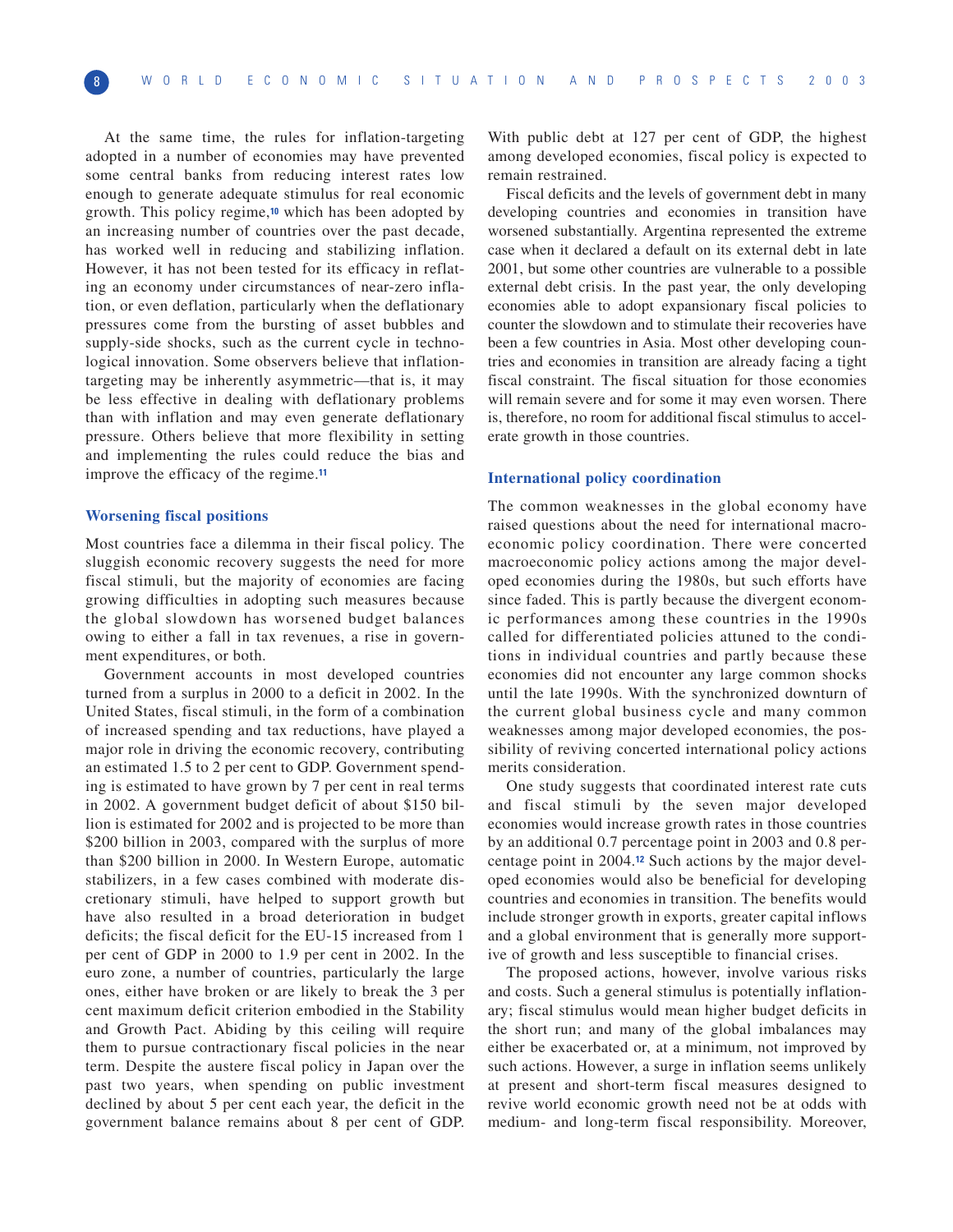|  |  |  | G L O B A L O U T L O O K 9 |  |  |  |  |
|--|--|--|-----------------------------|--|--|--|--|
|  |  |  |                             |  |  |  |  |

countries with high fiscal deficits could rely more heavily on monetary measures, while those that face limitations in cutting interest rates could exercise more flexibility in stimulative spending. Finally, an aggravation of the present imbalances would be less likely with concerted action than with unilateral action. Overall, the benefits of concerted action to jump-start the global economy at this time would outweigh the costs and improve the prospects for achieving the Millennium Development Goals.

# **Notes**

- **1** As a rule of thumb, a developing economy would have to increase per capita output by an annual rate of at least 3 per cent in order to make any progress in reducing poverty in the country.
- **2** The United Nations Millennium Declaration set a number of development goals, including halving by 2015 the proportion of the world's people whose income is less than one dollar a day (see United Nations Millennium Declaration, General Assembly resolution 55/2 adopted on 8 September 2000).
- **3** See Part one of World Economic and Social Survey 2002 (United Nations publication, Sales No. E.02.II.C.1).
- **4** For example, telecommunications is the most beleaguered sector in the present phase of the global economic cycle and, even after two years of consolidation, its

capacity utilization at the end of 2002 was estimated to be only 35 per cent in the United States and many European countries (see Business Week, 7 October 2002, pp. 66-74). At the extreme, capacity utilization of the fibre-optics infrastructure built in the late 1990s is reported to be only 3 per cent (New York Times, 3 October 2002, p. A26).

- **5** See chapter II below.<br>**6** With the recent decl
- With the recent decline, total net capital flows to developing countries have returned to the level of a decade ago, but the ratio of net capital flows to GDP is now much lower than in the early 1990s. For an analysis of a decade of capital flows to developing countries, see Institute of International Finance, Capital flows to emerging market economies (Washington, D.C.: Institute of International Finance, September 2002), p. 4.
- **7** See World Economic and Social Survey 2001 (United Nations publication, Sales No. E.01.II.C.1), p. 23.
- **8** See World Economic and Social Survey 1999 (United Nations publication, Sales No. E.99.II.C.1), pp. 12-13.
- **9** The prime example is the economy of Japan, where the policy of a zero interest rate has resulted in double-digit growth in base money, but has left broad money growing at a very low rate.
- **10** For more discussion on the pros and cons of inflation-targeting, see World Economic and Social Survey 2000 (United Nations publication, Sales No. E.00.II.C.1), pp. 15-16.
- **11** For example, the Reserve Bank of New Zealand increased its flexibility in late 2002 by excluding zero inflation from the target band (changing it from 0-3 per cent to 1-3 per cent) and by extending the length of the targeting period.
- 12 See www.globalinsight.com for details.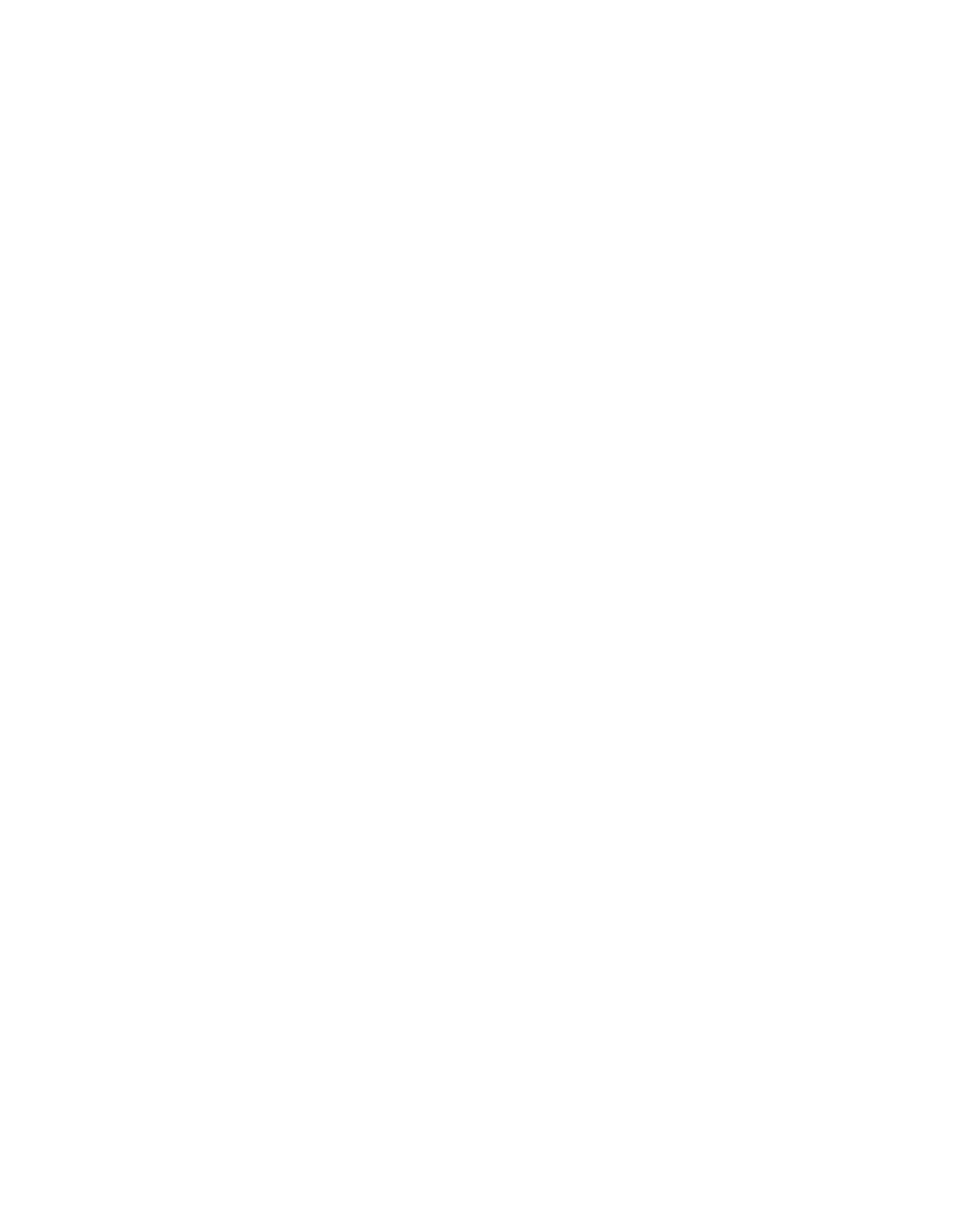# CHAPTER II: INTERNATIONAL TRADE AND FINANCE

**World trade in 2002 reversed the decline it suffered in the previous year but the impetus provided to multilateral trade negotiations by the World Trade Organization Ministerial Meeting in Doha in November 2001 weakened. On the other hand, regional, bilateral and unilateral actions continued apace, highlighting the desire to move towards new trading arrangements. Private financial flows to developing countries, including foreign direct investment (FDI), declined, but official flows increased, largely because of lending to countries facing financial crises. Pledges of increased aid flows made during the year presented both donors and recipients with the challenge of translating those commitments into additional and effective development assistance.**

# UNEVEN RECOVERY IN INTERNATIONAL TRADE

Preliminary estimates indicate that the volume of world trade**<sup>1</sup>** grew by 1.9 per cent in 2002, reversing the 0.8 per cent decline in 2001. In United States dollar terms, the increase in 2002 was some 3 per cent, the difference reflecting the improvement in the prices of manufactures and of some commodities, as well as the weakening of the dollar. With the recovery in the world's economies, world trade is forecast to grow by 6 per cent in 2003.

A strong recovery in trade during the first half of the year was supported by a revival of economic activity, and of industrial activity in particular, in the major industrialized economies and East Asia. During the second half of the year, increased uncertainties took a toll. As the growth of industrial output faltered (see fig. II.1), the dynamism of world trade fell, except in East Asia where export growth remained resilient.

World trade growth continued to depend heavily on economic developments in the United States of America. The volume of imports of goods and services into the United States expanded rapidly in the first half of the year (see fig. II.2), with substantial increases in imports of services and goods such as computers, automobiles and consumer items. With a weak second half, however, the growth of merchandise imports into the United States was less than 3 per cent in 2002. Among the other developed countries, import growth was strong only in Australia, Ireland and New Zealand, which, as small economies,

provided negligible impetus to total world trade. In Japan, the recovery in import demand lagged, but showed some strength in the second half of 2002. On a yearly basis, however, real imports into Japan continued to decline in 2002, albeit at a slower rate than in the previous year (see table A.7). In Western Europe, there was negligible growth of imports and a decline in several economies.

Beyond the United States and some developed countries, imports recovered only in a few countries. In most of those cases, the increase was attributable to the greater international integration of production, whereby a given economy is responsible for discrete stages of the production process, so that a part of imports is associated with demand outside that economy rather than within it. Only a few economies experienced endogenously driven increases in import demand. Notably, despite some deceleration, the real imports of the transition economies grew by almost 7 per cent in 2002 (see table A.7), with import growth being particularly robust in the Commonwealth of Independent States (CIS). Imports also increased in most Central and Eastern European and Baltic countries, largely owing to the ongoing structural transformation, sustained in many instances by strong inflows of FDI and growing domestic demand.

Imports in developing countries expanded only 1.8 per cent in 2002. Moreover, this recovery was largely centred in China and East Asia. In China, growing domestic demand bolstered imports, in particular from East Asian economies. China's imports from Taiwan Province of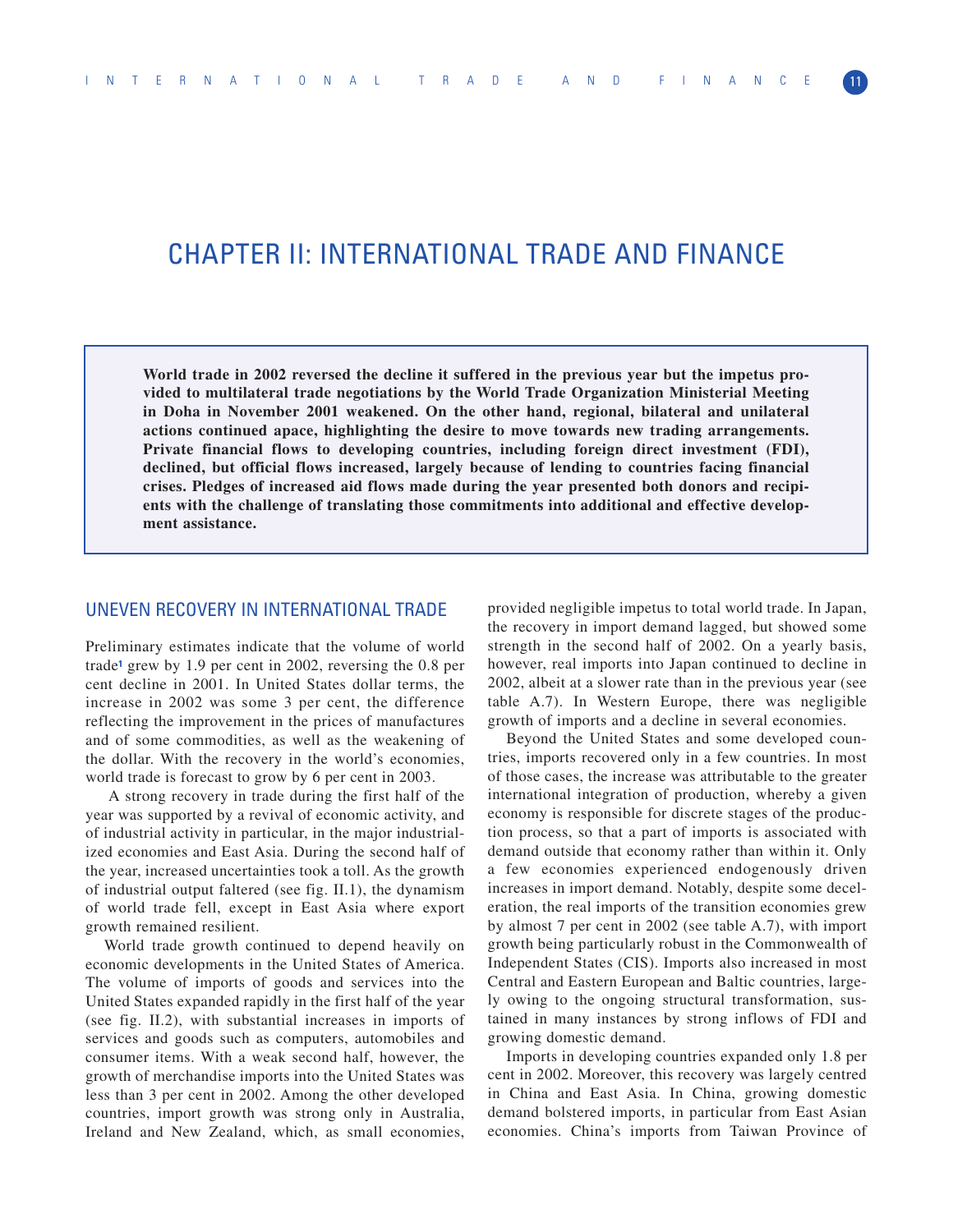



SELECTED DEVELOPED ECONOMIES: INDUSTRIAL PRODUCTION, EXCLUDING CONSTRUCTION, JANUARY 1999-OCTOBER 2002



#### Figure II.2.

SELECTED DEVELOPED ECONOMIES: GROWTH OF IMPORTS OF GOODS AND SERVICES, FIRST QUARTER 2001-THIRD QUARTER 2002



**Sources:** European Central Bank; Government of Japan/Economic and Social Research Institute; United States Department of Commerce.

China increased by 80 per cent in the first half of 2002, from the Philippines by 100 per cent and from Malaysia, the Republic of Korea and Thailand at a double-digit pace. China has been gradually assuming the role of the United States as the growth engine in Asia, as illustrated by the fact that China replaced the United States as the largest export market for Taiwan Province of China in 2002. Consumer demand in some East Asian economies

supported import growth. Meanwhile, the modest revival of import volume in Western Asia was largely accounted for by Turkey: imports had contracted in 2001 owing to the economic crisis and the devaluation of the currency, but recovered in 2002 as the economy regained strength.

In contrast with the above, a number of developing countries suffered a decline of net financial inflows and had to cut import demand in an attempt to stabilize their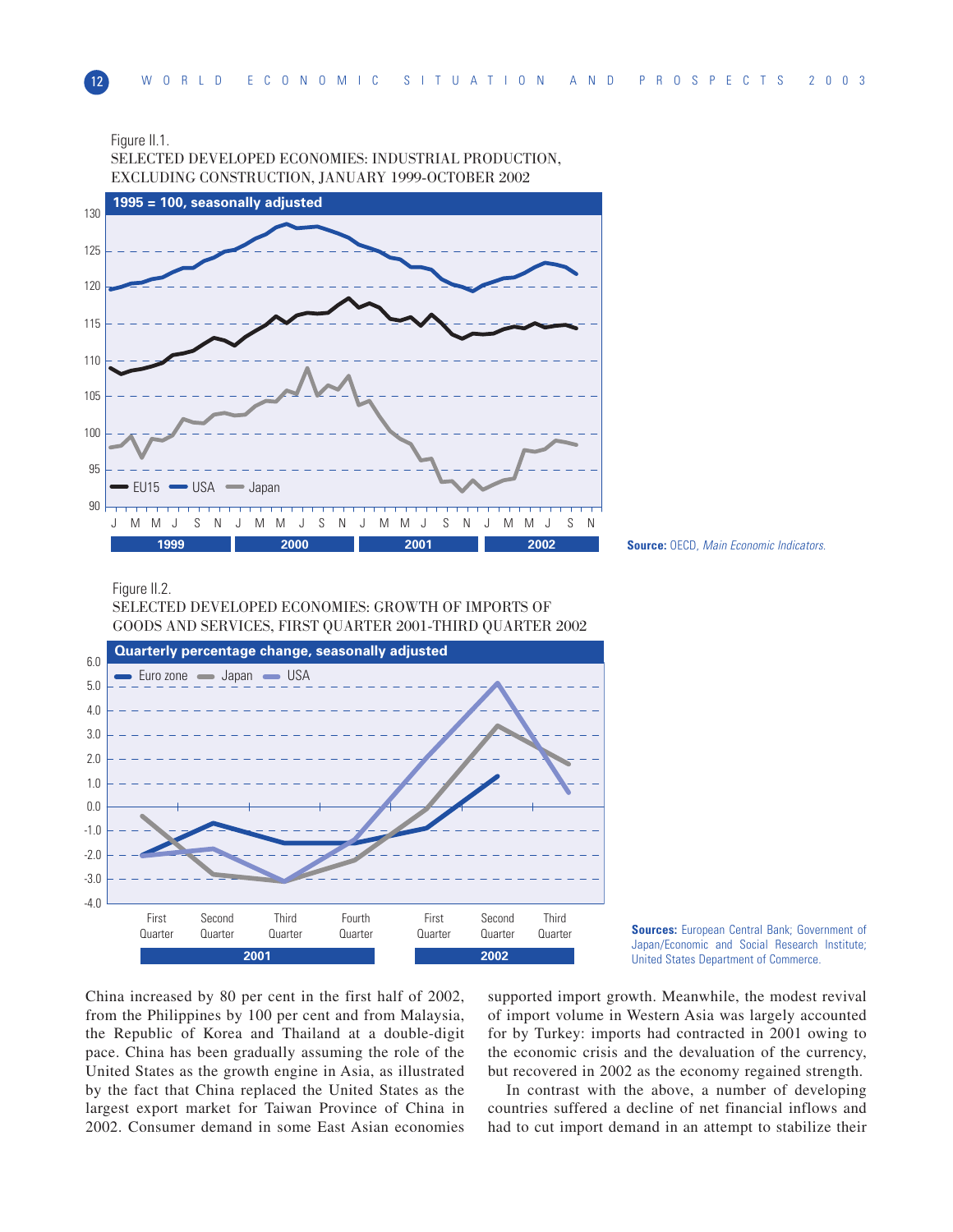external balances. Reduced foreign exchange earnings, large currency depreciations, sluggish domestic demand and the firming of oil prices also contributed to lower import demand by several developing countries. For example, in Latin America imports contracted by 5 per cent in real terms in 2002, with the largest declines in Argentina (55 per cent), Brazil (12 per cent), Uruguay (35 per cent) and Venezuela (24 per cent). With weak export markets and financial constraints, the recovery of import demand will remain constrained in some of those economies. Africa's imports also contracted in 2002, but are forecast to increase in 2003.

The revival of import demand in the United States boosted exports from Japan and East Asia. Japan's exports surged by more than 20 per cent in annualized terms during the first two quarters of 2002. For the year as a whole, Japanese exports grew by about 7 per cent in real terms, compared with a drop of 10 per cent in 2001 (see table A.7). In East Asia, export growth was led by information and communication technologies (ICT) products (in response to the restocking in the United States), automobiles and chemicals. Increased intraregional trade also played an important role in export growth in East Asia.

Demand by the United States was also instrumental in accelerating the growth of exports of countries holding free trade agreements (FTAs) or preferential trade arrangements with that country. For instance, while total merchandise exports from Africa contracted both in volume and in value in 2002, owing to sluggish global demand for commodities and weak prices, there were noticeable increases in shipments of textiles, apparel and a wide range of other manufactured goods to the United States under duty-free arrangements and other market-access privileges of the African Growth and Opportunity Act (AGOA). Similarly, Jordanian exports to the United States soared in 2002, mainly owing to the FTAs that allows Jordan duty-free access to the United States market. The volume of exports of both Canada and Mexico—United States' North American Free Trade Agreement (NAFTA) partners—also recovered in 2002, after having contracted sharply in 2001. Relatively high labour costs, however, have been undermining Mexico's export performance. In contrast, Israel's exports stagnated in 2002, despite having an FTA with the United States, in part owing to its exposure to ICT products, whose exports continued to fall in 2002, and in part owing to the security situation in the country, which discouraged business by foreign partners.

A variety of specific factors affected export performance elsewhere. The volume of merchandise exports by the United States contracted for the second consecutive year owing to weak demand and increased international competition. In Western Europe, export growth decelerated in 2002 and was dampened by the appreciation of the euro in the second half of 2002. The volume of exports of the 15 members of the EU is estimated to have grown by less than 1 per cent, while export revenues fell slightly in local currency terms owing to strong competitive pressures in a weak global market, as well as the strengthening of the euro. In dollar terms, however, merchandise export revenues grew by some 4.5 per cent. Sluggish growth in the region played a role: the value of intra-EU 15 trade (about 60 per cent of the total) increased by 2 per cent in the year ending in September 2002, whereas the value of extra-EU 15 exports expanded by 8 per cent during the same period.**<sup>2</sup>**

Among the developing economies, China's export performance was remarkable. After relatively slow growth in 2001, exports surged in the first half of 2002, with an estimated 15 per cent increase for the year as a whole. Given the lacklustre global demand, the growth of Chinese exports reflects the country's expanding share of world markets, especially in machinery, electronics and telecommunications products. In Western Asia, the volume of exports declined by some 1.5 per cent owing to the reduction in oil production that was made in an effort to maintain oil prices within a predetermined band (see below). In South Asia, textile and apparel exports of countries such as Bangladesh and Nepal encountered intensified competition from low-cost competitors and production disruptions owing to political instability.

Latin America exports witnessed only a modest improvement in 2002, despite the sharply depreciated currencies in some of its larger economies (see chap. III). The region's export revenues were adversely affected by soft commodity prices, stagnant demand, economic problems in Argentina and difficulties in securing trade finance for Brazil. Measured in United States dollars, export earnings increased by only 1.3 per cent in 2002. The recession in Argentina, together with the depreciation of the Brazilian real, led to the near-collapse of MERCOSUR, which had been an impetus to export growth for member countries in the second half of the 1990s.**<sup>3</sup>**

Because of a slowdown in import demand by the European Union, their major trading partner, Central European countries could not sustain the export growth achieved in 2002. Moreover, strong capital inflows into those countries led to an appreciation of their currencies, which, together with the appreciation of the euro to which most of the currencies in the region are pegged, further adversely affected export growth to markets outside the euro zone. In some sectors of manufacturing, such as the automotive industry, exports dropped.

Among the CIS countries, exports by the Russian Federation grew by some 4 per cent in real terms. Continuing appreciation of the Russian rouble and resilient domestic demand in that country provided favourable conditions for exports by other CIS economies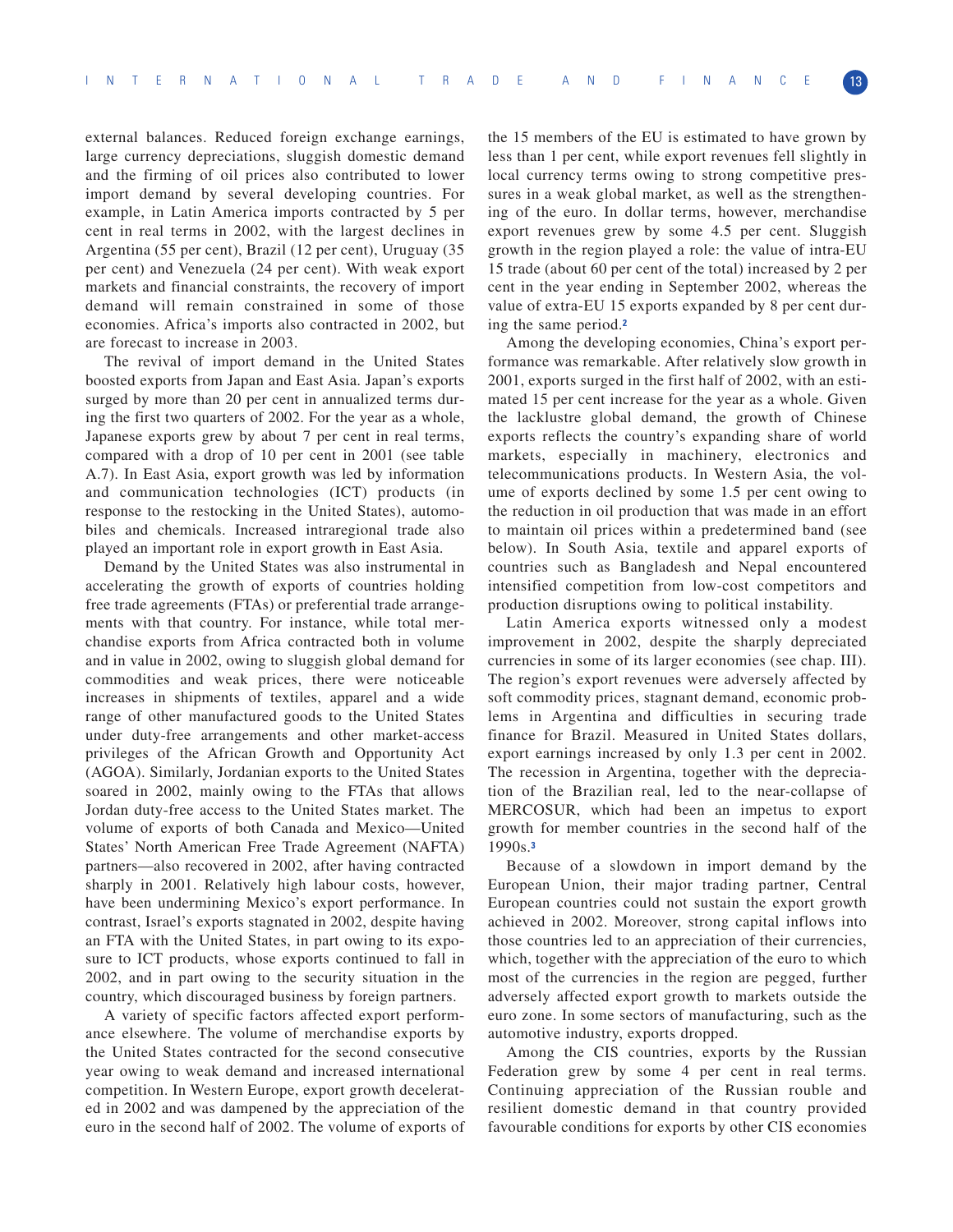to the Russian Federation. Additionally, some of those countries have been diversifying away from the Russian market. Ukraine is a case in point: it has reoriented some of its exports to such non-traditional markets as Western Asia and China.**<sup>4</sup>** Similarly, there was some export reorientation by the Baltic countries as import demand from the EU decelerated.

World trade is expected to increase by some 6 per cent in 2003, in parallel with improved growth in the developed economies. There are few prospects, however, of a return to the high rates of growth that characterized world trade in the 1990s. The persistence of excess capacity in certain sectors of manufacturing will continue to imply lower investment activity in several countries, which will dampen import demand. Moreover, multilateral trade negotiations under the Doha Development Agenda have progressed more slowly than anticipated, whereas there has been a proliferation of announcements of bilateral and regional free trade initiatives. While complementing global trade liberalization, these initiatives discriminate against third parties and create a complex and competing network of trade regimes (see "Key trade policy developments" below).

# MODEST RECOVERY IN INTERNATIONAL COMMODITY PRICES

The *price of oil*, as indicated by the price of Brent crude, averaged around \$25 per barrel (pb) for the year 2002 as a whole, about the same as in 2001. In contrast with 2001, when prices declined during the course of the year, oil prices rose as 2002 progressed (see fig. II.3) and did so faster than anticipated. Prices increased by some 50 per cent in the first nine months of 2002.

The pressure on oil prices came from reduced oil production and low world stocks in the first half of 2002 and from increasing demand later in the year (see fig. II.3). Moreover, geopolitical developments underpinned the increase in oil prices throughout the year, particularly in the second half. For instance, Iraq's temporary suspension of exports in April, in protest against Israeli military operations in the Occupied Palestinian Territory, raised prices; prices declined as Iraq gradually resumed exports from May onwards.**<sup>5</sup>** By mid-year, however, additional pressure on prices started to build up with the possibility of military action in Iraq and as governments of several developed countries announced plans to increase their strategic oil stocks. Prices climbed from about \$23 pb in early June to about \$29 pb in early October. This increase largely reflected a "war premium", that is, an addition to prices owing to the possibility of supply disruptions emanating from military action in Western Asia. Prices then receded, but started to increase again in mid-November, in response to renewed uncertainties regarding possible military action in Iraq and, later on, to the general strike in Venezuela that affected that country's oil exports.

During the first half of 2002, lower OPEC quotas, together with production restraint by some non-OPEC producers, helped to restore some balance between oil demand and supply, leading to a firming of prices. Throughout the year, OPEC successively confirmed its

Figure II.3. WORLD OIL SUPPLY, DEMAND AND PRICE, 2001-2002



**Sources:** United Nations, IMF and International Energy Agency, Monthly Oil Market Report, various issues.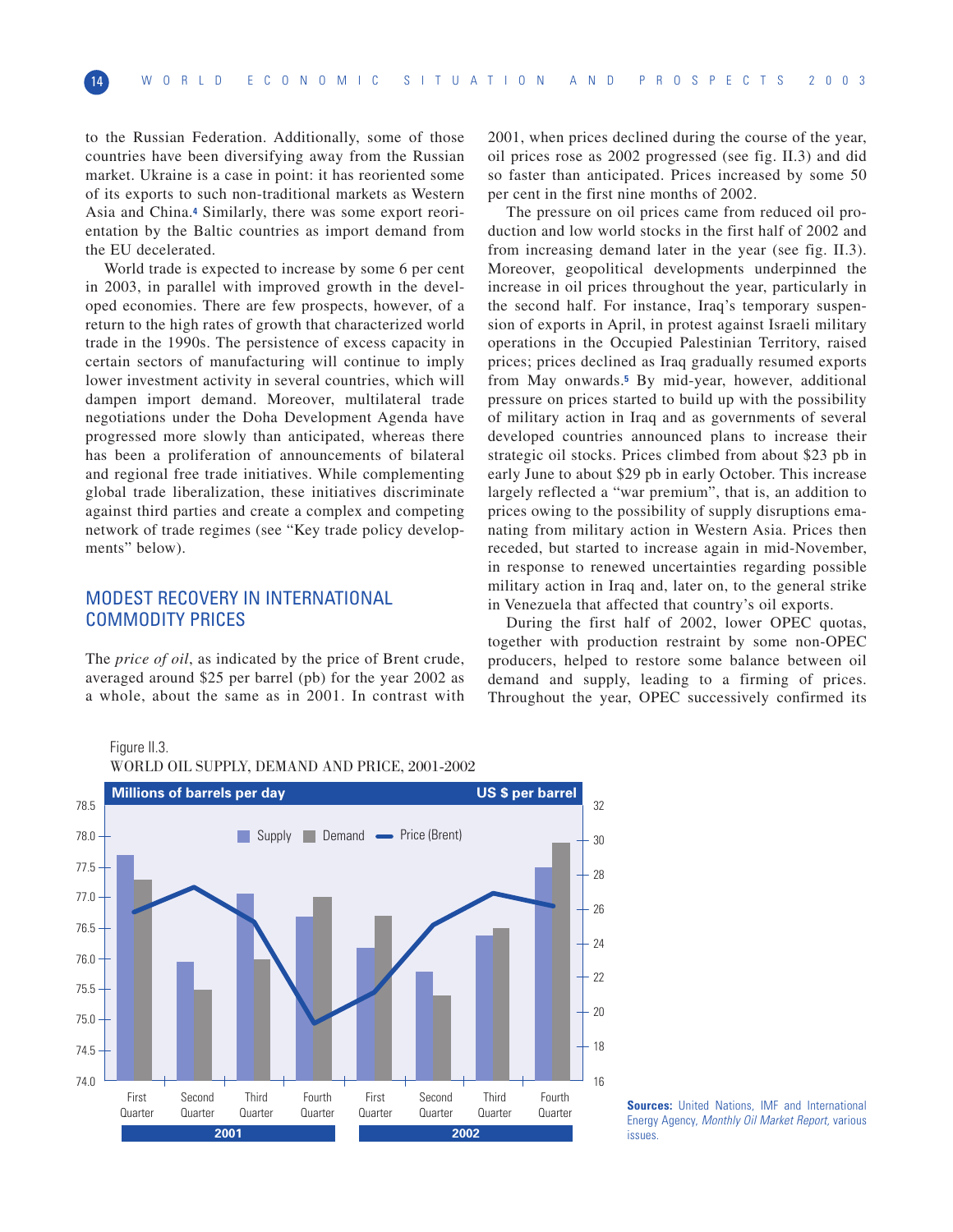production quota at 21.7 million barrels per day (mbd) the lowest in a decade. Members broadly adhered to their quotas in the first past half of the year: OPEC-10 output was estimated at only 9 per cent above the agreed output ceiling in July.**<sup>6</sup>** Compliance, however, started to erode later in the year: OPEC-10 overproduction was estimated at 2.7 mbd in October 2002.

Several factors contributed to OPEC's reduced adherence to quotas later in 2002. Some OPEC members started to face increasing difficulties in maintaining idle capacity. Both Algeria and Nigeria asked for higher quotas and raised oil output. In the case of Venezuela, output also rose, particularly after the political disturbances in that country in April. Supply disruptions by Iraq were another factor as other OPEC members stepped up production to cover lower Iraqi exports.

For 2002 as a whole, OPEC-10 crude oil supply is estimated to have averaged some 23.5 mbd, compared with 24.7 mbd in 2001. It is expected to average 24 mbd in 2003, barring any major disruption.**<sup>7</sup>** In December 2002, OPEC reaffirmed its commitment to market stability and the price band mechanism. Recognizing the role political events had played in the firming of oil prices and taking into account the outlook of supply and demand, it decided on a new OPEC-10 production ceiling of 23 mbd, effective 1 January 2003. No changes in the relative shares of individual country members were introduced.

Non-OPEC oil production was 47.7 mbd in 2002, compared with 47.0 mbd in 2001. Output in those countries is forecast to remain unchanged (at 47.8 mbd) in 2003, as several non-OPEC countries are facing capacity constraints. Total world oil supply, including natural gas liquid (NGLs), is estimated to have been 76.7 mbd in 2002, marginally lower than the 77 mbd recorded in 2001, and is forecast to be 77.9 mbd in 2003.

Global oil demand grew by only 0.5 per cent in 2002, driven mainly by the recovery in North America and the increased demand in China and in several other East Asian countries. Global demand is expected to grow by 1.4 per cent in 2003. Supply exceeded demand by about 0.3 mbd in 2002, compared with 1.0 mbd in 2001, with a surplus of only around 0.4 mbd expected in 2003. Consequently, world oil markets will remain tight. Additionally, low world oil reserves will keep pressure on prices, which are anticipated to be about \$26 on average in 2003. There are, however, significant upside risks in view of the political tensions in Western Asia.

*Non-fuel commodity prices* increased somewhat in 2002 (see fig. II.4).**<sup>8</sup>** Much of the increase was, however, owing to the weakening of the United States dollar: UNCTAD's dollar-denominated combined commodity price index rose by 6.3 per cent in current dollars from January to September 2002, whereas the same index expressed in special drawing rights (SDRs) rose by only

1.3 per cent. The price increase observed during the year cannot therefore, with some exceptions, be taken as an indication of a general strengthening of market fundamentals. Additionally, however, prices in the first three quarters of 2002 were on average lower than those observed during the same period in 2001 (see table A.8). Demand is still low for most commodities, while supply side rigidities have in many cases prevented a faster response to the subdued market situation. For many agricultural commodities, recent supply increases have contributed to lowering prices even further.

**Food** prices increased by 2.5 per cent during the first three quarters of 2002. The increase was most marked for grains, particularly wheat, as adverse weather affected output in Australia and Canada. Stocks are low both for wheat and for coarse grains, partly as a result of increased food aid deliveries to areas in Africa affected by drought (see chap. III). As a result, wheat prices rose by over 50 per cent during the first three quarters of 2002. Increases in the price of rice, however, were more modest.**9** Meanwhile, the price of bananas gained some stability following agreement at WTO between the EU, the United States and Ecuador in 2001 on the European Union Banana Import Regime. Prices increased in 2002, mainly owing to adverse weather conditions that reduced exports.

The prices of some other food commodities declined in 2002. For instance, sugar prices hit extremely low levels, although they improved towards the end of the year. The market is strongly influenced by persistent oversupply, and the balance between sugar supply and demand is not likely to improve in the short to medium term. Although, the price of beef fell in 2002, it remained high.

**Tropical beverage** prices increased by more than a quarter during the first nine months of 2002, mainly the result of developments in the cocoa market. Having bottomed out in late 2000, cocoa prices improved steadily, peaking in October 2002, when the market was influenced by unrest in Côte d'Ivoire (see chap. III). Subsequently, prices receded, although not to the low levels experienced two years previously.**<sup>10</sup>** Production in the 2001/2002 crop year (October-September) was estimated to have fallen slightly short of consumption, which will lead to some reduction of stock levels that, however, remain high. With supply and demand almost in balance, no major changes in prices are expected in the near term.

Having declined by more than two-thirds during 1998- 2001, coffee prices remained depressed in 2002, although a modest recovery was noticeable towards the end of the year (see table A.8). The International Coffee Organization (ICO) has launched a programme to address the current crisis. Its most important component focuses on quality improvement; therefore, exporting country members have undertaken not to export coffee that does not meet certain standards. This measure will remove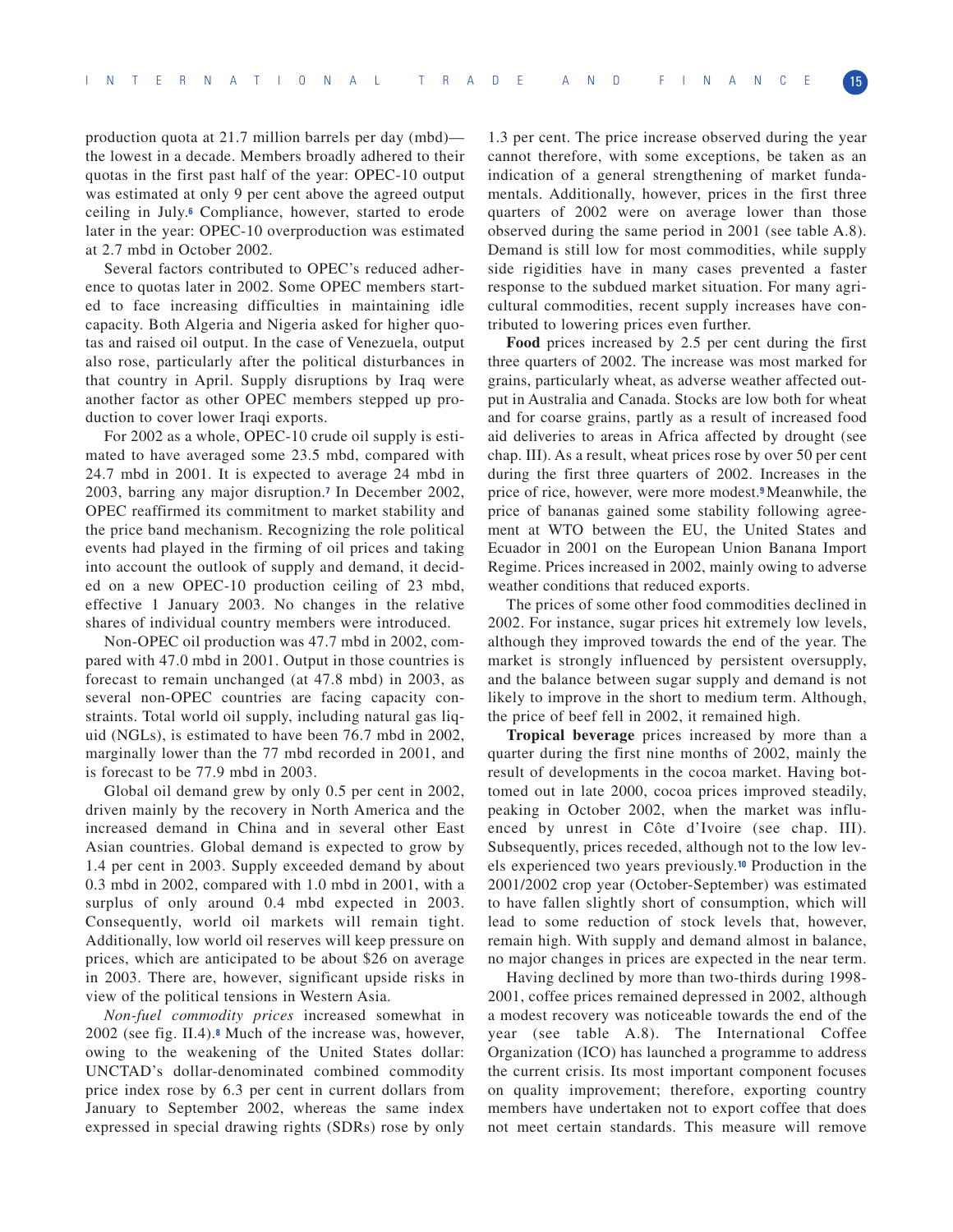# Figure II.4.

PRICES OF PRIMARY COMMODITIES AND MANUFACTURES, 1998-2002 (Indices of United States dollar prices, 1995 = 100)



**Sources:** UNCTAD, Monthly Commodity Price Bulletin and IMF.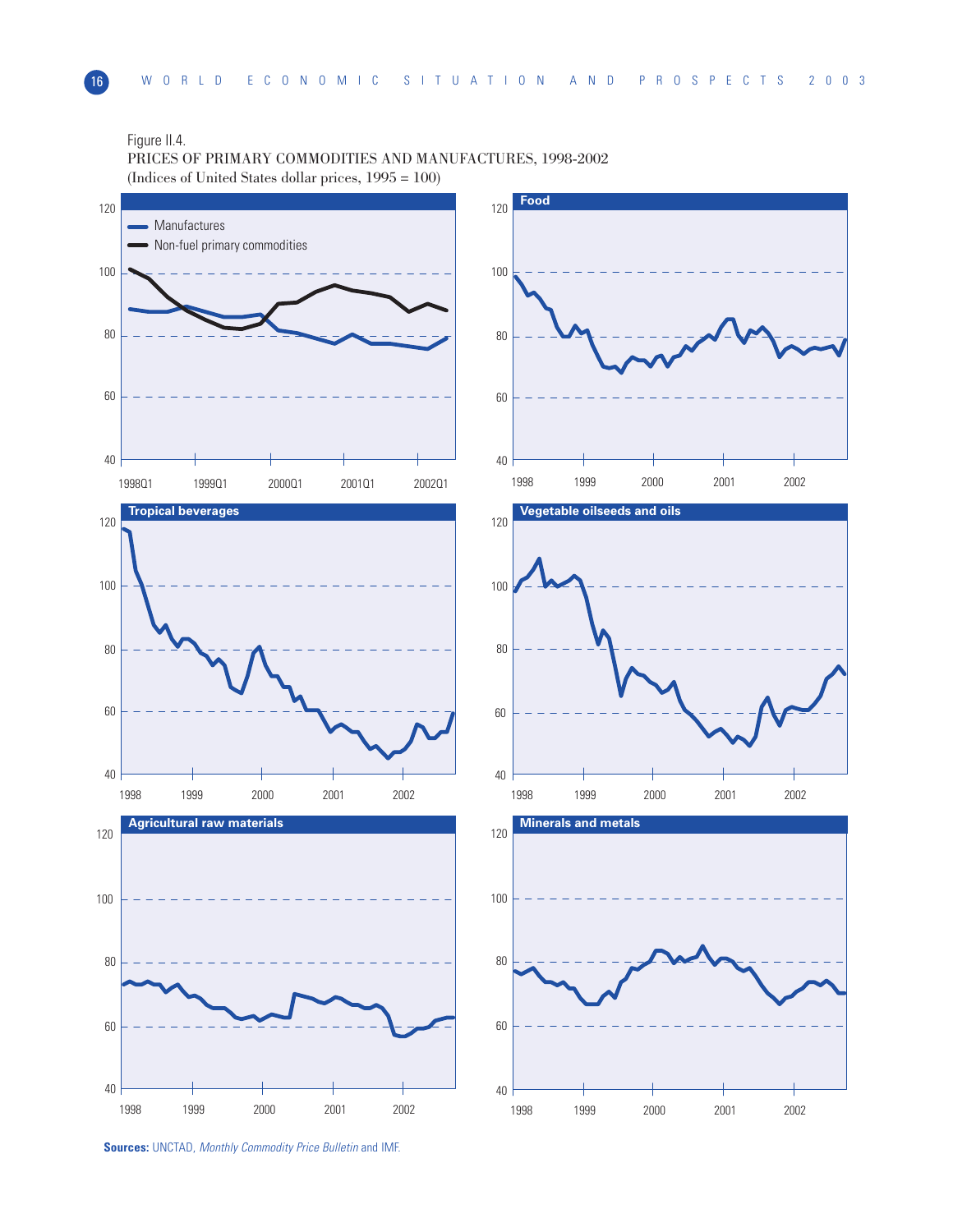some of the surplus production from the market, and it is hoped that it will result in improved demand and prices. The ICO is also promoting the development of a diversification programme, which would encompass efforts to undertake specific projects to generate complementary earnings for growers, such as by the introduction of new crops. Finally, promotion efforts have been undertaken, particularly in China and the Russian Federation, where per capita consumption is very low.

The prices of **vegetable oilseeds and oils** improved significantly in 2002, from historical lows in 2001 (see fig. II.4). Demand for, as well as prices of, the two main commodities in this group (soybean oil and palm oil) remained strong throughout the year.

The prices of **agricultural raw materials** increased in 2002, owing to higher cotton prices, which had fallen dramatically over the past four years. Over the past several years, the demand for cotton declined owing to strong competition from synthetic fibres. As a result, the share of cotton in total textile fibre consumption dropped. In the 2002/2003 growing season, however, consumption is expected to exceed production by about 1.5 million tons, owing both to a fall in production, mainly of finer qualities, and to increased demand, particularly from China.**<sup>11</sup>** Price trends differ according to the quality of cotton, with prices for the higher qualities recovering faster than those for the lower qualities. On average, cotton prices increased by some 15 per cent in the first three quarters of 2002, but they remain close to historical lows. Meanwhile, natural rubber prices rose by about 80 per cent during the same period, mainly as a result of strong demand, while production remained roughly constant during the first half of the year.**<sup>12</sup>**

For many agricultural commodities, subsidies to domestic production by many developed countries, coupled with high tariffs, mainly on processed agricultural products, reduce demand for developing country exports and depress prices. In the case of most temperate zone agricultural products, downward pressure on prices exerted by subsidized production is often relieved only when there are unexpected shortfalls in output, as was the case for wheat in 2002 (discussed above). For cotton, for example, it has been estimated that prices, which in 2002 were at their lowest level in nominal terms since 1972/73, would be about 75 per cent higher in the absence of direct subsidies.**<sup>13</sup>** One of the objectives of the Doha work programme was to increase the export opportunities for developing countries by reducing agricultural support in developed countries, but little progress was achieved on this front in 2002 (see below).

While developing countries are given some preferential access to developed countries' markets, this prerogative is limited and subject to complex conditions. For some commodities, such as sugar, restrictions on access, together with preferences accorded to some countries, imply that only a small proportion of world production is traded on the "free" international market. Accordingly, the market becomes very sensitive to small changes in demand and supply, with consequentially large price fluctuations.

A related problem is the low return captured by many exporters of agricultural products. In many agricultural commodity markets, a higher share of the final price is being appropriated by the later stages of production, which usually fail to pass on to consumers the benefits of lower commodity prices. In the case of coffee, for example, the annual export earnings of coffee-producing countries were \$10–12 billion in the early 1990s, while the value of retail sales was about \$30 billion. Presently, the value of retail sales exceeds \$70 billion, but coffee-producing countries receive only \$5.5 billion.**<sup>14</sup>** In general, the stage in the processing chain where concentration is largest tends to secure the largest share of the final price, with other stages having to accept smaller portions. The increasing share of large supermarket chains in the retail food sector has also contributed to this trend. Moreover, since markets for inputs for agriculture are also characterized by imperfect competition, producers are squeezed between increasing prices for inputs and falling prices for their products.

**Minerals and metals** witnessed mixed developments during 2002 (see fig. II.4), with the UNCTAD composite price index increasing by less than 1 per cent. Demand for most metals grew only slightly, owing to the slowness of the economic recovery. A large portion of the globaldemand increase is accounted for by China, where metals consumption is rising rapidly. Developments in this country are becoming the determining factor for most minerals and metals markets.

Following difficult annual price negotiations between producers and steel companies, iron ore prices declined slightly in 2002, despite a recovery of demand fuelled by increasing steel production and a fall in stocks in North America. A large increase in pig iron production in China resulted in the rapid growth of that country's iron ore imports. Prospects for 2003 are positive. Growth in crude steel production is expected to continue, sustaining increased demand for iron ore.

Base metal prices were weak in 2002. Nickel was an exception to the trend: prices rose owing to strong increases in stainless steel production**15**, particularly in China. Global nickel consumption increased by 4.5 per cent during the first eight months of the year and is expected to continue increasing at roughly the same rate in 2003.**<sup>16</sup>** Stocks declined and, since production can barely keep up with demand, prices are likely to remain high.

Aluminium prices continued to fall in 2002, albeit less dramatically than in 2001. Following a decrease of 3 per cent in 2001, primary aluminium production increased by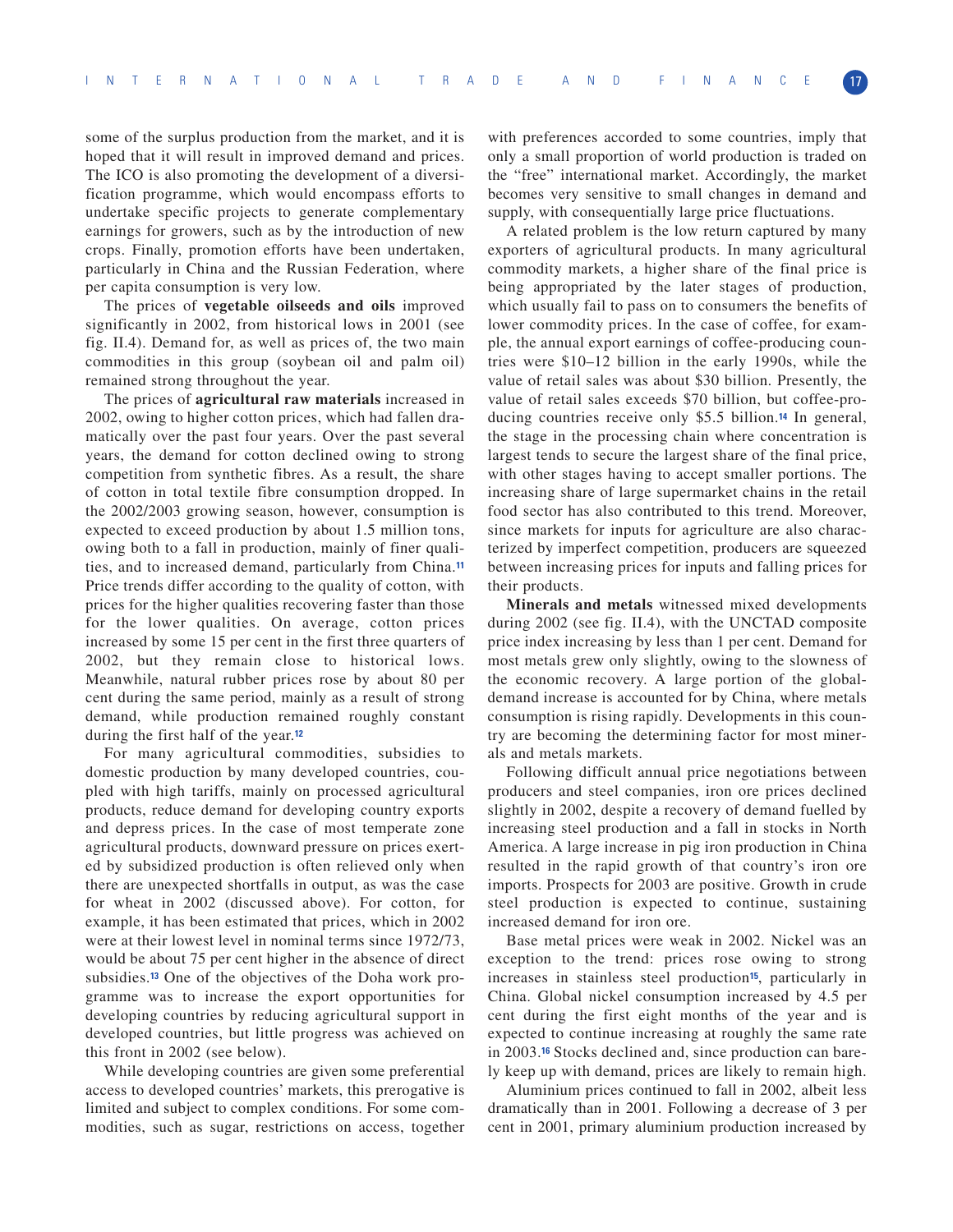2.5 per cent during the first three quarters of 2002.**<sup>17</sup>** Spare capacity is still high in the sector. Moreover, China has emerged as a net exporter of aluminium. Since major capacity expansions are under way in that country, China is likely to remain a net exporter in spite of expected rapid growth in domestic demand. Prospects for higher prices are therefore dim unless global demand increases significantly.

The demand for copper increased slightly in 2002, following a decline in 2001. Rapid growth in Chinese demand offset the weakness of other markets, while world production decreased by 2 per cent. As a result, prices increased in 2002. Production cutbacks will contribute to improving the balance between supply and demand in the near term.

Lead prices have fallen since 1998, reflecting continued weak growth in demand and increasing Chinese exports. Production and consumption both decreased slightly during the first three quarters of 2002,**<sup>18</sup>** and stocks began falling in October as Chinese sales decreased, possibly signalling a turning point. Meanwhile, average zinc prices continued to decline in 2002 (see table A.8). There is excess supply, with production increasing both in 2001 and in 2002, despite a 9.6 per cent decline in consumption in 2001 and less than 2 per cent consumption growth during the first three quarters of 2002.**<sup>19</sup>** While it is generally agreed that production should be curtailed, no significant cutbacks have been announced, so that there is little prospect for an upturn in prices.

# KEY TRADE POLICY DEVELOPMENTS

The Ministerial Declaration and other decisions adopted by the WTO in November 2001, in Doha, Qatar, launched trade negotiations in several areas and specified further work to be undertaken on other trade issues, in some cases with a view to launching negotiations.**<sup>20</sup>** One of the objectives of the work programme established in Doha was to introduce a more specific focus on matters of primary importance to developing countries into the negotiations and other work of the WTO. The translation of this development content of the work programme into concrete and effective multilateral rules and disciplines is widely regarded as being critical for the overall success of the negotiations.

The Doha work programme not only covered a large variety of issues, but also established a timetable for its conclusion by 1 January 2005 as a "single undertaking", whereby all the separate negotiations form part of a "package" that is binding on all participants (that is, "nothing is agreed until everything is agreed"). The "single undertaking" approach requires parallel progress in all areas of the agenda: if progress is slow on some items, it is likely to be slow on others also. To a large extent, this characterized the situation in 2002.

The implementation of the work programme started with the creation of the Trade Negotiations Committee (TNC), the negotiations on specific subjects, the creation of bodies to undertake non-negotiating reviews, and the finalization of work programmes for those structures. A "mid-term review" is to be undertaken by the Fifth WTO Ministerial Conference in Cancun, Mexico, in September 2003. The Cancun Conference will also decide whether to launch additional negotiations on trade facilitation and on three possible new multilateral frameworks: long term cross-border investment, competition policy in relation to international trade and development and transparency in government procurement.

An important component of the Doha work programme, and particularly in terms of its development focus, is to address the concerns of developing countries regarding the implementation of previous General Agreement on Tariffs and Trade (GATT) and WTO Agreements, decisions and understandings. Their concerns relate to: (i) the implementation by developed countries of their WTO commitments and obligations; (ii) imbalances in the rights and obligations in WTO Agreements; (iii) the absence of expected benefits from participation in the multilateral trading system, particularly in areas of export interest to developing countries (for example, agriculture and textiles and clothing); (iv) effective implementation of provisions on special and differential (S&D) treatment; and (v) the difficulties faced by developing countries' in implementing WTO commitments and obligations and their need for flexibility in this regard.

Those issues were addressed in the Doha Ministerial Decision on Implementation-Related Issues and Concerns**21**, which clarifies and makes recommendations on a large number of the outcomes of the Uruguay Round and its agreements. The Decision refers almost 20 implementation items to different WTO bodies for resolution within fixed and, in many cases, short deadlines, some before the end of 2002. Of particular importance for many developing countries were the agreement to encourage accelerated liberalization of the textiles and clothing sector, and the commitment to exercise restraint in the use of anti-dumping measures for two years after the full integration of the sector into the WTO.

#### **Doha Work Programme Developments**

While progress has been made in a number of areas of the Doha work programme, several deadlines in 2002 were not met. The many issues that were to be resolved before the end of 2002 included some key development concerns, such as agricultural trade, the use by developing countries of the flexibilities available in the Traderelated Aspects of Intellectual Property Rights (TRIPS) Agreement to protect public health, S&D treatment for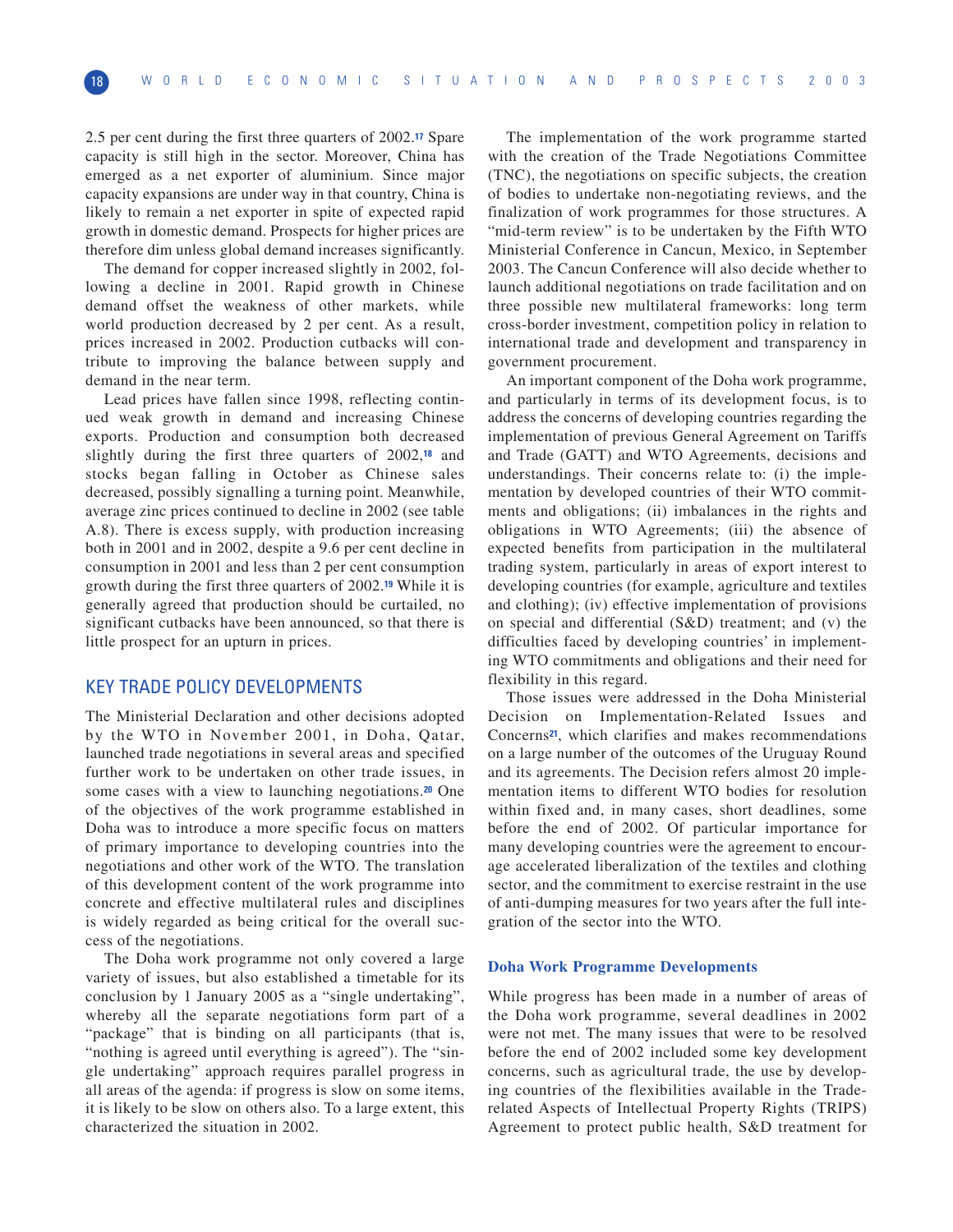developing countries and some 50 technical matters regarding the implementation of the results of the Uruguay Round. There are also concerns about remitting implementation issues to technical bodies.

At meetings of the TNC in September and October 2002, there was recognition of the urgent need to move collectively to attain convergence and substantive engagement. The TNC has identified the key issues to be resolved prior to the Cancun Conference and established an agenda. Progress needs to be made in order to avoid overloading the Cancun Conference. Fully implementing the programme for 2002, particularly reaching agreement on implementation issues and S&D treatment, prior to the Cancun Conference, would be an important step. There also needs to be progress in deciding how to address issues such as small economies, technology, and trade, debt and finance. If such issues are not resolved, it will raise questions about the treatment of development issues and is likely not only to constrain other negotiations but also reduce the willingness of developing countries to agree to the new areas of work proposed for the WTO.

#### **Progress on key elements**

#### *Agriculture*

The Doha work programme calls for the numerical targets and modalities for the negotiations (that is, the size of the cuts in tariffs, export subsidies and domestic support and the phase-in period) to be agreed by March 2003, so that all WTO Members can submit their draft concessions prior to the Cancun Conference. In July 2002, the United States submitted a proposal to eliminate subsidies and reduce tariffs and domestic support over a five-year period, to be followed by the elimination of all tariffs and support.**<sup>22</sup>** A proposal made in December 2002 by the European Commission (for consideration by EU Member States prior to being submitted to WTO) includes cuts in tariffs, export subsidies

and domestic support and enhanced market access for developing countries.**<sup>23</sup>**

#### *Industrial Products*

A number of proposals regarding the target and modalities of the negotiations (see box II.1), along with ways in which special and differential treatment could be reflected, have been discussed and decisions are expected in March 2003. The lack of progress is related to the pace of developments in such other areas as S&D treatment (see below) and implementation.

#### *Services*

Work has entered a new phase with a focus on market access negotiations rather than on general discussions of proposals. Bilateral consultations on requests for market access commenced in July 2002, and initial offers are to be made by March 2003. Over 150 sectoral and horizontal proposals have also been tabled, mostly by developed countries. The deadline of March 2002 for completion of negotiations on the emergency safeguard mechanism (ESM), has been postponed to 2004. Some developing countries believe, without such a mechanism and without credible statistics and data to assess their capacity and the impact of liberalization, their ability to make concessions would be limited.

#### *Trade Related Intellectual Property Rights (TRIPS)*

The Doha Meeting assigned to WTO's TRIPS Council a list of issues that includes: specific aspects of TRIPS and public health, geographical indicators (GI), protecting plant and animal inventions, biodiversity, traditional knowledge, a general review of the TRIPS Agreement and technology transfer. The substantive issues mainly discussed in 2002 were compulsory licensing in relation to TRIPS and public health (see box II.2) and the extension of additional protection for GI. Despite intensive negotiations, no agreement was reached in 2002 on

# Box II.1. Targets and modalities for WTO negotiations on non-agricultural products

- The target of a negotiation is the agreed average tariff cut. The modality (or approach) used to achieve the target can be either request-and-offer, formula or mixed ("cocktail"). Countries can choose to negotiate tariff reductions on either bound tariffs or applied tariffs. There is no precedent for negotiating on applied tariff rates for goods where there are currently bound rates.
- The request-and-offer procedure involves bilateral negotiations and enables sensitive sectors to maintain protection. The increased number of participants in the trade negotiations increases the difficulties involved in the request-and-offer approach.
- Most of the large tariff reductions achieved in trade negotiations have involved the use of a tariff formula, such as a linear cut with the same percentage applying across the board or formulae involving more than proportional reductions in higher tariffs. The latter approach can be particularly useful in reducing tariff peaks and tariff escalation. During the Uruguay Round, a global goal was established for reductions on industrial products and reductions on individual tariff lines were negotiated bilaterally through request-and-offer.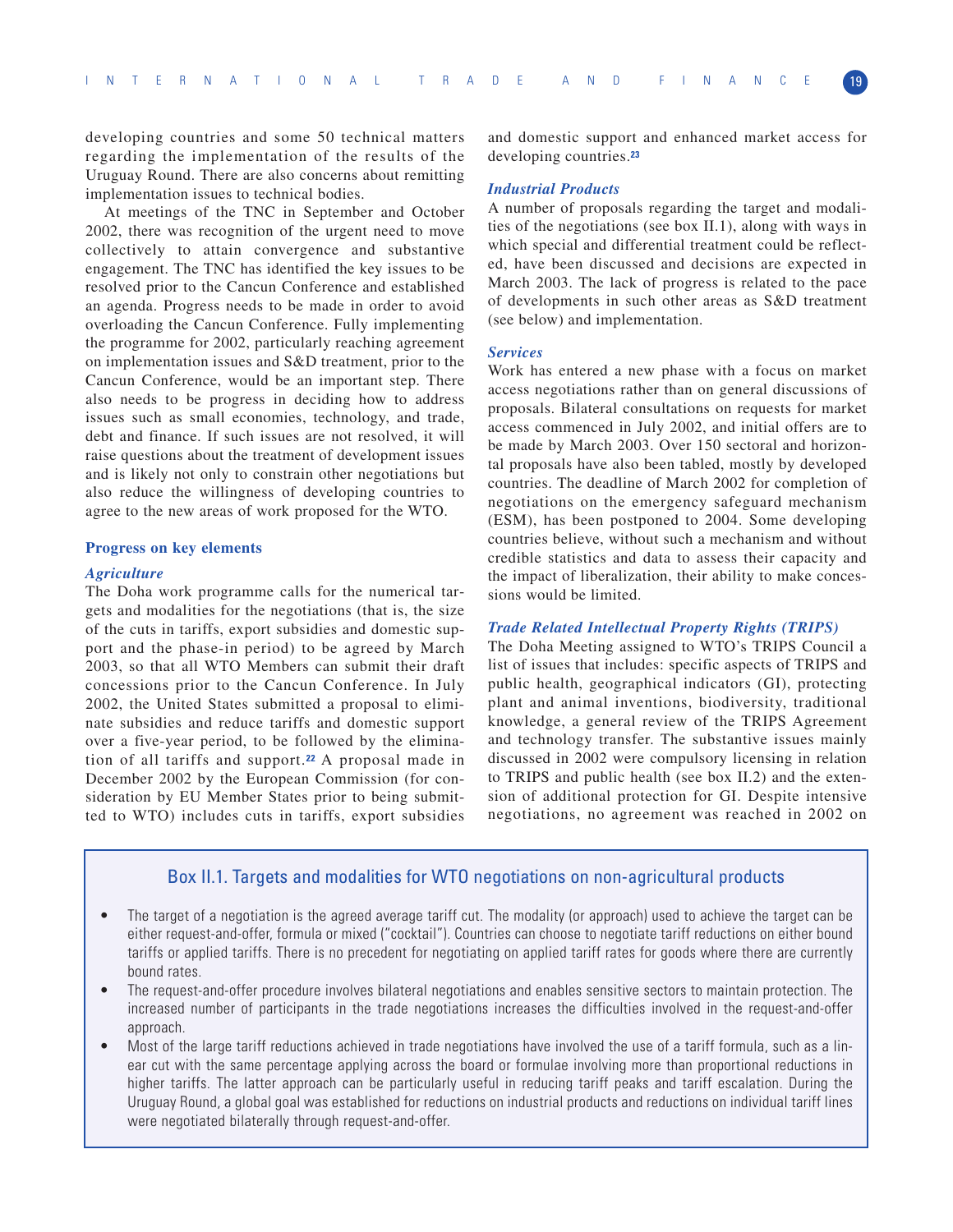# Box II.2. TRIPS and Public Health

Some developing countries cannot meet their needs for pharmaceuticals from domestic manufacturing capacities and depend on imports, including from countries where production may take place under a compulsory licence. However, such imports are restricted by Article 31(f) of the TRIPS Agreement which states that "a compulsory licence shall be authorized predominantly for the supply of the *domestic* market of the Member authorizing such use".

Addressing this question, the Ministerial Declaration on the TRIPS Agreement and Public Health, adopted at the WTO meeting in Doha in November 2001, recognizes that the TRIPS Agreement "does not and should not prevent Members from taking measures to protect public health", affirms that "the Agreement can and should be interpreted and implemented in a manner supportive of WTO Members' right to protect public health and in particular to promote access to medicines for all" and provides that Members have the right to grant compulsory licences and the freedom to determine the grounds for doing so. Paragraph 6 instructs the Council for TRIPS to find "an expeditious solution to the problem and to report to the General Council before the end of 2002".

WTO Members generally agree on the need to make TRIPS provisions more flexible to allow for the import of medicines produced under compulsory licences. The debate in 2002 therefore concentrated on technical issues, such as which illnesses and medicines should be covered under the exemption, which countries should be allowed to produce generic equivalents of patented medicines for export, which countries should be allowed to benefit from the mechanism, what conditions should be added (for example, safeguards against diversion) and what mechanism should be adopted.

With respect to the legal mechanism, three major proposals have been tabled:

- A waiver of certain TRIPS obligations (for example, to comply with the obligation to issue compulsory licences predominantly for the domestic market) or a moratorium on dispute settlement procedures for an alleged breach of such obligations;
- An authoritative interpretation of TRIPS Article 30 (exceptions to rights conferred under the patent), allowing the export of medicines to countries in need without infringing on the patentees' exclusive rights in the exporting country;
- A formal amendment to Article 31(f) (other use without authorization of the right holder for the supply of the domestic market of the member authorizing such use) or its deletion.

The elements of a solution need to include the scope of diseases, product coverage, beneficiary importing members, eligible supplying members, safeguards against diversion, notification and transparency, legal mechanism, and meaning of the term "domestic market" in Article 31(f). Governments failed to reach agreement on a solution by the end of 2002 and discussions will continue in 2003.

TRIPS and public health and deliberations will continue in 2003. A major area of disagreement related to disease coverage.

## *Implementation-related Issues and Concerns*

At Doha, the outstanding implementation issues were divided into two categories: (i) those that should be addressed under the relevant negotiating mandate in the Declaration, if any; (ii) others that should be addressed by the relevant WTO bodies which should report to the TNC by the end of 2002 for action. Of the 93 issues put forward by developing countries, 39 were made the subject of immediate action through direct reference in the Doha Decision on Implementation-related Issues and Concerns, while 48 were made subject to the negotiations pursuant to paragraph 12 of the Doha Declaration (including issues relating to textiles, subsidies, agriculture, anti-dumping and TRIMs). One issue, TRIPS and public health, was covered by the Ministerial Declaration on the subject (see box II.2). Overall, there has been limited progress on implementation issues.

#### *Special and Differential Treatment*

There are some 145 provisions relating to S&D Treatment in WTO Agreements and Ministerial Decisions. The Doha work programme called upon the Committee on Trade and Development (i) to consider the legal and practical implications of converting S&D measures into mandatory provisions, to identify those that should be made mandatory and to report to the General Council with recommendations for a decision by July 2002; and (ii) to consider how S&D could be incorporated into WTO rules.

The deadline for the report by the Special Session of the WTO Committee on Trade and Development (CTD) to the General Council was extended from 31 July 2002 to 31 December 2002, owing to limited progress in considering some 80 proposals submitted by June 2002, mainly by developing countries. Some of the proposals relate to specific provisions of WTO Agreements, while others relate to a possible Framework Agreement on Special and Differential Treatment and cross-cutting issues to ensure the application and effectiveness of S&D provisions. However,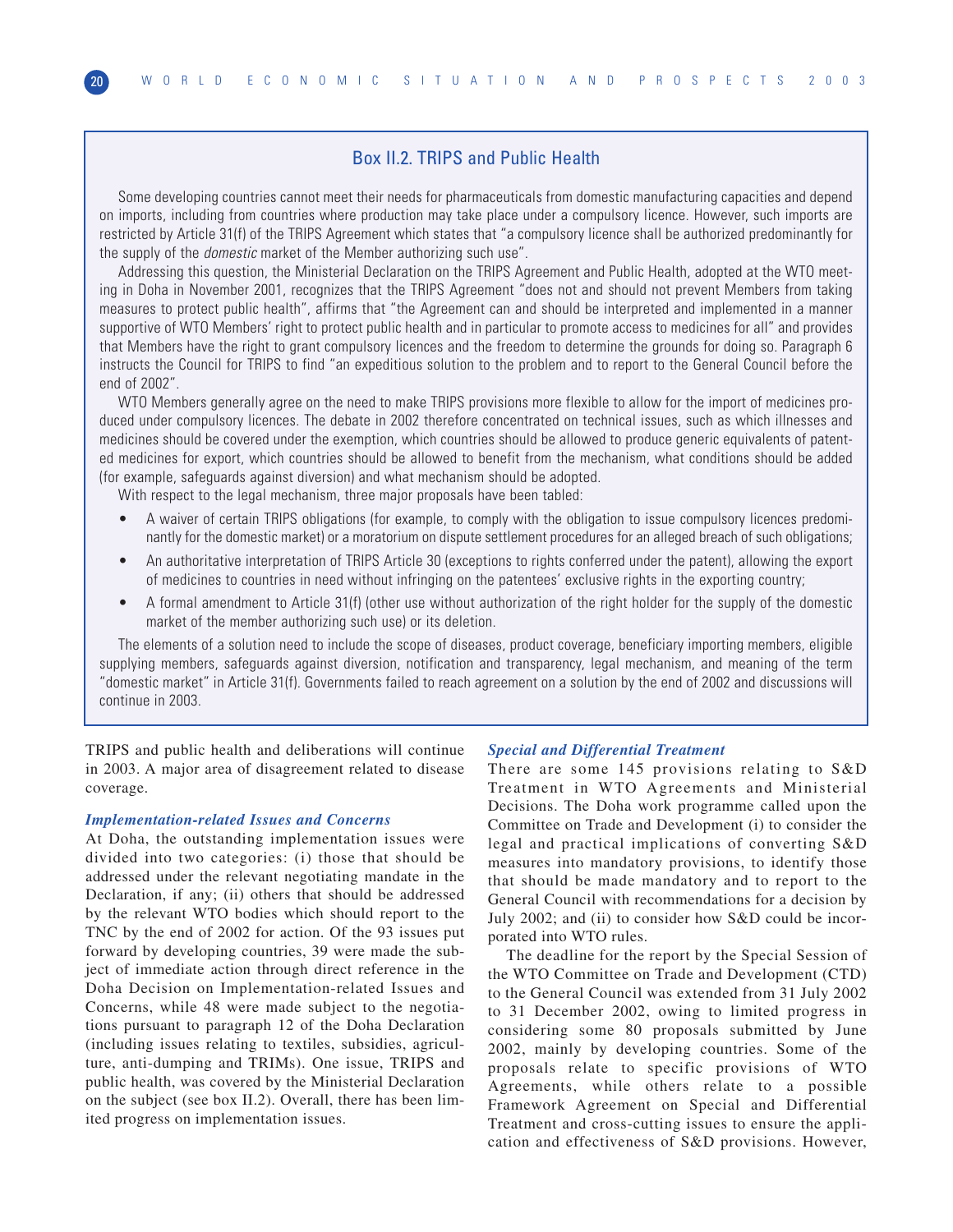the Special Session of the CTD could not come to an agreement on its Report to the General Council in its December 2002 meeting and will report back to the Council in February 2003.

#### *Other Issues*

A Working Group on Trade, Debt, and Finance has been established and has started work by discussing trade and finance linkages and links between trade and external debt. Negotiations have started on the relationship between existing WTO rules and specific trade obligations set out in multilateral environmental agreements (MEAs) and on the liberalization of trade in environmental goods and services (EGS). A Working Group on Transfer of Technology has been established to examine the relationship between trade and transfer of technology and to recommend measures to increase flows of technology to developing countries. At Doha, it was agreed to maintain the current practice of not imposing customs duties on electronic transmissions, but to continue the work programme on e-commerce established in 1998. A report on progress is to be made to the Cancun Ministerial Conference. In March 2002, the WTO General Council adopted a work programme on small economies to be pursued in the Committee on Trade and Development. Countries have presented proposals to review WTO agreements as they relate to small economies in areas such as preservation of preferences; obligations in forming RTAs under Article XXIV; non-reciprocity in trade negotiations; antidumping, subsidies and countervailing measures; sanitary and phytosanitary measures; technical barriers to trade; and dispute settlement.

#### **Interregional, Regional and Bilateral Developments**

In addition to discussions within the WTO, 2002 saw a multitude of regional and bilateral negotiations on trade issues, as well as a number of unilateral actions. Many of the initiatives are intended specifically as a contribution to the Doha work programme but all will have a bearing on or be affected by these negotiations. At the same time, one of the current difficulties is the uncertainty that the simultaneous developments present for each other. Regional and bilateral talks are taking place in the absence of clarity regarding the outcome of the forthcoming WTO negotiations, while the WTO negotiations, may be compromised, in terms of both content and attention, by the more limited discussions being undertaken elsewhere. In addition, some unilateral actions and announcements in 2002 have dampened the positive spirit that followed the Doha Meeting.

#### *Preparations for participation in the Doha work programme*

The Third Summit of the African, Caribbean and Pacific (ACP) Heads of State and Government in July 2002 in Nadi, Fiji, directed the ACP Group to coordinate its participation in the WTO and emphasized, in particular, that trade liberalization in ACP States should be phased and sequenced in a progressive manner and accompanied by adequate supply-side supportive measures. A Ministerial Conference of Least Developed Countries in August 2002 in Cotonou, Benin, included a review of work in WTO to address the marginalization of the least developed countries (LDCs) and to more fully integrate them into the multilateral trading system.

In November 2002, Australia has hosted a mini-ministerial meeting of 25 trade ministers**<sup>24</sup>** to assess progress achieved under the Doha work programme, with particular attention on TRIPS and public health. There was some convergence on possible elements of a mechanism to give effect to paragraph 6 of the Doha Declaration on TRIPS and Public Health (for which the Doha Meeting set deadlines in 2002). Other issues discussed included S&D, implementation, agriculture, market access in industrial products and services, WTO rules and preparations for the Cancun Conference.

The President of the United States was accorded Trade Promotion Authority by Congress in July 2002, which should facilitate the Doha work programme because it provides the United States with greater flexibility in its negotiations. As indicated above, the United States and the European Union have made separate proposals for tariff reductions, export subsidies and domestic support for agricultural products. The United States has also proposed a substantial global reduction in tariffs on manufactured goods.

#### *Burgeoning of regional arrangements*

It is widely agreed that regional trading arrangements can be a useful complement to a multilateral system and can even contribute to its effectiveness, but they are not a substitute for worldwide arrangements and can sometimes damage a more encompassing system. According to WTO, more than 90 regional trading arrangements have been formed since the completion of the Uruguay Round and some 70 more are under discussion. The following are some of the more important developments in this area in 2002.

Members of the Association of Southeast Asian Nations (ASEAN) and China signed a framework agreement to begin negotiations in 2003 on what would be the world's largest free trade agreement (FTA). The group of ASEAN countries also announced that it would begin talks with India and Japan to achieve similar agreements.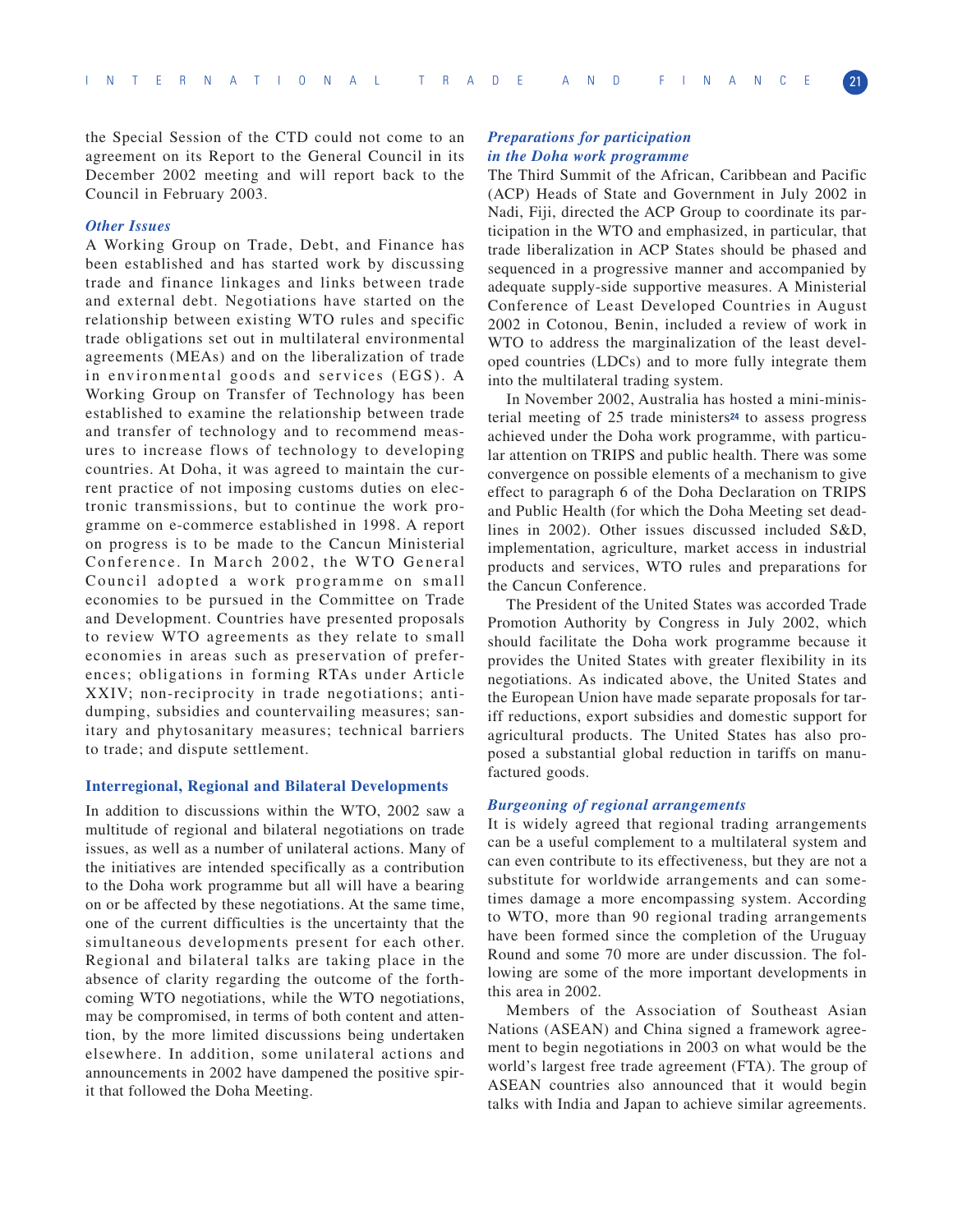In 2002, Japan signed its first FTA (with Singapore) and is now negotiating a number of others. Singapore also signed an FTA with Australia, adding to its existing agreement with New Zealand, and is close to signing one with the United States – its first in the region, although it already has Trade and Investment Framework Agreements (TIFAs) with Indonesia, Thailand and the Philippines.

In July 2002, African Heads of State and Government replaced the Organization of African Unity by the African Union (AU) and launched the New Partnership for Africa's Development (NEPAD). NEPAD, which will operate under the auspices of the AU, is a comprehensive framework for Africa's development, including a market access initiative to improve intra-African trade and measures geared to increasing African countries' participation in the multilateral trading system.**<sup>25</sup>**

In September 2002, the EU formally launched negotiations on its new Economic Partnership Agreements (EPAs) with African, Caribbean and Pacific (ACP) countries that are to become effective in 2008. Six distinct WTO-compatible regional EPAs are likely to emerge in place of the single, non-reciprocal ACP-EU trade agreement embodied in four Lomé Conventions and the present Cotonou Agreement.**<sup>26</sup>**

The United States' Trade Promotion Authority Act (see above) provides for further negotiations on the Free Trade Area of the Americas (FTAA) and on bilateral trade agreements with Chile and Singapore. It also extends the unilateral preferential trade benefits provided by the United States to the Andean countries, the Caribbean countries and the sub-Saharan African countries. The United States has indicated its intention to begin negotiations in 2003 to form a free trade agreement (FTA) with countries in the South African Customs Union (SACU): Botswana, Lesotho, Namibia, South Africa and Swaziland.

All 34 countries participating in the negotiations of the FTAA held a meeting in Ecuador in November 2002 to review progress and to establish guidelines for the next phase of the negotiations, which are to conclude no later than January 2005. Countries have initiated market access negotiations in agricultural and non-agricultural goods, services, investment and government procurement; approved the methods and modalities for negotiation to be applied in the next phase; and set the timetable for the exchange of market access offers. Despite progress, much remains to be done before the FTAA becomes operational.

#### *Unilateral actions*

In addition to the proposals by the United States and the European Commission to reduce the distortions in agricultural trade (see above), there were actions and propositions that seem likely to maintain the present arrangements for some time. The United States' Farm Security and Rural Investment Act of 2002, while excluding direct and permanent price support measures, increases planned expenditure for agricultural support to \$180 billion over the next ten years and includes measures that would be triggered by a fall in the price of agricultural commodities.**<sup>27</sup>** This mechanism would insulate United States' producers from decreasing prices and could worsen oversupply. For its part, the European Commission has proposed that the EU's Common Agricultural Policy (CAP) be reformed by making payments conditional on, inter alia, environmental, food safety and animal welfare standards rather than on production. In the meantime, EU agricultural support will continue. Payments to individual farmers within the present EU may decrease because of the overall ceilings on expenditure under the CAP, but total support is likely to increase as direct payments will also be made to new member countries. As the Doha round of negotiations hinges heavily on the reform of agricultural trade, the decisions by the United States and the EU to renew their programmes of agricultural support have damaged the climate of the negotiations for those countries that see their actions as an infringement, at least in spirit, of Uruguay Round commitments in that area.

# HESITANT FINANCIAL FLOWS TO DEVELOPING AND TRANSITION ECONOMIES

The developing countries made a net transfer of financial resources to foreign countries of about 1.5 per cent of their GDP in 2002, that is, 1.5 per cent of their GDP was used for foreign financial transfers rather than for domestic investment or consumption. The countries with economies in transition also made a net financial transfer abroad in 2002, estimated at about 1 per cent of the group's GDP.

The impact of the net financial transfer on a country depends on its overall economic situation. For most developing and transition economies, it would normally be considered desirable to maintain on average a sustainable net inward transfer and thereby raise investment above the amount that could be financed out of gross domestic saving alone. It is thus a matter of some concern that 2002 marks the sixth consecutive year in which the net transfer of the developing countries as a group has been negative.**<sup>28</sup>** In particular, the net transfer from Latin America and the Caribbean in 2002 reflected the sharp contraction in imports by several economies, especially Argentina. In contrast, the net transfer from Asia, in particular from the newly industrialized countries, was accompanied by significant growth in imports and continuing economic growth. As will be noted below, the region's negative transfer took the form of net repayment of debt as well as purchase of reserve assets. In Africa, there was a net inward transfer of financial resources, as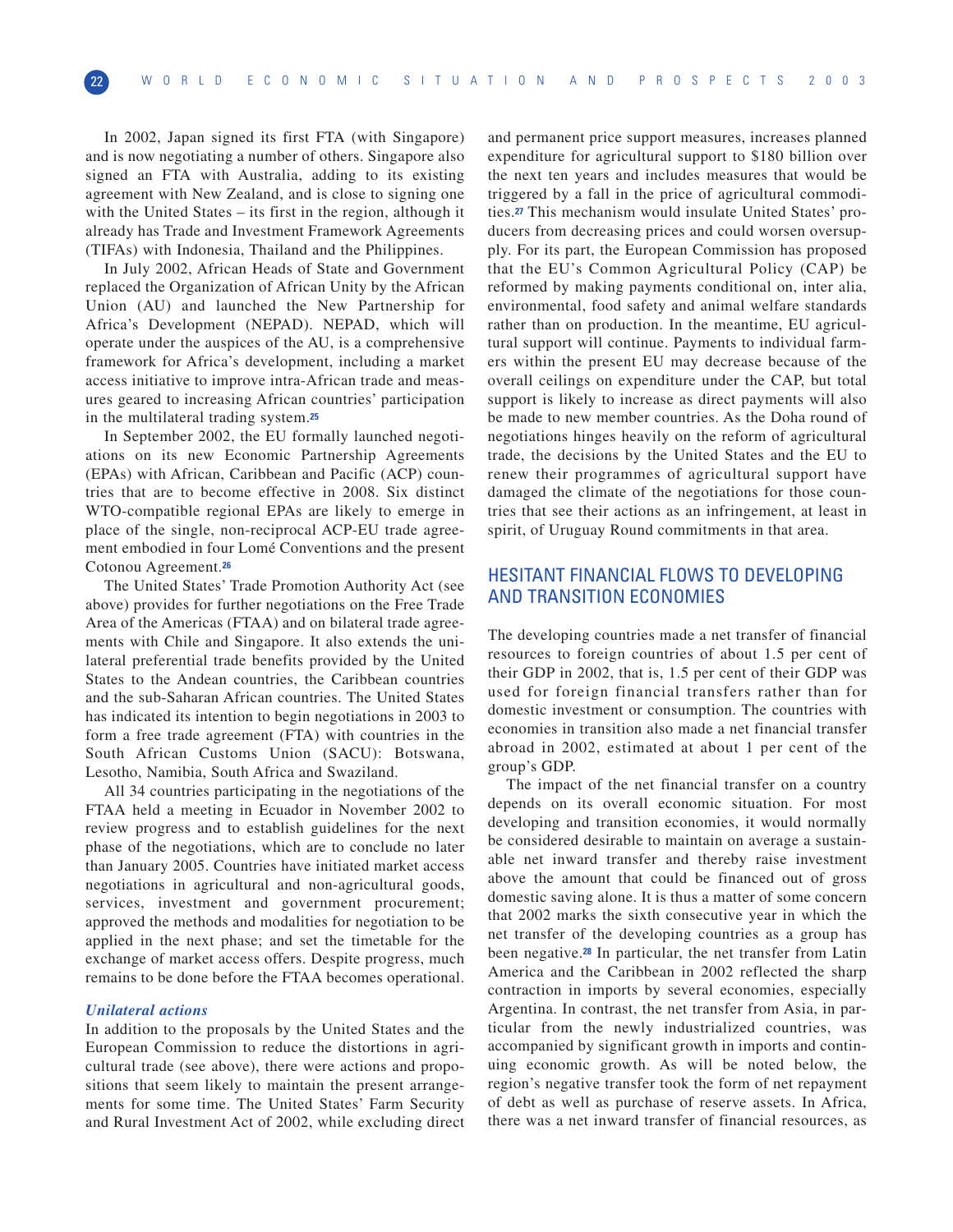lower non-oil commodity export earnings brought about an overall trade deficit that was financed from additional official and private financial flows.

The net transfer of financial resources contains three components: a net payment of investment income (interest, profits and dividends), a net purchase (or sale) of official reserve assets, and a net capital inflow.**<sup>29</sup>** The last was estimated at about \$83 billion in 2002, a second year of small increase after the nadir of virtually no net capital inflow in 2000 (see fig. II.5). Nonetheless, only net FDI and official loans and grants provided net inflows in 2002, while financial markets and international banking operations continued to withdraw funds from developing countries overall.

#### **Private financial flows**

Conditions for private financial flows to developing and transition economies deteriorated in 2002, after a brief upturn in the first three months of the year. Investors' overall concern about risk grew as a result of the weakerthan-expected global economic recovery and weaknesses in corporate governance, especially in the United States. Global political uncertainties exacerbated investor concerns in the second half of the year. In that global environment, coupled with continued declines and volatility in world equity prices, investors became increasingly reluctant to place funds in most emerging markets.**<sup>30</sup>**

Concerns were most acute about Latin America. The economic problems in Argentina caused financial difficulties in a number of neighbouring countries (Uruguay,

Bolivia and Paraguay) through trade and financial linkages. In addition, the presidential elections in Brazil generated concern about its future economic policy, a loss in investor confidence, capital outflows and depreciation of the currency, which sharp increases in interest rates failed to stem (see chap. III). An agreement reached in August with IMF for a \$30 billion assistance programme partially eased investor concerns, and indications about the future direction of economic policy by the President-elect after the elections in late 2002 further calmed the markets.

The deterioration in investor sentiment about Latin America was seen in the widening spread between the yields on its bonds and the risk-free benchmark, United States' treasury bonds (see fig. II.6). Similarly, heightened concerns about Turkey's continued economic adjustment in a time of political change were reflected in its bond spreads. The largest increase in yield spreads was on bonds of countries with financial difficulties and/or political uncertainties; more limited variations in yield spreads of the bonds of other countries and regions indicated that investors discriminated among different country situations. Indeed, in the first half of the year, sovereign credit rating agencies upgraded their evaluations of a number of emerging market economies, including Mexico, the Republic of Korea and the Russian Federation. Nevertheless, the overall rise in spreads culminated in a more general sell off in emerging market bonds at mid-year.

The stock of outstanding foreign and international bonds and bank loans of developing and transition economies fell in 2002. Many countries repaid more in principal than they received in new credit; only a few,

#### Figure II.5.

# NET FINANCIAL FLOWS TO DEVELOPING AND TRANSITION ECONOMIES, 1990-2002



**Source:** International Monetary Fund, World Economic Outlook database, September 2002.

- **a** Including portfolio debt and equity flows.<br>**b** Including short- and long-term bank lending. It
- may include some official flows owing to data **c** Estimate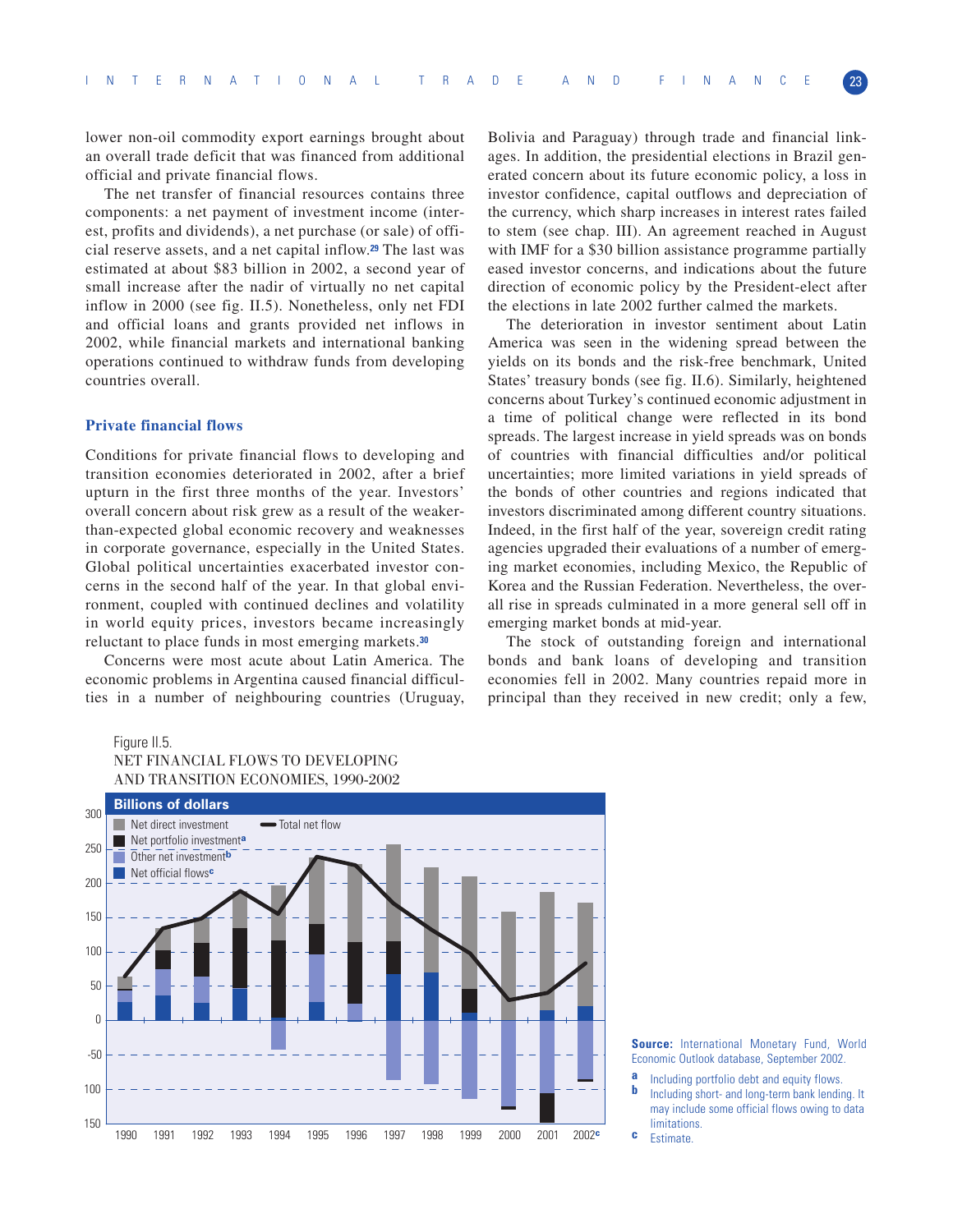#### Figure II.6.

YIELD SPREADS ON EMERGING MARKET BONDS, 2 JANUARY 2002-21 NOVEMBER 2002



**Source:** Data of J.P. Mprgan Co., New York.

such as China and the Republic of Korea, were net borrowers. Reflecting the rise in yield spreads during the year, bond issuance declined markedly after the first quarter. The decline was concentrated in Latin American countries with financial difficulties, whereas Mexico and countries in Asia and in Eastern Europe maintained access to financing. Issuance by those countries, however, also slowed in the second half of the year.

Net repayment of commercial bank loans by developing and transition economies continued in 2002, as banks sought to reduce their exposure to higher risk developing and transition economies. In particular, a net inflow of bank loans to Brazil in 2001 turned into a net outflow in 2002, as loans dried up. With rising financial uncertainty in Latin America during the year, banks increasingly shifted their lending to Eastern and Southern Asia and Eastern Europe, regions assessed as lower risks than Latin America.

Strong net portfolio equity investment in developing and transition economies early in the year weakened in subsequent months, and volatility in equity prices restrained investment flows in the second half. There was a net outflow from Latin America for the year as a whole, and there was less net investment in Asia than in 2001, especially in the Republic of Korea, where investors sold off shares after strong price appreciation in the first quarter. At the same time, there was a substantial increase in the net flow to China, which issued shares in a number of public enterprises. Those shares, along with shares issued by corporations in other Asian economies, dominated total equity issuance by developing economies in 2002,

which fell below the levels of the past several years.

As elaborated below, net FDI in developing economies fell in 2002, while it remained strong in economies in transition, particularly in the Central European countries preparing for accession to the European Union.

#### **Official flows**

Official flows to developing countries rose in 2002, owing largely to the substantial disbursements made by IMF and other multilateral institutions in support of economic programmes in the countries in financial distress. IMF was a net provider of almost \$13 billion to the developing countries during the first nine months of 2002, compared to net receipts of \$0.8 billion for the whole of 2001. The major disbursements were about \$12.7 billion to Turkey, \$2.9 billion to Brazil, and \$1.4 billion to Uruguay. The IMF's net receipt of funds from the economies in transition fell from \$4.1 billion in 2001 to \$1.0 billion for the nine months in 2002, owing mainly to lower repurchases by the Russian Federation. In another significant development, the World Bank paid \$250 million in October to holders of Argentine bonds under the terms of a guarantee after Argentina, citing liquidity constraints owing to its financial crisis, declared that it could not make the payment. The missed payment nullified the guarantee and prevented it from applying to future payments on the same series bonds. The guarantee would have been reinstated, however, if Argentina had repaid the World Bank within 60 days, which it was unable to do.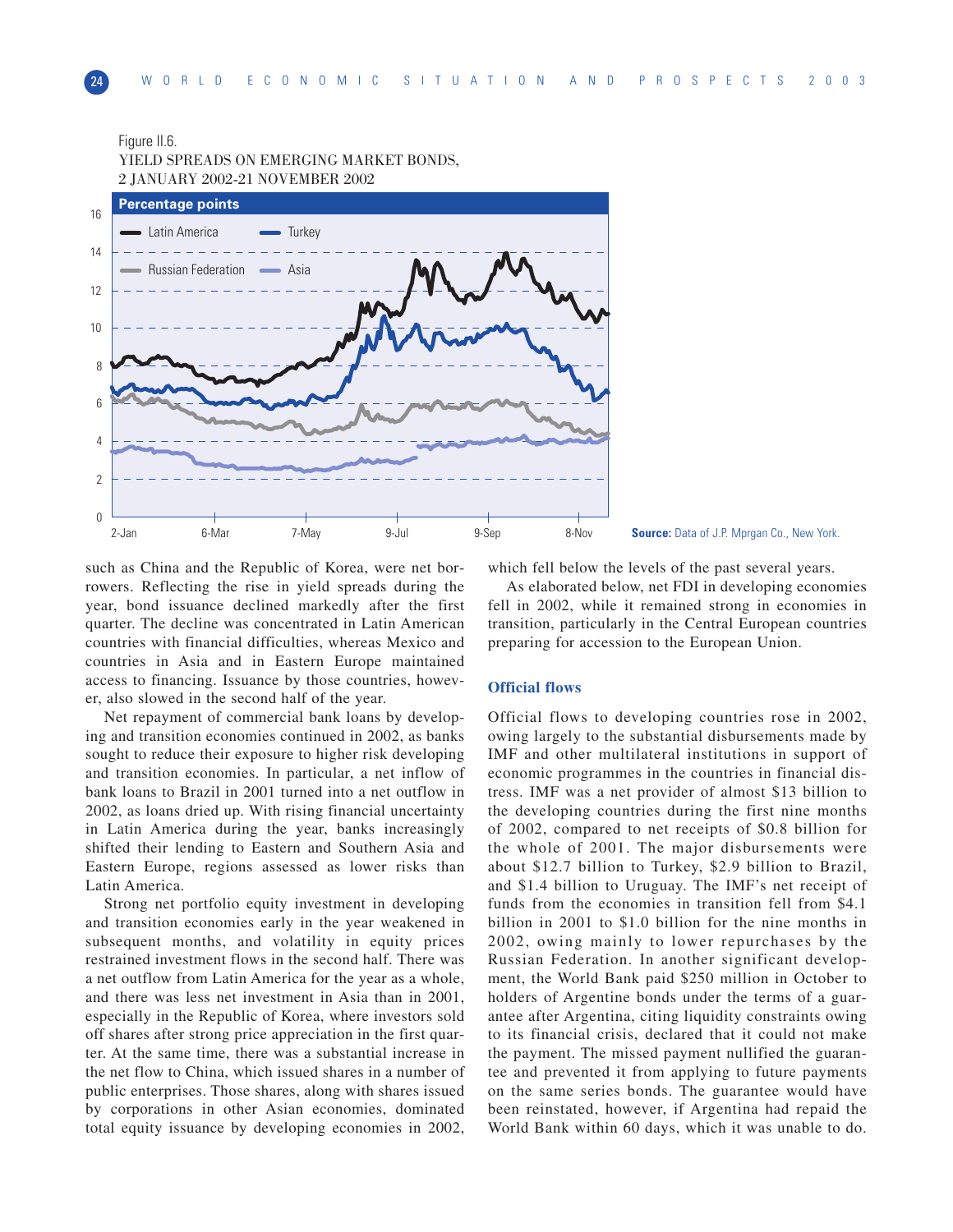In December, Argentina also missed a deadline for a \$726 million payment on a World Bank loan. Argentina's failure to pay froze all ongoing disbursements on loans. While the arrears–and potentially additional arrearages as payments fall due to IMF and the Inter-American Development Bank in January 2003–may be seen in the context of protracted negotiations with IMF over an adjustment programme, if not resolved soon, they would make a worrisome development for the smooth functioning of the system of multilateral financial cooperation.

Final data on flows of official development assistance (ODA) in 2002 are not yet available, but there are indications that they may rise by 2003.**<sup>31</sup>** Prospects improved with the announcement of planned increases in ODA by a number of donors, including Canada, the European Union, Norway, Switzerland and the United States, in the context of the International Conference on Financing for Development in Monterrey, Mexico, 18-22 March 2002.**<sup>32</sup>**

It is also recognized that, as a complement to additional ODA flows, efforts have to be strengthened to enhance aid effectiveness and promote greater country ownership of development programmes. In its Communiqué of September 2002, the members of the IMF/World Bank Development Committee expressed their commitment to further action in streamlining such aid policies, procedures and requirements. Those concerns will be further considered at a high-level forum to be held in Rome in February 2003.

After protracted discussions, multilateral concessional lending capacity was boosted during the year. In July, negotiations for the thirteenth replenishment of International Development Association (IDA) resources (IDA-13) were successfully completed. Approximately \$23 billion will be made available during the period 2003-2005, which represents an 18 per cent increase over the previous replenishment. Three innovations in policies and procedures were produced during the negotiations. First, in order to improve flexibility in dealing with the problems of the poorest countries, donors agreed to increase to 18-21 per cent the proportion of IDA assistance that takes the form of grants. Second, IDA donors urged the World Bank to develop a results-based system to link IDA programmes to country development outcomes. Third, the funding negotiations were opened up to representatives of borrowers and civil society, and background documents were posted regularly on the World Bank website.**<sup>33</sup>**

In September 2002, almost nine months overdue, the Ninth Replenishment of the African Development Fund (ADF-9), the concessional lending arm of the African Development Bank, was agreed in Oslo. Total resources for the replenishment, covering the period 2002-2004,

were estimated at \$3.5 billion and represented a 25 per cent increase over ADF-8. As in IDA-13, donors agreed to increase the proportion of grants to between 18 and 21 per cent (during ADF-8, grants averaged about 4 per cent of total assistance). The ADF-9 negotiations also featured for the first time the participation of representatives of African countries and exchanges of views with regional non-governmental organizations.**<sup>34</sup>**

In a further boost to international financial cooperation, donors agreed to a \$2.92 billion replenishment of the Global Environment Facility (GEF) for the period 2002-2006.**<sup>35</sup>** In addition to the amount agreed, which was a record high, several donors said they would consider making additional contributions to the GEF.

#### **Implementing the Heavily Indebted Poor Countries Initiative**

As at November 2002, 26 countries are benefiting from debt relief under the Heavily Indebted Poor Countries (HIPC) Initiative, of which six (Bolivia, Burkina Faso, Mauritania, Mozambique, the United Republic of Tanzania and Uganda) had reached completion points and exited the formal programme**36**. When the 26 decision-point countries complete the process, they will have reduced their outstanding debt stock by some \$40 billion (in net present value terms), or by two-thirds.**<sup>37</sup>**

Because the HIPC process has taken longer than expected in some cases, the deadline within which to bring eligible countries to decision point, the "sunset clause", was extended in September from end-2002 to end-2004. Bringing the remaining dozen countries to the decision point has proven difficult, since most are conflict-affected and many have arrears problems. Although interim assistance is provided, another task is taking countries from the decision point to the completion point, which requires preparation and acceptance of full Poverty Reduction Strategy Papers (PRSPs) and implementation of agreed economic reform programmes.

The outlook for the HIPC programme depends not only on debtor-country actions, but also on actions by donors who contribute resources, in particular to the HIPC Trust Fund, to cover debtor obligations to the international financial institutions. As of November 2002, total paid-in contributions to the HIPC Trust Fund reached \$2.2 billion, or 85 per cent of total pledges of \$2.6 billion (compared with 45 per cent as of August 2001). Even if all pledges were fulfilled, however, the HIPC Trust Fund would still lack the required resources, as the economic situation of a number of the HIPCs is expected to be worse than anticipated. In light of this situation, it is important that the additional \$1 billion pledged by the Group of 7 countries, first at its summit meeting in Kananaskis in June 2002 and again at a meet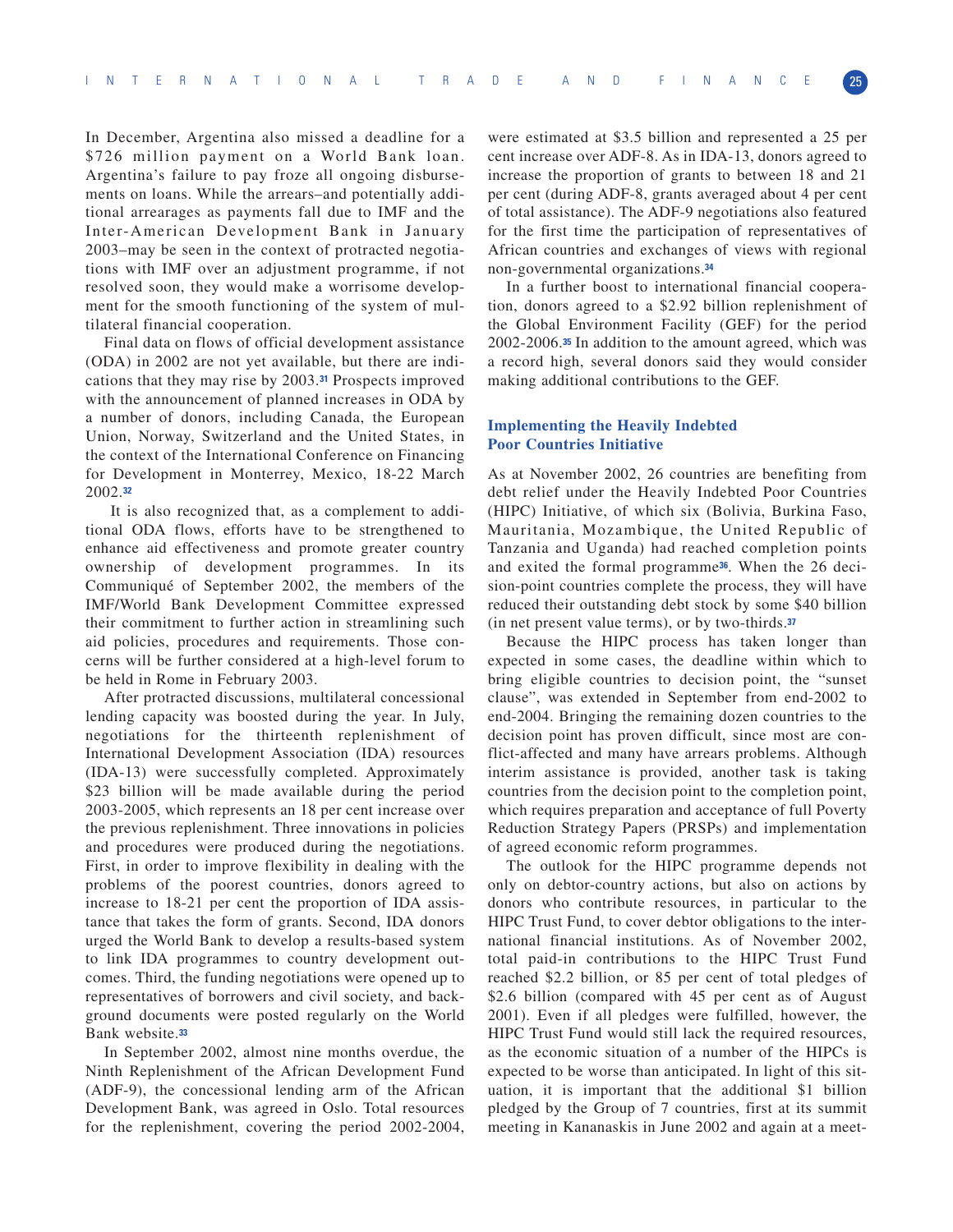ing after the IMF-World Bank Annual Meetings in September, be realized.

# REDUCED FDI FLOWS

World FDI flows are estimated to have declined by slightly more than a quarter in 2002, to about \$540 billion (see table II.1),**<sup>38</sup>** some one-third of the peak value in 2000.**<sup>39</sup>** As in 2001, the decline was larger in developed countries (31 per cent) than in developing countries (20 per cent) and in Central and Eastern Europe (1 per cent). Uncertainties with regard to the global economic situation, weak stock markets and deficiencies in corporate governance accounting scandals undermined international business confidence, slowed cross-border mergers and acquisitions (M&As) and reduced the willingness of firms to expand. For developing countries as a group, FDI is the largest component of external resource flows, and its decline means that fewer resources are available to finance development. As a result, competition for FDI among developing countries is intensifying, with host

Table II.1.

| <b>INFLOWS OF FOREIGN DIRECT INVESTMENT INTO</b> |  |
|--------------------------------------------------|--|
| MAJOR ECONOMIES, 2000, 2001 AND 2002             |  |

Host region/economy 2000 2001 2002**<sup>a</sup>** World 1492 735 540 Developed economies 1228 503 349 United States 201 24 24 Canada 66 28 32 European Union 237 237 France 1990 - 1991 - 1991 - 1991 - 1992 - 1993 - 1994 - 1995 - 1996 - 1997 - 1998 - 1999 - 1999 - 1999 - 1999 -Finland 9 4 5 Germany 195 32 43 Ireland 24 10 10 Italy 13 | 13 | 15 | 15 United Kingdom 12 Switzerland 16 10 10 Japan 8 6 12 Australia 12 4 11 Developing economies 238 205 164 Africa 9 17 6 Latin America and the Caribbean 195 85 85 62 Brazil 33 22 15 Mexico 15 25 14 Asia and the Pacific 134 102 134 102 136 China 41 47 50 Hong Kong SARb 62 23 19 Central and Eastern Europe 27 27 27 27 Czech Republic 3 3 9 Poland 9 9 6 **Billions of dollars**

countries adopting a more targeted approach in an effort to attract FDI that conforms with their development strategies and capacities.

The value of completed cross-border M&As for the first nine months of 2002 fell to \$250 billion from \$460 billion for the same period in 2001,**<sup>40</sup>** partly reflecting a correction for the excessive corporate investments undertaken during earlier years. The decline was particularly marked in the United States. The average size of cross-border M&As in 2002 also declined dramatically. For instance, the largest M&A in 2002 was valued at \$14 billion (see table II.2), compared with the acquisition of Mannesmann by Vodafone AirTouch for \$203 billion in 2000.**<sup>41</sup>**

Since FDI data include the value of M&As, they tend to display a high degree of "lumpiness" because of a few large cross-border M&A transactions. These can lead to great swings in recorded FDI flows from one year to another and are one of the reasons for the dramatic declines of FDI to some countries in 2001 and 2002. Whereas cross-border M&As generally play a much more important role in developed economies, a number of deals had a significant effect on developing countries' inward

#### **Source**: UNCTAD, FDI/TNC database.

**a** World FDI inflows are projected on the basis of the 85 economies for which data are available for part of 2002. Data for 2002 for individual countries are estimated by annualizing either quarterly or monthly data obtained from national sources. These data are used to extrapolate data for 2002 for each region/subregion. For the United States, the decline in cross-border M&As (up to September 2002) was applied to obtain the 2002 estimates. If the methodology used for the United States were the same as for other countries, United States' inflows estimated on the basis of data for the first six months would be only \$31 billion.

**b** Special Administrative Region of China.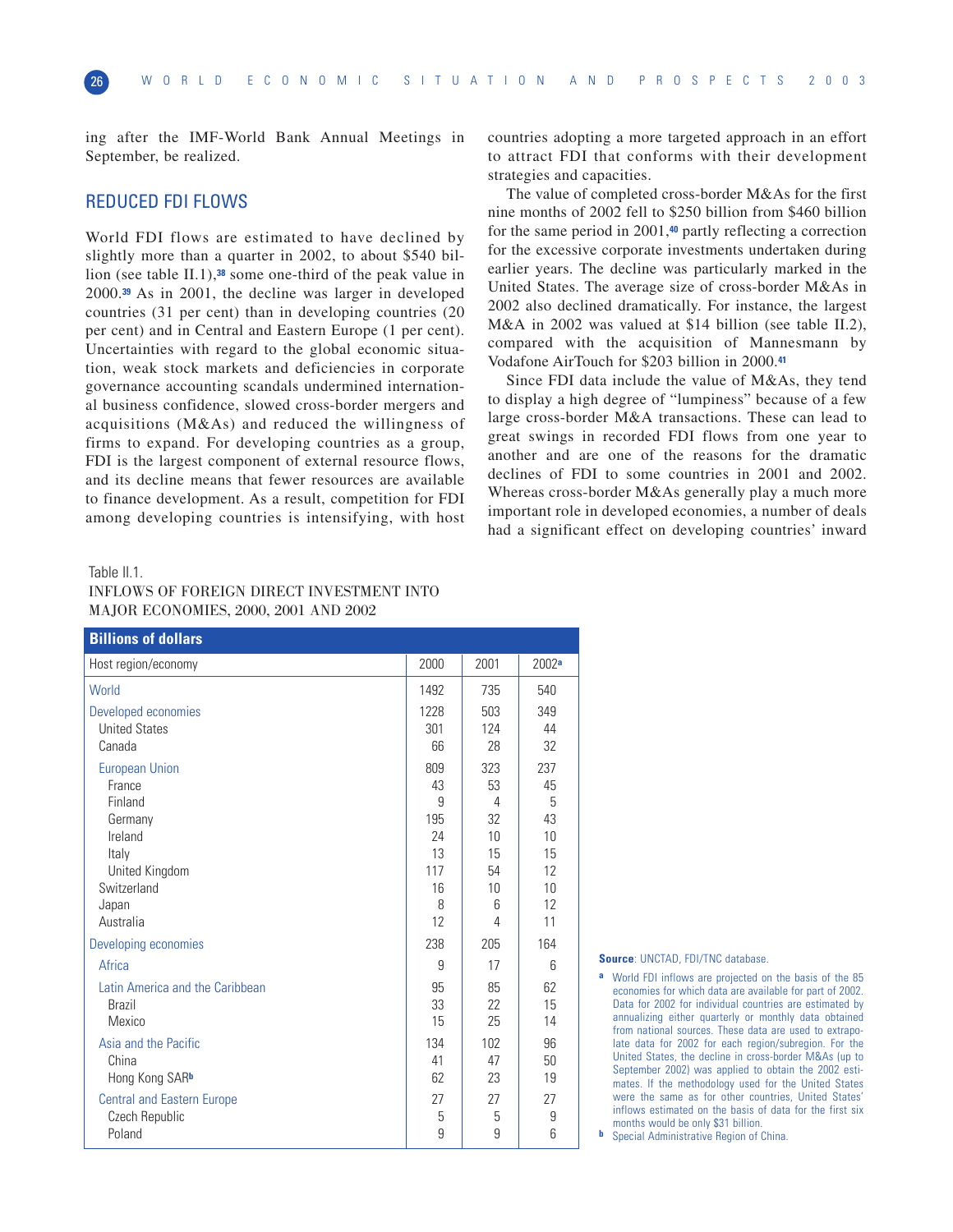Table II.2. THE LARGEST CROSS-BORDER MERGERS AND ACQUISITIONS ANNOUNCED IN 2002

| Acquiring company          | Home country         | Acquired company                 | Host country         | Value<br>(Billions of<br>US dollars) |
|----------------------------|----------------------|----------------------------------|----------------------|--------------------------------------|
| <b>HSBC</b>                | United Kingdom       | Household International Inc.     | <b>United States</b> | 14                                   |
| Vivendi Universal SA       | France               | USA Networks Inc. Ent Asts       | <b>United States</b> |                                      |
| National Grid Group PLC    | United Kingdom       | Niagara Mohawk Holding Inc       | <b>United States</b> | 9                                    |
| $E.On$ AG                  | Germany              | Powergen PLC                     | United Kingdom       | 8                                    |
| Duke Energy Corp           | United States        | Westcoast Energy Inc             | Canada               | 8                                    |
| RWE AG                     | <b>United States</b> | Innogy Holdings PLC              | United Kingdom       |                                      |
| Bayer AG                   | Germany              | Aventis Crop Science HIdg SA     | France               |                                      |
| Shell Resources PLC        | <b>Netherlands</b>   | Enterprise Oil PIC               | United Kingdom       | 6                                    |
| Imperial Tobacco Group PLC | United Kingdom       | Reemtsma Cigarettenfabriken GmbH | Germany              | 5                                    |
| Investor Group             | <b>Netherlands</b>   | Motiva Enterprises LLC           | <b>United States</b> |                                      |
| RWE Gas AG (VEW/RWE)       | Germany              | Transgas (Czech Republic)        | Czech Republic       |                                      |
| BP Amoco PLC               | United Kingdom       | VEBA Oel AG (E.OnAG)             | Germany              | 4                                    |
| South African Breweries    | United Kingdom       | Miller Brewing Company           | <b>United States</b> | 3                                    |
|                            |                      |                                  |                      |                                      |

**Sources**: UNCTAD, based on JETRO, Boeki Toshi Hakusho 2002 (Tokyo: JETRO), p. 16 and Financial Times, 15 November 2002.

FDI data in 2001 (for example, in Mexico (Banamex), South Africa (Anglo American and De Beers) and Morocco (Maroc-Telecom)).

Overall, more than half of the 85 economies for which data are available (which accounted for 95 per cent of world FDI inflows in 2001) received less FDI in 2002 than in 2001. Some developing countries and countries in Central and Eastern Europe have been less affected by the overall fall in FDI flows because they have benefited from the intensified competitive pressures faced by transnational corporations (TNCs). Aggravated by the global economic slowdown, those pressures have led to the relocation of production to lower-cost locations. This relocation is one factor behind the continuous increase in FDI in China which, according to those estimates, replaced the United States as the world largest recipient of FDI flows in 2002. If those estimated data are confirmed, it will be the first time that a developing country has been the leading recipient of FDI. Because of the steeper decline of FDI flows into developed countries, the share of developing countries in world FDI inflows increased from 16 per cent in 2000 to 28 per cent in 2001 and 30 per cent in 2002, while the Central and Eastern European region's share increased from 2 per cent in 2000 to 5 per cent in 2002.

Developing countries have also become a more important source of FDI flows. Data for a sample of developed and developing countries indicate that the share of investment inflows originating in developing countries increased only marginally, but that those countries' share of flows to other developing countries rose (from 19 per cent during 1999-2000 to 28 per cent in 2001) (see table II.3). In Asia, China is becoming a potential source of FDI for many countries in the region. In 2000, there were over 350 Chinese companies with affiliates abroad.**<sup>42</sup>** China's outward flow of FDI was over \$900 million in 2000 and almost \$1,800 million in 2001.**<sup>43</sup>** The top 12 Chinese TNCs, mainly state-owned enterprises, control over \$430 billion in foreign assets with over 20,000 foreign employees and \$33 billion in foreign sales in 2001. In addition, non-state-owned enterprises, which are usually small- and medium-sized TNCs, have investments in over 40 countries.**<sup>44</sup>**

FDI flows to **developed countries** are estimated to have declined by about one-third in 2002 (see table II.1), although Australia, Canada, Finland, Germany, Ireland, Italy, Japan and Switzerland received larger inflows than in 2001. The largest declines were experienced by the *United Kingdom* and the *United States*. The drop of FDI flows to the United States was mainly owing to the decline in equity investment and intra-company loans (see table II.4), especially from the EU, and reflected both the fall in cross-border M&As and the shift to net outflows of intra-company loans.**<sup>45</sup>** The large repayment of intra-company loans and trade credits in 2002, including loans by foreign affiliates in the United States to their parent companies, is partly explained by the decline in interest rates in the United States as compared to the EU. In 2001, FDI inflows were equivalent to about one-third of the \$393 billion current-account deficit of the United States. Other types of flows had to compensate for the decline in FDI in financing the deficit in 2002.

*France* and *Germany* received levels of FDI comparable to that of the United States in 2002. The high level of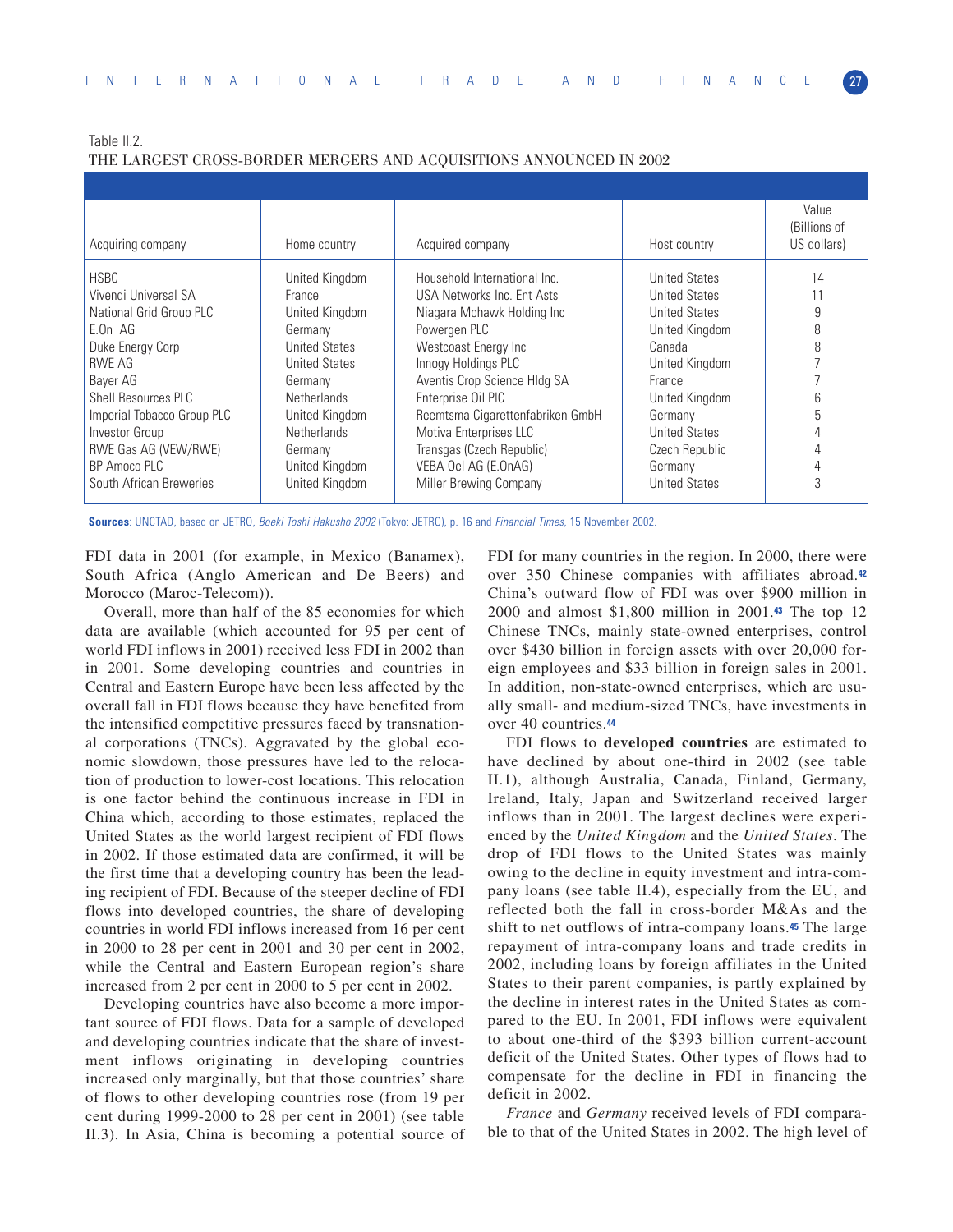#### Table II.3. INFLOWS OF FOREIGN DIRECT INVESTMENT BY GEOGRAPHICAL ORIGIN FOR SELECTED GROUP OF ECONOMIES, 1999-2001

# **Billions of US dollars** Host region 1999-2000 2001 Developed Developing Developed Developing Home region economies**<sup>a</sup>** economies**<sup>b</sup>** World total economies**<sup>a</sup>** economies**<sup>b</sup>** World total Developed economies 1 286 11 1 297 303 6 309 North America 166 3 168 78 1 79 United States | 99 | 3 | 102 | 69 | 1 | 70 Western Europe 1 070 6 1 077 218 3 221 European Union 1 024 6 1 030 1 157 Other Western Europe **43** 43 - 44 60 - 60 Other 48 2 50 7 2 9 Japan 35 2 36 3 2 5 Developing economies 63 3 66 15 2 17 Africa 1 - 1 - - - Latin America and the Caribbean 46 - 46 3 - 3 Asia 15 3 18 12 2 14 South, East and South-East Asia | 12 | 3 | 15 | 12 | 2 | 14 Central and Eastern Europe 4 - 4 6- 6 Unspecified 43 1 44 -8 - -8 World total 1 396 14 1 410 317 8 325

**Source**: UNCTAD, FDI/TNC database.

**a** Includes Australia, Austria, Belgium/Luxembourg, Canada, Finland, Iceland, Ireland, Japan (approval data), Netherlands, Norway, Portugal, Sweden and the United States.

**b** Consists of Bangladesh, Honduras, Lao People's Democratic Republic, Morocco, Pakistan, the Philippines and Thailand only. Some data for 2001 are preliminary.

# Table II.4. INFLOWS OF FOREIGN DIRECT INVESTMENT TO THE UNITED STATES, BY COMPONENT, 2001-SECOND QUARTER OF 2002

| <b>Billions of US dollars</b>                                                           |                             |                                |                               |                                |                                   |                                |                              |
|-----------------------------------------------------------------------------------------|-----------------------------|--------------------------------|-------------------------------|--------------------------------|-----------------------------------|--------------------------------|------------------------------|
|                                                                                         |                             | 2001                           |                               |                                |                                   | 2002                           |                              |
|                                                                                         | First                       | Second                         | Third                         | Fourth                         |                                   | First                          | Second                       |
| Component                                                                               | Quarter                     | Quarter                        | Quarter                       | Quarter                        | Total                             | Quarter                        | Quarter                      |
| <b>Total inflows</b><br>Equity investment<br>Reinvested earnings<br>Intra-company loans | 44.2<br>20.5<br>0.7<br>23.0 | 52.2<br>44.4<br>$-2.6$<br>10.4 | 14.5<br>12.7<br>$-4.5$<br>6.2 | 19.9<br>30.1<br>$-13.3$<br>3.2 | 130.8<br>107.7<br>$-19.7$<br>42.8 | 16.6<br>11.0<br>$-4.9$<br>10.6 | 2.2<br>8.6<br>6.3<br>$-12.7$ |

**Source**: United States Department of Commerce, "United States international transactions: second quarter 2002", 12 September 2002 (www.bea.doc.gov).

FDI flows to France and increased flows to Germany and a number of other developed countries were mainly owing to an increase in cross-border M&As.

Total FDI outflows from developed countries also fell. The United States remained the largest investor, with FDI outflows only slightly below the level in previous years.

The United Kingdom was the second most important investor in 2002 as firms based there undertook large cross-border M&As (see table II.2), the value of which, however, declined by more than one-third in the first nine months of 2002. Cross-border M&A transactions played a more important role in Germany's outward FDI in the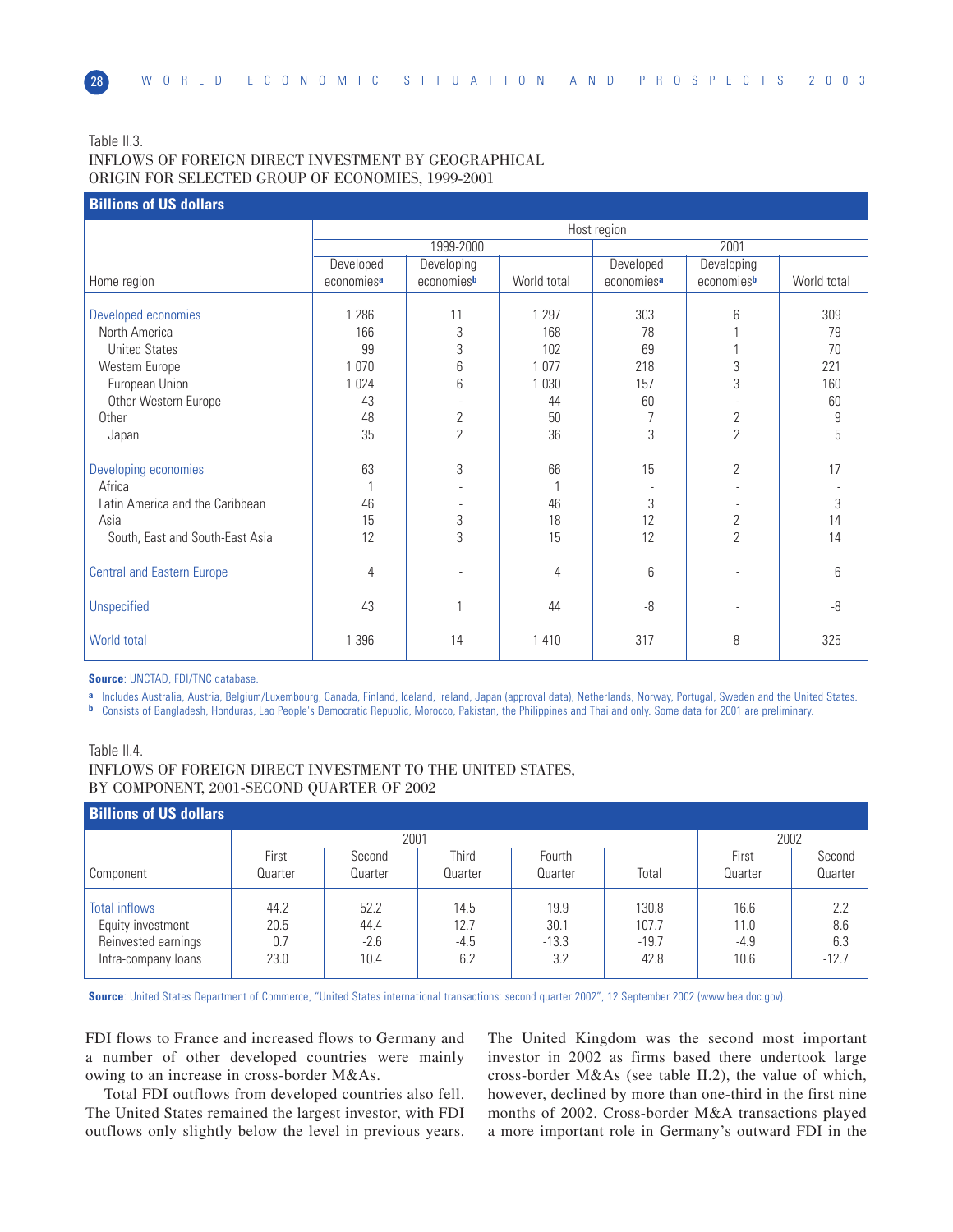first half of 2002. Outflows resulting from these crossborder M&As, however, were partially offset by reverse flows related to the repayment of intra-company loans from German affiliates abroad.

FDI inflows to **Africa** declined by about 65 per cent as a result of three key factors. First, inflows in 2001 were inflated by two large transactions, one in Morocco (\$2.2 billion) and the other in South Africa (\$3.2 billion).**<sup>46</sup>** Second, TNCs from major investor countries, such as the United States, reduced their investments in Africa in the light of the weak international economic environment. Third, political uncertainty in some African countries adversely affected investors' perception of risk on the continent. Despite the regional decline, some African countries, such as Tunisia and Uganda, attracted higher FDI inflows.

FDI flows into developing **Asia** declined by a further 6 per cent in 2002, following a 24 per cent reduction in 2001. The fall was largely owing to the slowdown of flows from Europe and the United States, despite the strong economic growth of leading Asian economies. FDI in China continued its rising trend, with inflows reaching about \$50 billion. Driven by its liberalization process, industrial restructuring and its accession to the WTO (see box II.3), China is experiencing fast FDI growth in medium- and high-tech manufacturing industries and in services. Overall, the increase in FDI flows to China, India, Malaysia and the Philippines was not sufficient to offset the decline in such economies as Hong Kong Special Administrative Region of China (SAR), the Republic of Korea, Thailand and Taiwan Province of China. The decline was partly owing to the repayment of debts by foreign affiliates to their parent firms. During the Asian financial crisis in 1997-1998, many Asian-based affiliates borrowed from their parent companies (and other affiliates) to finance their working capital requirements. Many are now in a position to repay intra-company loans.

FDI flows to **Latin America and the Caribbean** declined for the third year in a row, falling by 27 per cent. The decline was concentrated in *Mexico*, where inflows in 2001 were inflated by the acquisition of Banamex by Citicorp. Excluding that investment, FDI into Mexico in 2002 would have remained at the 2001 level, despite the economic slowdown at home and in the United States, the most important source of foreign investment in Mexico. Inflows into *Brazil* fell by 32 per cent as compared with 2001; despite the decline, the country regained the position of largest recipient of FDI in the region. In *Argentina*, the onset of the financial crisis in 2001 adversely affected FDI inflows in 2002. By the second half of the year, however, FDI increased to about \$3 billion, mainly because of the acquisition of Pérez Compac by Petrobras for \$1.1 billion.

**Central and Eastern Europe** received a similar level of FDI inflows as in 2001. Inflows into the *Czech Republic* increased by 80 per cent, while *Poland* suffered the largest decline, of one-third. FDI into the *Russian Federation* held steady at below \$3 billion. The divergent trends within the region were associated with external and internal factors, including the global economic situation, large privatization-related FDI (in the Czech Republic) or a slowdown in privatization (for example, in Estonia, Poland and Slovakia), the sluggishness of the national economy (for example, Poland), or a wait-and-see attitude by investors with respect to the EU-accession countries (for example, Hungary). On balance, the region continued to be resilient to the global downturn in FDI flows.

#### INTERNATIONAL FINANCIAL COOPERATION

#### **Strengthening crisis prevention and crisis resolution policy**

Developing a series of international standards and codes on economic and financial policy and encouraging their voluntary implementation have been central pillars of the efforts since the mid-1990s to prevent financial crises in emerging economies. During 2002, particular attention was put on integrating the monitoring of the implementation of those standards and codes into regular IMF surveillance of national economic policy making.

At the same time, work continues on further elaborating the standards and codes themselves. Indeed, amid recent failures of large corporations, especially in the United States, enhancing principles of corporate governance, of accounting and auditing and their enforcement took on a new global salience.

Also, in response to concerns about potential adverse consequences of the proposed New Basel Capital Accord, the Basel Committee on Banking Supervision (BCBS) continued to work on possible revisions of its proposal.**<sup>47</sup>** On 1 October 2002, BCBS launched a third Quantitative Impact Study, which asks banks and regulatory authorities (including those from developing countries) to assess how the updated proposals would affect them and whether further modifications were necessary. The Committee intends to finalize the New Capital Accord in the fourth quarter of 2003, that countries may implement it by year-end 2006.

Multilateral surveillance of national economic and financial policies, primarily by IMF, is another part of crisis prevention. The IMF has been reassessing its policies on surveillance. Efforts are being directed towards more rigorous vulnerability analysis, greater attention to institutional weaknesses and provision of more timely advice, better attuned to social and political realities of individual member countries.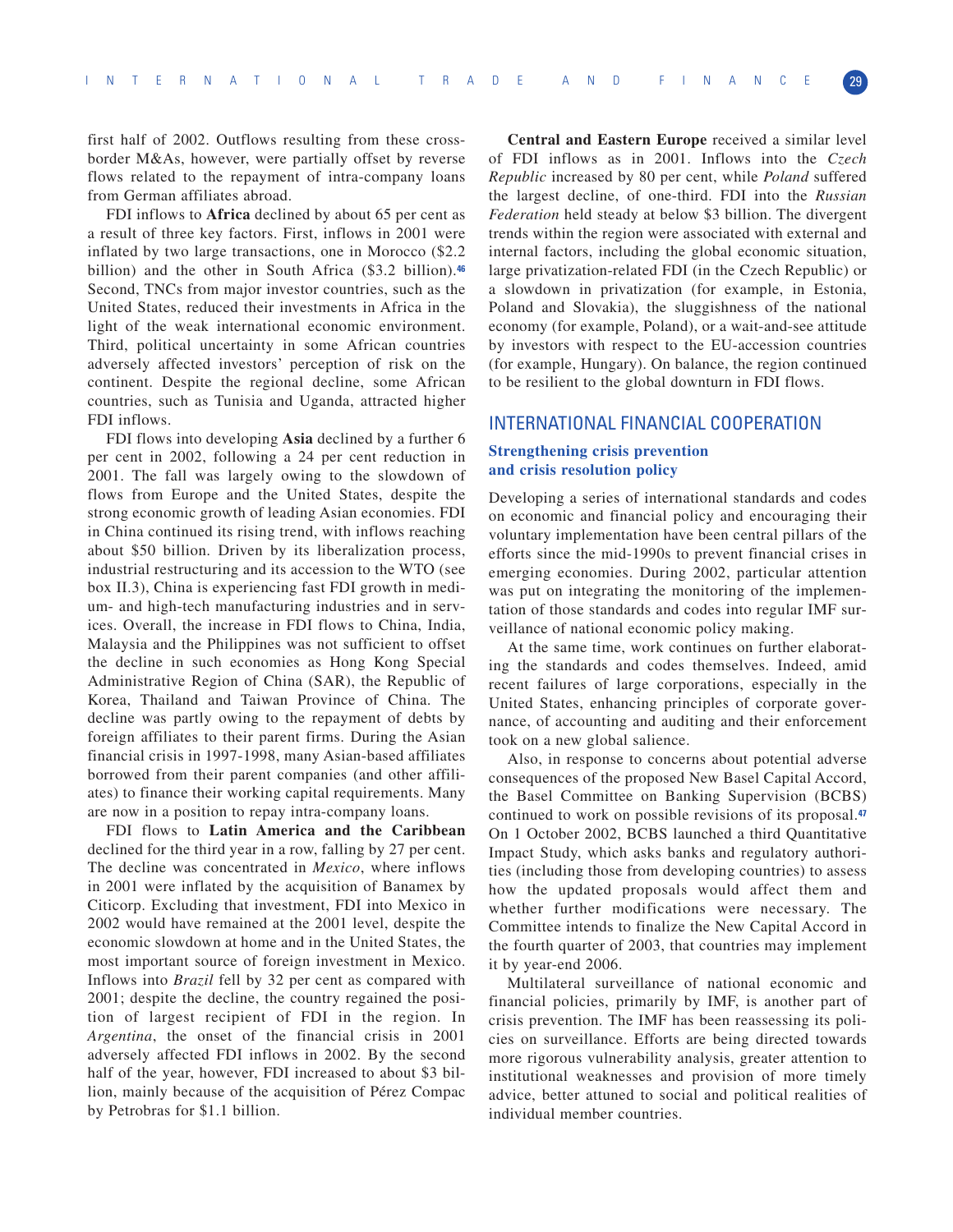# Box II.3. China: WTO accession and FDI

Since it joined the WTO on 11 December 2001<sup>a</sup>, China has relaxed its rules and regulations governing FDI and the operations of TNCs. Sectors that were restricted have been gradually opened up or the pace of opening up has been hastened by the implementation of WTO commitments. Restrictions on foreign ownership and on geographical areas in which foreign enterprises can provide services have been relaxed. On 1 April 2002, a new version of the "Guiding Directory on Industries Open to Foreign Investment" came into effect. The new directory increased the number of "encouraged" industries for foreign investment to 262 from 186 and reduced the restricted ones to 75 from 112. As of 1 December 2002, China allowed investors to acquire domestically listed and unlisted shares of quoted companies and to control listed companies if they comply with foreign investment rules.**<sup>b</sup>** By 2007, with the full implementation of its WTO commitments, China should have removed most restrictions on FDI.

Even prior to these changes, the manufacturing sector in China was already largely open to foreign investment. It accounted for about two-thirds of the total FDI flows into the country (see box table 1) and made a major contribution to the Chinese economy (see box table 2). As of 2001, over 80 per cent of the Fortune 500 firms had invested in more than 2,000 projects in China and there were over 400,000 foreign affiliates in the country. Technology-intensive industries have been attracting more and more FDI, while FDI flows into traditional industries have been declining.**<sup>c</sup>**

With the relaxations of regulations, FDI, including cross-border M&As, is likely to increase, particularly in areas where access to the Chinese market is essential or the need to strengthen market position is important. The usual array of other determinants of FDI will also apply, with FDI in the services sector expected to increase the most over the next few years. Nevertheless, an immediate surge in foreign buying of local assets is not expected.<sup>d</sup> Some of the most desirable companies are already linked with TNCs through state-owned joint ventures established in the 1990s. Other factors could also inhibit M&As. For instance, it may be difficult to establish the true value of a local company because of different accounting standards and practices. Chinese stateowned enterprises may also have contingent liabilities, such as environmental clean-up and social costs, which TNCs may not want to assume. Some state-owned enterprises are heavily indebted and this may also discourage TNC take-overs. Finally, the new antitrust rules (whereby a foreign acquisition worth more than US\$30 million, a yearly investment of over US\$100 million, a domestic market share of over 33 per cent or being the eleventh foreign-invested project in an industry in a year will be subject to administrative review) might also hinder foreign M&As in China.**<sup>e</sup>**

| Box table 1. |  |
|--------------|--|
|              |  |

#### SECTORAL DISTRIBUTION OF FDI INFLOWS TO CHINA, 1997, 2000 AND 2001

| <b>Millions of US dollars, per cent</b> |         |                |         |                |         |                |
|-----------------------------------------|---------|----------------|---------|----------------|---------|----------------|
|                                         |         | 1997           |         | 2000           |         | 2001           |
| Industry                                | Value   | Per cent       | Value   | Per cent       | Value   | Per cent       |
| Total                                   | 45 257  | 100            | 40 715  | 100            | 46 878  | 100            |
| Agriculture, forestry, animal           |         |                |         |                |         |                |
| husbandry and fishery                   | 628     |                | 676     | $\overline{2}$ | 899     | $\overline{2}$ |
| Mining                                  | 940     | $\overline{2}$ | 583     |                | 811     | $\overline{2}$ |
| Manufacturing                           | 28 1 20 | 62             | 25 844  | 63             | 30 907  | 66             |
| Services<br>of which:                   | 14 013  | 31             | 12 159  | 31             | 13 210  | 28             |
| Wholesale and retailing                 | 1 402   | 3              | 858     | $\overline{2}$ | 1 1 6 9 | $\overline{2}$ |
| Banking and insurance                   |         |                | 76      |                | 35      |                |
| Real estate                             | 5 1 6 9 | 11             | 4658    | 11             | 5 1 3 7 | 11             |
| Others                                  | 1 556   | 3              | 1 4 5 3 | 3              | 1 0 5 1 | 2              |

**Source**: UNCTAD, based on information from MOFTEC and World Investment Directory, Volume VII - Part 1: Asia and the Pacific, 2000 (New York and Geneva, United Nations publication, Sales No. E.00.II.D.11).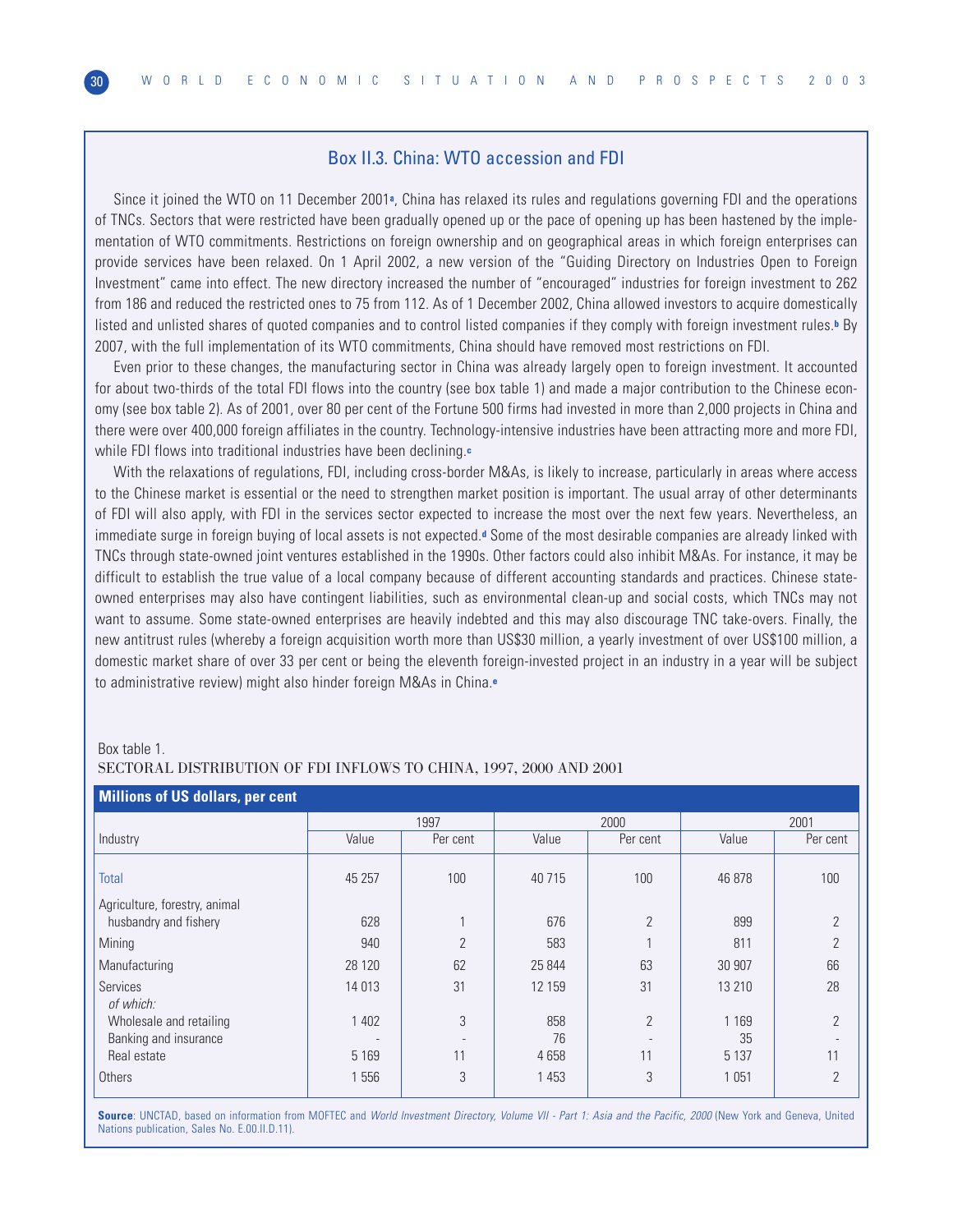# (Box II.3 (continued)

#### Box table 2.

#### INDICATORS OF ROLE OF FOREIGN AFFILIATES IN CHINA, 1990-2001

| Percentage                                                              |                      |           |           |          |           |      |      |      |           |                      |                      |                      |
|-------------------------------------------------------------------------|----------------------|-----------|-----------|----------|-----------|------|------|------|-----------|----------------------|----------------------|----------------------|
|                                                                         | 1990                 | 1991      | 1992      | 1993     | 1994      | 1995 | 1996 | 1997 | 1998      | 1999                 | 2000                 | 2001                 |
| Inward FDI stock as a<br>percentage of GDP                              | 7.0                  | 7.7       | 9.6       | 15.7     | 18.7      | 19.6 | 21.8 | 24.7 | 28.2      | 31.0                 | 32.3                 | $\ddot{\phantom{0}}$ |
| Inward FDI flows as a<br>percentage of gross<br>fixed capital formation | $\ddot{\phantom{a}}$ | 4.5       | 7.5       | 12.1     | 17.1      | 15.7 | 14.3 | 14.6 | 12.9      | 11.3                 | 10.5                 | $\ddot{\phantom{0}}$ |
| Share of foreign<br>affiliates in:<br>Value added <sup>a</sup>          | $\ddotsc$            | $\cdots$  | $\ddotsc$ | $\cdots$ | $\ddotsc$ | 4.4  | 4.2  | 4.8  | $\ddotsc$ | $\ddot{\phantom{0}}$ | $\ddot{\phantom{a}}$ | $\ddotsc$            |
| Manufacturing salesb                                                    | 2.3                  | 5.3       | 7.1       | 9.1      | 11.3      | 14.3 | 15.1 | 18.6 | 24.3      | 27.7                 | 31.3                 | $\ddotsc$            |
| Exports                                                                 | 12.6                 | 16.7      | 20.5      | 27.5     | 28.7      | 31.5 | 40.7 | 41.0 | 44.1      | 45.5                 | 47.9                 | 50.0                 |
| Industrial outputs                                                      | 2.3                  | 5.3       | 7.1       | 9.2      | 11.3      | 14.3 | 15.1 | 18.6 | 24.0      | 27.8                 | 22.5                 | $\ddot{\phantom{0}}$ |
| Tax revenues <sup>c</sup>                                               | $\ddotsc$            | $\ddotsc$ | 4.3       | 5.7      | 8.5       | 11.0 | 11.9 | 13.2 | 14.4      | 16.0                 | 17.5                 | $\ddotsc$            |

**Source**: UNCTAD, compiled from various tables in World Investment Report 2002 and MOFTEC, Statistics on FDI in China, 2001.

**a** Defined as value added of foreign affiliates divided by GDP.

**b** Defined as sales of foreign affiliates divided by sales of all firms in the manufacturing sector.

**c** Tax revenues (excluding customs duties and land fees) from foreign affiliates account for over 98 per cent of foreign-related tax revenues.

**b** China has over 1,200 locally listed A-share companies. About 90 per cent of them are state-owned enterprises with one-third of their shares traded on the stock exchanges. Under the new rule, foreign investors can resell their acquired shares after one year of ownership and repatriate the capital.

**c** See World Investment Report 2001, p. 26.<br>**d** In an attempt to acquire foreign technology

In an attempt to acquire foreign technologies and improve competitiveness, however, more Chinese firms may approach foreign companies on possible tie-up arrangements, which could include M&As. The relaxation of the M&A rule has already induced a number of Chinese companies to talk to overseas partners on possible tie ups (Business Times, 5 November 2002).

See EIU, Business China, 11 November 2002.

In a related matter, in September 2002, the IMF Executive Board replaced the guidelines on conditionality to be applied in economic adjustment programmes supported by IMF resources, in effect since 1979. The aim is to limit conditions to those necessary to achieve macroeconomic goals, to better adjust conditions to country circumstances and to enhance national ownership of adjustment programmes. Additionally, the Fund is considering measures to strengthen its effectiveness in crisis management and resolution.**<sup>48</sup>**

The lack of a workable sovereign bankruptcy mechanism is considered a major gap in the international financial architecture. Two broad approaches to the matter are now being explored.**<sup>49</sup>** The first approach involves creation of a sovereign debt restructuring mechanism (SDRM), which would establish a statutory framework that would enable a government with an unsustainable foreign debt to enter into something akin to a bankruptcy proceeding. In September 2002, the International

Monetary and Financial Committee (IMFC) asked the IMF to prepare a concrete proposal for an SDRM arrangement, for consideration by the Committee in April 2003. The second approach aims to achieve a similar result by encouraging debtors to include collective action clauses (CACs) in individual bond contracts, to facilitate agreement on any restructuring. The Group of 10 is working in collaboration with the private sector and emerging market issuers towards an agreed set of model clauses. The objective is to make common practice the incorporation of such CACs in external sovereign bonds. To that end, European Union Member States have pledged to include such clauses in their own government bonds issued under foreign jurisdictions. Before that decision only, Canada and the United Kingdom had CACs in their foreign currency government bond and note contracts.

Whether undertaken through CACs or an SDRM, sovereign debt restructuring is not seen as a substitute for

For an overview of the implications of China's accession to the WTO for its trade, see *Trade and Development Report 2002*, chapter V and World Economic and Social Survey 2002, Box II.1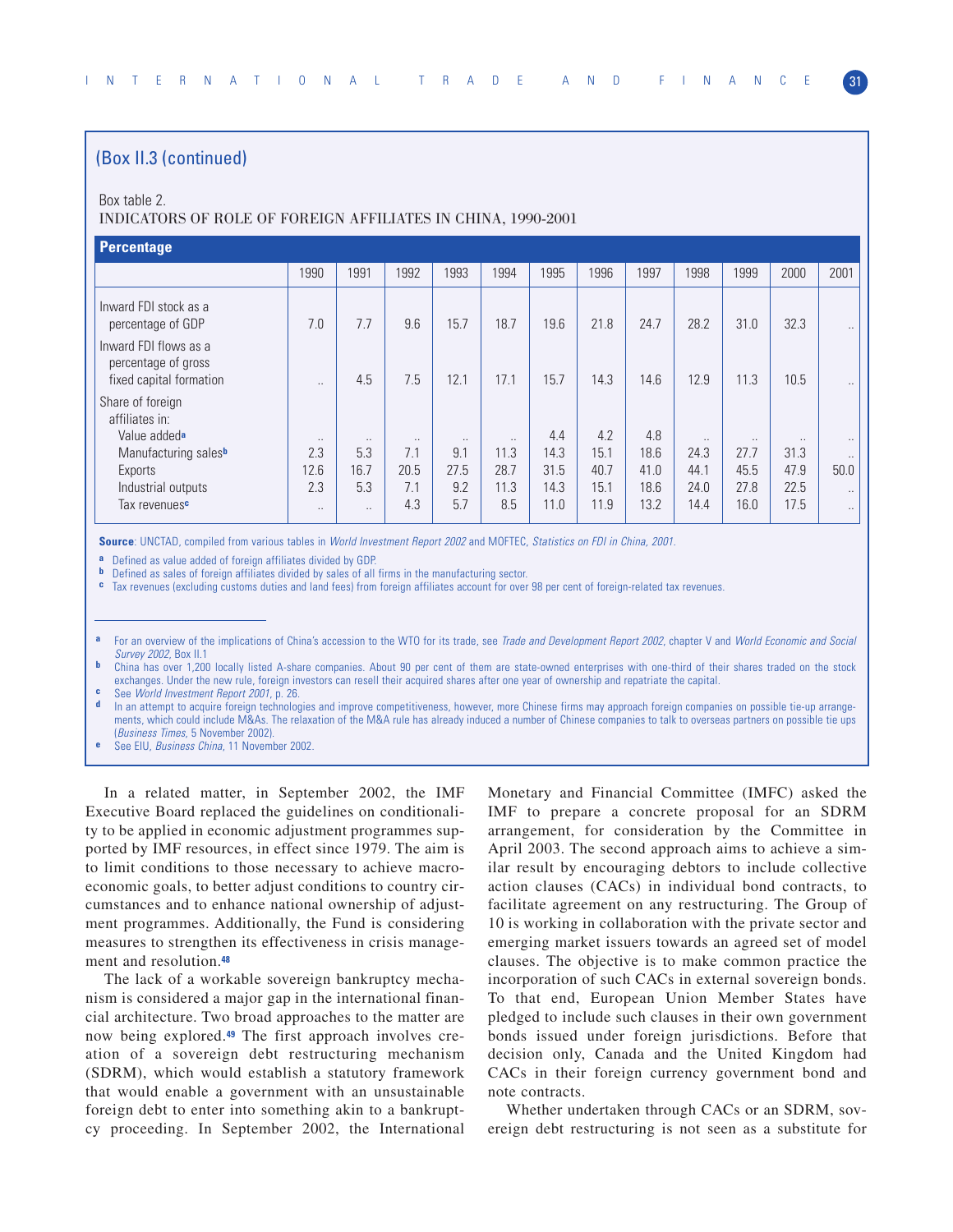official financing during a crisis, but as a complement to it. Accordingly, international financial institutions, principally IMF, should have adequate resources to fulfil their responsibilities. Past IMF quota increases, which determine lending capacity from IMF's own resources, failed to keep pace with the growth of world output, international trade and, above all, capital flows. The Twelfth General Review of Quotas is currently underway, and a report on the need for an increase in IMF financial resources will be presented to the IMF Board of Governors by January 2003.

## **Combating money laundering and the financing of terrorism**

In light of the events of 11 September 2001, national authorities and international organizations have taken a number of actions to combat money laundering and the financing of terrorism. At the centre of the United Nations work on terrorist financing is the Counter-Terrorism Committee (CTC), established by Security Council resolution 1373 of 28 September 2001. As of 8 October 2002, 174 out of 191 Member States and 5 others reported to the CTC on the action taken and planned to implement the resolution. **<sup>50</sup>** In addition, the Committee is coordinating and facilitating technical assistance to help countries with legislative drafting and to establish effective executive machinery for preventing and suppressing terrorist financing. It also has been focusing on the implementation of the 12 international anti-terrorism conventions, whose progress has been uneven thus far. By October 2002, 24 countries had ratified all 12 instruments.**<sup>51</sup>**

The IMF and World Bank have also made substantial progress in advancing anti-money-laundering efforts and efforts to combat the financing of terrorism (AML/CFT). The Bretton Woods institutions decided to add the Financial Action Task Force (FATF) recommendations to the list of standards and codes for which Reports on the Observance of Standards and Codes (ROSCs) are prepared. After that decision, the IMF, World Bank and FATF jointly developed a common methodology to assess the countries' compliance with the FATF recommendations. They have also agreed on a 12-month pilot programme of AML/CFT assessments and accompanying ROSCs. For those initiatives to be successful, the provision of adequate technical assistance is critically important.

## Notes

- **1** Measured as an average of exports and imports.
- **2** Eurostat News release No. 134/2002, 19 November 2002. **3** Argentina's exports to MERCOSUR partners fell from \$760 million in September 2000 to \$402 million in September 2002, while imports from MERCOSUR partners declined from \$612 million to \$249 million during the same period. (Republica
- Argentina, Ministerio de Economia, http://www.2mecon.gov.ar/infoeco/) **4** Ukraine's exports to Turkey, for instance, are estimated to have increased by over 80 per cent in nominal terms in 2002.
- **5** Iraqi average oil production in the second and third quarters of 2002 (1.54 mbd and 1.75 mbd, respectively) was significantly below the average production in the first quarter of the year (2.45 mbd). Production started to rebound sharply in September as the country ended its surcharge on oil sales.
- **6** Although an OPEC member, production quotas do not apply to Iraq. See World Economic and Social Survey 2002 (United Nations publication, Sales No. E.02.II.C1), pp. 34-37.
- **7** These estimates do not include natural gas liquids (NGLs), which added some 3.5 mbd to total OPEC oil supply in 2002 and are expected to add 3.8 mbd in 2003.
- **8** Unless otherwise indicated, prices and price indices quoted in this section are from UNCTAD, Commodity Price Bulletin, various issues.
- **9** See International Grains Council, Grain Market Report Summary (www.igc.org.uk/ gmr/gmrsummary.htm).
- **10** The International Cocoa Organization's daily price fell from US\$ 2,418 per ton on 14 October 2002 to US\$ 1,799 on 19 November 2002.
- **11** International Cotton Advisory Committee, Press Release, 1 November 2002.<br>**12** International Bubber Study Group, Statistical Data Januar upberstudy
- **12** International Rubber Study Group, Statistical Data (www.rubberstudy.com/ STATS.html
- **13** International Cotton Advisory Committee, Cotton: Review of the World Situation. 2002.
- **14** N. Osorio, "The global coffee crisis: A threat to sustainable development". Submission by the International Coffee Organization to the World Summit on Sustainable Development (United Kingdom: London, 21 August 2002).
- **15** Nickel is one of the main alloying elements used in most types of stainless steel.
- **16** Mining Journal (London), 25 October 2002, p. 294.
- **17** International Primary Aluminium Institute (www.world-aluminium.org/iai/stats/ index.html).
- 18 International Lead and Zinc Study Group, Lead Statistics (www.ilzsg.org/statistics).
- **19** International Lead and Zinc Study Group, Zinc Statistics (www.ilzsg.org/statistics).
- **20** For an overview of the outcome of the Doha meeting, see, for example, World Economic Situation and Prospects 2002 (United Nations publication, Sales No. E.02.II.C.2), pp. 21-22. For a more detailed analysis, see Trade and Development Report 2002 (United Nations publication, Sales No. E.02.II.D.2), chap. II and "Developments and issues in the post-Doha work programme of particular concern to developing countries" (Trade and Development Board document TD/B/49/12 of 20 September 2002).
- **21** WTO document WT/MIN(01)/17 of 20 November 2001.
- **22** See "Summary of U.S. proposal for trade reform" (www.fas.usda.gov/itp/wto/ summary.htm).
- **23** See "WTO and agriculture: European Commission proposes more market opening, less trade-distorting support and a radically better deal for developing countries", European Commission Press Release No. IP/02/1892, 16 December 2002 (www.europa.eu.int/rapid).
- **24** Participants were: Brazil, Canada, China, Colombia, Egypt, European Commission, Hong Kong SAR, India, Indonesia, Japan, Kenya, the Republic of Korea, Lesotho, Malaysia, Mexico, New Zealand, Nigeria, Senegal, Singapore, South Africa, Switzerland, Thailand, Trinidad and Tobago and the United States.
- **25** For an overview of NEPAD, see World Economic and Social Survey 2002, op.cit., Box III.1, p. 111.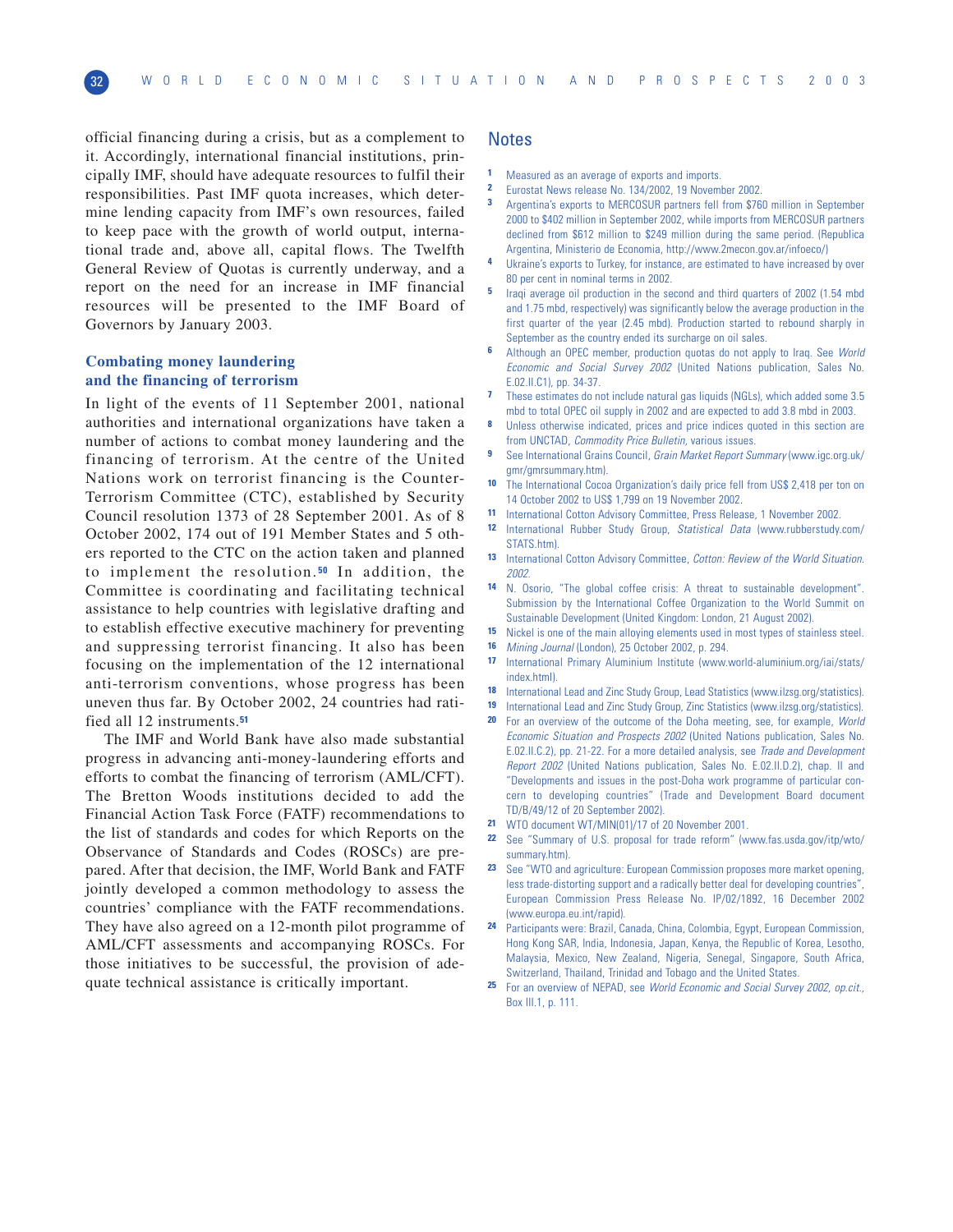- For an overview of the Cotonou agreement, see World Economic and Social Survey 2000 (United Nations publication, Sales No. E.00.II.C.1), Box II.1, p.38.
- **27** For details, http://ers.usda.gov/publications/AgOutlook/Jan2002/ao288d.pdf
- **28** For annual estimates of the net transfer for developing countries from 1993 to 2001, see World Economic and Social Survey 2002, op. cit., table II.2.
- **29** For additional discussion of the net transfer concept, see World Economic Survey, 1986 (United Nations publication, Sales No. E.86.II.C.1), annex III.
- **30** See International Monetary Fund, Global Financial Stability Report: Market Development and Issues, September 2002, Washington, D.C., pp. 27-53 and Institute of International Finance, Capital Flows to Emerging Market Economies, 18 September 2002, for additional discussion of developments in emerging market financing in the first three quarters of 2002.
- **31** In 2001, ODA was \$51.4 billion, equivalent to 0.22 per cent of GNP of the member countries of the Development Assistance Committee (DAC) of the Organisation for Economic Cooperation and Development, the lowest ratio ever recorded.
- **32** See "Follow-up efforts to the International Conference on Financing for Development", Report of the Secretary-General (A/57/319-E/2002/85, 16 August 2002), para. 4-14.
- **33** See World Bank , "IDA donors reach agreement on increased funding for poorest countries", News Release No. 2002/001/S, 2 July 2002.
- **34** See The African Development Bank Group, "Donors agree to provide \$3.5 billion to the African Development Fund", Press Release [No. SEGL3/F/50/02].
- **35** The Global Environment Facility (GEF) was formally launched in 1991. Its projects are carried out by various public and private partners, including the United Nations Development Programme, the United Nations Environment Programme and the World Bank.
- **36** The most recent additions to the group of HIPCs reaching completion point are Burkina Faso (April 2002) and Mauritania (June 2002). As of the time of the preparation of the 2002 edition of World Economic Situation and Prospects, 24 countries had reached decision point. Since then, Ethiopia and Sierra Leone reached it, bringing the total to 26 countries.
- **37** The worsening of the debt-to-export ratios in 2001, owing to falling commodity prices in Burkina Faso, Mauritania and Uganda, has been viewed with concern and has led to questions about the countries' long-run prospects for debt sustainability. For information about the progress in the implementation of the HIPC

initiative, see International Monetary Fund and International Development Association, "Heavily Indebted Poor Countries (HIPC) Initiative: Status of Implementation", 23 September 2002.

- **38** See UNCTAD Press Release entitled "UNCTAD predicts 27% drop in FDI inflows this year; China may outstrip U.S. as world's largest FDI recipient" (TAD/INF/PR63 of 24 October 2002).
- **39** The year 2000 may be viewed as exceptional because of the surge of cross-border M&As in that year. See UNCTAD, World Investment Report 2000: Cross-border Mergers and Acquisitions and Development (United Nations publication, Sales No. E.00.II.D.20).
- **40** The figures cover deals with acquisitions of more than 10 per cent in shares.<br>**41** See World Feaponia Situation and Prespects 2001 Ubited National publication
- See World Economic Situation and Prospects 2001 (United Nations publication, Sales No. E.01.II.C.2), p. 22
- **42** See World Investment Report 2002 (United Nations publication, Sales No. E.02.II.D.4), p. 271.
- **43** UNCTAD FDI/TNC database.
- **44** UNCTAD, World Investment Report 2002, op. cit., p.62, based on Xiaoning James, Zhan and Shungi Ge (2002), "Multilateral framework for investment and its implications for China", Journal of World Economy and Policy Review (Beijing: China Academy of Social Sciences), 4 (August): 12-21 (in Chinese).
- **45** Foreign affiliates operating in the United States repaid or made loans to their parent firms to a greater extent than they received new loans from parent firms in 2002.
- See UNCTAD, World Investment Report 2002: Transnational Corporations and Export Competitiveness, for an elaboration (available at www.unctad.org/wir).
- **47** For a discussion of the proposed New Capital Accord, see reports of the Secretary-General entitled "Towards a stable international financial system, responsive to the challenges of development, especially in the developing countries" (A/55/187), 27 July 2000, sect. IV.B and "International financial system and development" (A/57/151), 2 July 2002, sect. III.A.
- See "International financial system and development", Report of the Secretary-General (A/57/151, 2 July 2002), p. 10.
- **49** For a more detailed discussion of these proposals, see World Economic and Social Survey 2002, op. cit., chap. II, p. 23.
- **50** "Statement by the President of the Security Council", Security Council (S/PRST/2002/26), 8 October 2002.
- **<sup>51</sup>** Security Council, 4618th meeting, 4 October 2002, p. 6.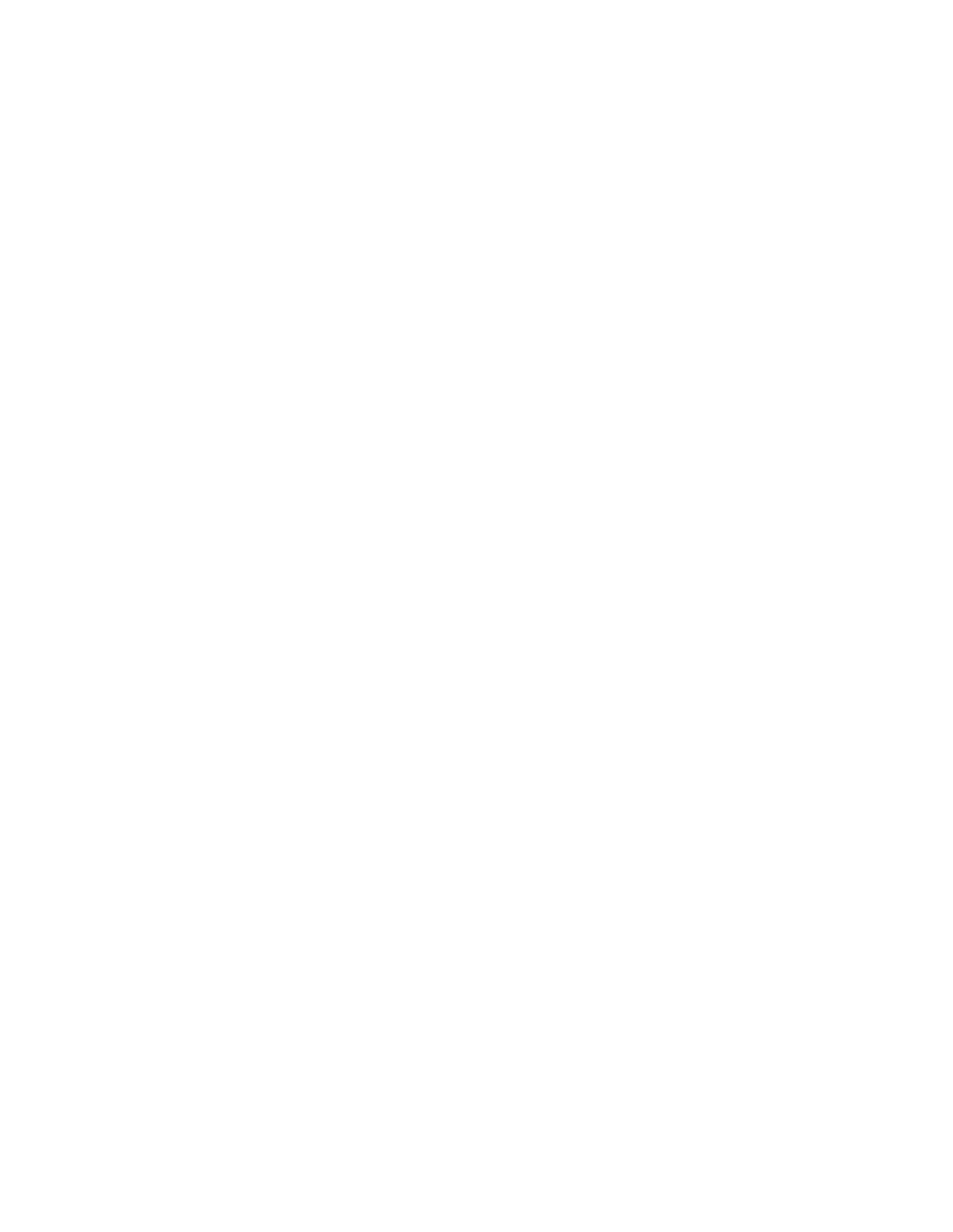# CHAPTER III: REGIONAL DEVELOPMENTS AND OUTLOOK

**The limited economic recovery in 2002 was almost universal, and a corresponding similarity in the pattern of growth among countries is expected in 2003. A continuation of the slow recovery is foreseen, with the world economy remaining heavily dependent on the lead role of the United States of America. While there will be some distinctive regional and national features, in most cases these will be less significant than the overriding effects of the behaviour of the global economy at large.**

# DEVELOPED ECONOMIES

With activity stalling in the middle of the year, the acceleration of growth in the developed countries expected in the latter part of 2002 did not materialize. The improvement is now not foreseen until mid-2003; therefore growth for that year as a whole will be weaker than previously anticipated. In some countries, there continues to be a risk of a relapse into recession.

The delayed resurgence is attributable to a number of factors: heightened uncertainty, the continued reduction of excesses built up during the prior boom, and policy constraints. First, the usual uncertainty associated with turning points in economic activity was greatly exacerbated by the 11 September terrorist attacks, the resulting war on terrorism, and, more recently, the possibility of military action in Iraq. The response of both consumers and producers to the heightened uncertainty has been to delay expenditures. Second, rates of capacity utilization are still low, particularly in the telecommunications sector, and inventory investment has been slow to recover, both discouraging new expenditures. In the consumer sector, high levels of debt are encouraging increased savings. Finally, there is little room for policy manoeuvre and policy may begin to have contractionary effects in a number of developed countries.

#### **North America: hesitant United States recovery**

Unusually, there was a noticeable disparity in the economic performance of the United States and Canada during 2002. Despite Canada's obvious dependency on the

United States' economy, it achieved higher growth than all other major developed economies, while the recovery of the United States was plodding and unstable. The near-term outlook for North America remains clouded by geopolitical uncertainties, but accommodative macroeconomic policies and endogenous cyclical dynamics are expected to strengthen economic growth in the medium run (see table A.1).

After growth of 5 per cent in the first quarter of 2002, the recovery in the United States lost momentum in the remaining part of the year (see table A.2). A relapse into recession was avoided, but GDP growth for the year as a whole was just 2.4 per cent. Underlying this performance were two conspicuous dichotomies: first, resilient household spending and strong government expenditure, in contrast to continued weak business capital spending; and, second, poor financial market performance as compared to a more stable real economy.

Consumer spending in the United States in 2001 and 2002 was supported by lower interest rates, mortgage refinancing, and tax rebates; discounts and financial incentives from retailers; increases in home values, partially offsetting the negative wealth effects from equity markets; and an increase in real labour income as lower inflation compensated for some of the adverse impact of the drop in total employment. By the end of 2002, however, a weakening in consumer spending was evident and consumer confidence fell to its lowest level in several years. Continued negative wealth effects from lower equity prices, together with weak labour markets, finally led households to increase their saving rates, reducing the propensity to consume from current income. On the other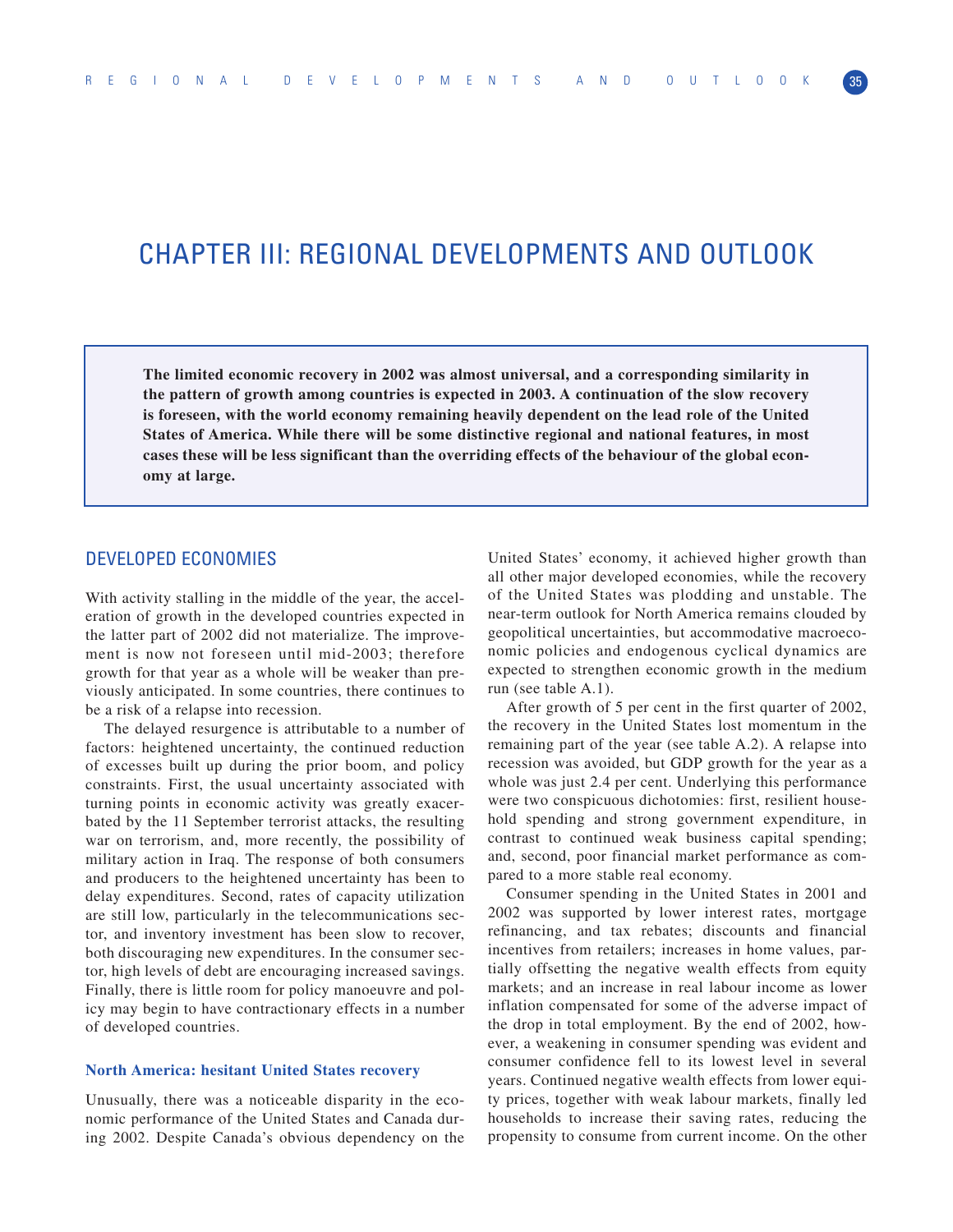hand, although debt-servicing costs of households are high in relation to income by historical standards, they have not yet risen to unsustainable levels. Household consumption expenditure is therefore expected to slow but not to collapse.

The business sector in the United States was a drag on growth in 2002. Despite an improvement in corporate profits during the year, businesses were hesitant to increase capital spending and to hire new labour. Excess capacity from the overinvestment of the late 1990s remains high. Moreover, bankruptcies, liquidations, and layoffs during the past two years have created a glut of underutilized capital, continuing to portend weak orders for new equipment and construction in the near future. While investment continued to decline in 2002, following a similar drop in 2001, some signs of capital spending on equipment and software have emerged since mid-2002, with particularly strong growth registered in spending on computers. As the recovery progresses, further upgrading in ICT is expected to propel a revival of business capital spending.

Compared with the United States, growth of domestic demand in Canada was robust and balanced. GDP growth averaged more than 5 per cent for the first half of 2002, with strong household consumption and inventory rebuilding, and business capital spending also improving. Some softness, however, appeared by the end of 2002, particularly in manufacturing, as a result of weaker spending on automobiles and other durables in the United States. Therefore, some moderation is expected for growth in Canada, at least in the early part of 2003.

Labour markets in the two economies exhibited opposite trends during most of 2002. Until the fourth quarter, growth in employment in Canada had been rising at steady annual rates of above 2 per cent, although, as the labour participation rate also increased, the unemployment rate remained around 7.6 per cent. Payroll employment in the United States, however, continued to decline in 2002. Although the unemployment rate stabilized at around 5.6 per cent by the end of the year, it was held down mainly by the withdrawal of labour, particularly young people, from the job market. While employment in Canada is likely to stall in the near term, the unemployment rate in the United States is expected to rise until mid-2003 when the recovery of the economy strengthens.

A common characteristic of the two economies has been a prolonged downtrend in equity prices. Broad equity price indices in both the United States and Canada dropped by about 20 per cent in 2002, to levels 40 per cent below the peaks of 2000. The unsatisfactory recovery in corporate profits, revelations of pervasive financial irregularities—particularly in the United States, and heightened geopolitical uncertainties pounded equity markets that had already been depressed by the bursting of the ICT bubble in the previous year. On the bright side,

housing markets in both economies continued to appreciate during 2002, although some signs by the end of 2002 indicated a stall in housing prices.

Inflation in North America remained subdued in 2002, despite a jump in energy prices. Core inflation in the United States fluctuated around 2 per cent for the year. With excess capacity, productivity gains holding down cost increases, and well-anchored inflationary expectations, the inflation outlook remains benign. To the contrary, with the prices of several goods declining and the prices of services softening, the concern has been about deflation, but the risk remains small. Core inflation in Canada moved up and stayed above the midpoint of its inflation-targeting range (between 1 and 3 per cent) during 2002, owing mainly to increases in insurance premiums, electricity prices, and import costs resulting from a depreciation of the currency.

Monetary policies went in different directions in these two economies. The Federal Reserve (Fed) of the United States held policy interest rates at their lowest levels in four decades for most of 2002. Moreover, by the end of October, facing increasing risks of weaker-than-expected growth, in part attributable to geopolitical risks, the Fed reduced interest rates by a further 50 basis points (bps). With the federal funds rate at 1.25 per cent, the real interest rate became negative. By contrast, the Bank of Canada continued to reduce the monetary stimulus to the economy, raising interest rates three times, by a total of 75 bps, in the first half of 2002. By year-end, a differential of 150 bps existed between the policy interest rates in the two countries. The current stance of monetary policy in both economies is expected to be maintained until mid-2003, to be followed by a gradual tightening. However, there may be a need for further short-term stimulus in Canada, if the economy decelerates faster than expected.

Fiscal policy has been stimulatory in both economies, in terms of both increased government expenditure and tax cuts. In the United States, fiscal stimulus has been a major driver for the recovery, and is estimated to have added 1.5–2 percentage points to GDP since the 11 September terrorist attack. Real government spending is estimated to have grown by 7 per cent in 2002, and further stimulus is expected in 2003. Both economies have experienced a deterioration in their government budget balances. In Canada, the surplus is estimated to drop to zero; and a deficit of more than \$150 billion is estimated for the United States in 2002, widening to about \$200 billion in 2003.

## **Developed Asia and Pacific: continuing economic weakness in Japan**

Following its recession in 2001, there were some quarterly gains in GDP in Japan during 2002, but GDP declined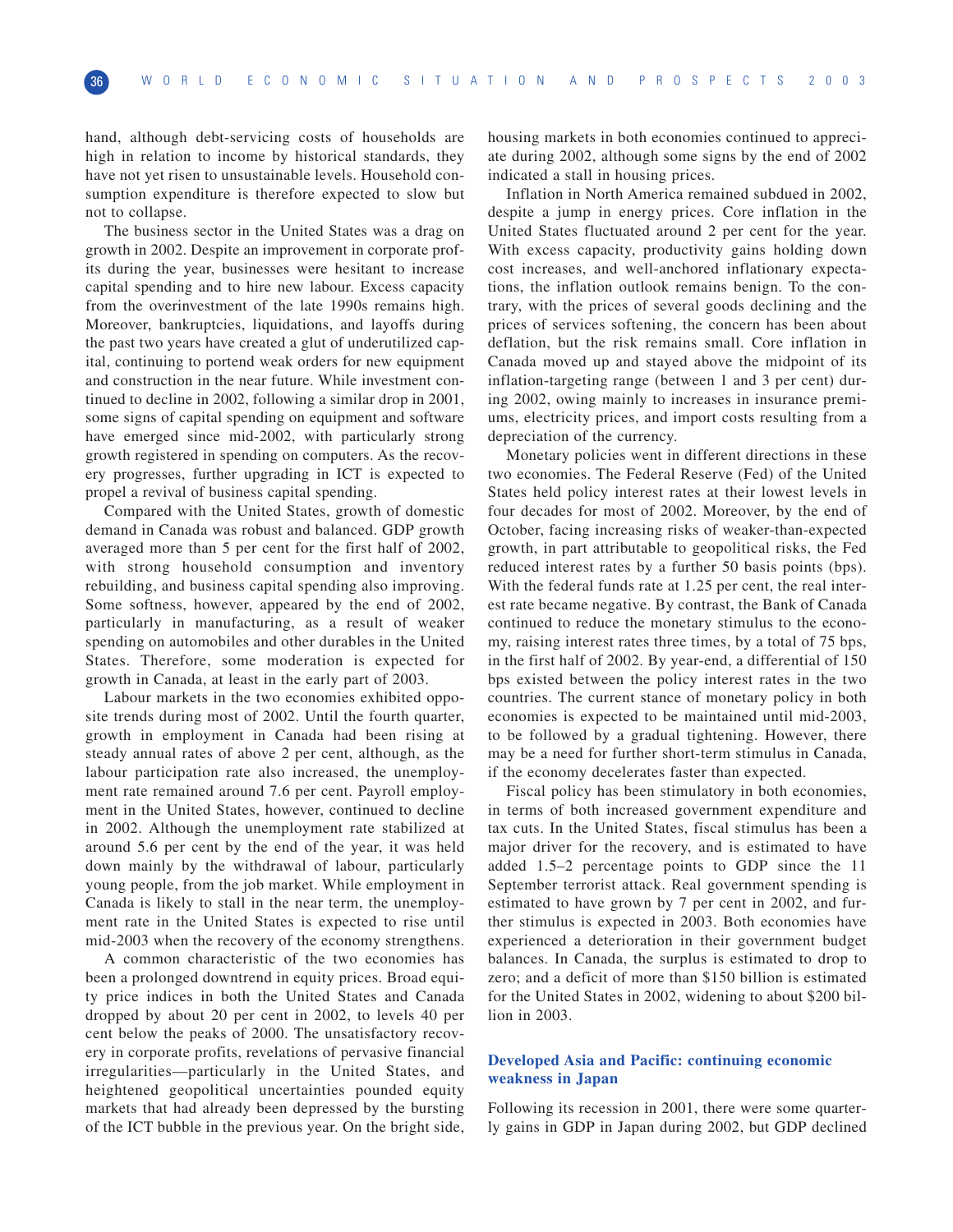futher for the year as a whole, with only modest growth expected for 2003. The stabilization came mainly from a rebound in exports in the early part of the year, but household consumption and inventory restocking also added some strength in the second half of 2002. More aggressive policy measures were formulated in late 2002 to tackle the structural problems of non-performing loans (NPLs), deflation, and public deficits; however, a plethora of uncertainties remains regarding the consequences of these policies, particularly the adverse side effects on growth and employment prospects in the short run.

Driven by increased exports, industrial production, which had declined for more than a year, strengthened in the first half of 2002. Corporate profits and business sentiment also showed some signs of improvement. However, those positive signs were not sufficient to lift business investment, which declined by about 6 per cent in 2002, with no tangible growth projected for 2003. Persistent excess capacity, unfavourable corporate financing conditions and other uncertainties will continue to curb business capital spending and hiring.

Consumer confidence improved marginally during 2002, but households continue to face a deterioration in employment and income. The unemployment rate has continued to fluctuate near its historic high of 5.5 per cent reached at the end of 2001. At the same time, workers' compensation continued on the downward trend it started in the late 1990s. The latest business surveys indicate that many firms continue to perceive themselves as overstaffed and plan to reduce personnel expenses; under such circumstances, household income, as well as consumer spending, will likely remain weak.

Deflation in Japan continued during 2002, with the CPI declining some 1 per cent from the level of the previous year. Meanwhile, both equity and real estate prices continued their decade-long decline, with the index of the Nikkei 225 stocks reaching its lowest level in 19 years, during September 2002. Weak demand and a low rate of capacity utilization, combined with a fragility in the financial system that nullifies the effects of monetary easing, are expected to sustain the deflationary pressures.

Restrained by its large budget deficit and high public debt (127 per cent of GDP in 2001), fiscal policy was austere in 2002, with public investment expenditure declining by about 5 per cent on top of a drop of 6 per cent in 2001. The government budget for fiscal year 2002 (April 2002-March 2003) involves a further cut in public investment. Because the cuts in corporate income taxes that have been proposed are partially offset by a tax increase for households, fiscal policy is expected to remain restrained. A further increase in the social security contribution, cuts in social security benefits and an increase in the consumption tax are expected to be part of the medium-term effort to reduce government deficits and

debt. In the short term, any stimulus package is likely to be limited in size.

Monetary policy continues to be accommodative. The Bank of Japan (BoJ) set the target for its main policy instrument, the outstanding balance of current accounts held at the Bank, at around 10-15 trillion yen for most of 2002, up from about 5 trillion in the previous years, while the discount rate was held at virtually zero. The dichotomy between the growth of base money and that of the broad money supply, however, remained, with the former running at an annual rate of 20-30 per cent and the latter at about 3 per cent because banks did not use their extra reserves to make loans; this is a key reason for the ineffectiveness of monetary policy in reinvigorating the economy. As part of a new initiative to facilitate the disposal of NPLs and thus to shore up the financial system, the BoJ announced a plan in September 2002 to purchase equities from banks, but this would not necessarily have an impact on the outstanding balances at the BoJ.**<sup>1</sup>** Otherwise the current policy stance is assumed to hold through 2003.

In addition to global exogenous uncertainties, the risks that are specific to the outlook for Japan are also mostly on the downside, rooted within its economy and closely associated with NPLs, deflation and the government deficit. An accelerated disposal of NPLs would likely lead to more bankruptcies, more unemployment, and higher tax burdens, and thus weaker demand in the short run, although it may benefit economic growth in the longer term.

The economies of Australia and New Zealand performed well in 2002, after weathering the global slowdown of 2001. Domestic demand was strong across a wide spectrum of goods and services in both economies, with the housing sector being particularly vigorous. GDP growth in 2002 is estimated at 3.5 per cent for Australia and 4 per cent for New Zealand, but some moderation in growth is expected in 2003, owing to the gradual emergence of capacity limits and some cyclical factors.

The strength of domestic demand in Australia compensated for its weak exports. Household spending was an important driver of domestic demand, being supported by rising employment and higher real wages. Consumer confidence remained high. Increases in mortgage borrowing or refinancing, supported by rising house prices, also contributed to strong household consumption. The housing sector has been leading the economy, with the cyclical downturn in the sector expected to come later than originally anticipated, most likely in the first half of 2003. The high level of business confidence, continued strength in corporate profitability in the non-farm sector and easy access to low-cost funding are all contributing to a favourable investment climate. Business investment recovered in the first half of 2002 from the slowdown in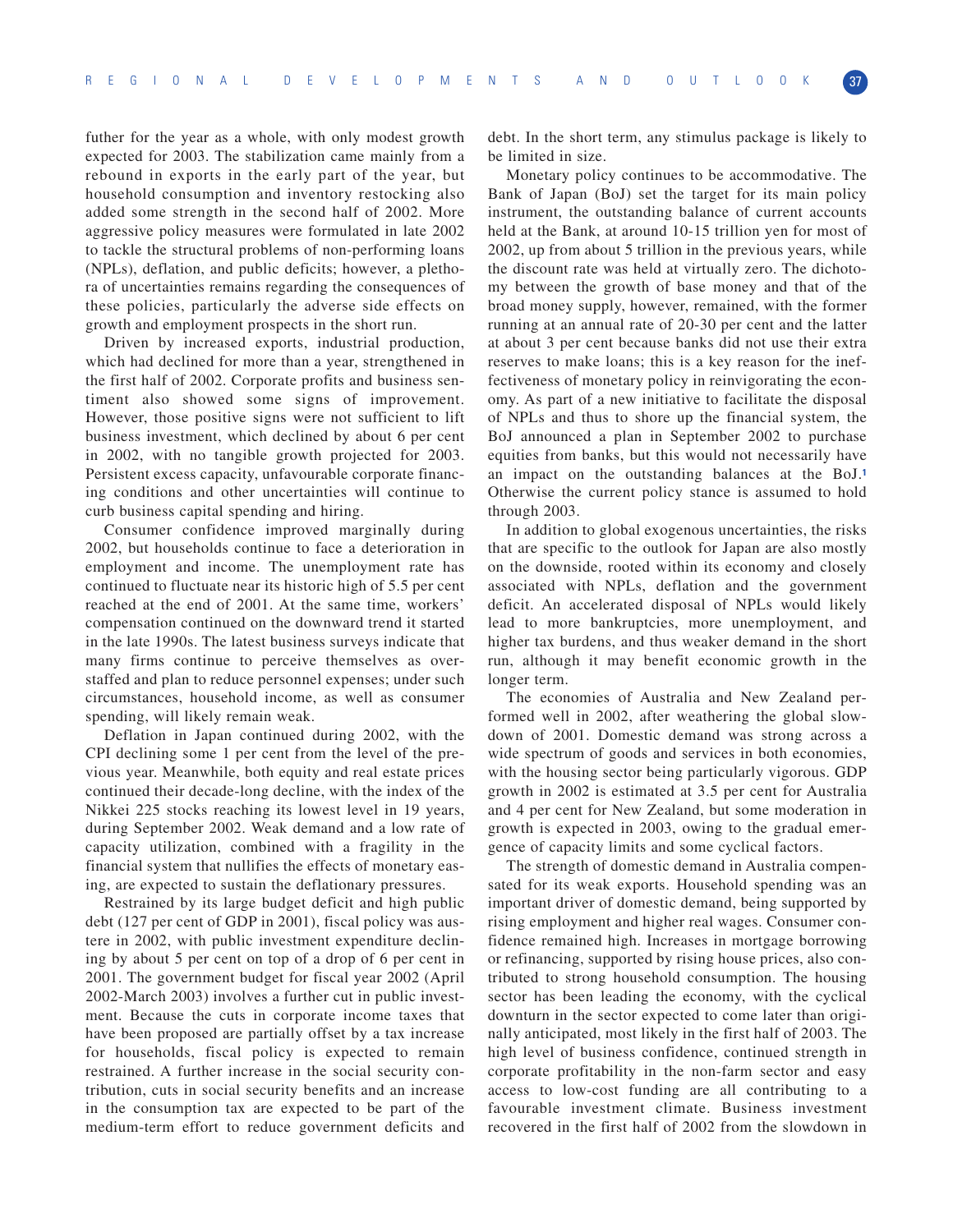2001, but the ratio of investment to GDP remains at historically low levels. The unemployment rate has fallen to about 6 per cent, near its lowest level for a decade. Although employment growth slowed as the year progressed, the outlook for the labour market remains favourable. In New Zealand, strong domestic demand has been partly driven by an increase in immigration, the largest in recent history, substantially boosting consumer and housing demand.

Both economies experienced a slight rise in inflation during 2002, and pressures on wages and prices will remain in 2003. The central banks in both countries raised interest rates by about 50 bps in the first half of 2002 and are expected to tighten further in 2003. Meanwhile, a revision in the inflation target (from a 0-3 per cent target range over a 12 month period to a 1-3 per cent range over the medium term) is expected to add more flexibility to monetary policy for the Reserve Bank of New Zealand.

The overall fiscal stance in Australia in 2003 will have a contractionary effect on economic growth, despite increased spending on defence and domestic security. While Australia is expected to have a balanced government budget, New Zealand is likely to maintain a surplus.

#### **Western Europe: lagging recovery**

The economic outlook for Western Europe has become generally less favourable than anticipated in early 2002. There has been no sign of the acceleration in activity previously anticipated for the second half of 2002 but, at the same time, there is little evidence of a renewed downturn, except in Germany. Acceleration is now expected in the latter half of 2003.

Growth in the EU-15 was 1.0 per cent in 2002 and is forecast at 2.1 per cent in 2003. Six countries in the EU-15 grew at less than 1 per cent in 2002, while only two countries had growth greater than 2 per cent. In 2003, 7 countries of the 15 are expected to grow by 1.5 per cent or less. Among the large economies, activity is expected to be slow in Germany and Italy, but more robust in France and the United Kingdom.

National accounts data for the EU-15 for the first two quarters of 2002 showed continuing support from consumption and government spending, but sustained weakness in fixed investment, and a continued boost from net exports, but partly because of depressed imports. Industrial production picked up in the first quarter of 2002 and continued until mid-year; thereafter activity stalled, with some sectors, particularly capital and durable consumer goods, declining. Although industrial sector weakness is widespread, Germany, Italy, the Netherlands and the United Kingdom stand out. Service sector activity has also weakened since mid-2002, but less than manufacturing, especially in countries with stronger domestic demand, such as the United Kingdom. Construction activity was more mixed in the first two quarters of the year, turning down markedly in the euro zone owing to extreme weakness in Germany, but maintaining strength in the United Kingdom.

In light of the prevailing uncertainties and excess capacity, a continuation of the current slow growth is forecast, with some acceleration projected for the middle of 2003. The rebound is expected to be led mostly by a resumption of external demand, especially from the United States, but will be dampened by the anticipated appreciation of the euro against the dollar. With only a limited boost from domestic demand, the improvement will be modest.

Private consumption expenditure is expected to maintain its muted support for growth in the region as a whole. Declining inflation over the period should boost real disposable income. In some countries, planned income tax cuts will also provide some boost to consumption; in other countries, budgetary conditions have led to a postponement of tax cuts, and have even resulted in some tax increases. Incomes will also be restrained by the weaker employment outlook, which has also had an impact on consumer confidence. Heightened global uncertainties have reduced confidence. This is expected to lead to temporarily higher savings rates in many countries in the near term. The positive impetus to consumer spending from strong house prices in some countries is expected to moderate. At the same time, current government consumption expenditure is being held back in most countries by budgetary constraints.

Investment should be boosted by the increase in foreign demand, but will be held back by high levels of corporate debt, particularly in the telecommunications sector, excess capacity, and the uncertain profit outlook. Despite the accommodative monetary policies, the cost of capital remains high because of the fall in equity prices and the widening of corporate bond spreads over government bond yields. The diversity of rates of inflation across the area also means that those countries with the lowest rates of inflation—such as Germany —have the highest real interest rates. As capacity utilization rises and if uncertainty diminishes, these negative factors will dissipate. Inventory de-stocking continued in the first half of 2002, but at a decelerating pace; it is expected to provide some support to growth in 2003.

Modest growth, at or below most estimates of long run potential growth, led to a slowing of job creation in 2002. For the EU-15, employment growth slowed from 1.2 per cent in 2001 to 0.4 per cent in 2002. In the euro zone, this reduction translated into a decline in net job creation from 1.4 million persons in 2001 to 500,000 persons in 2002. No improvement is expected in 2003. Despite the slowing growth of the labour force, the overall rate of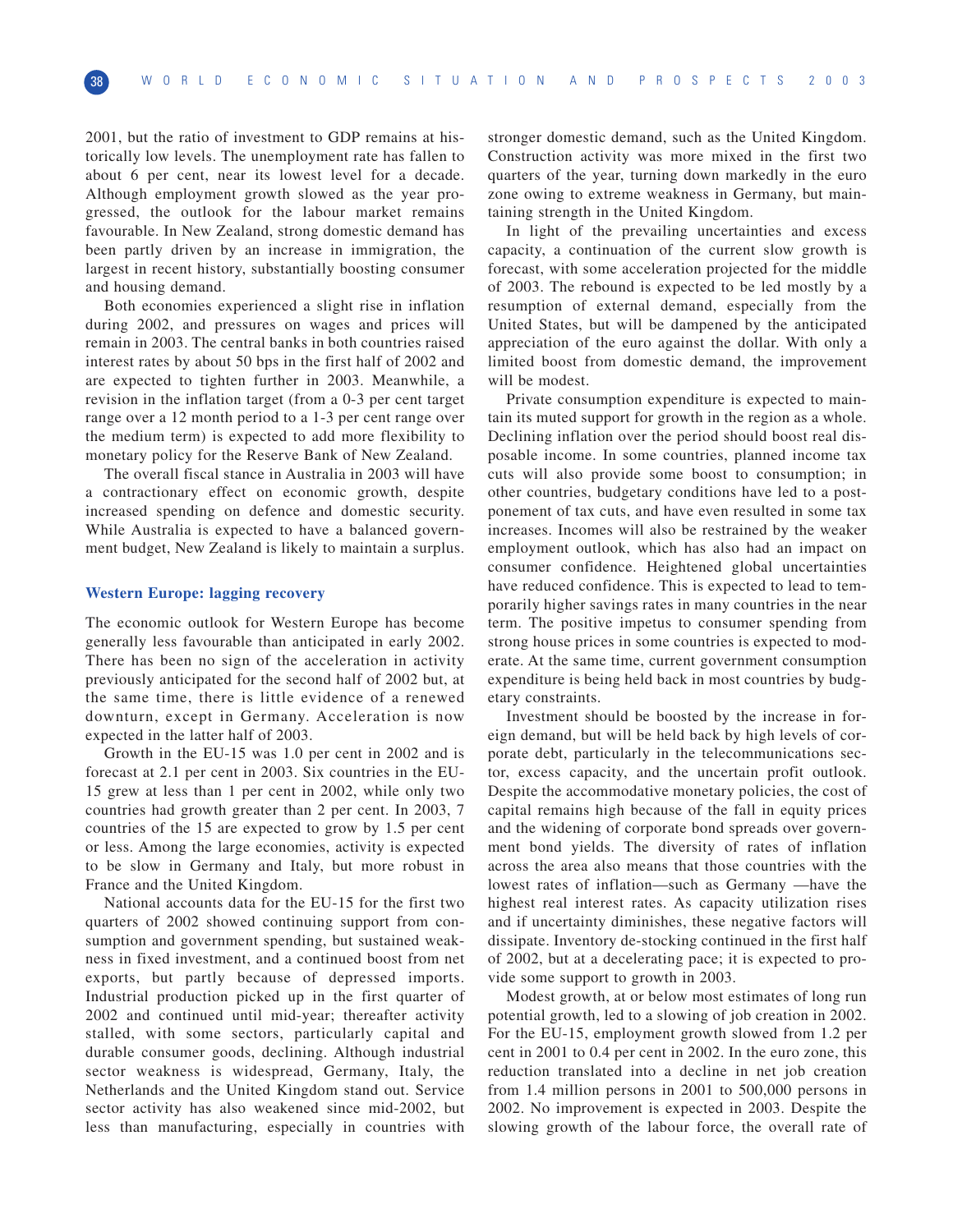unemployment rose marginally for the first time since 1996, averaging 7.9 per cent for the EU-15 in 2002; it is expected to reach 8.0 per cent in 2003. In such high unemployment countries as Greece, Italy, and Spain, unemployment continued to fall in 2002 and is expected to maintain its downward trend in 2003 (see table A.7).

The inflation situation remains a vexing problem for the region, especially in the euro zone. Except for a few months during the last three years, inflation, as measured by the harmonized index of consumer prices (HICP), has been above the European Central Bank's (ECB) target of 2 per cent. Most of the inflation can be explained by a series of supply shocks, such as increases in oil and food prices. In addition, the change over to the euro may have contributed to a one-time jump in prices at the beginning of 2002. Those effects dissipated over the year, with inflation dipping below 2 per cent in June and July, but renewed pressure from higher oil prices then pushed inflation back above 2 per cent, where it remains. More importantly, the pass through from earlier oil and food price increases has pushed core inflation (excluding energy, food, alcohol and tobacco) to around 2.5 per cent, and there has been upward pressure from wage developments. Nevertheless, with subdued growth, some moderate appreciation of the euro against the United States dollar and only a moderate increase in oil prices, the HICP is expected to remain in the 2 per cent range in the early part of 2003 and to begin a gradual decline thereafter.

Fiscal policy in the EU is at a crucial juncture. The use of automatic stabilizers and, in some cases, additional stimulus during the slowdown has led to a general deterioration in budget deficits to the point where a number of countries either have breached, or are in danger of breaching, the maximum fiscal deficit of 3 per cent of GDP embodied in the Stability and Growth Pact (SGP). Portugal was the first country to exceed the SGP limit in 2001. Germany appears to have broken the limit in 2002, while France and Italy may do so in 2003. Furthermore, the additional goals embodied in the revised Stability Programmes agreed upon in December and January 2001—that all countries would achieve budget balance by 2004—are no longer within reach for some countries and have been postponed until 2006. However, fiscal consolidation would further slow economic activity. In addition, there have been promises of tax cuts in many countries and simultaneous pressure for increased spending in some areas. To fulfil those conflicting goals would require significant spending restraint in other areas.

This situation has led to considerable debate about the design of the SGP and the possible modification of the fiscal framework. Nevertheless, the overall goal will probably be for budget balance over the business cycle, so that those countries with large deficits are likely to be required to pursue further consolidation over the medium term. The forecast therefore assumes no major fiscal con-

solidation over the short term, but a gradual and sustained consolidation over the medium term.

In the area of monetary policy, the European Central Bank (ECB) maintained its policy interest rate at 3.25 per cent from November 2001 until December 2002, despite the deterioration in growth prospects and the emergence of additional downside risks. The reason was that, as indicated above, inflation remained above the ECB's target of 2 per cent and there were concerns about further inflationary impulses in the future. The appreciation of the euro was a countervailing pressure, but most of its effect fed through into prices in 2002. The ECB cut its policy rate to 2.75 per cent in December 2002 and this rate is expected to be maintained until the second quarter of 2003. At that point, it is anticipated that interest rates will begin to be raised, by a total of 50 bps during the remainder of the year.

The euro appreciated in the second and third quarters of 2002, breaking through parity with the United States dollar in July. It then retreated somewhat, trading in a fairly narrow range. Much of this strength of the euro reflected weakness in the dollar, which resulted from the simultaneous collapse of equity values in concert with mounting doubts over accounting practices, and a consequent general re-evaluation of the prospects for the United States economy. Following the introduction of the euro, the principal driving force for the strength of the dollar was the perception of superior returns on investments in the United States, but this belief began to be increasingly questioned as 2002 progressed. In addition, the United States current-account deficit, particularly the sustainability of the net resource flows necessary to finance it, again received attention. While some moderate appreciation of the euro is expected, no further major movement is envisaged. Equity prices in Europe have been just as hard hit as in the United States—more so if measured from the beginning of 2002—while growth prospects in Europe are no less uncertain than in the United States. The euro is therefore assumed to remain close to parity with the dollar in the near term, with some upward drift over the longer term.

A key risk facing the euro zone concerns fiscal policy and the requirements of the Stability and Growth Pact. A major fiscal retrenchment in the large economies could tip the balance to recession. At the same time, the breakdown of the Pact could signal a major loss in confidence. Consequently, a very fine line has to be navigated. A mix of tighter fiscal policy and looser monetary policy would be appropriate, but there are no institutional arrangements to formally coordinate such a strategy. Nevertheless, the ECB's easing of monetary policy in December 2002 provides one of the pillars for this approach. Finally, a major appreciation of the euro, even as a reflection of dollar weakness, also poses a risk because the acceleration of economic activity in Europe depends heavily on a revival of exports.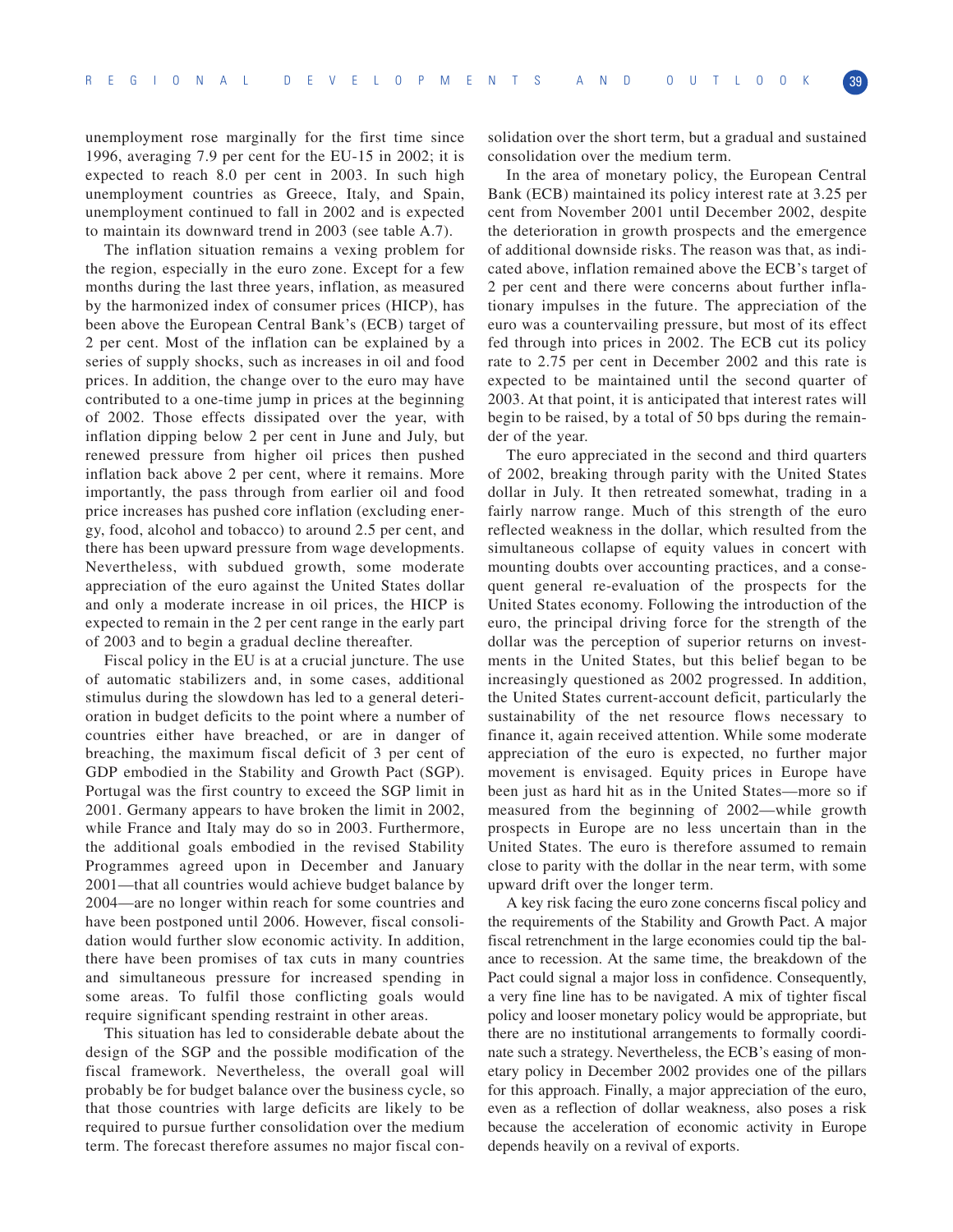# ECONOMIES IN TRANSITION

#### **Central and Eastern Europe: resilience tested**

Economic growth in Central and Eastern Europe (CEE) decelerated to about 2.5 per cent in 2002, but is expected to increase to about 3 per cent in 2003. The slowdown was a result of the continuing weakness in economic activity and business confidence in the EU, the region's main trading partner; the anticipated recovery is also highly conditional on export performance. The decline in growth was almost universal. Exceptions were the former Yugoslav Republic of Macedonia, which was recovering from its recession of 2001, and Slovakia, where increased domestic consumption boosted growth.

With more subdued demand for the region's exports in 2002, strengthened domestic activity provided the impetus to growth. In such countries as the Czech Republic, Hungary and Slovakia, the source was pre-electoral fiscal spending. Stronger private and public consumption provided some protection to growth, but did not fully compensate for weaker exports. Greater integration of the region's industries into the EU's production networks provided CEE economies with some advantage over other exporters to the EU, but it also increased the region's dependence and limited its policy choices.

Within Central Europe, even the traditionally strong Hungarian economy grew below the official target of 4 per cent in 2002. The competitiveness of Hungarian exports was undermined by its strong exchange rate, and industrial production grew only marginally, impeded by the high accumulation of stocks. The economy of the Czech Republic, in addition to being setback by the weak external environment, was affected by floods, which caused damage estimated at about \$3 billion to some industrial regions and tourism centers. Although reconstruction activity provided some economic stimulus, especially to the construction sector, the Czech economy grew by less than 3 per cent in 2002.

The biggest economy of the region, Poland, grew by only 1.2 per cent in 2002, the same as in 2001. The economy is still suffering from the impact of the earlier tight monetary policy, as well as the consequences of inefficiencies in state-owned enterprises. Although nominal interest rates were lowered several times, falling inflation kept real interest rates high and investment fell in 2002. In spite of lower mortgage rates, there was no growth in construction activity; the demand for Polish exports also remained weak in 2002. The Government continues an anti-crisis programme, providing support to large enterprises, but is constrained by the public deficit, since stalled privatization has led to lower public receipts. Some improvement in growth is expected in 2003.

Weakened external demand also lowered economic growth in South-eastern Europe. Because of its currency board arrangement, the strong euro adversely affected the competitiveness of Bulgarian exports in markets outside the euro zone, although productivity gains had the opposite effect. Consumer spending was hit by tight income policies, as well as by increased electricity prices in 2002. Economic policy in both Bulgaria and Romania is driven by their commitments to multilateral organizations, in particular the conditions embodied in IMF stand-by loans. Both countries need to complete a number of delayed privatizations, including the energy sector in Romania, and to keep their budget deficits low.

In Yugoslavia, growth in industrial production remained lacklustre in 2002, with the long-term problems of a weak industrial base and a lack of infrastructure compounded by a tightening of monetary policy. There was further progress in macroeconomic stabilization and improvement of the business environment and, at the end of the year, privatization accelerated. Large inflows of foreign aid contributed to the strong exchange rate, undermining exports, but were not used to finance the import of capital goods to the extent expected. For a significant improvement in the business environment, the economy needs to develop an efficient financial sector.

In most of the region, inflation in 2002 was lower than in 2001. This reduction largely reflects successful macroeconomic policies, but also slowing economies in some cases. Relatively stable oil prices in the first half of the year, lower food prices, appreciating currencies and the stronger euro also contributed. Inflation hit a record low in Poland and Slovakia early in the year (in the latter case owing to the freezing of administered prices and a tight monetary policy for most of the year) and subsequently even in Hungary, where inflationary pressures due to wage increases had initially forced a revision of the inflation target. For 2002 as a whole, the Czech Republic, Hungary and Poland met their respective inflation targets. Monetary and fiscal policies have reduced inflation in Romania and Yugoslavia, although it remains above the regional average in both cases. Further disinflation is expected in most of the region in 2003, for many economies in line with policies aimed at eventually joining the euro zone. The greatest inflationary risk is the possibility of higher oil prices, although large inflows of portfolio capital into the region could also exert pressure through increases in the money supply if the exchange rate does not adjust fully.

The opportunities for active policy responses by CEE countries to the global slowdown are limited. As one countercyclical instrument, monetary policy was relaxed in some cases. In Poland, despite cuts in nominal interest rates, real interest rates remain high, but further cuts are not likely in the immediate future because of concerns over the budget deficit.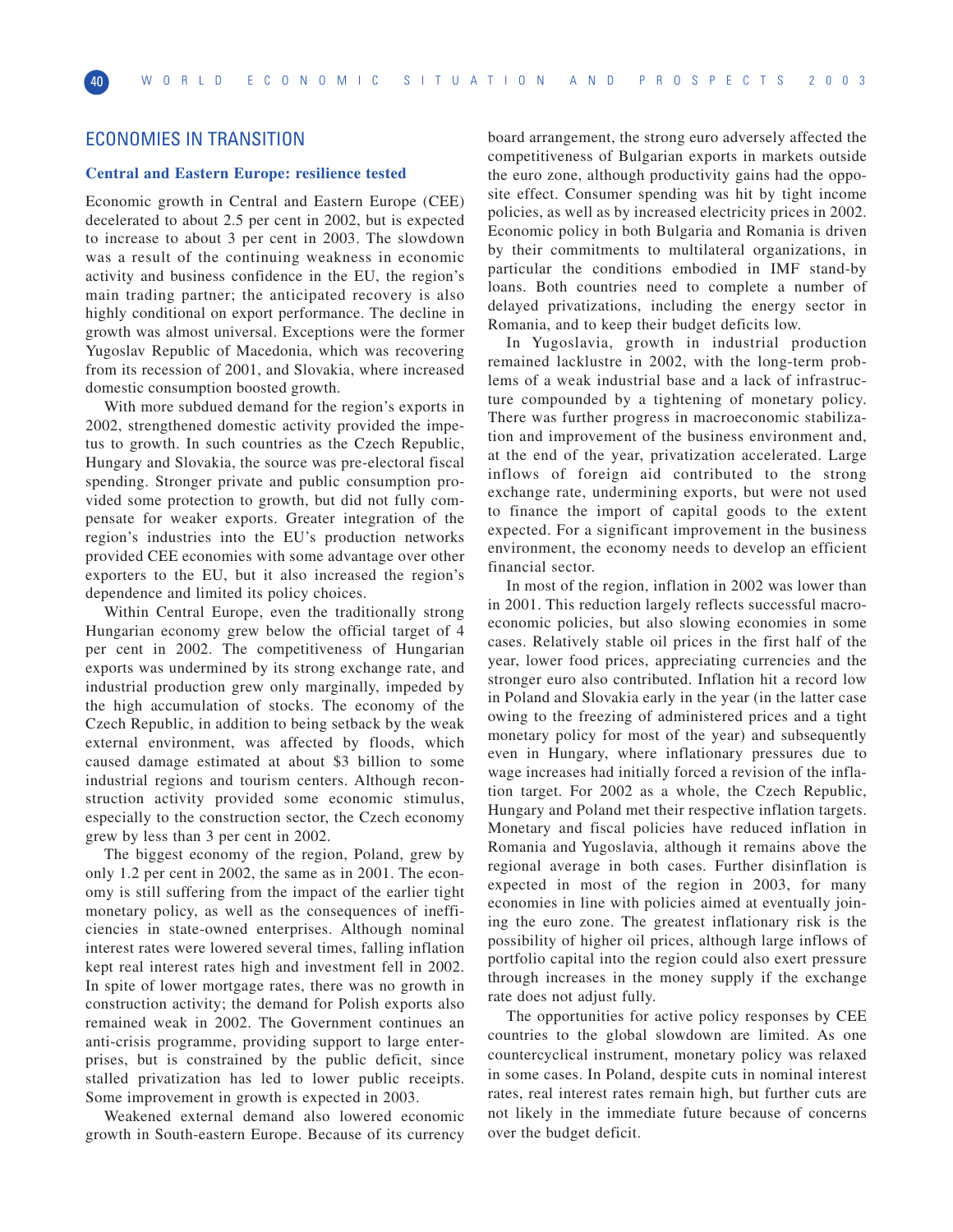Interest rates were cut to below euro zone levels in the Czech Republic in 2002, mostly to reduce capital inflows, weaken the currency and thereby increase the competitiveness of exports. Interest rates were also cut in Hungary at the beginning of the year, but then briefly reversed, mostly because of the growing public deficit and the strong expansion of credit to the private sector, before being cut again in November. Because of budget and current-account deficits, monetary policy was tightened in Slovakia but then loosened by the end of the year. In Bulgaria, the development of the domestic banking system has resulted in an expansion of domestic credit, relaxing the previously tight monetary conditions.

There was also fiscal relaxation in the region; this had the short-term effect of sheltering the economies from the effects of lower exports, but budget deficits are high. Since initial projections of growth in 2002 were optimistic and because inflation decelerated, fiscal revenues were lower than expected in many countries, adversely affecting fiscal positions. Pre-electoral fiscal spending in a number of countries, as well as support to export-oriented enterprises, put further strains on budgets. In the Czech Republic, the recovery from the floods is being financed mostly from the state budget; the general budget deficit for 2002 may be above 10 per cent of GDP and will stay high in 2003. In Poland, lower inflation is likely to reduce revenues, but budget spending has not been cut and the deficit for 2002 may exceed 5 per cent of GDP. In Hungary, the Government's fiscal spending priorities will make it difficult to meet even the revised targets for 2002 and 2003. Some progress on budget consolidation has been achieved in Bulgaria and Romania. For most of the region, the assumptions regarding growth that underlie the 2003 budgets are optimistic.

Helped by the prospect of EU membership, the region continued receiving inflows of FDI in 2002, albeit at a slower rate. Domestic savings in the region are still insufficient to finance necessary fixed capital formation and some weakening in fixed investment, in particular in Hungary, Poland and Slovakia, may make the sustainability of growth questionable. In 2002, state-funded infrastructure projects were an important element of investment in Hungary. Higher rates of investment are needed, especially in the former Yugoslav States.

The employment situation in the region remains difficult, especially in rural areas. The rates of registered unemployment are highest in Bulgaria, Poland, Slovakia and most of the former Yugoslav States. Incomplete enterprise restructuring (especially in the countries lagging in their structural reforms), lower import demand, increased labour productivity in the industrial sector and structural changes in the agricultural sector in the wake of the EU accession are impediments to an improvement in the situation.

There were no significant improvements in the current accounts of CEE economies in 2002. In general, a shift from export-led to domestically-driven growth increased imports, adversely affecting current-account balances. Also, floods damaged the region's tourism industry, to the detriment of the services balances, and there was increased repatriation of investment income, especially from the Czech Republic. In most cases, the trade deficits were fully covered by FDI inflows; countries also benefitted from low international interest rates if borrowing.

For most CEE countries, preparations for EU accession dominate macroeconomic policies. The required actions include the harmonization of economic policies, business regulations and tax systems with those of the EU and the reduction of subsidies to state-sponsored sectors. Many of the major obstacles to the enlargement were removed by the EU summit in October 2002, when a common approach was adopted to the most difficult issues of the enlargement, including agricultural policy and regional aid. The summit endorsed the European Commission's view that eight of the ten candidates from the CEE and the Baltics countries will be ready to join the European Union as early as 2004.

If the expected improvement in EU growth materializes in 2003, there should be an accompanying acceleration in the CEE countries. The biggest short-term risks for the region are a prolonged slowdown in the EU and an increase in oil prices (since these are all oil-importing countries).

#### **Commonwealth of Independent States: further autonomous growth**

Growth in the Commonwealth of Independent States (CIS) is decelerating from the record rates registered in the past two years, but remains robust (see table A.3). The deceleration reflected mostly a slowdown in the Russian Federation, as a result of lower oil prices in 2001 and early 2002. The Russian Federation is critical to the overall performance of the region, not only because it is the largest economy but also because it remains the major export market for most CIS countries, even though these links have been weakening**2**. A similar regional growth rate is expected in 2003, driven mainly by robust domestic demand in the Russian Federation and Ukraine, as well as an oil-related investment boom in the Caspian region.

Growth in the Russian Federation and Ukraine continued to be driven by robust domestic consumption, itself fuelled by rising real wages, increasing consumer confidence and, in the Russian Federation, improving levels of employment. Investment in the Russian Federation was disappointing but is expected to improve, particularly in the oil sector because of stronger oil prices and the end of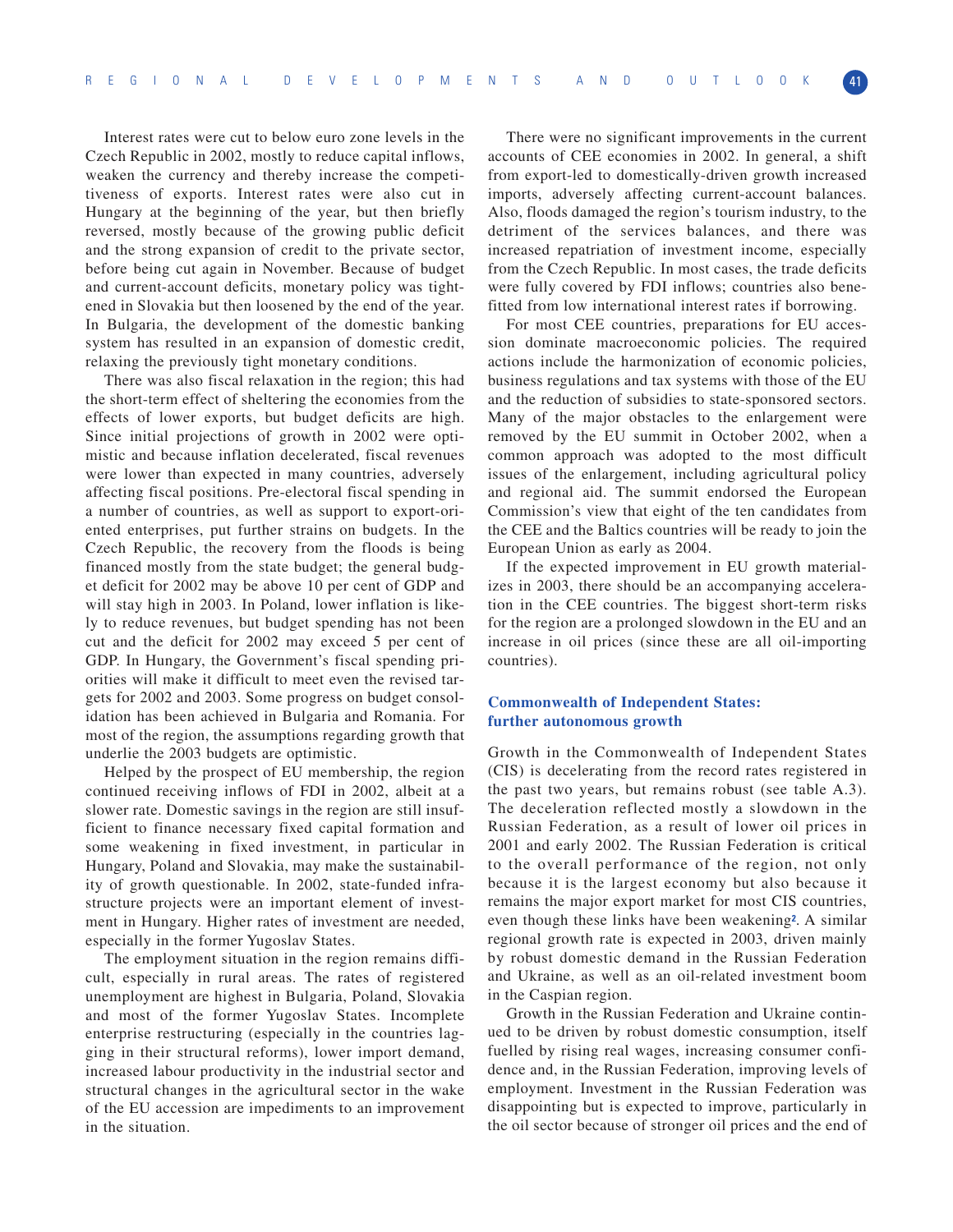the restrictions the Government had imposed on oil exports.**<sup>3</sup>** FDI into the Russian Federation remains minuscule despite the country's efforts to improve its investment climate. On the other hand, capital flight from the Russian Federation was only \$2.1 billion during the first six months of 2002, compared to \$10.5 in the same period of 2001. Ukrainian growth slowed in the course of 2002 owing to a slowdown in the key metallurgy sector (caused by weak global demand, increasing competition in foreign markets and continued restrictions on exports to the United States and the Russian Federation).

Recovery in the two economies is expected to continue but, without further restructuring and a substantial increase in investment, supply bottlenecks will continue to constrain output growth. The possibility of conflict in Iraq also poses risks for the Russian Federation because of its close trading links with that country. The two countries have been planning a \$40 billion trade deal that might not materialize in the event of a conflict.

Caspian oil and gas-producing countries continued to grow at high rates in 2002. Growth in Azerbaijan and Kazakhstan was driven by the rapid increase in investment, mostly FDI related to large-scale oil and gas projects. The resulting strong growth in industrial output and in construction spilled over into the transport and communication sectors. The oil boom in those countries is expected to continue in 2003, with further inflows of FDI and increased export capacity coming on-stream. The construction of the Baku-Tbilisi-Ceyhan (BTC) pipeline, which started in September 2002, will also benefit Georgia, since its section will attract a large amount of investment. Notwithstanding their relatively bright prospects, Azerbaijan and Kazakhstan remain highly vulnerable to oil price shocks since their non-hydrocarbon sectors are lagging because of insufficient restructuring. Turkmenistan, another hydrocarbon exporter, is also expected to continue to grow rapidly in 2003 if the Russian Federation and Ukraine maintain their import demand. The country's dependence on those markets may lessen if an alternative pipeline from Turkmenistan through Afghanistan to Pakistan is built. This project is once again under active consideration.

Other smaller economies of the region, with the exception of Kyrgyzstan, enjoyed a third consecutive year of positive growth in 2002. In Armenia, rapid growth was largely attributable to the booming construction sector. There was also continuing recovery in the industrial sector, mostly in jewelry and metal production, as well as food processing. Strong growth is expected to continue, albeit at lower rate, in 2003. Tajikistan and the Republic of Moldova also achieved strong growth in 2002, mostly reflecting continued industrial expansion and, in the Republic of Moldova, strengthening domestic demand. Growth in those economies will decelerate somewhat in 2003 owing to inadequate restructuring (see table A.3).

Conversely, Kyrgyzstan's GDP contracted because of a drop in gold production.**<sup>4</sup>** Additionally, political turmoil continues to impede reforms and policy-making. Kyrgyzstan is expected to return to positive growth in 2003 as gold production recovers. The immediate economic prospects for Belarus and Uzbekistan are poor. Over the longer term, any improvement will be contingent on each country's commitment to reform and on increased rates of investment.

The military operation in Afghanistan provided greater international visibility to the Central Asian countries, which expanded their international cooperation following the 11 September attacks. Uzbekistan has already benefited from the renewal of relations with multilateral and bilateral lenders, which will enable the Government to pursue its structural investment programme. The rebuilding of Afghanistan is providing an additional export market for construction materials from bordering countries.

Unemployment continued declining in the Russian Federation (see table A.7). In most other CIS countries, unemployment remains high, but changes are difficult to trace owing to the unreliability of official data.

Current-account balances in the region continued to deteriorate as a result of weak export demand, lower energy prices in the first quarter of the year and growth in imports.**<sup>5</sup>** All these countries, except the Russian Federation and Ukraine, reported current-account deficits in the first half of 2002. A modest narrowing of the Russian current-account surplus is expected in 2003. Ukraine is likely to maintain its current-account surplus in 2003; the prospects for its terms of trade remain favourable since prices of steel, which accounts for about 30 per cent of its exports, are expected to rise.

The Russian Federation had a third year of fiscal surplus in 2002, although smaller than in previous years. The Government has approved a draft 2003 budget with a surplus of 0.6 per cent of GDP, including the large debt payments due during the year. Despite progress in debt restructuring, Ukraine also faces a peak of foreign debt payments in 2003. Payment may prove challenging in the light of the IMF's decision to halt its financing because of the slow pace of reforms.

Inflation continued declining across the region in 2002 (see table A.3) as a result of relatively tight fiscal and monetary policies in many countries and lower oil prices in the first quarter of the year. Ukraine reported its lowest rate of inflation since transition began, with deflation over the first ten months of the year. Nevertheless, inflation remains a concern in the Russian Federation and in such slowly reforming countries as Belarus and Uzbekistan. The Russian central bank continued absorbing large foreign currency inflows, which increased the growth of the money supply and exerted inflationary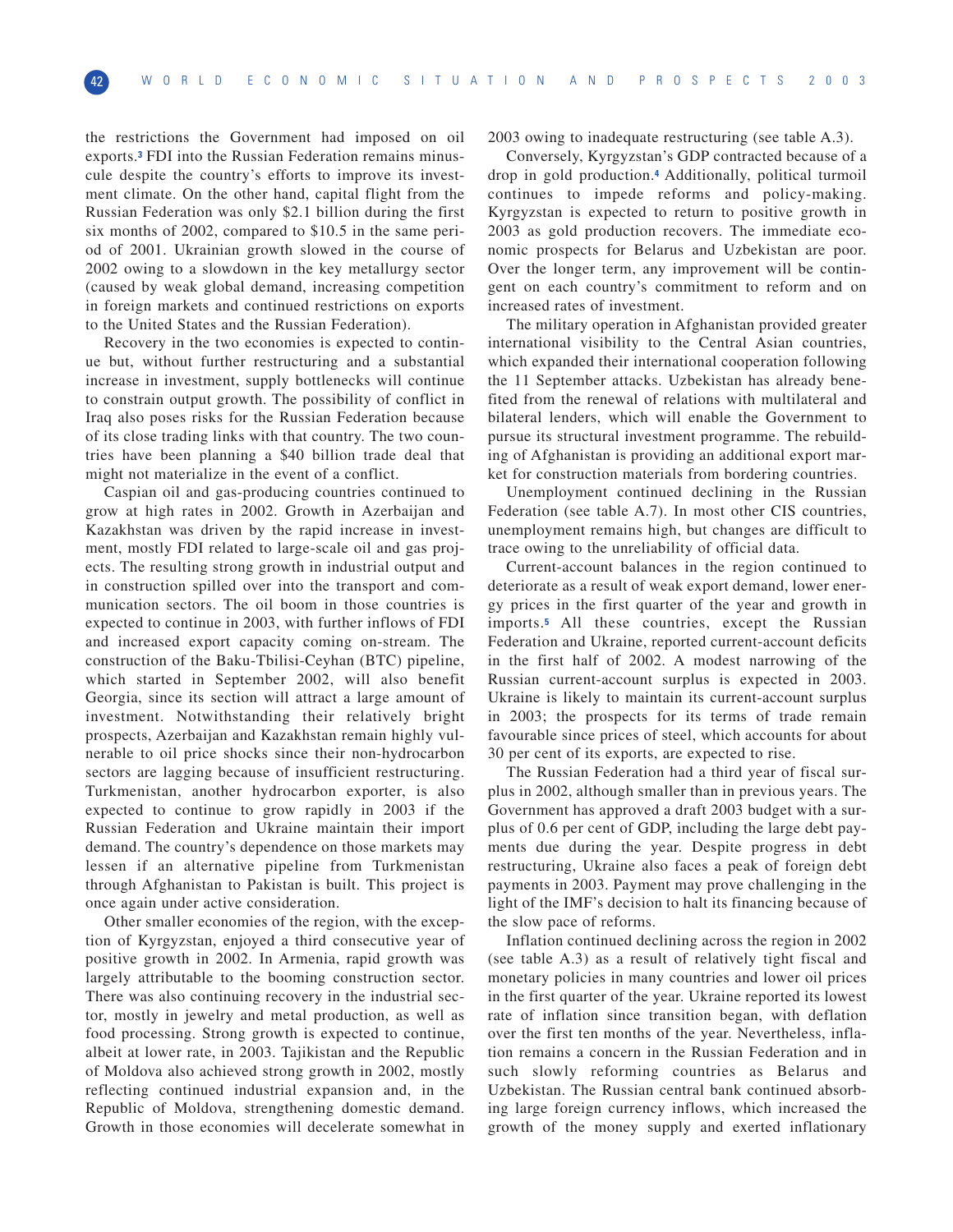pressures on the economy. Because it has declined, the budget surplus, which served as one of the limited range of sterilization instruments available to the Russian Government, has become less effective in this regard. Belarus, Turkmenistan and Uzbekistan continue to use monetary emission to finance state-sponsored projects and to subsidize inefficient enterprises. Stubbornly high inflation in Belarus is not likely to fall below 50 per cent in the absence of far-reaching reforms.

No drop in the average rate of inflation in the region is expected in 2003 as the Russian central bank, despite its declared target of 10–12 per cent inflation, continues to target the real exchange rate in order to protect domestic producers; this policy is likely to lead to inflation exceeding the target. The modest narrowing of the currentaccount surplus projected for 2003, together with the promised cut in the foreign-exchange surrender requirement, will slow the growth in the money supply to only a limited extent.

#### **Baltics countries: buoyancy sustained**

The Baltic economies have fared relatively well in the weak global economy. Following a slowdown at the beginning of 2002, growth of output accelerated in the second quarter and the region grew by an estimated 5 per cent in 2002, with continued sluggish import demand from the EU offset by buoyant domestic demand and relatively strong import demand from the CIS. In 2003, growth is forecast to accelerate to about 5½ per cent as a result of the improved external environment and continued robust domestic demand (see table A.3).

The trends in revenues related to the transit of Russian oil, which have traditionally been an important contributor to growth in the Baltic region, were diverse in 2002. Transit freight through Latvian ports decreased by almost 5 per cent in the first half of 2002 as a result of the Russian Federation's opening of a new oil terminal on the Gulf of Finland. Lithuania, on the other hand, recorded a 20 per cent increase in rail freight in the first half of 2002, thanks mainly to increased volumes between the Russian Federation and the Kaliningrad enclave.

Investment led the revival of domestic demand in Lithuania, (over 20 per cent growth in the first half of 2002) and contributed significantly to growth in the other two countries. Private consumption was boosted by increased wages and credit expansion and, in Estonia and Lithuania, by declining unemployment.

On the supply side, construction and retail trade were the largest contributors to economic growth in the region, reflecting an expansion in bank lending as a result of low and declining interest rates, as well as continued bank restructuring and consolidation. The growth of industrial output was moderate, but accelerated in the course of 2002. In Lithuania, oil refining, the largest industrial sector, continued to decline because of disruptions in deliveries of oil to the Mazeikiai refinery.

The current accounts of the Baltic countries are expected to continue showing large deficits. Estonia recorded its highest deficit (12 per cent of GDP in the third quarter) as a result of a particularly sharp decline in exports. Improvement in the region's current-account deficit is contingent on recovery in the EU countries and increased demand for Baltic exports. The high currentaccount deficits continue to be financed mainly by FDI. FDI inflows into Latvia and Lithuania increased substantially (by 50 per cent in the case of Lithuania), but those into Estonia decreased by about 30 per cent compared to the previous year.

Inflation in the region declined (see table A.9), mainly because of a fall in food prices during the summer months and lower import prices owing to the appreciation of their euro-pegged currencies against the dollar. Inflation is forecast to inch up in 2003, reaching 2½ per cent, as a result of increasing prices of imports, mostly of energy, and continued strong domestic demand.

EU accession continues to serve as an external policy anchor for the Baltic countries. Maintaining a currency board or a close equivalent reduces the scope for applying monetary policy tools and makes prudent fiscal policy particularly important. All three countries maintained a tight fiscal stance in the first half of 2002. Both Estonia and Lithuania reported surpluses and the Latvian budget was almost balanced. A slight loosening of fiscal policy in the region is expected in 2003, not only because of the need to cover the costs of NATO memberships and EU accession requirements, but also because of upcoming presidential elections in Lithuania and a second supplementary budget in Estonia.

# DEVELOPING ECONOMIES

Constrained by fragile fiscal positions and an unfavourable external environment (and, in a few cases, by inflation), developing countries' rate of growth improved only marginally in 2002. Growth was disappointing in most economies, with the important exceptions of the two most populous countries and the handful of countries that could effectively implement countercyclical policies. For the group as a whole, GDP grew by 2.9 per cent in 2002, compared with 2 per cent in 2001. By region, East Asia recovered relatively strongly, Western Asia much less so, South Asia maintained its moderate growth, Africa experienced some deceleration and Latin American GDP contracted (see fig. III.1).

Growth is forecast to accelerate to 4.3 per cent in 2003, largely on account of anticipated stabilization in some crisis-stricken Latin American economies and, to a lesser extent, continued strengthening of domestic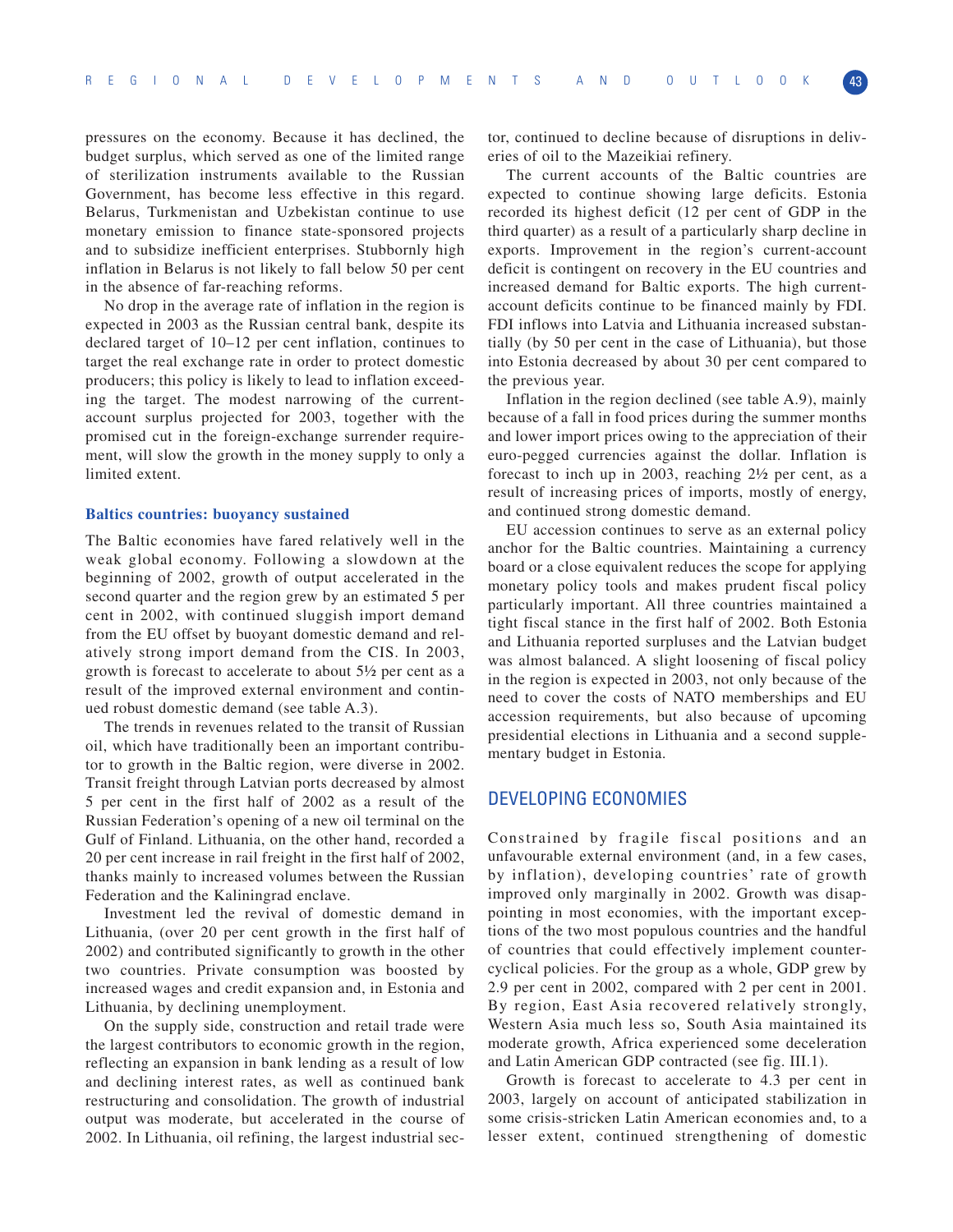#### Figure III.1. DEVELOPING COUNTRIES: ANNUAL RATES OF REAL GDP GROWTH, 2001-2003



demand in countries that have been able to sustain growth in 2002. The anticipated progressive improvement in international trade will also support faster growth. An interruption in developed countries' recovery and an increase in geopolitical tensions are the major risks confronting the developing economies.

#### **Africa: growth slows**

Africa's 2002 GDP growth of 2.9 per cent reflects a slowdown from its 2001 performance (see table A.5). The deceleration was due to lacklustre external demand, depressed prices for many primary commodities (see chapter 2), drought in eastern and southern Africa, and political and economic instability in some of the largest economies. The result of those forces was declines in consumption and foreign direct investment. Additionally, despite renewed pledges of increased official development assistance, little new bilateral assistance has yet appeared. The region's GDP is forecast to grow by about 4 per cent in 2003.

In a reversal from previous years, the large economies of North Africa grew less rapidly than most of sub-Saharan Africa, reducing the aggregate growth rate for the continent. Despite sustained oil prices, Algeria and the Libyan Arab Jamahiriya experienced slow growth in 2002 owing to oil production cuts made to abide by OPEC quotas. In Egypt, Morocco and Tunisia, the tourism industry—an important source of their foreign exchange and economic activity—has yet to rebound fully from the negative impact of the 11 September terrorist attacks. In all three economies, GDP growth slowed in 2002 as export demand for those countries' goods and services, particularly from the European Union, their main trading partner, decelerated during the year. Egypt was particularly hard hit. As a result of uncertainties about military action in Iraq, their vulnerability to terrorism (as evidenced by the April 2002 attack in Tunisia) and the slow growth expected in Western Europe, the North African economies, although recovering, will continue to grow below potential.**<sup>6</sup>**

GDP growth for sub-Saharan Africa (excluding Nigeria and South Africa) was 3.7 per cent in 2002, and is expected to be above 4 per cent in 2003. In most countries, the improvement in 2002 could be attributed to increased agricultural output, but drought in several countries in southern Africa caused widespread crop failures, leading to severe food shortages and the most severe threat of famine in over a decade. An estimated 14 million people in several countries face a high risk of malnutrition and famine in early 2003. Poor rainfall also affected agricultural production and economic activity in the Sahel region of West Africa and in several countries in Eastern Africa in the latter part of 2002.

The increasing number of countries in sub-Saharan Africa with an expanding oil sector continued their recent robust growth in 2002. Angola, Chad and Equatorial Guinea registered double-digit growth in 2002, almost entirely owing to increased petroleum production and exports. The management of their oil and gas wealth poses challenges for these smaller oil-exporting countries' development strategies over the long term, but many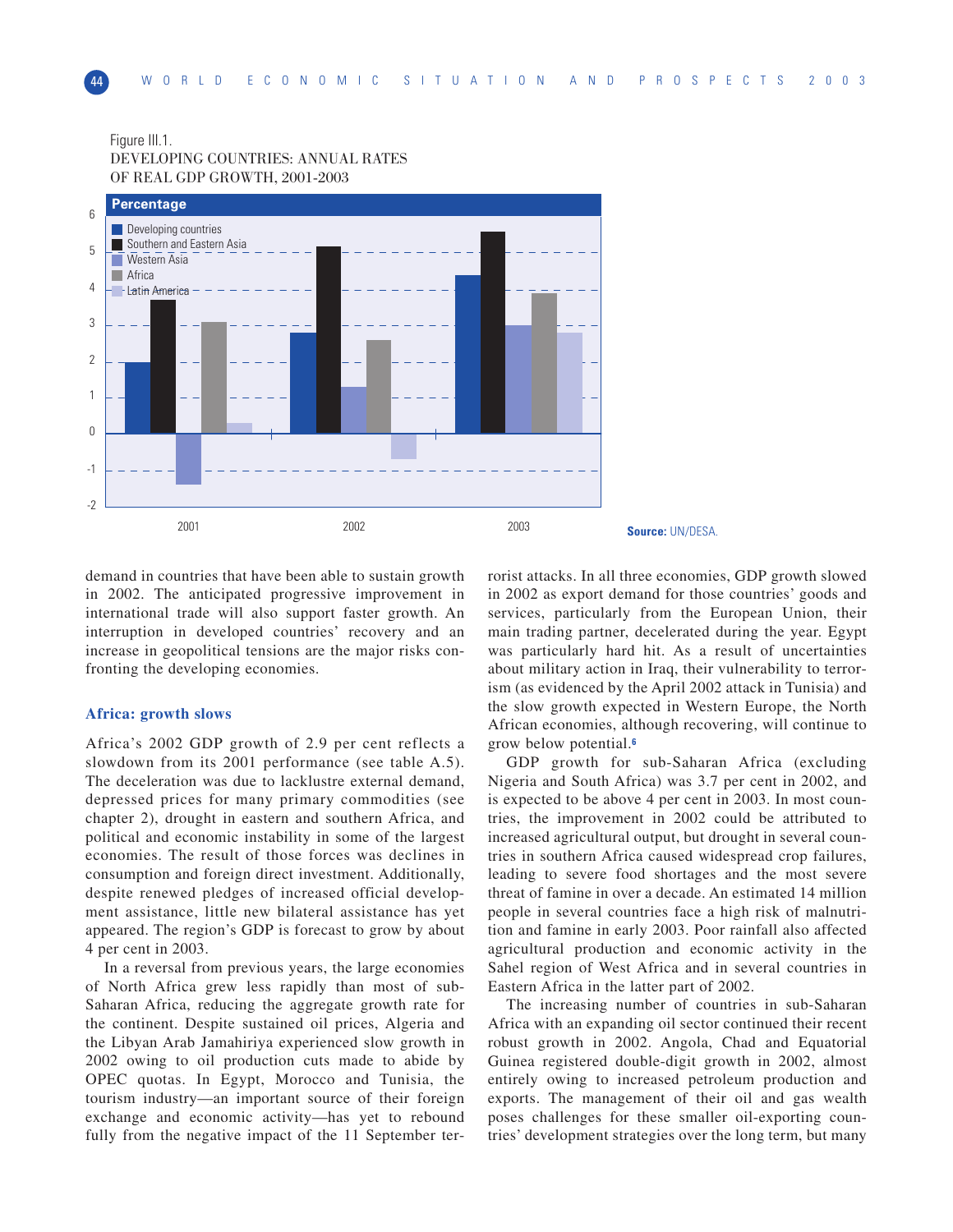are expected to fare well in the near term because they are not bound by OPEC production limits and are attracting large foreign investments. Conversely, economic growth in Nigeria, the subregion's largest fuel exporter and sole OPEC member, slowed in 2002, partially because of oil production restraints and its heavy dependence on the energy sector, but also because of uncertainties in the lead-up to elections in 2003. With internal stability and an increased OPEC quota (see chap. II), Nigeria is expected to return to growth approximating 4 per cent.

Manufacturing output rose throughout Africa as a result of increases in consumer demand in some countries, improvements on the supply side (such as higher agricultural output and less disruption in energy supplies) and increased shipments to the United States under the African Growth and Opportunity Act (AGOA). Kenya and Nigeria are cases in point. Large currency depreciations in South Africa and several North African countries also supported growth of manufacturing, although sluggish growth in Western Europe partially offset the benefits of improved competitiveness for exports. South Africa grew by 3.5 per cent in 2002, boosted by increased consumer spending, strong export growth and net inflows of financial resources.

Most countries in the region continued to follow prudent fiscal and monetary policies to preserve macroeconomic stability and reduce inflation. Nonetheless, earlier increases in oil prices and higher food prices increased inflationary pressures in 2002. In the case of South Africa, currency depreciation in the fourth quarter of 2001 caused the country to miss its inflation target for 2002, despite tighter monetary policy.**<sup>7</sup>** A few economies are experiencing double-digit rates of price increase, largely as a result of fiscal and/or monetary indiscipline. Inflation in the region was below 8 per cent in 2002 and is expected to decline slightly in 2003 (see table A.5).

Most African economies continued to benefit from improved political and economic governance in 2002. Additionally, progress in resolving the conflicts in Burundi, the Democratic Republic of the Congo, Somalia and the Sudan, together with the apparent settlement of some of the more obdurate conflicts in Angola, Eritrea, Ethiopia, Madagascar and Sierra Leone, greatly improved the prospects for peace, stability and economic growth in those countries and their wider subregions.

In other cases, political difficulties damaged economic performance in 2002. GDP in Zimbabwe contracted by 12 per cent amidst continuing controversy over its land redistribution policy, widening fiscal deficits, excessive money supply growth, rising inflation, widespread drought and famine, severe fuel shortages, inadequate foreign exchange for essential food and fuel imports, and growing isolation from donors and international financial institutions. It now faces a third year of economic contraction. The volatile political situation in Côte d'Ivoire will depress growth in that country and in West Africa at large. With the mass exodus of its foreign workers, Côte d'Ivoire has lost the backbone of its cocoa economy, and other countries in the region have lost remittance flows, the locus of FDI and a prime engine of growth. The contagion effects of that crisis are considerable; especially affected are the landlocked countries of Burkina Faso, Mali and Niger, whose economies have had to absorb not only reduced remittances and an inflow of returned migrants, but also substantially higher transhipment costs.**<sup>8</sup>**

Despite these challenges, Africa's GDP growth is expected to accelerate to 4.2 per cent in 2003 as some of Africa's largest economies—such as Algeria and South Africa—begin to expand more quickly, and as the recovery in domestic economic activity that some countries experienced in 2002 is consolidated. This forecast hinges, however, on continued improvements in the external environment, notably some recovery of commodity prices, and, on the domestic front, an absence of natural or manmade shocks. Moreover, civil unrest of the type witnessed in the Central African Republic, Côte d'Ivoire and Zimbabwe and possible disruptions because of elections in several other countries could adversely affect these projections.

## **East Asia and China: domestic demand remains resilient**

The economic recovery in East Asia that began in late 2001 strengthened during the first half of 2002. By the second quarter of 2002, economic growth had begun to increase in all economies in the region. The recovery continued in the third quarter but signs of moderation, along with a deterioration in the external environment, emerged towards the end of the year. Meanwhile, growth in China—which had sustained its robust economic performance in 2001—increased to 7.8 per cent in 2002. For the region as a whole, GDP growth is estimated at 5.2 per cent (see table A.5).

Both domestic demand and exports supported the recovery. Exports increased sharply during the first half of 2002, driven mainly by the rebound in import demand in the United States, surging intraregional trade and the upturn in the ICT sector. Other major non-ICT exports also picked up. The contribution of net exports to growth, however, was mitigated by the concurrent upturn in imports caused by expanding domestic demand and rising demand for inputs for export industries. In the case of China, there was strong growth of imports from other countries in the region (see chap. 2).

Domestic demand strengthened gradually, with private consumption and public spending leading the recov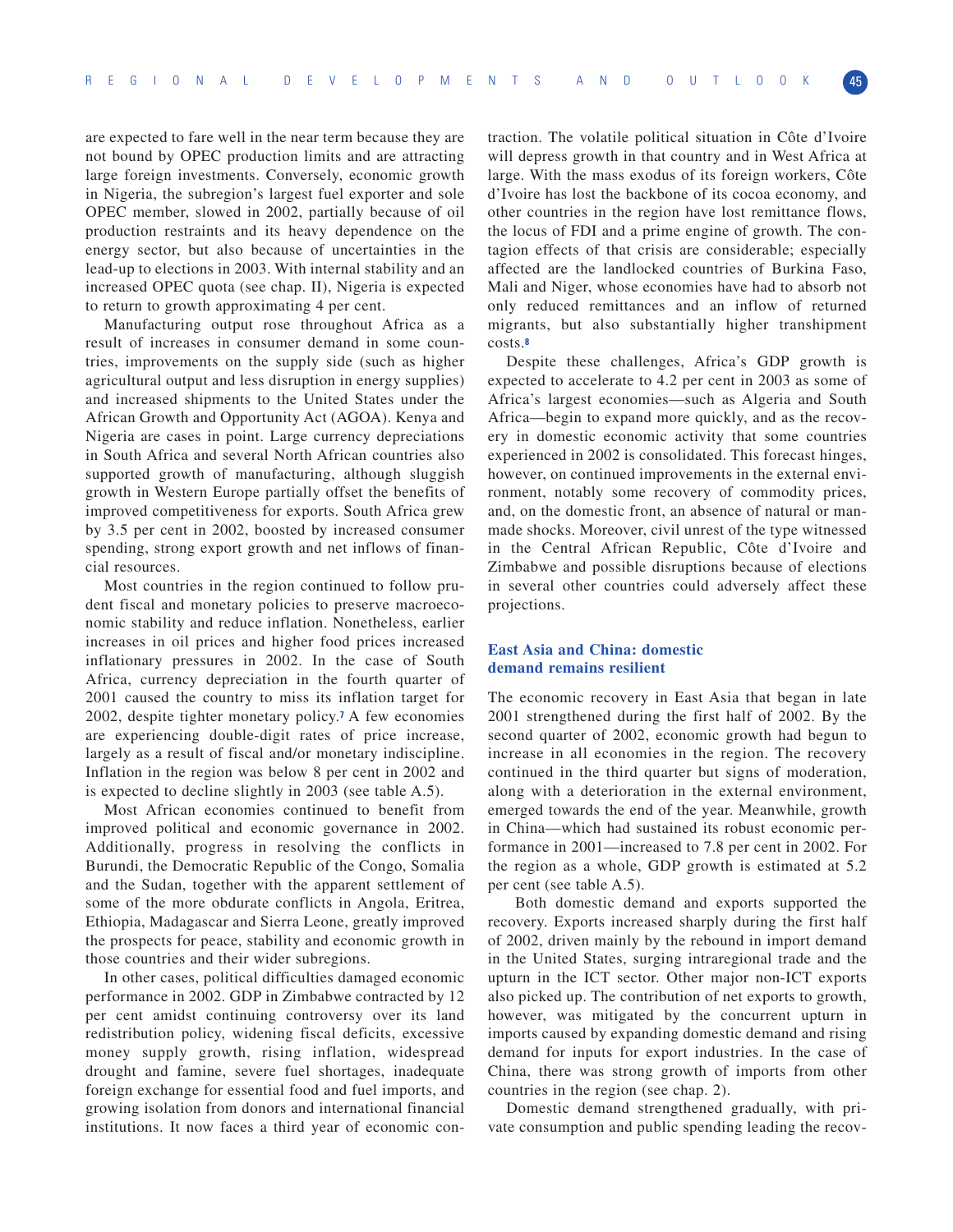ery. In several economies, low interest rates, fiscal stimuli, rising incomes and easier access to consumer financing supported private consumption. In Hong Kong Special Administrative Region of China (SAR), Singapore and Taiwan Province of China, however, high unemployment and weak real property prices restrained private consumption.

Excess capacity, declining stock prices**<sup>9</sup>** and low business confidence continued to constrain private investment in many economies. In China, however, fixed investment increased by about 14 per cent in 2002, leading the growth of domestic demand. While government investment continued to play a catalytic role in that country, non-government investment gained momentum, with real estate showing particular strength. The growth of household consumption was below 6 per cent in 2002.

On the supply side, in most economies both the industrial and service sectors rebounded robustly from the slowdown of 2001. Export-oriented industries, especially the ICT sector, led the upturn in industrial output, which spread to other industries. Agriculture performed well in the region, except in the Republic of Korea and Malaysia. Growth in the service sector picked up as economic activity recovered. Nonetheless, in such countries as Indonesia and the Philippines, terrorist attacks hurt tourism and transportation. Looking ahead, those two countries additionally remain vulnerable to the possible adverse consequences from the "El Niño" weather phenomena.

In line with increasing output, open unemployment began to fall gradually in many countries during the first half of 2002 (see table A.10). Unemployment rates, however, are still well above their levels prior to the 1997 financial crisis. In the Republic of Korea, the rate fell to 2.7 per cent in July, its lowest since the crisis. In Hong Kong SAR, Singapore and Taiwan Province of China, on the other hand, unemployment increased to record levels during the first half of 2002, owing to the slow pace of economic activity and continuing corporate consolidation. In China, rising unemployment and a large amount of surplus rural labour remained a drag on aggregate household consumption. There has also been an increasing gap between rural and urban households in the growth of disposable income, further widening inequality in the country.**<sup>10</sup>**

Inflation was benign in most economies, except in Indonesia, where, although falling, it was still high at the end of the third quarter of 2002 (see table A.10). Hong Kong SAR and Singapore, on the other hand, continued to face deflation, reflecting excess capacities and weak property prices. China also faced the return of deflationary pressures as enterprises cut prices to attract customers, and production costs declined owing to lower commodity prices and reduced tariffs, the latter as a result of the country's accession to WTO. For the region,

average annual inflation fell to 2.4 per cent in 2002. In most economies, with the exception of Hong Kong SAR, inflation is expected to edge up in the near term (see table A.5).

With subdued inflation and steadily falling interest rates in the United States, monetary policy in most economies remained accommodative in 2002. There were sharp interest rate cuts in the Philippines, whereas Indonesia eased its monetary policy gradually throughout the year.**<sup>11</sup>** Interest rates reached historically low levels in many economies and are likely to remain so for some time, as heightened uncertainties regarding the sustainability of the recovery have caused policy makers to postpone their expected policy shift. The Republic of Korea, for instance, raised its overnight call rate by 25 bps in May but, with the softening of external conditions, no further increases in interest rates have occurred. If the recovery is secured and inflation edges up, a shift in policy by an increasing number of countries is likely in 2003. China, however, is expected to maintain its current low interest rates.

Countries where the recovery had solidified, or where fiscal deficits and public debt burdens were high, either began to shift their fiscal policies to neutral in 2002 or maintained their restrictive stance. Indonesia and the Philippines were examples of the latter. In the Philippines, however, additional expenditures on security and preventive measures against "El Niño" caused the fiscal deficit to exceed its target for 2002. Indonesia continued to make progress in reducing its fiscal deficit in 2002 and additional measures (increased taxation and cuts in subsidies) are envisaged for 2003. Hong Kong SAR and Taiwan Province of China shifted to restrictive policies in 2002, but with no positive impact on their fiscal balances. The Republic of Korea adopted a more neutral fiscal stance as its economic recovery strengthened in the first half of the year. Its budget for 2003 envisages that a modest increase in spending will be financed by increased tax receipts so that the fiscal balance will be maintained.

Malaysia and Singapore maintained an expansionary policy in 2002. As the recoveries become secure in 2003, however, their fiscal policies are also expected to become less expansionary owing to concerns about medium-term fiscal sustainability. Nevertheless, most East Asian economies still have room for additional policy stimuli and are likely to be cautious in reducing fiscal stimuli if they are faced with moderating global demand. China, on the other hand, is expected to maintain an accommodative fiscal policy, although its effectiveness needs to be enhanced. Fiscal reforms, including tax reform, should aim to stimulate the effective demand of both businesses and households. Furthermore, fiscal policy needs to strengthen its role in redistribution so as to alleviate widening income gaps.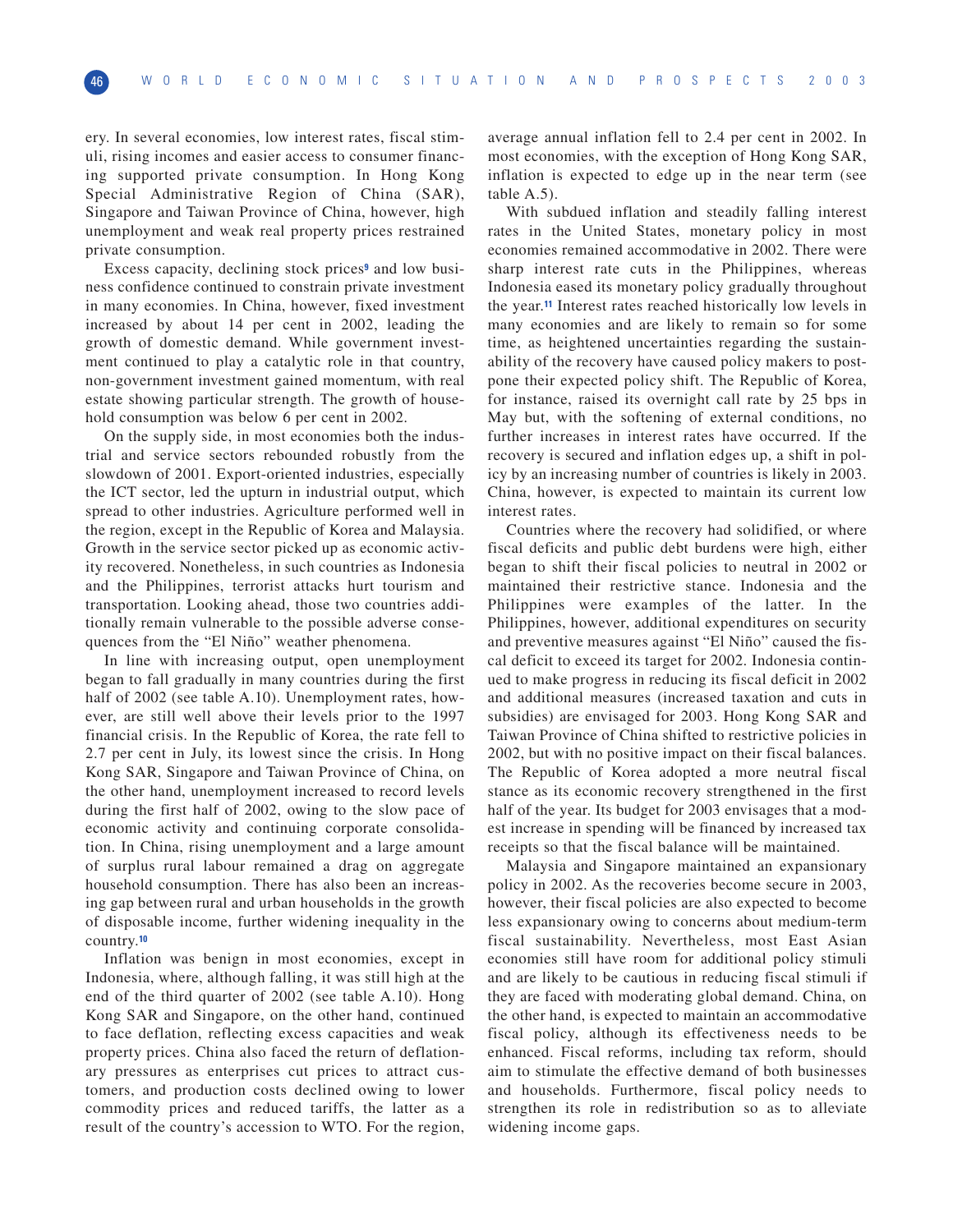The recovery in East Asia, although delayed, is expected to continue in the near term. Barring major exogenous shocks, growth in the region is forecast to be 5½ per cent in 2003. The strength of exports will continue to be a key factor shaping the recovery of those economies. The region's ICT exports, although currently subdued and generally highly volatile, are expected to grow as ICT spending in the region increases and demand from the United States continues to recover.

Growth in private consumption, except in economies such as Hong Kong SAR and Taiwan Province of China, is expected to remain resilient. The strong growth in investment in China is likely to continue, driven by the country's will to expand in the global market for manufactures and to meet the increase in domestic demand. Nonetheless, at nearly 40 per cent of GDP, the high investment ratio poses potential risks for the stability and sustainability of economic growth in the future, particularly if FDI suddenly dwindles or if a bubble develops in the real estate market. In the other economies of the region, the upturn in investment—supported by a revival in exports and accommodative policies—will be more modest. In the case of Indonesia and the Philippines, the terrorist attacks of 2002 will have a negative impact on growth, at least in the short term, as foreign tourists and investors avoid those two economies. Furthermore, there are likely to be spillover effects throughout the region.

#### **South Asia: moderate growth continues**

After an improvement in the first half of 2002, South Asia's economic growth moderated. The upturn was driven mainly by favourable agricultural production in India and Sri Lanka, a rebound in the region's exports and expansionary policies in a number of countries. From mid-2002, however, an unfavourable monsoon, weaker demand from major developed countries and higher oil prices dampened the upward momentum in the region. For 2002 as a whole, real GDP growth is estimated at 4.6 per cent, about the same as in 2001. A modest acceleration is forecast for 2003.

In the first half of 2002, there was a harvest-related recovery in domestic demand, and consumption in particular, in India and Sri Lanka. Investment in India (particularly construction) also rebounded, supported by policy stimuli and rising economic activity. Domestic demand in most other countries, however, was weak. Exports picked up in all countries of the region, except Nepal and Sri Lanka where they continued to decline.

Sectoral performance was uneven across the region. Agricultural output was disappointing in Bangladesh, Nepal and Pakistan. After sluggishness for the previous year and a half, manufacturing began to recover in India, driven by consumption and exports. In Bangladesh and

Nepal, the service sector remained weak. Tourism remained depressed in Nepal because of the continuing insurgents' violence. In other countries, the service sector performed more favourably.

Inflation in the region was 4.4 per cent in 2002. Given the low rate of inflation and the need to support growth, most countries continued to lower key interest rates steadily during the year. Accommodative monetary policies are expected to continue for a while, but the need to finance large and rising fiscal deficits will limit those countries' capacities to lower interest rates.

Fiscal policy remained expansionary in fiscal year 2001/2002. Most countries, with the exception of Bangladesh, could not meet their fiscal targets because slower-than-expected growth produced revenue shortfalls; structural factors, including a narrow tax base and inefficient revenue collection, aggravated the problem.**<sup>12</sup>** Budgets for fiscal year 2002/2003 have continued to focus on reining in fiscal deficits, mainly through revenue increases, by improving the tax system and stepping up privatization. Political resistance and the need to support economic growth, however, will continue to temper those efforts. Expenditures are budgeted to increase only modestly, but higher spending on security and the farm sector by some countries is likely to result in overruns.

Economic growth is forecast to accelerate to 5¾ per cent in 2003. The expected strengthening of exports, together with a return to normal levels of agricultural production, will be key factors underlying growth. Domestic demand is also expected to strengthen, but not to reach full potential in 2003, owing to higher oil prices, security concerns and, in some countries, the lagged effects of unfavourable monsoons on rural consumption. The industrial and service sectors should pick up as external demand strengthens but, particularly in major garment-exporting countries, such as Bangladesh and Sri Lanka, the industrial sector will continue to face keener competition.

The outlook for South Asia involves several major risks. A rebound in agricultural production in Bangladesh, India and Nepal depends on the return of normal weather. In Nepal and Sri Lanka, domestic peace will remain a key factor for recovery, while tensions between India and Pakistan, if heightened, will depress investor confidence. Furthermore, an increase in the large fiscal deficits will have negative implications for inflation and growth.

#### **Western Asia: growth resumes but modestly**

The year 2002 witnessed little progress in key factors determining economic growth in Western Asia. Oil production remained constrained; the conflict between Israel and Palestine escalated during the year; Israeli GDP con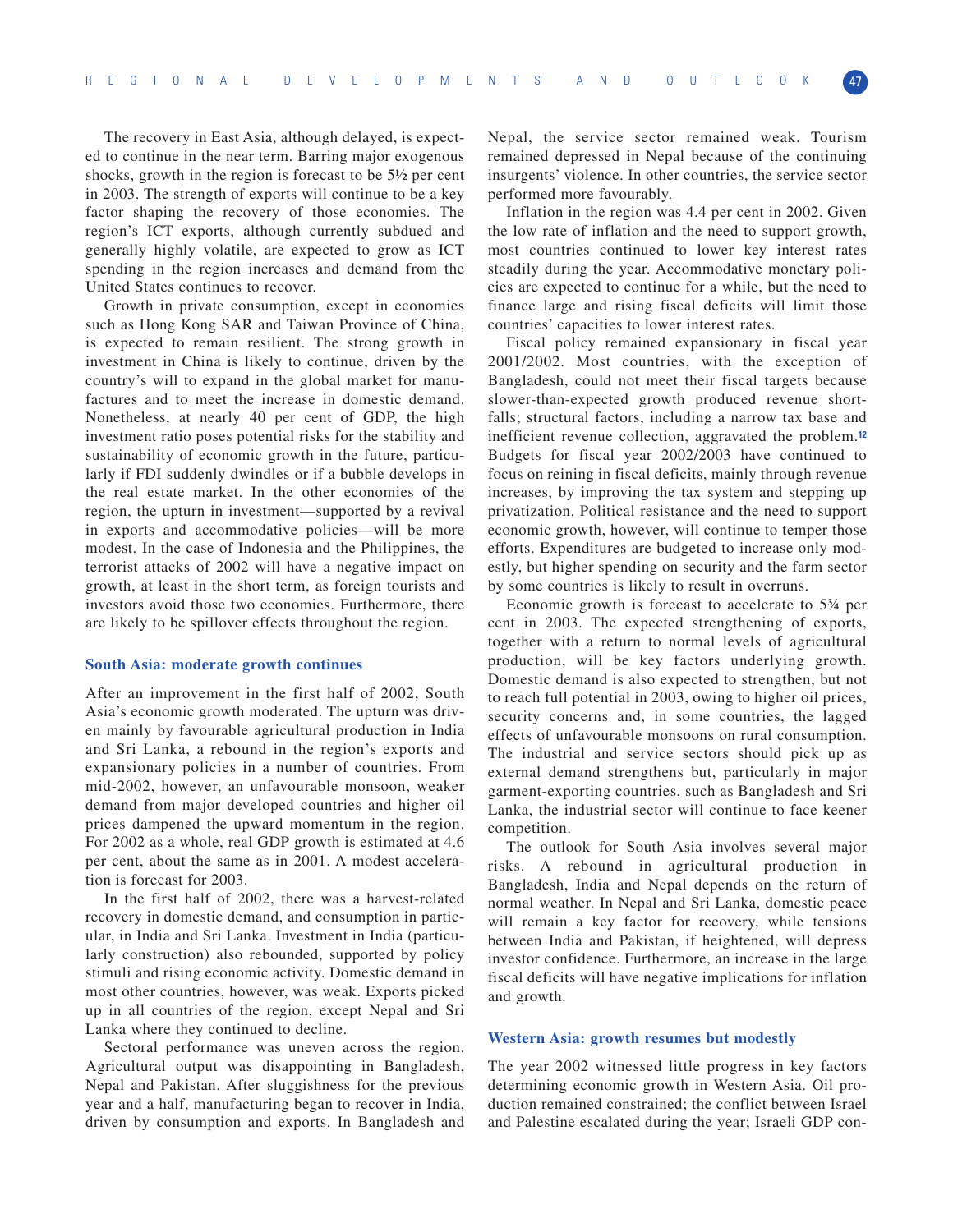tinued to contract in 2002; and the Palestinian economy remained in the doldrums. The conflict also affected neighbouring countries, as tourism receipts and investment flows declined. Furthermore, the decline in world stock markets and the possibility of military action in Iraq further weakened consumer and investor sentiment throughout the region. With the exception of Turkey, which was slowly recovering from its severe recession in 2001, most economies in the region experienced either a slowdown or a recession in 2002. The region's GDP is estimated to have grown by 1.3 per cent in 2002, mainly because of Turkey's turnaround. In 2003, growth of 3 per cent is expected.

In line with lower OPEC quotas (see chap. 2), oil production declined in the region's fuel-producing countries in 2002 (see fig. II.3). Although not bound by OPEC quotas, Iraq's oil production also fell in 2002, in part owing to the country's temporary suspension of exports. In addition, the non-oil sectors of those economies did not perform well because of the negative impact of increased geopolitical tensions on domestic consumption and investment, although favourable weather in countries previously affected by droughts or floods (for example, the Islamic Republic of Iran and the Syrian Arab Republic) contributed to a rebound in agricultural production.

The slowdown of the oil-exporting countries negatively affected neighbouring countries, which depend on them as export markets. Additionally, the increased tensions in the region reduced tourism, adversely affecting the service sector. Economic recession persisted in Israel owing to the security situation, the tepid recovery of external demand and the continued consolidation of the ICT sector. Turkey, on the other hand, began recovering from a major recession: its growth during the second quarter was about 8 per cent, driven mainly by stockbuilding. Growth then moderated because of the negative impact on investment and consumption caused by the increased regional geopolitical tensions and the political uncertainty created by the November elections.

The region's weak economic performance had a negative impact on employment. Unemployment has been rising and remains high on the policy agendas of both oilexporting and non-oil exporting countries. In oil-exporting countries, expatriate workers account for more than half the labour force but, with declining economic growth and a rising number of young nationals entering the labour market, governments have attempted to create employment opportunities for their nationals and to replace expatriate workers with nationals. Nevertheless, unemployment among nationals continues to rise; the official rate reached 14 per cent in some countries in 2001 and is unlikely to have improved in 2002. For example, by mid-2002 the official unemployment rate had reached 15.4 per cent in Jordan, up from 14 per cent in 2000. In Israel, unemployment affected 11 per cent of the labour force by the end of 2002, a further deterioration from 9.3 per cent in 2001. Despite the economic recovery in Turkey, the unemployment rate increased to 10 per cent in 2002 from 8.5 per cent in 2001. With the collapse of the Palestinian economy, its unemployment rate increased to over 50 per cent of the labour force in 2002.

Figure III.2.

# SELECTED WESTERN ASIAN FUEL EXPORTING COUNTRIES: AVERAGE CRUDE OIL PRODUCTION, FIRST 9 MONTHS OF 2002



**Source:** United States Energy Information Administration, International Petroleum Monthly, November 2002 (http://www.ela.doe.gov/ipm). **Note:** Includes oil condensates.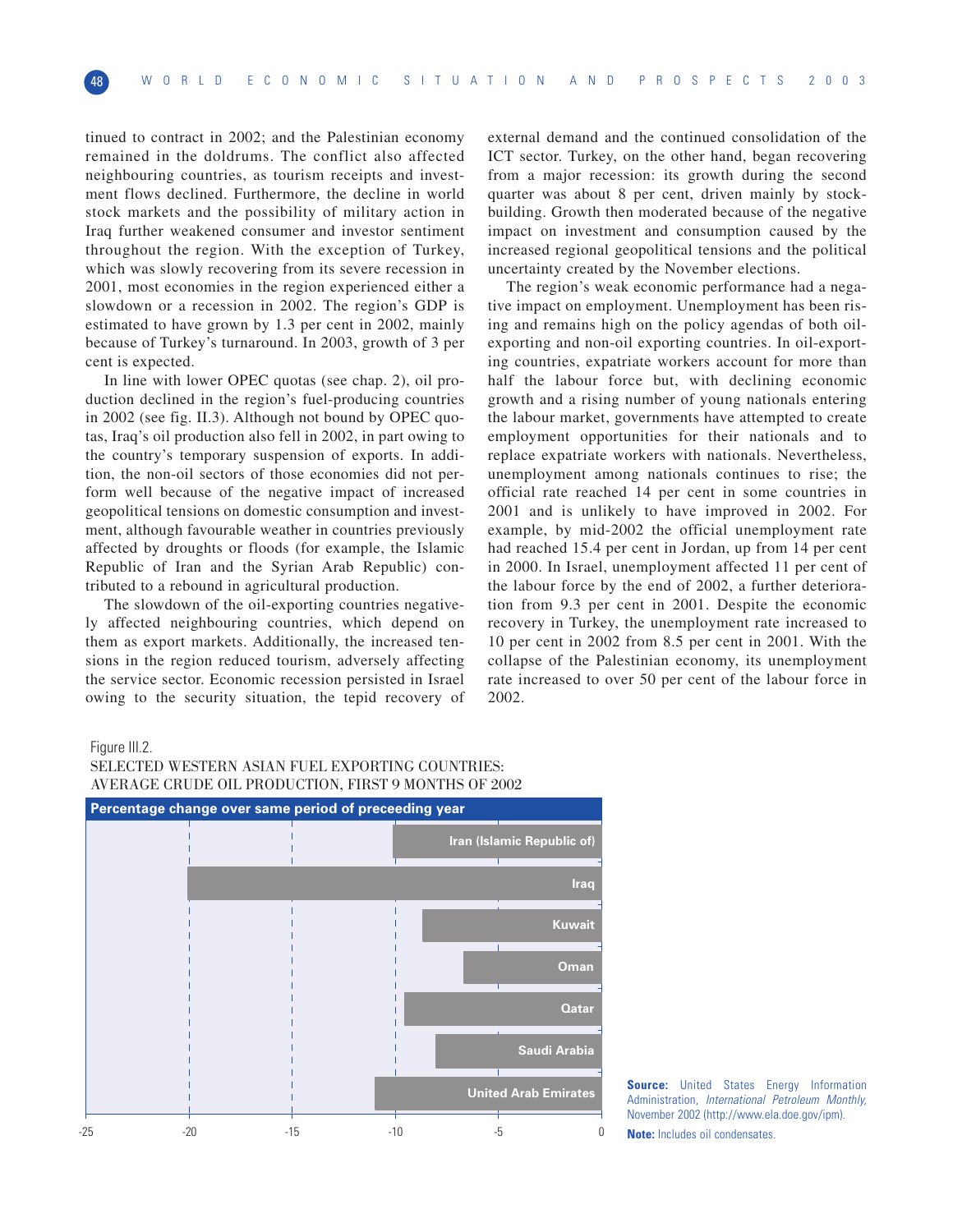The declining inflation in the region since 1995 was interrupted in 2002. In Bahrain, Oman and Saudi Arabia (which had experienced deflationary trends for several years) the gradual removal of subsidies for housing, healthcare and transport was one factor underlying higher inflation. Nonetheless, inflation remains low in the oil-exporting countries, with the Islamic Republic of Iran being the only one to register double-digit inflation in the year.

In the oil-importing countries, inflation in 2002 was linked mostly to movements in the exchange rate and to higher oil prices. In Israel, inflation was 1.1 per cent in 2001, but reached 6.8 per cent during the first nine months of 2002, compared with the target of 2-3 per cent for the year. In Turkey, the monthly rate of inflation slowed owing to the lagged effects of the currency appreciation and tight monetary policy. Despite subsequent pressures on the currency and higher oil prices, annual inflation, at 33.4 per cent in October 2002, was below the official target of 35 per cent.

Monetary policy in most oil-exporting countries remained unchanged in 2002, despite the acceleration in inflation. Most countries continued to peg their currencies to the United States dollar and were supported by abundant foreign reserves and assets. Conversely, monetary policy was tight in Israel and Turkey owing to inflationary concerns. The deviation from its inflation target has prompted the Bank of Israel to increase its interest rate by 5.3 percentage points since March 2002. Meanwhile, the central bank of Turkey cut interest rates several times as inflation declined. Real interest rates, however, remained high.

Fiscal policy was not conducive to growth in most countries of the region in 2002. Oil-exporting countries had framed their 2002 budgets under conservative assumptions with regard to oil production and prices, and had envisaged continued fiscal consolidation. As in the past, reducing current spending remained politically sensitive, making cutting public investment the preferred means to reducing expenditure. Fiscal deficits are estimated to have increased in 2002, but by less than originally anticipated owing to higher oil prices after mid-2002. In Turkey, the public sector's primary surplus increased: fiscal revenues improved thanks to the economic recovery and enhanced tax collection, while higher public spending helped to sustain domestic demand. In contrast, Israel's defence spending increased and its fiscal revenues declined (owing to its weak economy), causing the fiscal deficit to increase to an estimated 4.5 per cent of GDP in 2002, against a revised target of 3 per cent. The unexpected increase led the Government to implement an emergency economic package aimed at reducing spending and increasing taxes, these measures are likely to constrain economic growth in the near term.

Despite the downside risks, the forecast is for an acceleration in growth in West Asia to 3 per cent in 2003. While oil production is expected to remain constrained, non-oil output is anticipated to increase with several industrial and infrastructure projects coming on stream. Furthermore, owing to the firming of oil prices, most fuel exporters have indicated a rise—though small—in government spending. Both fiscal and external balances in the oil-exporting countries will continue to improve. Some oil-importing countries will also benefit from increased workers' remittances, more soft loans and enhanced market opportunities. With international trade anticipated to continue its slow recovery, external demand should provide support to economic activity. In Israel, however, growth will remain constrained by tight fiscal and monetary policies, while growth in Turkey will be moderated by the need to continue to produce a primary surplus and reduce inflation.

## **Latin America and the Caribbean: GDP contracts amid financial concerns**

GDP is estimated to have contracted by 0.7 per cent in Latin America in 2002—the second consecutive year of declining per capita output in the region. The main sources of this worse-than-anticipated outcome were the continuation of a deep economic crisis in Argentina and its negative consequences on neighbouring countries, the worsening economic conditions in Brazil, the sluggish economic recovery in the United States, the low commodity prices and the reduced levels and higher costs of private foreign capital inflows. Growth is forecast to increase to 2¼ per cent in 2003, largely reflecting a turnaround in Argentina and a continuation of the recovery in Mexico.

Except for a few countries (such as the Dominican Republic, Ecuador and Peru), the region remained mired in slow growth, with outright recessions in Argentina, Barbados, Paraguay, Uruguay and Venezuela. Growth in Brazil, the region's largest economy, was sluggish owing to weak internal demand in a context of very restrictive monetary and fiscal policies. Additionally, foreign investor confidence deteriorated sharply, with panic over a possible default "à la Argentina" playing a role. The result was a large depreciation of the currency (see fig. III.3) and the tightening of external financing conditions. Brazil's fiscal and external positions were feared unsustainable, while uncertainties about the future course of macroeconomic policy—in view of the elections—compounded the problem.

Brazil's net public debt stands at almost 60 per cent of GDP, and a large part of it is indexed to either the United States dollar or the domestic interest rate. Consequently, as the real depreciates against the United States dollar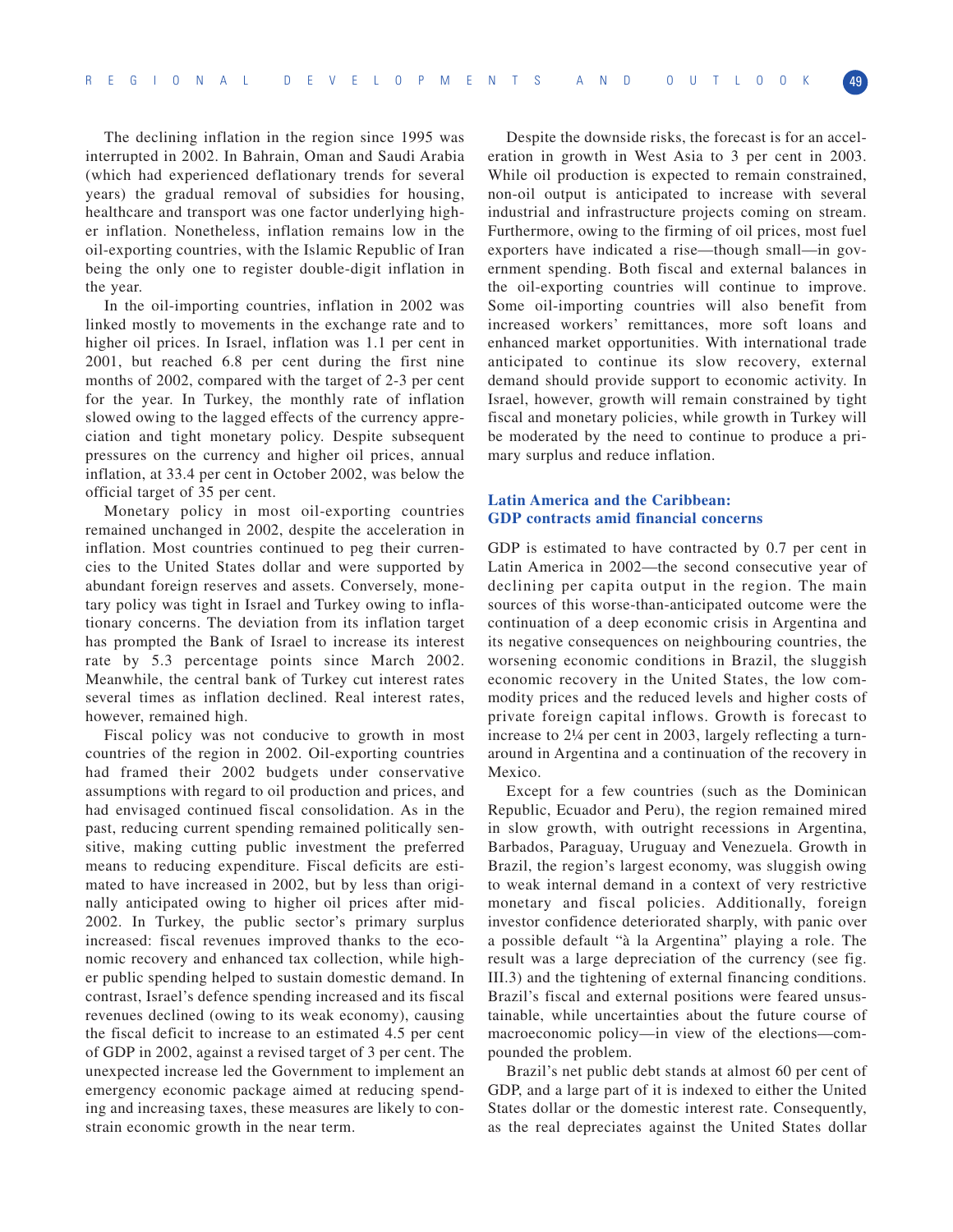#### Figure III.3.



SELECTED LATIN AMERICAN COUNTRIES: FOREIGN EXCHANGE RATE, JULY 2001-NOVEMBER 2002

**Sources:** Banco Central de Venezuela and Ministerio de Economia Argentina.

and domestic interest rates increase, the stock of debt measured in local currency and the cost of servicing the debt also increase. Such vulnerability is exacerbated when investors' heightened concerns over the sustainability of the debt translate into tighter financial conditions and additional pressures on the currency, aggravating the problem. Despite improvement in the country's currentaccount balance, there is a vicious cycle of depreciation, higher interest rates, increased debt and thus a heightened risk of default. In 2002, the Government adopted a series of measures to relieve the pressure on the currency, including a sharp increase in interest rates. The economy suffered from the attacks on the currency and the restrictive policies, but the real stabilized and recovered some of its value later in the year.

Economic collapse and severe social hardship persisted in Argentina throughout most of 2002, with GDP estimated to have fallen by 12 per cent. The protracted recession took a heavy toll on social conditions in the country (see box III.1). By the end of the year, the banking system continued to face a serious liquidity problem, credit remained restricted and economic activity was generally subdued.**<sup>13</sup>** Nevertheless, towards the third quarter of 2002, some signs of stabilization emerged, as the economy slowly started to reap the benefits of the sharp devaluation in the form of import substitution. Inflation, which had soared after the floating of the peso, moderated as the exchange rate stabilized (see fig. III.3) and confidence gradually returned to the banking system. Banking restrictions were gradually eased throughout 2002, but foreign exchange controls remain in place. A mild recovery is expected for 2003, but considerable uncertainties remain, which include the need for strategies to address the crisis in the banking sector and for a framework for fiscal relations between the Central Government and the provinces. Advances in those areas would facilitate an agreement with the IMF that would, in turn, open the door for external financial support and negotiations on the restructuring of the country's external debt.

The economic and financial crisis in Argentina and the difficulties in Brazil imposed a toll on the economies of Paraguay and Uruguay because of the trade and financial linkages within the Southern Cone Common Market (MERCOSUR). GDP in both countries contracted in 2002, in Uruguay's case by more than 10 per cent. Financial assistance to that country from the IMF and the United States in mid-2002, following a continued loss of foreign reserves and heavy withdrawals from the banking system, prevented a debt default and a banking collapse.

Mexico is slowly recovering from a recession in 2001 but is losing international competitiveness owing to rising labour costs. Chile's economy, meanwhile, continues to loose momentum because domestic demand remains sluggish despite the implementation of counter-cyclical fiscal measures and an accommodative monetary stance. Poor external demand and reduced tourist flows were the main reasons for the weak economic performance of the Caribbean countries in 2002. The exception was the Dominican Republic, where the economy was supported strongly by internal demand. A moderate recovery for the subregion is expected for 2003.

In the Andean subregion, Venezuela's GDP is estimat-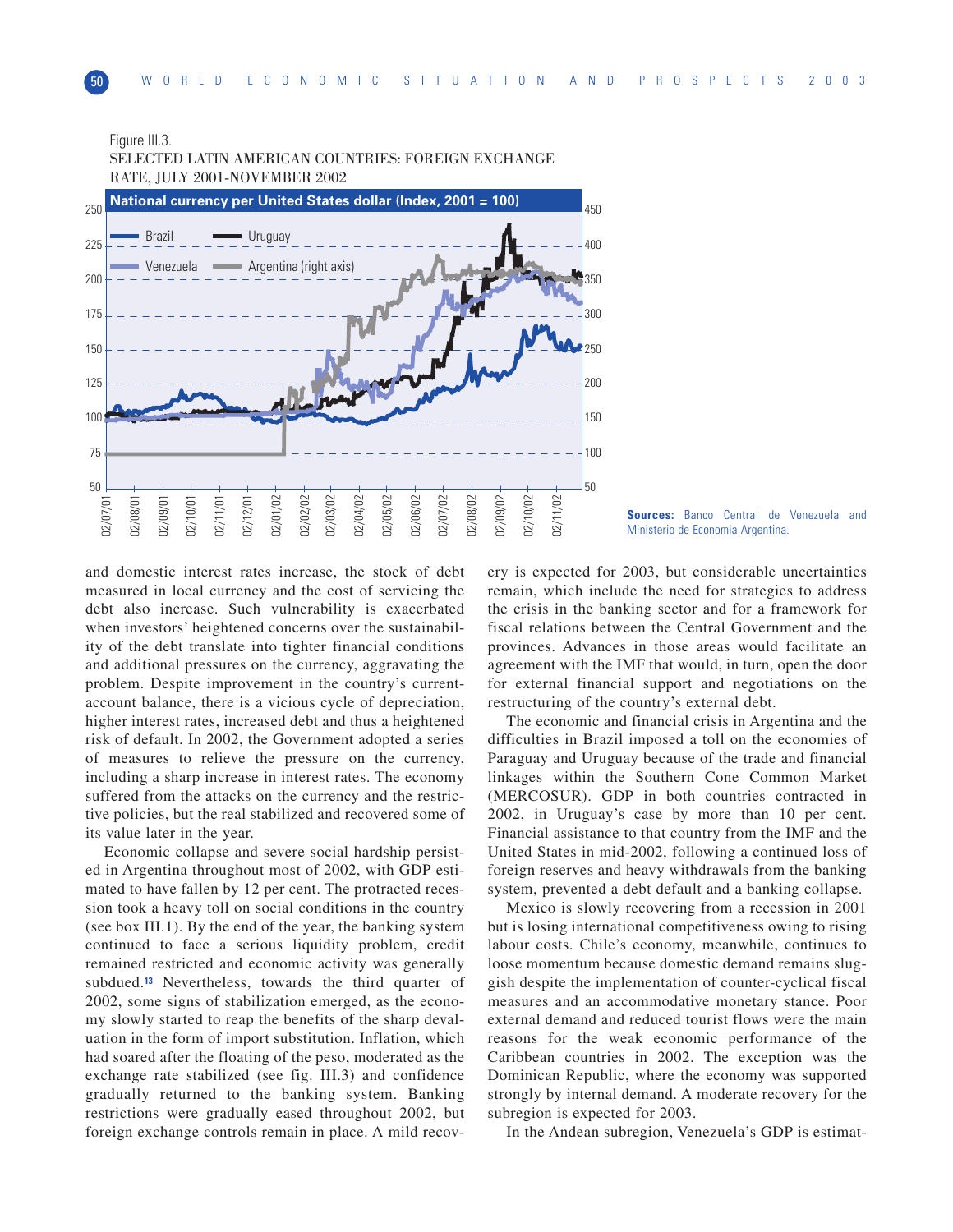# Box 3.1. Poverty in Argentina today

The protracted economic crisis in Argentina has taken a heavy toll on living conditions and has sharply increased poverty levels. The deterioration, which started in previous years, has accelerated since the aggravation of the crisis at the end of 2001. Recorded open urban unemployment jumped to 21.5 per cent of the labour force in May 2002 from 14.9 per cent a year earlier. Official unemployment figures, however, are surrounded by methodological difficulties.**<sup>a</sup>** For instance, if hidden urban unemployment is also included, the figure exceeds 34 per cent (compared with 26 per cent in the previous year).**<sup>b</sup>**

Moreover, unemployment is only one aspect of the social situation prevailing in a given country; data from household surveys may convey more comprehensive information on overall social conditions. According to official estimates, 53 per cent of the country's urban population and almost 70 per cent of the urban population in the northeast region are deemed "poor", meaning that they cannot afford the cost of the basket of basic goods and services.**<sup>c</sup>** The percentage of "indigents", that is, those who cannot afford even a basket of basic foods, was estimated at 24.8 per cent of the urban population in May 2002.

The evolution of the poverty and indigence rates also points to the intensification of this phenomenon as the crisis persisted. For example, in the Greater Buenos Aires area, where poverty had been gradually increasing for the past few years, the proportion of the population classified as poor rose by a further 20 percentage points between October 2000 and May 2002 (see fig.). Moreover, the level of indigence increased threefold during the period (from 7.7 per cent to 22.7 per cent of the population). As a result, the share of indigents in the poor increased from roughly 25 per cent in previous years to over 45 per cent in May 2002. As more people were pushed below the poverty line by the economic recession, those who were already poor were pushed further downwards, and became unable to afford even a minimum basket of basic foods. Poverty not only increased, but became more acute.

#### Box figure III.1.

#### METROPOLITAN AREA OF BUENOS AIRES: LEVELS OF POVERTY AND INDIGENCE, MAY 1999-MAY 2002



**Source:** República Argentina/Instituto Nacional de Estadística y Censos, "Incidencia de la pobreza y de la indigencia en el aglomerado Gran Buenos Aires, Mayo 2002", Informacion de Prensa, 25 July 2002.

**a** See, for example, *Report on the World Social Situation 1997* (United Nations publication, Sales No. E.97.IV.1), Box 7.1 "Defining and measuring unemployment".<br>**b** This figure comprises needle working less than 35 hour

**b** This figure comprises people working less than 35 hours per week who would like to work longer.<br>**C** Powerty estimates were based on a pationally defined and established powerty line. (República Arm Poverty estimates were based on a nationally defined and established poverty line. (República Argentina/Instituto Nacional de Estadística y Censos, "Incidencia de la

pobreza y de la indigencia en los aglomerados urbanos, Mayo 2002", Informacion de prensa, 21 August 2002.

ed to have contracted by 6 per cent in 2002 as a result of several factors: the contraction in the oil sector in the second half of 2001 spilled over to the rest of the economy in 2002; a sharp fiscal adjustment; and financial outflows that caused the Government to float the currency

and to tighten monetary policy in early 2002. The bolivar lost more than 40 per cent of its value to the United States dollar between February and November 2002 (see fig. III.3). Persisting political uncertainties are hindering the recovery.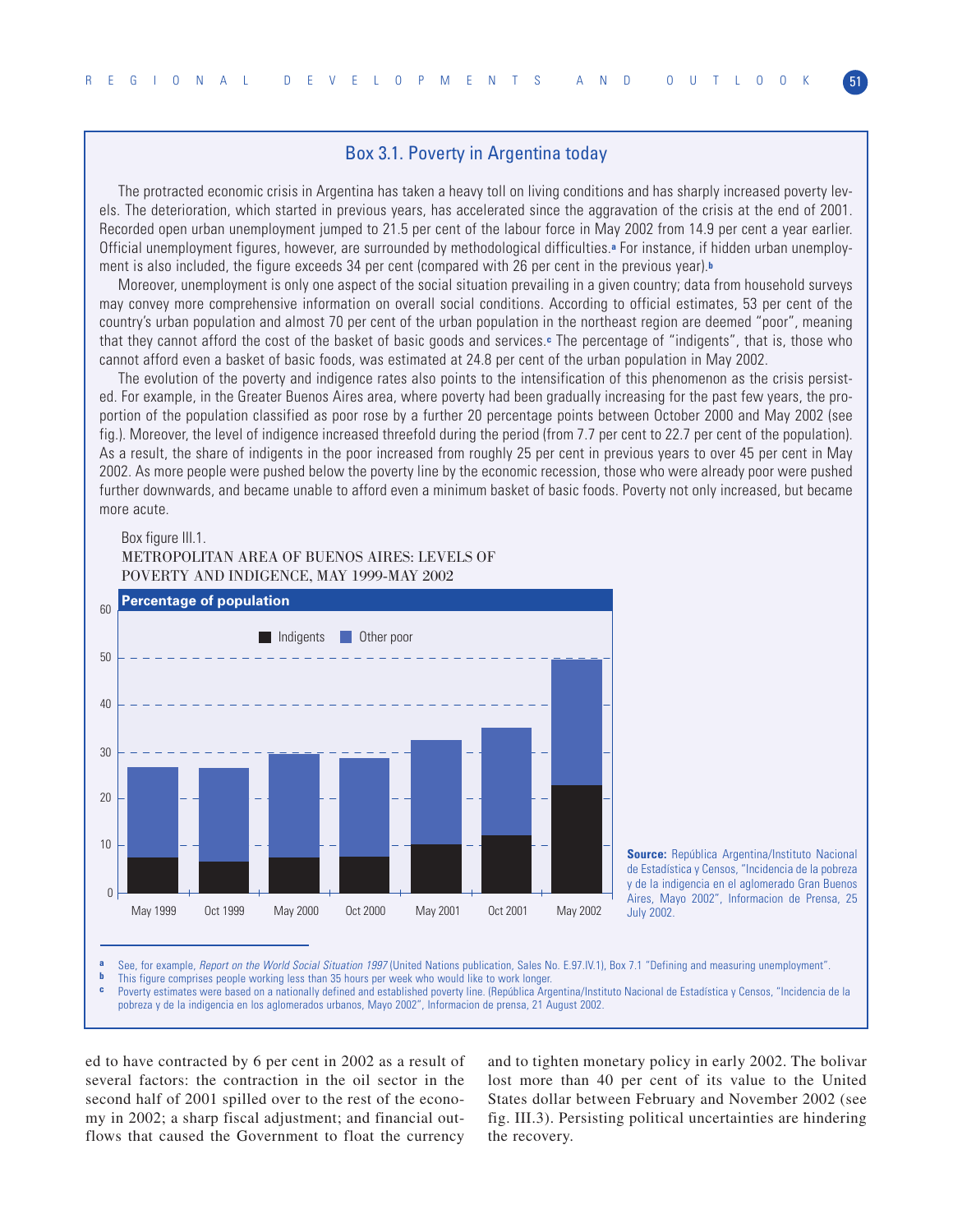Because of poor growth, unemployment increased during 2002. At the regional level, average urban open unemployment rose to 9.4 per cent in the first half of 2002, compared with 8.5 per cent a year before. The deterioration was largest in Argentina (see box III.1).

Low growth and high unemployment currently present more of a challenge to the region than does inflation. Concerns over inflation relate mostly to the actual or potential effects of currency depreciations, as illustrated by Argentina, Brazil, Uruguay and Venezuela. In Venezuela, the floating of the bolivar was followed by strong price increases.**<sup>14</sup>** In Argentina, the sharp hikes in prices during the first half of 2002 moderated during the third quarter. Price increases were particularly large in tradable goods, reflecting adjustment following years of deterioration relative to the prices of non-tradables under the convertibility regime. In Brazil, inflation is expected to overshoot the official target in both 2002 and 2003 by a significant margin, largely as a result of the real's depreciation and substantial revisions of administered prices.

With soft internal demand and no internal pressures on prices, monetary policies have remained accommodative in most countries, as governments have tried to revive economic activity while facing expenditure constraints. In Brazil, however, both monetary and fiscal policy increasingly tightened, as the Central Bank tried to counter the inflationary effects of the depreciation of the real while the Government struggled to maintain the primary surplus of at least 3.75 per cent of GDP agreed upon with the IMF. The tightening of the monetary stance in Mexico in September 2002 reflected inflationary expectations, as well as concern over the potential inflationary effect of the depreciation of the peso.

Fiscal balances were negatively affected in 2002 by the general loss of revenue owing to lower economic activity and the effects of currency depreciations on debt service payments, as well as country-specific developments, such as the limited results of fiscal reform in Mexico. The deterioration in revenues, along with a general worsening of conditions for financing budget deficits and the large debt burdens faced by many countries, forced governments to remain cautious on the expenditure side. Nonfinancial public sector deficits are estimated to be 3 to 4 per cent of GDP in 2002 in the majority of countries. Most countries are expected to maintain a tight fiscal stance in 2003.

#### Notes

- **1** The other measures in the new initiative included setting up a Resolution and Collection Corporation, and the possible direct injection of public funds.
- **2** During the first eight months of 2002, Russian imports from CIS countries shrank by almost 18 per cent, while those from non-CIS countries expanded by over 19 per cent.
- **3** See World Economic and Social Survey 2002 (United Nations publication, Sales No. E.02.II.C.1), pp. 35-36.
- **4** Gold accounts for 40 per cent of the country's industrial production.
- **5** The value of exports from the region contracted on average by over 5 per cent in the first half of 2002, while that of imports expanded by over 2 per cent.
- **6** Other tourist-dependent economies throughout the continent (such as the United Republic of Tanzania and Kenya) will also likely be negatively affected by safety concerns.
- **7** The index used for inflation-targeting rose from 5.8 per cent in September 2001 to 11.8 per cent in September 2002, compared to the target range of 3-6 per cent for 2002.
- **8** Reports suggest that, because Burkina Faso, Mali and Niger have been forced to avoid Ivorian ports, their transhipment costs have increased by more than 160 percent. Additionally, numerous multinational firms have ceased operations in Côte d'Ivoire, which was used as a regional beachhead.
- **9** After a strong increase in the first half of 2002, stock prices in most major economies in the region declined; mainly owing to the fall in equity prices in the developed economies and to net selling of local equities by foreign investors. Average stock prices in most countries are still substantially below pre-crisis levels.
- **10** Disposable income for urban household is increased by 17 per cent in 2002, while for those in rural areas the increase was less than 6 per cent.
- **11** The average interest rate on one-month SBI (Sertifikat Bank Indonesia) notes fell gradually from 17.6 per cent at the end of 2001 to 13.1 per cent by late October 2002.
- **12** In Pakistan, continued financial assistance by the IMF, together with the 2001 rescheduling of its \$12.5 billion external debt with the Paris Club, and additional support from the United States and other donors, have eased financial constraints significantly.
- **13** Industrial production was about 14 per cent lower in January-September 2002 than in the same period a year earlier, but some sectors, as automobile production, had contracted by as much as 40 per cent.
- **14** Consumer prices increased by almost 28 per cent during the first ten months of the year and wholesale prices increased by almost twice as much.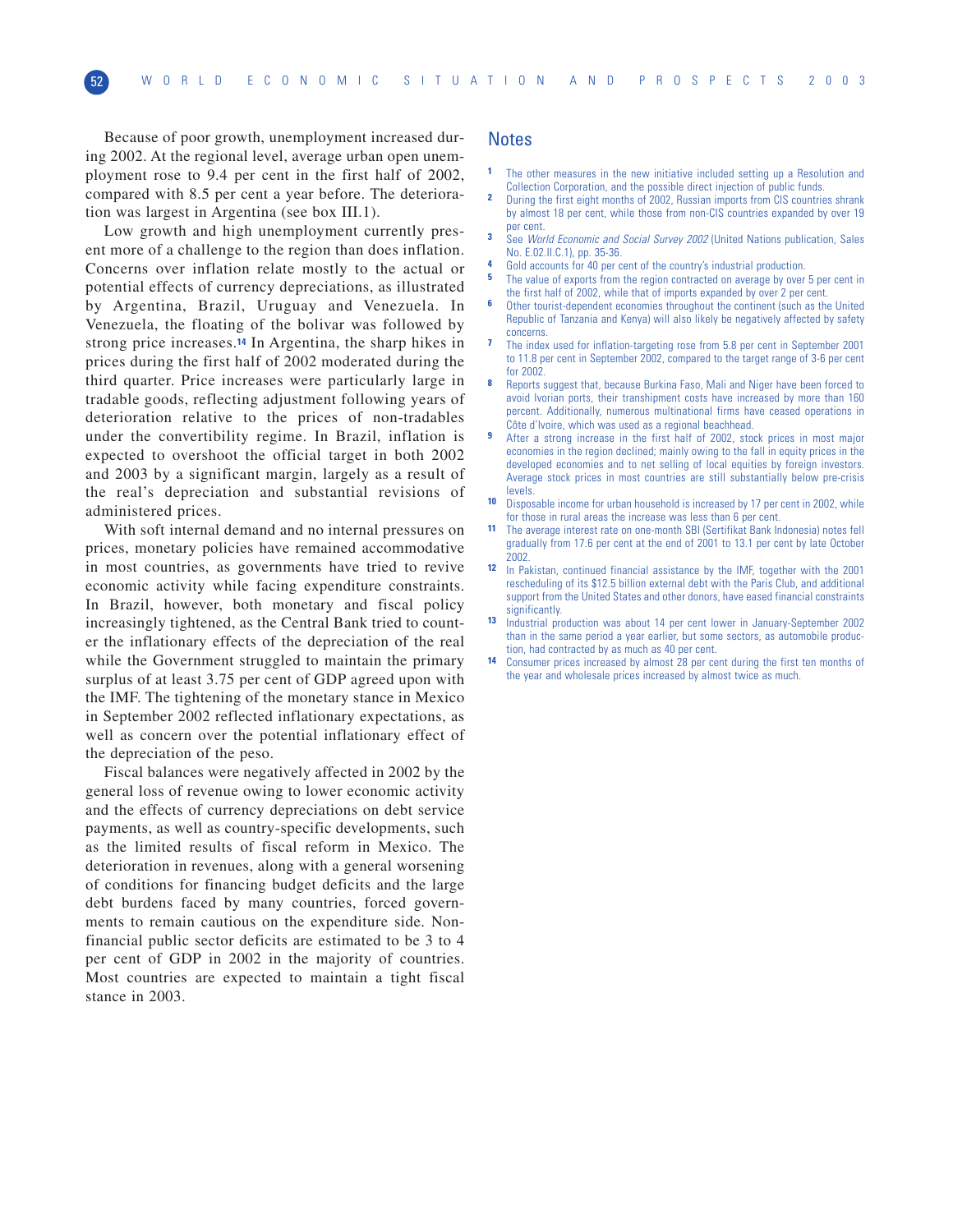# LIST OF TABLES

# Page

|  | A. 1 Developed market economies: rates of growth of real GDP and rates of inflation and unemployment, 2001-2003 55 |  |
|--|--------------------------------------------------------------------------------------------------------------------|--|
|  | A. 2 Major industrialized countries: quarterly indicators of growth, unemployment and inflation, 2000-2002 56      |  |
|  | A. 3 Economies in transition: rates of growth of real GDP and rates of inflation and unemployment, 2001-2003 57    |  |
|  |                                                                                                                    |  |
|  |                                                                                                                    |  |
|  |                                                                                                                    |  |
|  |                                                                                                                    |  |
|  |                                                                                                                    |  |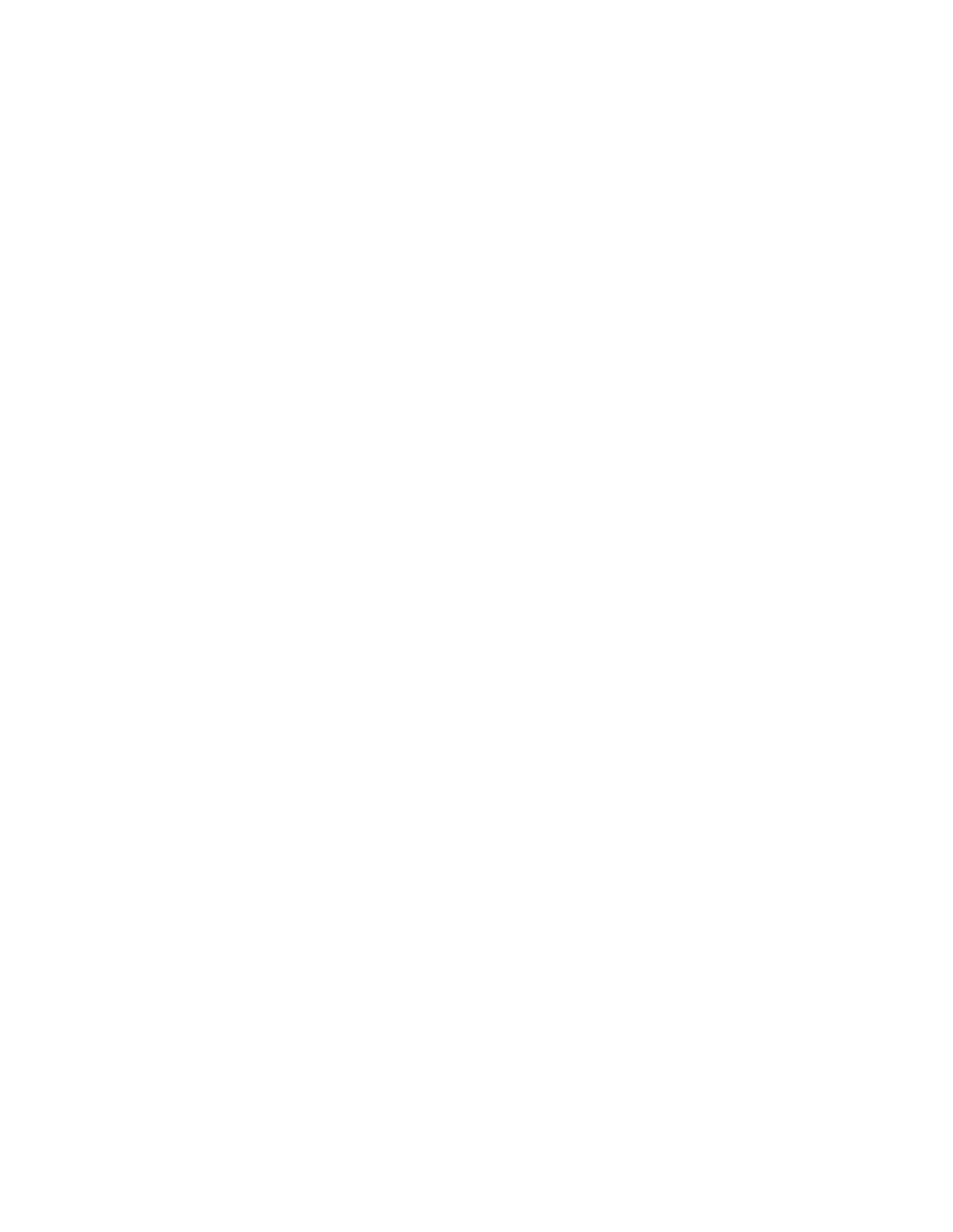# Table A.1. DEVELOPED MARKET ECONOMIES: RATES OF GROWTH OF REAL GDP AND RATES OF INFLATION AND UNEMPLOYMENT, 2001-2003

Annual percentage change

|                                         | Growth <sup>a</sup> |        |                |        | Inflationb |                | Unemployment <sup>c, d,e</sup> |       |                |  |
|-----------------------------------------|---------------------|--------|----------------|--------|------------|----------------|--------------------------------|-------|----------------|--|
|                                         | 2001                | 2002f  | 2003g          | 2001   | 2002f      | 2003g          | 2001                           | 2002f | 2003g          |  |
| Developed economies                     | 0.7                 | 1.3    | $2\frac{1}{4}$ | 1.9    | 1.3        | $1\frac{1}{2}$ | 6.2                            | 6.7   | 63⁄4           |  |
| <b>United States</b>                    | 0.3                 | 2.4    | 3              | 2.8    | 1.7        | $2\frac{1}{2}$ | 4.8                            | 5.7   | 6              |  |
| Canada                                  | 1.5                 | 3.0    | $2\frac{3}{4}$ | 2.5    | 2.3        | 2              | 7.2                            | 7.6   | $\overline{7}$ |  |
| Japan                                   | $-0.3$              | $-0.4$ | 1              | $-0.7$ | $-0.8$     | $-1$           | 5.0                            | 5.3   | $5\frac{1}{2}$ |  |
| Australia                               | 2.7                 | 3.5    | $3\frac{1}{4}$ | 4.4    | 3.0        | $2\frac{3}{4}$ | 6.7                            | 6.4   | $6\frac{1}{2}$ |  |
| New Zealand                             | 2.5                 | 3.8    | $2\frac{1}{2}$ | 2.7    | 2.3        | $\overline{2}$ | 5.3                            | 5.3   | 53/4           |  |
| <b>EU-15</b>                            | 1.5                 | 1.0    | $\overline{2}$ | 2.5    | 2.2        | 2              | 7.4                            | 7.6   | $7\frac{1}{2}$ |  |
| Euro zone                               | 1.5                 | 0.9    | $\overline{2}$ | 2.6    | 2.3        | 2              | 8.0                            | 8.3   | 81⁄4           |  |
| Austria                                 | 1.0                 | 1.5    | $2\frac{1}{2}$ | 2.7    | 1.8        | $1\frac{1}{2}$ | 3.6                            | 4.3   | 4              |  |
| Belgium                                 | 1.0                 | 0.7    | $1\frac{1}{4}$ | 2.5    | 1.7        | $1\frac{1}{2}$ | 6.6                            | 7.2   | $7\frac{1}{2}$ |  |
| Finland                                 | 0.7                 | 1.4    | $2\frac{3}{4}$ | 2.6    | 1.8        | $\overline{2}$ | 9.1                            | 9.3   | $9\frac{1}{2}$ |  |
| France                                  | 1.8                 | 1.2    | $2\frac{1}{2}$ | 1.6    | 1.7        | $1\frac{1}{2}$ | 8.5                            | 8.8   | 81/4           |  |
| Germany                                 | 0.6                 | 0.3    | $1\frac{1}{2}$ | 2.5    | 2.2        | $\overline{2}$ | 7.7                            | 8.5   | 9              |  |
| Greece                                  | 4.0                 | 3.6    | 4              | 3.4    | 3.6        | $3\frac{1}{4}$ | 11.2                           | 10.9  | 101/4          |  |
| Ireland                                 | 5.7                 | 4.0    | 43/4           | 4.9    | 4.9        | $4\frac{1}{2}$ | 3.8                            | 4.3   | 43/4           |  |
| Italy                                   | 1.8                 | 0.5    | $1\frac{1}{2}$ | 2.8    | 2.4        | $1\frac{3}{4}$ | 9.4                            | 9.0   | $8\frac{1}{2}$ |  |
| Luxembourg                              | 3.5                 | 2.8    | $5\frac{1}{4}$ | 2.7    | 1.7        | $\overline{2}$ | 2.0                            | 2.3   | $2\frac{3}{4}$ |  |
| Netherlands                             | 1.3                 | 0.5    | $1\frac{1}{2}$ | 4.5    | 3.5        | $2\frac{1}{2}$ | 2.4                            | 3.1   | 4              |  |
| Portugal                                | 1.7                 | 0.5    | $\frac{3}{4}$  | 4.4    | 3.7        | 3              | 4.1                            | 4.8   | 5              |  |
| Spain                                   | 2.8                 | 1.9    | $2\frac{3}{4}$ | 2.8    | 2.9        | 2              | 10.6                           | 10.4  | 93/4           |  |
| Other EU                                | 1.7                 | 1.7    | $2\frac{3}{4}$ | 2.0    | 1.7        | $2\frac{1}{2}$ | 4.9                            | 4.8   | 43/4           |  |
| Denmark                                 | 1.0                 | 1.8    | $2\frac{1}{2}$ | 2.3    | 2.2        | $\overline{2}$ | 4.3                            | 4.2   | 4              |  |
| Sweden                                  | 1.2                 | 1.9    | $2\frac{3}{4}$ | 2.6    | 2.4        | $\overline{2}$ | 4.9                            | 4.9   | $5\,$          |  |
| United Kingdom                          | 2.0                 | 1.6    | $2\frac{3}{4}$ | 1.8    | 1.5        | $2\frac{1}{2}$ | 5.0                            | 4.9   | 5              |  |
| <b>Other Europe</b>                     | 1.0                 | 0.3    | 3              | 1.7    | 0.8        | $1\frac{1}{4}$ | 2.8                            | 2.9   | $3\frac{1}{4}$ |  |
| Iceland                                 | 3.6                 | $-1.1$ |                | 6.4    | 5.6        | $3\frac{1}{4}$ | 1.4                            | 1.7   | $1\frac{3}{4}$ |  |
| Malta                                   | $-0.8$              | 2.5    |                | 2.9    | 2.4        | $\overline{2}$ | 5.1                            | 5.2   | 5              |  |
| Norway                                  | 1.4                 | 1.3    | $1\frac{1}{2}$ | 3.0    | 1.2        | $\overline{2}$ | 3.6                            | 3.9   | $4\frac{1}{4}$ |  |
| Switzerland                             | 0.8                 | $-0.2$ | $\frac{3}{4}$  | 1.0    | 0.5        | $\frac{3}{4}$  | 2.3                            | 2.3   | $2\frac{3}{4}$ |  |
| Memo item:<br>Major developed economies | 0.5                 | 1.2    | $2\frac{1}{4}$ | 1.6    | 1.1        | $1\frac{1}{2}$ | 6.1                            | 6.7   | 63/4           |  |

**Sources**: UN/DESA, based on IMF, International Financial Statistics and OECD.

**a** Data for country groups are weighted averages, where weights for each year are the previous year's GDP valued at 1995 prices and exchange rates in United States dollars.

**b** Data for country groups are weighted averages, where weights for each year are 1995 GDP in United States dollars.

**c** Unemployment data are standardized by OECD for comparability among countries and over time in conformity with the definitions of the International Labour Office (see OECD, Standardized Unemployment Rates: Sources and Methods (Paris, 1985)).

**d** Data for country groups are weighted averages, where labour force is used for weights.

**e** Greece and Malta are not standardized.

**f** Partly estimated.

**g** Forecasts.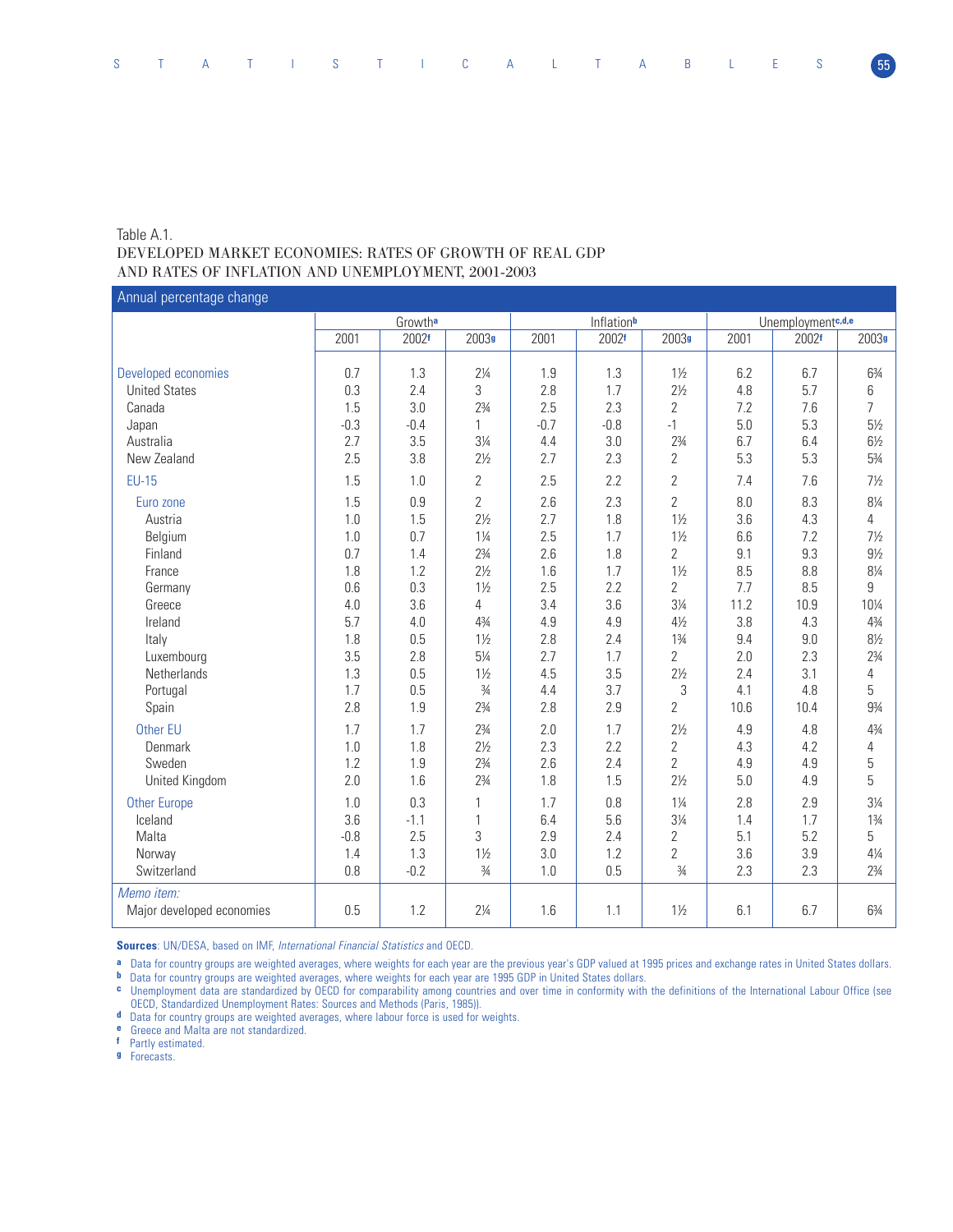# Table A.2. MAJOR INDUSTRIALIZED COUNTRIES: QUARTERLY INDICATORS OF GROWTH, UNEMPLOYMENT AND INFLATION, 2000-2002

# 2000 quarters 2001 quarters 2002 quarters I II III IV I II III IV I II III Growth of gross domestic product**<sup>a</sup>** (percentage change in seasonally adjusted data from preceding quarter) Canada 5.1 4.7 4.9 2.6 0.6 0.3 -0.5 2.9 5.7 4.4 3.1 France 4.5 3.4 1.9 5.4 1.2 -0.2 2.0 -2.1 2.3 1.7 0.8 Germany 4.1 4.9 1.2 0.8 2.4 -0.1 -0.8 -1.2 1.2 0.8 1.1 Italy 4.1 1.1 1.9 3.3 2.7 0.0 0.8 -0.8 0.8 0.9 1.1 Japan 8.2 3.1 -2.9 1.1 4.1 -6.3 -5.3 -1.9 0.8 4.2 3.0 United Kingdom 1.8 3.2 3.5 2.4 2.4 1.4 1.7 0.3 0.7 2.4 3.4 United States 2.6 4.8 0.6 1.1 -0.6 -1.6 -0.3 2.7 5.0 1.3 4.0 Memo items: Major developed economies | 4.4 | 4.0 | 0.3 | 1.6 | 1.5 | -2.2 | -1.2 | 0.4 | 2.9 | 2.1 | 2.9 Euro zone 3.2 3.2 1.6 2.4 2.0 0.0 0.8 -1.2 1.6 1.2 1.2 Unemployment rate**<sup>b</sup>** (percentage of total labour force) Canada 6.8 6.7 6.9 6.9 6.9 7.0 7.2 7.7 7.8 7.6 7.6 France 10.2 9.7 9.3 9.2 8.6 8.5 8.5 8.5 8.7 8.7 8.8 Germany | 8.1 | 8.0 | 7.8 | 7.7 | 7.8 | 7.8 | 7.8 | 7.9 | 8.0 | 8.2 | 8.3 11.0 | 11.0 | 10.6 | 10.3 | 10.0 | 9.7 | 9.5 | 9.4 | 9.2 | 9.1 | 9.0 | 9.0 Japan 4.8 4.7 4.6 4.8 4.8 4.9 5.1 5.5 5.3 5.3 5.4 United Kingdom 5.8 5.6 5.4 5.3 5.0 4.9 4.1 5.1 5.1 5.1 5.2 United States 4.1 4.0 4.0 4.0 4.2 4.5 4.8 5.6 5.6 5.9 5.7 Memo items: Major developed economies | 5.9 | 5.8 | 5.6 | 5.6 | 5.6 | 5.8 | 5.9 | 6.4 | 6.4 | 6.5 | 6.5 Euro zone 9.3 9.0 8.8 8.6 8.4 8.3 8.0 8.0 8.1 8.2 8.3 Growth of consumer prices**<sup>c</sup>** (percentage change from preceding quarter) Canada 2.2 3.5 3.9 2.7 0.9 6.9 0.3 -3.5 2.7 6.1 4.4 France 2.3 2.3 1.3 1.7 -0.1 5.3 0.4 0.3 2.7 3.2 0.9 Germany 3.5 1.5 3.4 0.9 4.3 4.1 0.6 -1.7 4.7 1.1 0.1 Italy 2.5 2.9 2.4 2.9 3.4 3.5 1.4 1.3 3.5 3.0 1.9 Japan -2.5 0.9 -0.9 -0.5 -1.2 -0.3 -1.1 -1.5 -2.8 1.8 -0.6 United Kingdom 1.6 7.7 0.6 2.5 -0.5 5.1 0.2 -0.5 0.2 5.1 1.4 United States | 4.0 | 4.3 | 3.2 | 2.2 | 3.9 | 4.2 | 0.5 | -1.1 | 1.4 | 4.4 | 1.7 Memo items: Major developed economies | 1.9 | 3.1 | 1.9 | 1.4 | 2.0 | 3.2 | 0.1 | -1.1 | 0.9 | 3.3 | 0.9 Euro zone 3.1 2.7 2.7 2.3 1.5 6.1 0.4 1.1 2.9 4.0 0.4 Annual percentage change

**Sources**: UN/DESA, based on data of IMF, *International Finacial Statistics*; OECD and national authorities.

**a** Expressed at annual rate (total is weighted average with weights being annual GDP valued at 1995 prices and exchange rates).<br>**b** Seasonally adjusted data as standardized by OECD

**b** Seasonally adjusted data as standardized by OECD.

**Expressed at annual rate**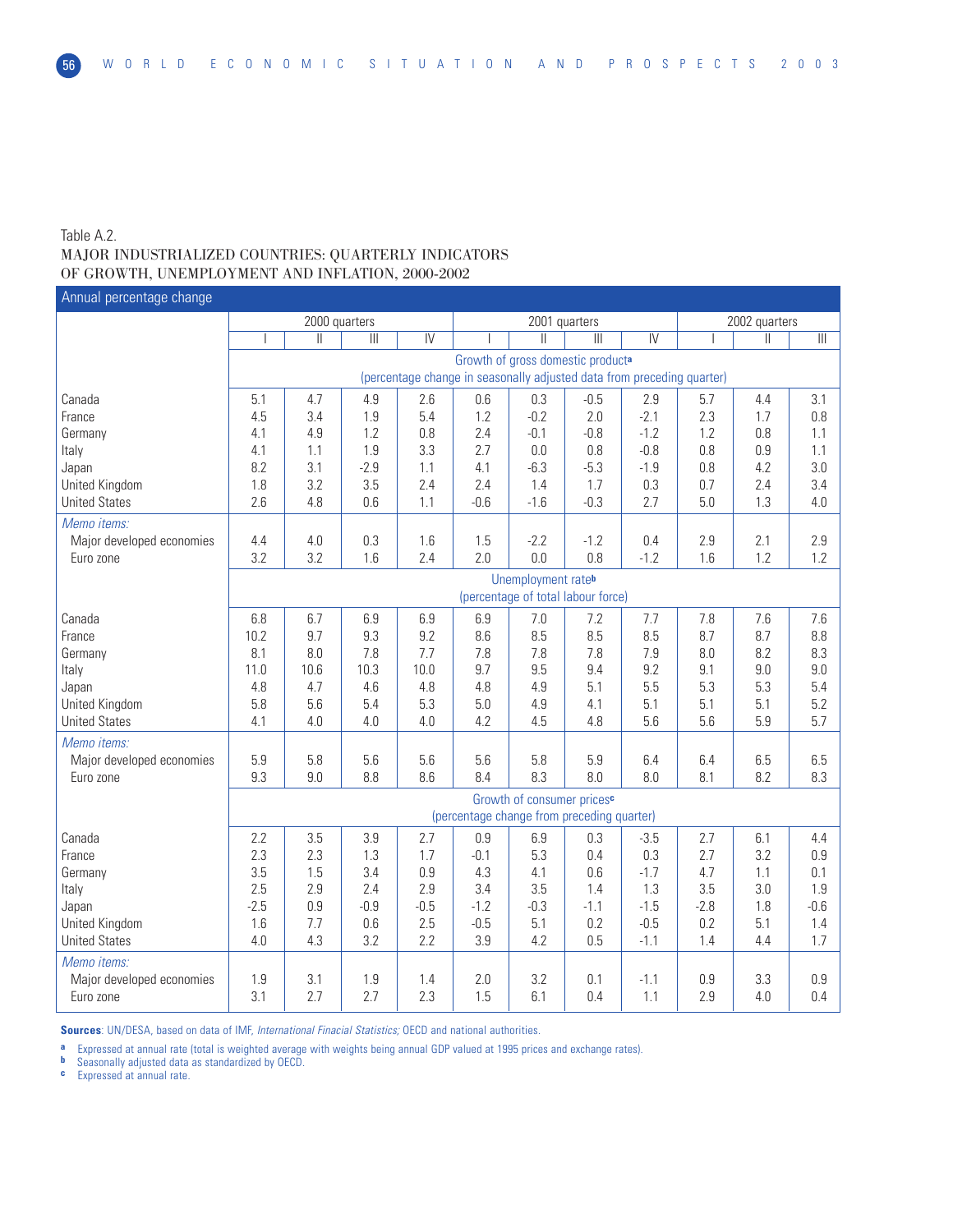# Table A.3. ECONOMIES IN TRANSITION: RATES OF GROWTH OF REAL GDP AND RATES OF INFLATION AND UNEMPLOYMENT, 2001-2003

Annual percentage change

|                                   |        | Growth <sup>a</sup> |                   |      | Inflationb        |                   | Unemployment <sup>c</sup> |                      |                      |  |
|-----------------------------------|--------|---------------------|-------------------|------|-------------------|-------------------|---------------------------|----------------------|----------------------|--|
|                                   | 2001   | 2002 <sub>d</sub>   | 2003 <sup>e</sup> | 2001 | 2002 <sup>d</sup> | 2003 <sup>e</sup> | 2001                      | 2002 <sup>d</sup>    | 2003 <sup>e</sup>    |  |
|                                   |        |                     |                   |      |                   |                   |                           |                      |                      |  |
| Economies in transition           | 4.4    | 3.5                 | 4                 | 14.6 | 10.6              | 101/4             | $\ddot{\phantom{a}}$      | $\ddot{\phantom{a}}$ | $\ddot{\phantom{a}}$ |  |
| <b>Central and Eastern Europe</b> |        |                     |                   |      |                   |                   |                           |                      |                      |  |
| and Baltic States                 | 2.9    | 2.6                 | $3\frac{1}{2}$    | 9.0  | 5.5               | 43/4              | $\ldots$                  | $\ddot{\phantom{a}}$ | Ω.                   |  |
| <b>Central and Eastern Europe</b> | 2.7    | 2.5                 | $3\frac{1}{2}$    | 9.3  | 5.7               | 5                 | $\ddotsc$                 | $\ddot{\phantom{a}}$ | $\ddot{\phantom{1}}$ |  |
| Albania                           | 6.5    | 6.0                 | 6                 | 0.3  | 6.0               | 3                 | 14.5                      | 14.2                 | 141/4                |  |
| <b>Bulgaria</b>                   | 4.0    | 3.6                 | $3\frac{3}{4}$    | 7.4  | 6.0               | 5                 | 17.3                      | 17.4                 | 17                   |  |
| Croatia                           | 3.8    | 4.0                 | 4                 | 5.0  | 3.0               | 3                 | 23.1                      | 21.7                 | 20                   |  |
| Czech Republic                    | 3.3    | 2.6                 | 33/4              | 4.7  | 2.3               | $\overline{2}$    | 8.9                       | 9.3                  | 8                    |  |
| Hungary                           | 3.8    | 3.2                 | 4                 | 9.2  | 5.6               | 5                 | 8.4                       | 8.1                  | 8                    |  |
| Poland                            | 1.1    | 1.2                 | $2\frac{3}{4}$    | 5.5  | 2.3               | $\overline{2}$    | 17.4                      | 17.5                 | $17\frac{1}{2}$      |  |
| Romania                           | 5.3    | 3.8                 | $\overline{4}$    | 34.5 | 24.0              | 20                | 8.6                       | 8.2                  | 9                    |  |
| Slovakia                          | 3.3    | 3.8                 | 4                 | 7.1  | 3.3               | $5\frac{1}{2}$    | 18.6                      | 16.4                 | 16                   |  |
| Slovenia                          | 3.0    | 3.0                 | 33⁄4              | 8.4  | 7.0               | 4                 | 12.0                      | 11.7                 | 10½                  |  |
| The former Yugoslav Republic      |        |                     |                   |      |                   |                   |                           |                      |                      |  |
| of Macedonia                      | $-4.6$ | 1.5                 | 3                 | 5.5  | 4.0               | 3                 | 45.0                      | 43.0                 | 40                   |  |
| Federal Republic of Yugoslavia    | 6.0    | 3.8                 | $\overline{4}$    | 88.9 | 20.0              | 12                | 27.9                      | 29.0                 | 29                   |  |
| <b>Baltic States</b>              | 6.3    | 4.9                 | $5\frac{1}{2}$    | 2.8  | 1.7               | $2\frac{1}{2}$    | $\ddotsc$                 | $\ldots$             | $\ddotsc$            |  |
| Estonia                           | 5.4    | 4.5                 | 6                 | 5.8  | 3.5               | $3\frac{1}{2}$    | 7.7                       | 7.0                  | 63/4                 |  |
| Latvia                            | 7.6    | 5.0                 | $5\frac{1}{2}$    | 2.5  | 2.0               | $2\frac{1}{2}$    | 7.7                       | 7.7                  | $7\frac{3}{4}$       |  |
| Lithuania                         | 5.9    | 5.0                 | 5                 | 1.3  | 0.5               | $\overline{2}$    | 12.9                      | 10.4                 | 10                   |  |
| Commonwealth of                   |        |                     |                   |      |                   |                   |                           |                      |                      |  |
| <b>Independent States</b>         | 5.7    | 4.3                 | $4\frac{1}{4}$    | 18.5 | 14.2              | 14                | $\ddot{\phantom{a}}$      | $\ddot{\phantom{a}}$ | Ω.                   |  |
| Armenia                           | 9.6    | 9.0                 | 6                 | 3.0  | 2.5               | 3                 | $\ddotsc$                 | $\ddotsc$            | $\ddotsc$            |  |
| Azerbaijan                        | 9.9    | 9.5                 | 9                 | 2.0  | 2.5               | 3                 | $\ddot{\phantom{a}}$      | $\ddot{\phantom{1}}$ |                      |  |
| <b>Belarus</b>                    | 4.1    | 4.0                 | 3                 | 61.0 | 50.0              | 55                | $\ddot{\phantom{a}}$      | $\ddot{\phantom{a}}$ | $\ddotsc$            |  |
| Georgia                           | 4.5    | 4.5                 | $6\frac{1}{2}$    | 5.0  | 6.0               | 5                 | $\ddot{\phantom{a}}$      | $\ddotsc$            | $\ddotsc$            |  |
| Kazakhstan                        | 13.2   | 9.5                 | 8                 | 8.0  | 6.0               | $6\frac{1}{2}$    | $\ddotsc$                 | Ω.                   |                      |  |
| Kyrgyzstan                        | 5.3    | $-3.0$              | 2                 | 7.0  | 3.0               | 5                 | $\ddotsc$                 | $\ddotsc$            | $\ddotsc$            |  |
| Republic of Moldova               | 6.1    | 6.0                 | 5                 | 10.0 | 7.0               | 8                 | $\ddot{\phantom{a}}$      | $\ddot{\phantom{a}}$ | $\ddot{\phantom{a}}$ |  |
| <b>Russian Federation</b>         | 5.0    | 4.0                 | 4                 | 18.6 | 15.0              | 14                | $\ddotsc$                 | $\ddotsc$            | $\ddotsc$            |  |
| Tajikistan                        | 10.2   | 8.0                 | 7                 | 37.0 | 10.0              | 12                | $\ddot{\phantom{a}}$      | $\sim$               | $\ddot{\phantom{1}}$ |  |
| Turkmenistan                      | 20.5   | 15.0                | 12                | 8.2  | 10.0              | 13                | $\ddot{\phantom{a}}$      | $\ddot{\phantom{a}}$ | $\ddot{\phantom{a}}$ |  |
| Ukraine                           | 9.0    | 4.5                 | 5                 | 12.0 | 1.0               | 6                 | $\ddotsc$                 | $\ddotsc$            | $\ddotsc$            |  |
| Uzbekistan                        | 4.5    | 3.0                 | $\overline{4}$    | 26.6 | 25.0              | 25                |                           | $\ddot{\phantom{a}}$ | $\ddot{\phantom{a}}$ |  |

**Sources**: UN/DESA and Economic Commision for Europe (ECE).

**a** Data for country groups are weighted averages, where weights for each year are the previous year's GDP valued at 1995 prices and exchange rates in United States dollars.

**b** Data for country groups are weighted averages, where weights for each year are 1995 GDP in United States dollars.

**c** Because of comparability problems, data for the Commonwealth of Independent States are not given.

**d** Partly estimated.

**e** Forecasts.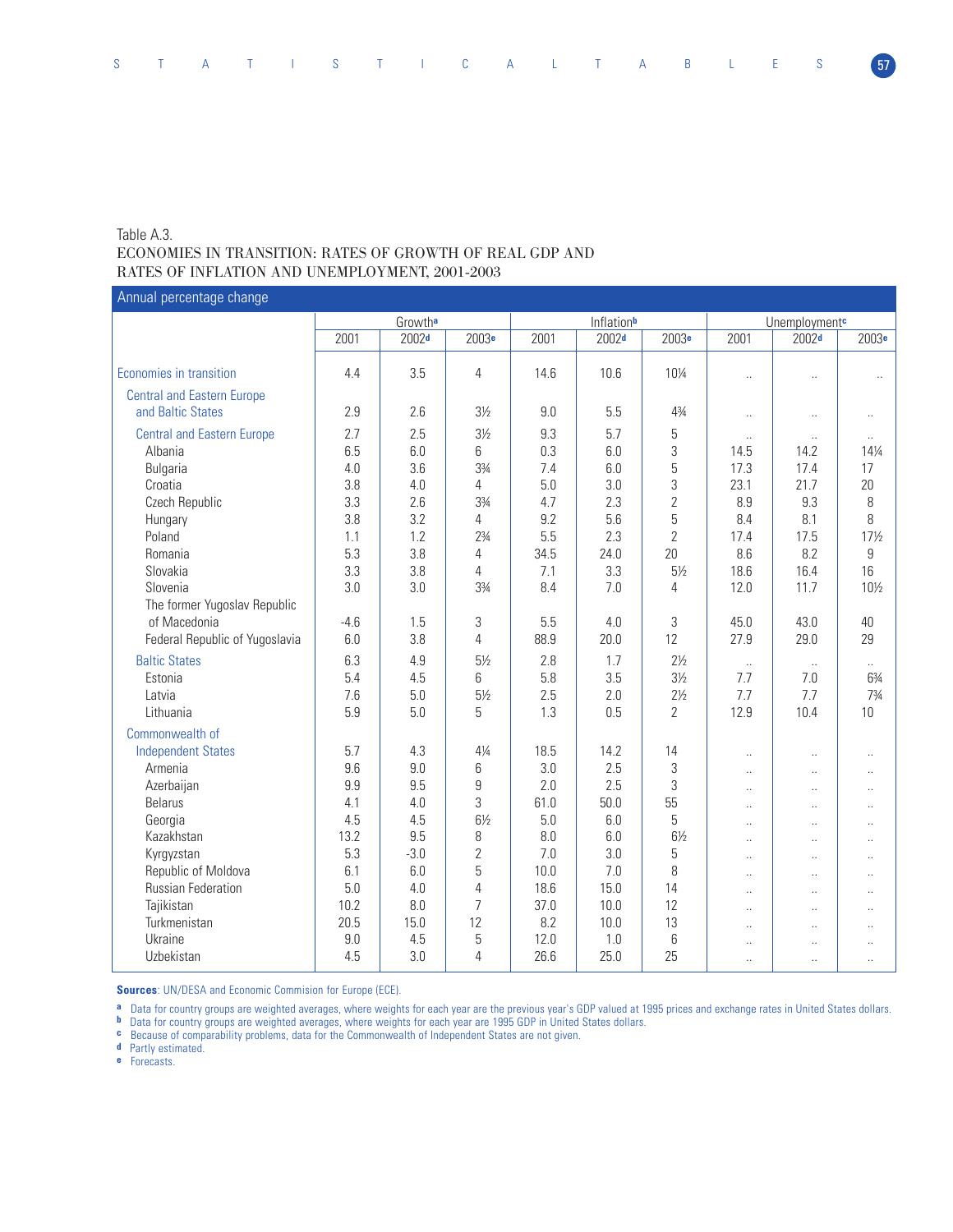Table A.4.

# MAJOR ECONOMIES IN TRANSITION: QUARTERLY INDICATORS OF GROWTH AND INFLATION, 2000-2002

| Annual percentage change  |       |               |       |       |                                                        |                                        |              |               |      |               |                |
|---------------------------|-------|---------------|-------|-------|--------------------------------------------------------|----------------------------------------|--------------|---------------|------|---------------|----------------|
|                           |       | 2000 quarters |       |       |                                                        | 2001 quarters                          |              |               |      | 2002 quarters |                |
|                           |       | Ш             | Ш     | IV    |                                                        | Ш                                      | $\mathbb{H}$ | $\mathsf{IV}$ |      |               | $\mathbf{III}$ |
|                           |       |               |       |       | Rates of growth of gross domestic product <sup>a</sup> |                                        |              |               |      |               |                |
| <b>Belarus</b>            | 6.6   | 2.2           | 6.7   | 7.3   | 2.4                                                    | 5.1                                    | 4.5          | 4.0           | 3.9  | 5.5           | 4.0            |
| Czech Republic            | 3.3   | 3.1           | 2.8   | 3.9   | 3.6                                                    | 3.5                                    | 3.3          | 2.7           | 2.8  | 2.5           | $\ddotsc$      |
| Hungary                   | 6.6   | 5.7           | 4.6   | 4.2   | 4.4                                                    | 4.0                                    | 3.7          | 3.3           | 2.9  | 3.1           | 3.4            |
| Kazakhstan                | 9.6   | 11.9          | 11.1  | 6.9   | 11.4                                                   | 17.1                                   | 12.9         | 12.7          | 10.4 | 8.1           | 9.7            |
| Poland                    | 5.9   | 5.0           | 3.1   | 2.4   | 2.3                                                    | 0.9                                    | 0.8          | 0.2           | 0.5  | 0.8           | 1.6            |
| Romania                   | 1.2   | 2.8           | 1.4   | 1.8   | 4.3                                                    | 5.1                                    | 5.7          | 5.3           | 3.1  | 5.7           | 4.7            |
| <b>Russian Federation</b> | 11.0  | 9.0           | 9.9   | 6.6   | 4.8                                                    | 5.3                                    | 5.8          | 4.3           | 3.7  | 4.1           |                |
| Ukraine                   | 7.0   | 3.0           | 6.4   | 7.2   | 7.8                                                    | 12.0                                   | 8.1          | 9.0           | 3.8  | 4.8           | 3.7            |
|                           |       |               |       |       |                                                        | Growth of consumer prices <sup>a</sup> |              |               |      |               |                |
| <b>Belarus</b>            | 227.4 | 196.1         | 175.8 | 124.0 | 83.3                                                   | 70.6                                   | 55.0         | 46.3          | 47.2 | 44.6          |                |
| Czech Republic            | 3.6   | 3.8           | 4.1   | 4.3   | 4.2                                                    | 5.1                                    | 5.4          | 4.3           | 3.8  | 2.3           | 0.8            |
| Hungary                   | 10.0  | 9.2           | 9.9   | 10.5  | 10.4                                                   | 10.6                                   | 8.7          | 7.2           | 6.3  | 5.6           | 4.8            |
| Kazakhstan                | 20.4  | 13.7          | 10.1  | 10.4  | 9.1                                                    | 9.7                                    | 8.3          | 7.0           | 5.7  | 5.5           |                |
| Poland                    | 10.4  | 10.1          | 10.9  | 9.2   | 6.8                                                    | 6.6                                    | 4.8          | 3.8           | 3.5  | 2.0           | 1.1            |
| Romania                   | 53.8  | 44.6          | 44.9  | 41.6  | 40.1                                                   | 36.9                                   | 31.8         | 30.5          | 26.8 | 24.2          | 21.3           |
| <b>Russian Federation</b> | 25.4  | 19.9          | 18.8  | 19.8  | 22.3                                                   | 24.5                                   | 21.1         | 18.9          | 18.0 | 15.8          | 15.1           |
| Ukraine                   | 25.1  | 27.4          | 31.1  | 28.9  | 19.4                                                   | 14.5                                   | 8.9          | 6.1           | 3.7  | 0.8           | $\ldots$       |

**Sources**: UN/DESA and Economic Commision for Europe (ECE).

**a** Percentage change from the corresponding period of the preceding year.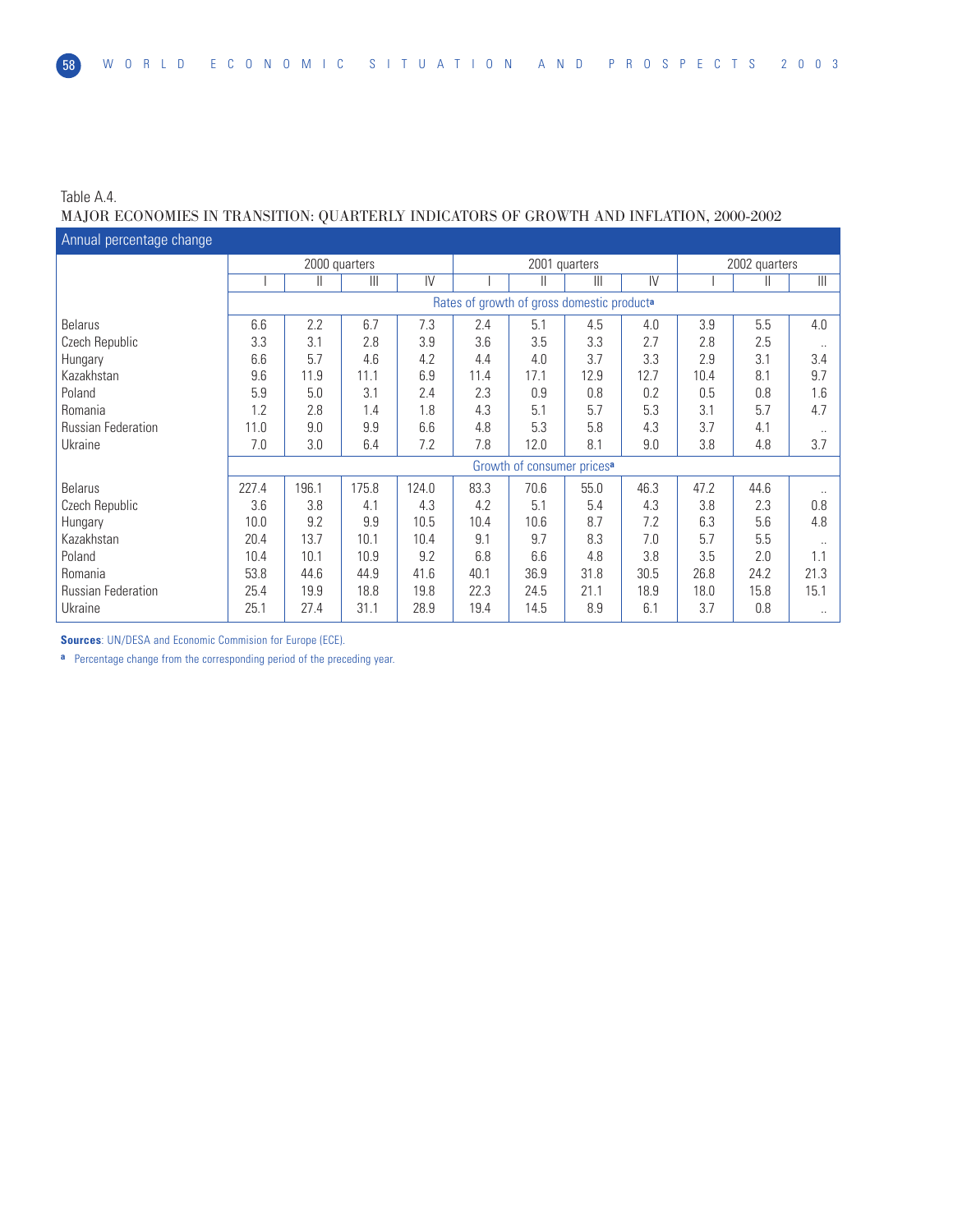# Table A.5.

#### DEVELOPING COUNTRIES: RATES OF GROWTH OF REAL GDP AND RATES OF INFLATION, 2001-2003

| Growtha<br>Inflationb,c<br>2002 <sub>d</sub><br>2001<br>2003 <sup>e</sup><br>2001<br>2002 <sup>d</sup><br>2.9<br>2.0<br>5.8<br>7.3<br>$4\frac{1}{4}$<br>Developing countries <sup>f</sup><br>of which:<br>Latin America and the Caribbean<br>5.9<br>10.7<br>0.3<br>$-0.7$<br>$2\frac{1}{4}$<br>9<br>0.6<br>0.8<br>3<br>Net fuel exporter<br>$\ddotsc$<br>$\ddotsc$<br>$\overline{2}$<br>0.2<br>Net fuel importer<br>$-1.3$<br>$\ldots$<br>$\sim$<br>$\ddotsc$<br>$\overline{4}$<br>Africa<br>3.3<br>2.9<br>7.7<br>6.3 | 2003 <sup>e</sup><br>$6\frac{1}{2}$ |
|-----------------------------------------------------------------------------------------------------------------------------------------------------------------------------------------------------------------------------------------------------------------------------------------------------------------------------------------------------------------------------------------------------------------------------------------------------------------------------------------------------------------------|-------------------------------------|
|                                                                                                                                                                                                                                                                                                                                                                                                                                                                                                                       |                                     |
|                                                                                                                                                                                                                                                                                                                                                                                                                                                                                                                       |                                     |
|                                                                                                                                                                                                                                                                                                                                                                                                                                                                                                                       |                                     |
|                                                                                                                                                                                                                                                                                                                                                                                                                                                                                                                       |                                     |
|                                                                                                                                                                                                                                                                                                                                                                                                                                                                                                                       |                                     |
|                                                                                                                                                                                                                                                                                                                                                                                                                                                                                                                       | 61⁄4                                |
| 2.8<br>$3\frac{1}{2}$<br>Net fuel exporter<br>2.0<br>$\ddotsc$<br>$\ddot{\phantom{0}}$<br>3.6<br>3.4<br>$4\frac{1}{2}$<br>Net fuel importer<br>$\ddotsc$<br>$\ddotsc$<br>$\ddotsc$                                                                                                                                                                                                                                                                                                                                    |                                     |
| 3<br><b>Western Asia</b><br>17.7<br>$-1.4$<br>1.3<br>19.4<br>14                                                                                                                                                                                                                                                                                                                                                                                                                                                       |                                     |
| $3\frac{1}{4}$<br>0.7<br>0.9<br>Net fuel exporter<br>$\ddotsc$<br>$-4.6$<br>2.1<br>3<br>Net fuel importer<br>$\ddotsc$<br>$\ddotsc$<br>$\ddotsc$                                                                                                                                                                                                                                                                                                                                                                      |                                     |
| 3.7<br>5.2<br>3<br><b>Eastern and Southern Asia</b><br>$5\frac{1}{2}$<br>2.4<br>3.0<br>of which:                                                                                                                                                                                                                                                                                                                                                                                                                      |                                     |
| 3.5<br>5.3<br>$5\frac{1}{2}$<br>2.0<br>East Asia<br>2.9<br>4.6<br>53/4<br>3.7<br>4.4<br>South Asia<br>4.6                                                                                                                                                                                                                                                                                                                                                                                                             | $2\frac{1}{2}$<br>$5\frac{1}{2}$    |
| Memo items:<br>Sub-Saharan Africa (excluding<br>3.4<br>3.7<br>$4\frac{1}{2}$<br>11.0<br>12.3<br>Nigeria and South Africa)                                                                                                                                                                                                                                                                                                                                                                                             | 121/4                               |
| 8<br>Least developed countries<br>4.3<br>43/4<br>7.3<br>8.0<br>4.6                                                                                                                                                                                                                                                                                                                                                                                                                                                    |                                     |
| East Asia (excluding China)<br>1.3<br>4.2<br>43/4<br>3.7<br>2.6                                                                                                                                                                                                                                                                                                                                                                                                                                                       | $3\frac{1}{4}$                      |
| Major developing economies                                                                                                                                                                                                                                                                                                                                                                                                                                                                                            |                                     |
| $-12.0$<br>26.0<br>$-4.5$<br>1<br>$-1.1$<br>Argentina                                                                                                                                                                                                                                                                                                                                                                                                                                                                 | 161/2                               |
| $\overline{2}$<br><b>Brazil</b><br>1.5<br>6.9<br>8.8<br>8<br>1.4<br>3<br>$\overline{4}$<br>Chile<br>2.8<br>2.2<br>3.6<br>2.4                                                                                                                                                                                                                                                                                                                                                                                          |                                     |
| 7.3<br>7<br>China<br>7.2<br>0.8<br>$\mathbf{1}$<br>1.0                                                                                                                                                                                                                                                                                                                                                                                                                                                                |                                     |
| $3\frac{1}{4}$<br>1.6<br>1.3<br>8.7<br>6.0<br>Colombia                                                                                                                                                                                                                                                                                                                                                                                                                                                                | $5\frac{1}{2}$                      |
| 2.5<br>0.8<br>$\overline{2}$<br>2.3<br>4.7<br>Egypt                                                                                                                                                                                                                                                                                                                                                                                                                                                                   | 4                                   |
| Hong Kong SAR <sup>g</sup><br>0.1<br>1.5<br>$2\frac{3}{4}$<br>$-1.6$<br>$-1.5$                                                                                                                                                                                                                                                                                                                                                                                                                                        | $\frac{1}{2}$                       |
| India<br>5.1<br>4.7<br>6<br>3.7<br>4.4                                                                                                                                                                                                                                                                                                                                                                                                                                                                                | $5\frac{1}{2}$                      |
| $3\frac{1}{2}$<br>Indonesia<br>3.3<br>2.6<br>12.6<br>10.1                                                                                                                                                                                                                                                                                                                                                                                                                                                             | $8\frac{3}{4}$                      |
| 5.1<br>5.0<br>$5\frac{1}{2}$<br>17.5<br>Iran (Islamic Republic of)<br>11.3                                                                                                                                                                                                                                                                                                                                                                                                                                            | 131/2                               |
| $-0.9$<br>$-1.2$<br>$1\frac{3}{4}$<br>2.4<br>Israel<br>1.1                                                                                                                                                                                                                                                                                                                                                                                                                                                            | $2\frac{1}{2}$                      |
| Korea, Republic of<br>3.0<br>53/4<br>4.1<br>2.9<br>6.1                                                                                                                                                                                                                                                                                                                                                                                                                                                                | $3\frac{1}{2}$                      |
| 3.8<br>43/4<br>2.0<br>2<br>0.4<br>1.4<br>Malaysia                                                                                                                                                                                                                                                                                                                                                                                                                                                                     |                                     |
| $-0.3$<br>$3\frac{1}{2}$<br>6.4<br>5.0<br>Mexico<br>1.9                                                                                                                                                                                                                                                                                                                                                                                                                                                               | $4\frac{3}{4}$                      |
| 3.9<br>3.0<br>$4\frac{1}{4}$<br>13.0<br>16.9<br>Nigeria                                                                                                                                                                                                                                                                                                                                                                                                                                                               | 13½                                 |
| 5<br>3.1<br>3.1<br>Pakistan<br>4.1<br>4.0                                                                                                                                                                                                                                                                                                                                                                                                                                                                             | $5\frac{3}{4}$                      |
| 0.2<br>3.5<br>$\overline{4}$<br>2.0<br>0.1<br>2<br>Peru                                                                                                                                                                                                                                                                                                                                                                                                                                                               | $5\frac{1}{2}$                      |
| Philippines<br>3.3<br>3.8<br>$4\frac{1}{2}$<br>$4.0\,$<br>6.1<br>1.2<br>$2\frac{3}{4}$<br>Saudi Arabia<br>0.4<br>$-0.5$<br>1.0                                                                                                                                                                                                                                                                                                                                                                                        | $\overline{2}$                      |
| $-2.0$<br>3.9<br>$5\frac{1}{4}$<br>1.0<br>$-0.1$<br>Singapore                                                                                                                                                                                                                                                                                                                                                                                                                                                         | $1\frac{1}{2}$                      |
| 2.8<br>South Africa<br>3.5<br>$4\frac{1}{4}$<br>5.7<br>$6.0\,$                                                                                                                                                                                                                                                                                                                                                                                                                                                        | $5\frac{1}{2}$                      |
| Taiwan Province of China<br>$-1.9$<br>3.1<br>$\overline{4}$<br>0.6<br>$-0.1$                                                                                                                                                                                                                                                                                                                                                                                                                                          | $1\frac{3}{4}$                      |
| Thailand<br>1.6<br>4.3<br>$4\frac{1}{2}$<br>1.7<br>0.6                                                                                                                                                                                                                                                                                                                                                                                                                                                                | $\mathbf{2}$                        |
| $-8.0$<br>$3\frac{1}{2}$<br>54.4<br>Turkey<br>4.1<br>54.2                                                                                                                                                                                                                                                                                                                                                                                                                                                             | 361⁄4                               |
| 2.7<br>22.6<br>25<br>Venezuela<br>$-6.0$<br>$-3/4$<br>12.5                                                                                                                                                                                                                                                                                                                                                                                                                                                            |                                     |

**Source**: UN/DESA, based on IMF, International Financial Statistics.

**a** Data for country groups are weighted averages, where weights for each year are the previous year's GDP valued at 1995 prices and exchange rates in United States dollars.

**b** Data for country groups are weighted averages, where weights for each year are 1995 GDP in United States dollars.

**c** For Africa and sub-Saharan Africa, the Democratic Republic of the Congo is excluded.

- **d** Partly estimated.
- **e** Forecasts.

**f** Covering countries that account for 98 per cent of the population of all developing countries.

**g** Special Administrative Region of China.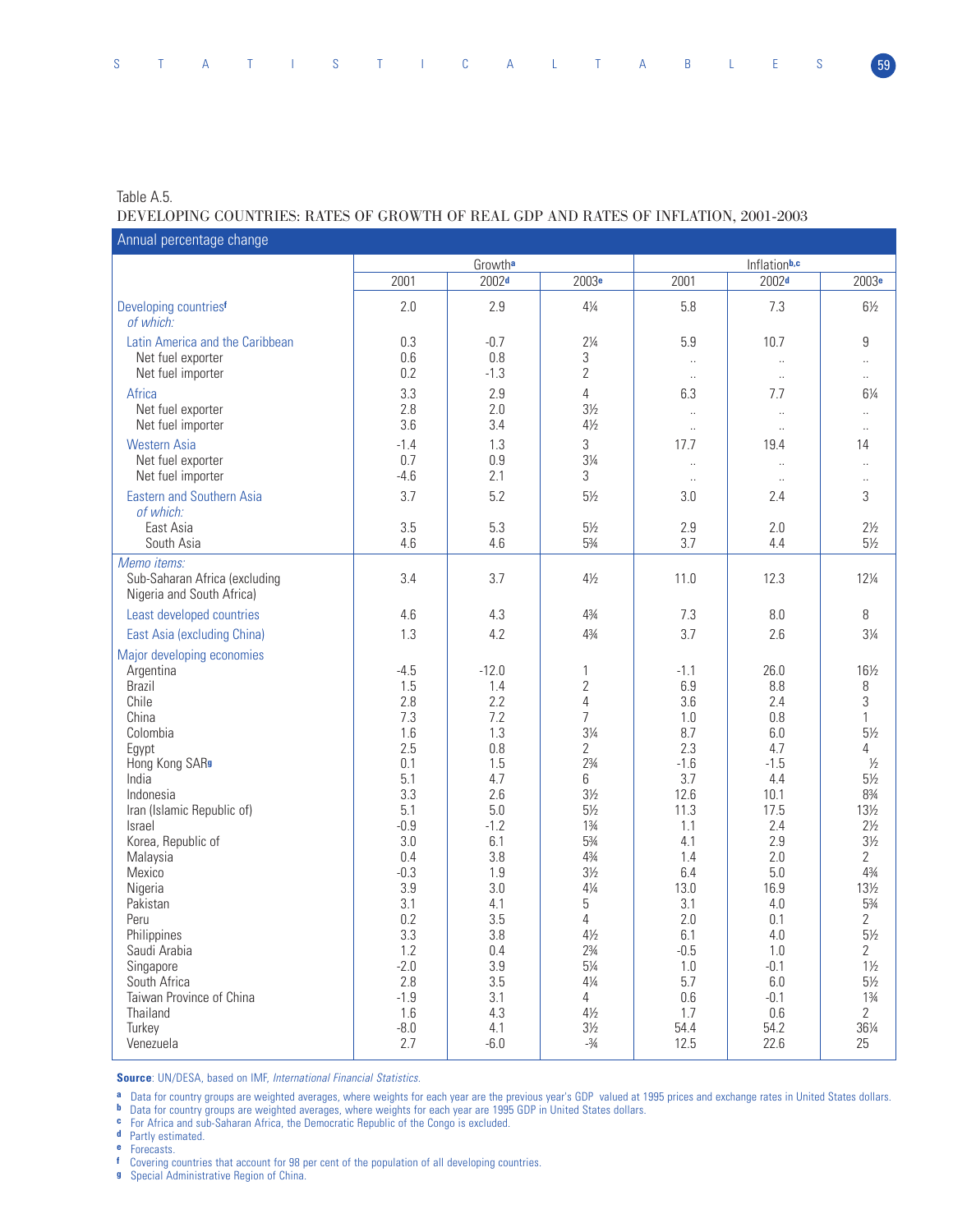## Table A.6. MAJOR DEVELOPING COUNTRIES: QUARTERLY INDICATORS OF GROWTH, UNEMPLOYMENT AND INFLATION, 2000-2002

2000 quarters 2001 quarters 2002 quarters I II III IV I II III IV I II III Rates of growth of gross domestic product**<sup>a</sup>** Argentina 0.5 0.2 -0.5 -2.1 -2.0 -0.2 -4.9 -10.5 -16.3 -13.5 -10.1 Brazil 5.1 4.4 4.3 3.8 3.9 2.1 0.6 -0.8 -0.6 1.0 2.4 Chile 5.5 6.0 5.6 4.5 3.0 3.8 2.7 1.7 1.6 1.7 1.8 China 8.1 8.3 8.2 7.6 8.1 7.7 7.1 6.7 7.6 8.0 8.1 Colombia 1.8 3.1 3.4 2.9 1.6 1.7 0.9 1.4 0.5 2.2 .. Ecuador -2.2 2.0 3.6 6.0 7.8 5.9 5.3 3.7 1.7 4.0 .. Hong Kong SAR**<sup>b</sup>** 13.6 10.1 10.3 7.2 2.3 1.6 -0.3 -0.9 -0.5 0.5 3.3 India 5.7 5.4 6.2 3.4 1.5 3.5 5.3 6.2 6.4 6.0 .. Indonesia 3.4 4.7 4.7 6.6 4.8 3.8 3.1 1.6 2.5 3.8 3.9 Israel 7.6 7.2 8.1 3.2 1.9 -0.6 -4.3 -3.5 -3.2 -2.5 .. Korea, Republic of 12.6 10.2 10.0 5.0 4.2 2.9 1.9 3.7 5.8 6.4 5.8<br>Malaysia 11.5 8.1 7.7 6.3 3.0 0.4 -0.9 -0.5 1.1 3.9 5.6 Malaysia 11.5 8.1 7.7 6.3 3.0 0.4 -0.9 -0.5 1.1 3.9 5.6 Mexico 7.7 7.6 7.3 5.1 2.0 0.1 -1.5 -1.6 -2.0 2.1 1.8 Philippines 4.1 3.8 5.2 3.7 2.9 3.0 3.0 3.9 3.7 4.8 3.8 Singapore 9.8 8.4 10.3 11.0 5.0 -0.5 -5.4 -6.6 -1.5 3.9 3.7 South Africa 3.3 3.4 3.7 3.4 2.3 2.6 1.8 3.2 3.0 3.8 3.0 Taiwan Province of China | 7.9 | 5.1 | 6.7 | 3.8 | 0.9 | -2.4 | -4.2 | -1.9 | 0.9 | 1.5 | ... Thailand 5.3 6.4 2.9 3.2 1.8 1.9 1.5 2.1 3.9 5.1 .. Turkey | 5.6 | 6.9 | 7.8 | 8.6 | -0.8 | -9.6 | -7.4 | -10.4 | 1.9 | 8.2 | .. Venezuela 0.9 2.7 3.4 5.6 4.0 3.1 3.3 0.9 -4.1 -9.9 .. Unemployment rate**<sup>c</sup>** Argentina<sup>d</sup> ... | 15.4 | ... | 14.7 | ... | 16.4 | ... | 18.3 | ... | 21.5 | .. Brazil 8.0 7.7 7.0 5.9 6.0 6.6 6.2 6.2 7.7 8.3 8.2 Chile 8.2 9.4 10.7 8.3 8.8 9.7 10.1 7.9 8.8 9.5 9.6 Colombia 16.7 14.7 14.7 13.8 18.9 16.7 16.6 15.4 17.5 16.3 .. Hong Kong SAR<sup>b</sup> | 5.7 | 5.1 | 5.0 | 4.6 | 4.3 | 4.5 | 5.0 | 5.9 | 6.6 | 7.3 | 7.8 ... | الساب الساب الـ B.1 ... | 8.1 ... | 8.1 ... | 1.2 ... | 1.2 ... | 1.2 ... | 1.2 ... | 1.2 ... | 1.2 ... | 1.2 . Israel 8.6 8.6 8.9 8.9 8.6 8.6 9.6 10.3 10.6 10.3 .. Korea, Republic of 6 1 5.1 3.8 3.6 3.7 4.8 3.5 3.3 3.2 3.3 2.9 2.7 3.3 3.4 3.7 3.4 3.7 3.8 Malaysia 3.0 3.3 3.1 3.0 4.0 3.7 3.3 3.7 3.7 3.8 .. Mexico 2.3 2.2 2.4 2.0 2.4 2.4 2.4 2.5 2.8 2.6 2.9 Philippines 9.5 13.9 11.2 10.1 11.3 13.3 10.1 9.8 10.3 13.9 .. Singapore 2.8 4.4 2.1 3.0 2.0 3.4 3.0 4.9 3.7 5.2 3.8 Taiwan Province of China | 2.8 | 2.8 | 3.1 | 3.2 | 3.7 | 4.2 | 5.1 | 5.3 | 5.1 | 5.0 | 5.3 Thailand 4.3 4.1 2.4 3.7 4.8 3.5 2.6 2.4 3.2 2.9 1.8 Turkey | 8.3 | 6.2 | 5.6 | 6.3 | 8.6 | 6.9 | 8.0 | 10.6 | 11.8 | 9.6 | 9.9 Uruguay 12.0 14.3 13.9 14.2 14.9 16.0 15.4 14.9 14.8 15.6 .. Venezuela 15.3 14.0 14.1 12.1 14.2 13.3 13.4 12.1 15.3 15.8 .. Annual percentage change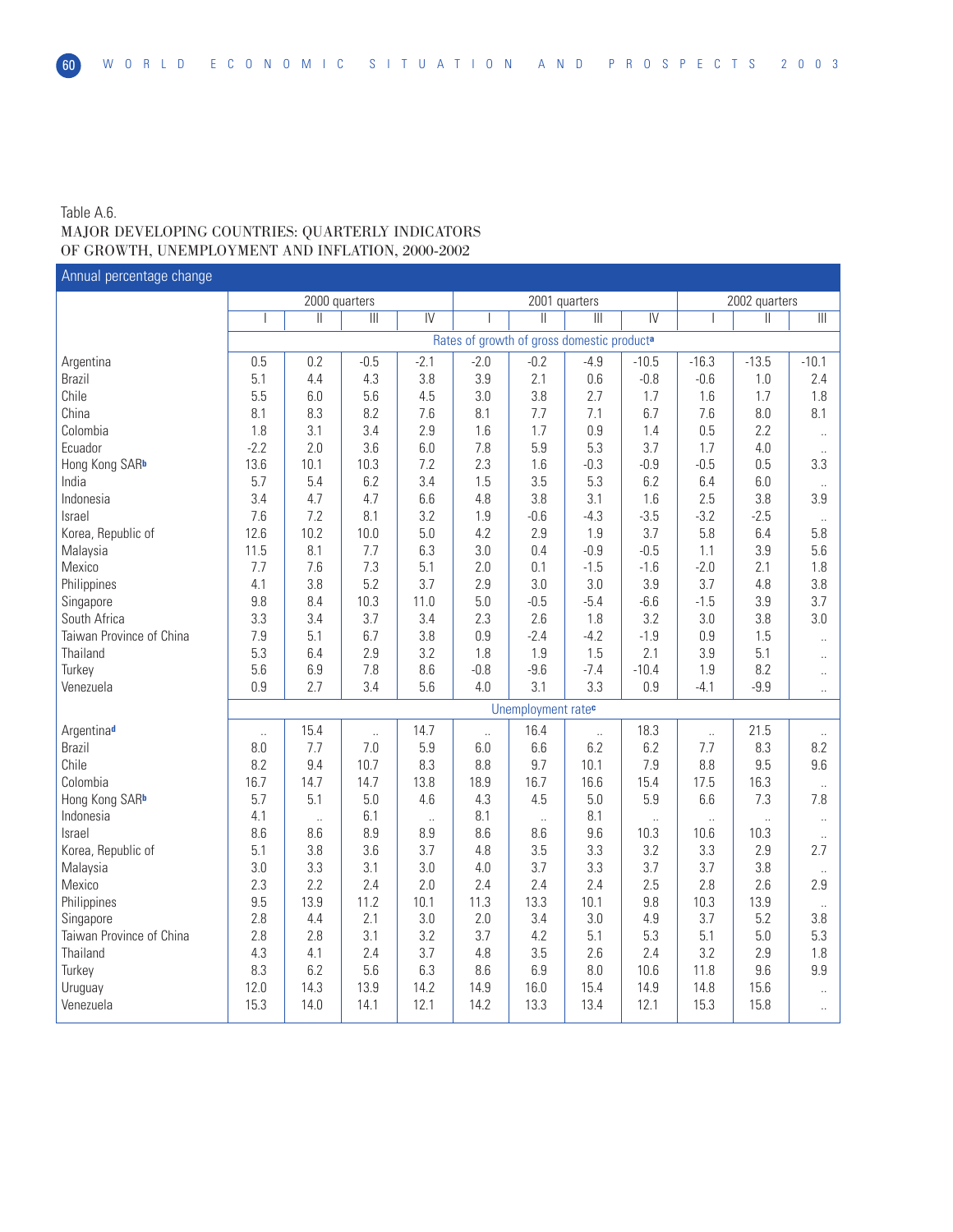# Table 6 (continued)

|                          |        | 2000 quarters |        |                |        | 2001 quarters                          |        |                | 2002 quarters |              |                         |
|--------------------------|--------|---------------|--------|----------------|--------|----------------------------------------|--------|----------------|---------------|--------------|-------------------------|
|                          |        | Ш             | Ш      | $\overline{N}$ |        | $\mathsf{I}$                           | Ш      | $\overline{N}$ |               | $\mathsf{I}$ | $\overline{\mathbb{H}}$ |
|                          |        |               |        |                |        | Growth of consumer prices <sup>a</sup> |        |                |               |              |                         |
| Argentina                | $-1.3$ | $-1.1$        | $-0.8$ | $-0.6$         | $-1.4$ | $-0.1$                                 | $-1.1$ | $-1.6$         | 4.2           | 23.3         | 36.0                    |
| <b>Brazil</b>            | 7.9    | 6.6           | 7.6    | 6.2            | 6.2    | 7.1                                    | 6.6    | 7.5            | 7.6           | 7.8          | 7.6                     |
| Chile                    | 3.2    | 3.6           | 4.0    | 4.6            | 4.0    | 3.6                                    | 3.6    | 3.0            | 2.4           | 2.2          | 2.4                     |
| China                    | 0.1    | 0.1           | 0.3    | 0.9            | 1.4    | 0.5                                    | $-1.0$ | $-1.0$         | $-0.6$        | $-1.1$       | $-0.8$                  |
| Colombia                 | 9.0    | 10.6          | 9.4    | 8.9            | 8.6    | 8.3                                    | 8.9    | 8.9            | 7.5           | 6.5          | 6.8                     |
| Ecuador                  | 83.2   | 96.5          | 104.8  | 97.3           | 67.6   | 39.6                                   | 28.9   | 24.1           | 14.7          | 13.2         | 12.4                    |
| Hong Kong SARb           | $-5.0$ | $-4.5$        | $-2.9$ | $-2.5$         | $-2.0$ | $-1.4$                                 | $-1.1$ | $-2.0$         | $-2.6$        | $-3.1$       | $-3.3$                  |
| India                    | 3.7    | 5.3           | 4.1    | 3.0            | 2.9    | 2.7                                    | 4.7    | 4.4            | 5.1           | 4.5          | 4.0                     |
| Indonesia                | $-0.6$ | 1.1           | 5.7    | 8.8            | 9.3    | 11.1                                   | 12.8   | 12.6           | 14.5          | 12.6         | 10.4                    |
| Israel                   | 1.5    | 2.0           | 1.0    | 0.0            | 0.3    | 0.9                                    | 1.7    | 1.6            | $\ddotsc$     | $\ddotsc$    | $\ldots$                |
| Korea, Republic of       | 1.5    | 1.4           | 3.2    | 2.9            | 4.1    | 5.2                                    | 4.1    | 3.0            | 2.6           | 2.7          | 2.5                     |
| Malaysia                 | 1.6    | 1.4           | 1.5    | 1.7            | 1.5    | 1.6                                    | 1.4    | 1.2            | 1.4           | 1.9          | 8.8                     |
| Mexico                   | 10.5   | 9.5           | 9.0    | 8.9            | 7.5    | 6.9                                    | 6.0    | 5.2            | 4.8           | 4.8          | 5.2                     |
| Philippines              | 3.0    | 3.9           | 4.5    | 5.9            | 6.8    | 6.6                                    | 6.4    | 4.7            | 3.6           | 3.4          | 2.8                     |
| Singapore                | 1.1    | 0.8           | 1.5    | 2.0            | 1.7    | 1.7                                    | 0.8    | $-0.2$         | $-0.8$        | $-0.4$       | $-0.4$                  |
| South Africa             | 2.8    | 4.9           | 6.6    | 7.0            | 7.4    | 6.4                                    | 4.8    | 4.3            | 5.9           | 8.4          | 11.6                    |
| Taiwan Province of China | 0.9    | 1.4           | 1.1    | 1.5            | 0.6    | 0.0                                    | 0.0    | $-0.6$         | $-0.1$        | 0.0          | $-0.2$                  |
| Thailand                 | 0.8    | 1.6           | 2.1    | 1.6            | 1.4    | 2.5                                    | 1.7    | 1.1            | 0.6           | 0.2          | 0.3                     |
| Turkey                   | 68.8   | 61.7          | 52.7   | 42.3           | 35.6   | 52.3                                   | 58.6   | 67.5           | 70.3          | 47.0         | 39.5                    |
| Venezuela                | 18.2   | 17.1          | 15.6   | 14.2           | 12.6   | 12.4                                   | 12.7   | 12.4           | 14.6          | 18.9         | 28.0                    |

**Sources**: IMF, *International Financial Statistics* and national authorities.

**a** Percentage change from the corresponding quarter of the previous year.

**b** Special Administrative Region of China.

**c** It reflects national definitions and coverage. Not comparable across economies.

**d** Data is reported in May and October each year.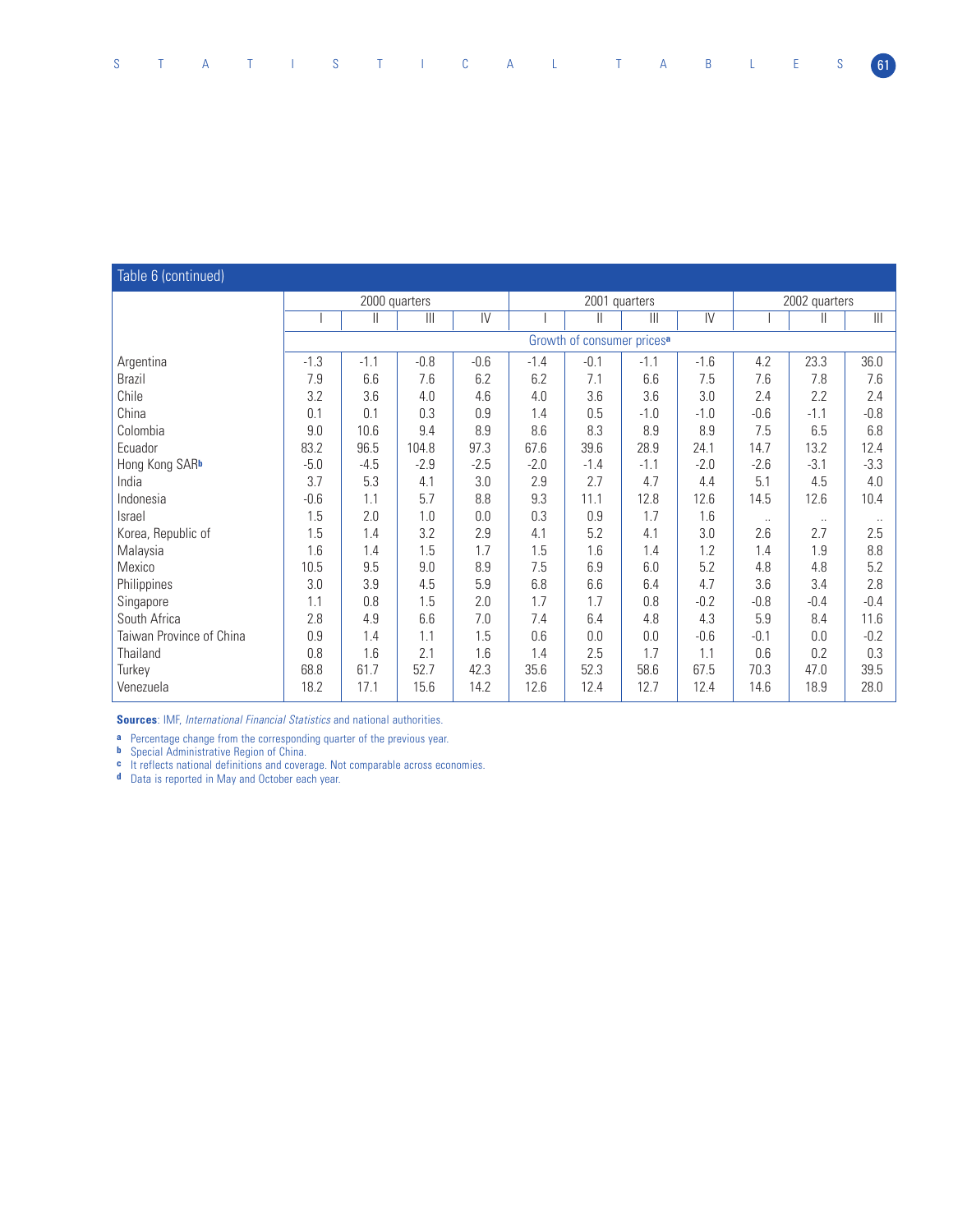#### Table A.7. WORLD TRADE: RATES OF GROWTH OF VOLUMES AND VALUES, 2001-2003

Volume of exports<sup>a</sup><br>
2002<sup>b</sup> 2003<sup>c</sup> 2001 2002<sup>b</sup> 2001 2002**<sup>b</sup>** 2003**<sup>c</sup>** 2001 2002**<sup>b</sup>** 2003**<sup>c</sup>** World -1.5 | -0.5 | -0.5 | -0.3 | -0.4 | -1.0 | -1.5 | -6 Developed economies -1.1 | 0.5 | 5 | -1.1 | 1.0 | 6 of which : North America -5.3 -2.2 7 -3.6 2.6 5¾ Western Europe 2.4 0.8 5½ 0.6 0.2 6¼ Japan -10.0 | -10.0 | 7.0 | ½ | -2.0 | -0.8 | 2 Economies in transition 8.6 5.7 7 11.0 6.8 8¼ Central and Eastern Europe<sup>d</sup> 11.1 5.7 8<sup>4</sup> 10.4 5.6 9<br>Commonwealth of Independent States 5.7 5.4 5<sup>1</sup> 5.7 5.8 15.8 9.5 7 Commonwealth of Independent States Developing Countries **1.1.8** -0.4 -0.4 -0.4 -2.9 -2.9 -2.9 -1.8 -6<sup>1/4</sup> Latin America and the Caribbean -0.1 1.5 8<sup>1/2</sup> 81/2 3.6 -5.0 6<sup>1/2</sup> 8<sup>1</sup>/2 4frica Africa 0.8 -1.8 5¾ 1.1 -1.6 3½ Western Asia 4.7 -1.5 1¾ -6.4 0.2 2¼ Eastern and Southern Asia<sup>e</sup> -1.3 | 8.4 | 9<sup>1</sup>/<sub>2</sub> | -5.0 | -5.5 | 7<sup>1</sup>/<sub>2</sub> China<br>
China 13 | 7.8 | 15.3 | 13 | 13.9 | 15.0 | 13<sup>1</sup>/<sub>2</sub> China 7.8 15.3 13 10.9 15.0 13½ Value of exports<sup>a</sup><br>2002<sup>b</sup> 2003<sup>c</sup> 2001 2002<sup>b</sup> 200<sup>2b</sup> 2001 2002**<sup>b</sup>** 2003**<sup>c</sup>** 2001 2002**<sup>b</sup>** 2003**<sup>c</sup>** World -3.8 3.6 9½ -3.6 2.5 9½ Developed economies -3.5 2.4 9¼ -3.3 2.5 9¾ -3.3 2.5 9¾ of which : North America -5.8 -2.9 8½ -6.3 1.8 8½ Western Europe -0.3 4.6 10¾ -1.6 3.1 10 Japan -15.6 | 4.3 | 3 | -2.1 | 0.0 | 3 | -2.1 | 0.0 | 3 | -2.1 | 0.0 | 3 | -2.1 | 0.0 | -2.1 | -2.1 | 0.0 | -2 Economies in transition 11<sup>1</sup> **6.4 6.4 11.1 9**<sup>4</sup> **11.1 11.1 6.8** 11<sup>1</sup> Central and Eastern Europe<sup>d</sup> 12.5 8.8 11<sup>/4</sup> 9.3 7.3 12<br>Commonwealth of Independent States 3.8 5.1 6 21.7 6.4 10<sup>/</sup>2 Commonwealth of Independent States Developing Countries **1.1.2 1.2.4 1.2.4 10½** -6.9 1.7 8 Latin America and the Caribbean -2.9  $-2.9$   $-2.2$  1.3  $-10\frac{1}{2}$   $-3.8$   $-3.8$   $-6.6$   $-8\frac{1}{2}$   $-6.6$  8<sup>1</sup>/<sub>2</sub> Africa -6.7 -2.2 8 -0.1 0.0 6½ Western Asia -25.0 3.6 9½ -6.8 1.8 5 Eastern and Southern Asia<sup>e</sup> 1.4.4  $\begin{vmatrix} 4.4 & 8.0 & 10\end{vmatrix}$  10<sup>34</sup> -8.9 5.2 9<br>China 13 -8.9 14.0 13 10.9 15.0 13<sup>1</sup>/<sub>2</sub> China 6.8 14.0 13 10.9 15.0 13½ Annual percentage change

**Sources**: United Nations and IMF, International Financial Statistics.

**a** Growth of country groups are weighted average, where weights for each year are the previous year's trade valued at 1995 prices and exchange rates in United States dollars.

**b** Partly estimated.

**c** Forecast, partly based on Project LINK.

**Includes Baltic countries.** 

**e** Excludes China.